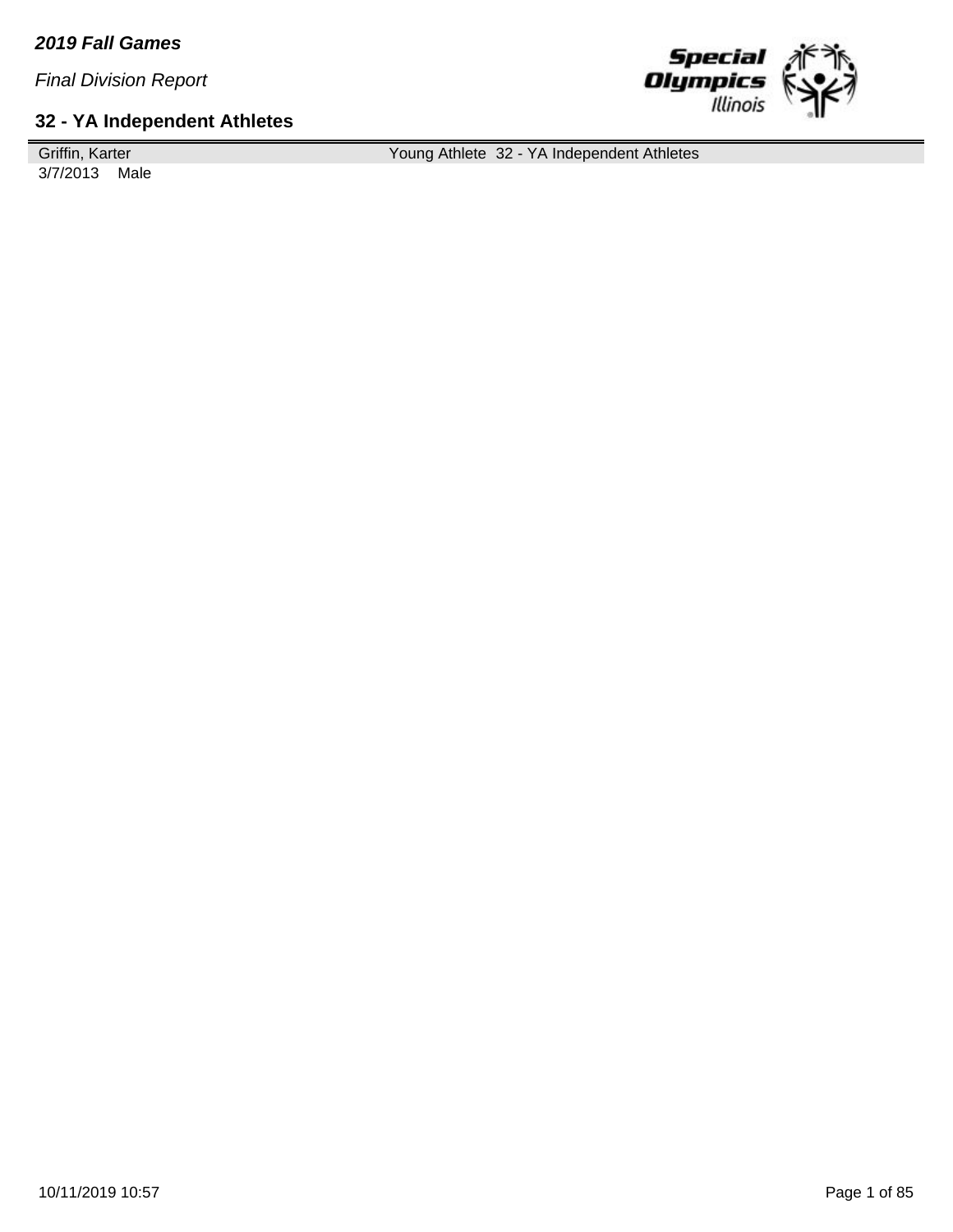# **A - Bravehearts Theraputic Riding**



| Ackman, Alexander                                        |          |                   | Athlete A - Bravehearts Theraputic Riding        |                  |
|----------------------------------------------------------|----------|-------------------|--------------------------------------------------|------------------|
| 12/15/1987 Male                                          |          |                   | 100                                              |                  |
| EQ Equestrian Stock Seat Equitation                      | $16+$    |                   |                                                  | $C-S$            |
| Qualifying Score:                                        |          | Final division 29 |                                                  |                  |
| EQ Equestrian Working Trails                             | $16+$    |                   |                                                  | $\overline{C-S}$ |
| Qualifying Score:                                        |          | Final division 46 |                                                  |                  |
| Bell, Kevin                                              |          |                   | Athlete A - Bravehearts Theraputic Riding        |                  |
| 2/21/1986 Male                                           |          |                   | 101                                              |                  |
| <b>EQ Equestrian Dressage</b>                            | $16+$    |                   |                                                  | $B-I$            |
| Qualifying Score:                                        |          | Final division 20 |                                                  |                  |
| EQ Equestrian Working Trails                             | $16+$    |                   |                                                  | $B-I$            |
| Qualifying Score:                                        |          | Final division 50 |                                                  |                  |
| Boyer, Audrey                                            |          |                   | Athlete A - Bravehearts Theraputic Riding        |                  |
| 6/17/2005 Female                                         |          |                   | 102                                              |                  |
| EQ Equestrian Stock Seat Equitation                      | $8 - 15$ |                   |                                                  | A                |
| Qualifying Score:                                        |          | Final division 21 |                                                  |                  |
| <b>EQ Equestrian Working Trails</b>                      | $8 - 15$ |                   |                                                  | A                |
| Qualifying Score:                                        |          | Final division 38 |                                                  |                  |
| Downey, Edward L                                         |          |                   | Athlete A - Bravehearts Theraputic Riding        |                  |
| 5/10/1960 Male                                           |          |                   | 103                                              |                  |
| EQ Equestrian Stock Seat Equitation                      | $16+$    |                   |                                                  | $C-S$            |
| Qualifying Score:                                        |          | Final division 29 |                                                  |                  |
| <b>EQ Equestrian Working Trails</b>                      | $16+$    |                   |                                                  | $C-S$            |
| Qualifying Score:                                        |          | Final division 46 |                                                  |                  |
|                                                          |          |                   |                                                  |                  |
| Ehrlich, Aaron                                           |          |                   | Athlete A - Bravehearts Theraputic Riding        |                  |
| 5/17/1999 Male                                           |          |                   | 104                                              |                  |
| EQ Equestrian Stock Seat Equitation                      | $16+$    |                   |                                                  | $B-I$            |
| Qualifying Score:                                        |          | Final division 34 |                                                  |                  |
| <b>EQ Equestrian Working Trails</b>                      | $16+$    |                   |                                                  | $B-I$            |
| Qualifying Score:                                        |          | Final division 50 |                                                  |                  |
| Foster, Edwin                                            |          |                   | Athlete A - Bravehearts Theraputic Riding        |                  |
| 12/4/2007 Male                                           |          |                   | 105                                              |                  |
|                                                          |          |                   |                                                  |                  |
| EQ Equestrian Stock Seat Equitation                      | $8 - 15$ |                   |                                                  | $B-I$            |
| Qualifying Score:<br>EQ Equestrian Working Trails        | $8 - 15$ | Final division 32 |                                                  | $B-I$            |
| Qualifying Score:                                        |          | Final division 49 |                                                  |                  |
|                                                          |          |                   |                                                  |                  |
| Jordan, Audrey<br>12/19/2006 Female                      |          |                   | Athlete A - Bravehearts Theraputic Riding        |                  |
|                                                          |          |                   | 106                                              |                  |
| EQ Equestrian Stock Seat Equitation                      | $8 - 15$ |                   |                                                  | $\overline{C-S}$ |
| Qualifying Score:                                        | $8 - 15$ | Final division 26 |                                                  | $C-S$            |
| EQ Equestrian Working Trails<br>Qualifying Score:        |          | Final division 43 |                                                  |                  |
|                                                          |          |                   |                                                  |                  |
| Lane, Eric<br>3/8/1992<br>Male                           |          |                   | Athlete A - Bravehearts Theraputic Riding<br>107 |                  |
|                                                          |          |                   |                                                  |                  |
| EQ Equestrian Stock Seat Equitation                      | $16+$    | Final division 30 |                                                  | C-S              |
| Qualifying Score:<br><b>EQ Equestrian Working Trails</b> | $16+$    |                   |                                                  | $\overline{C-S}$ |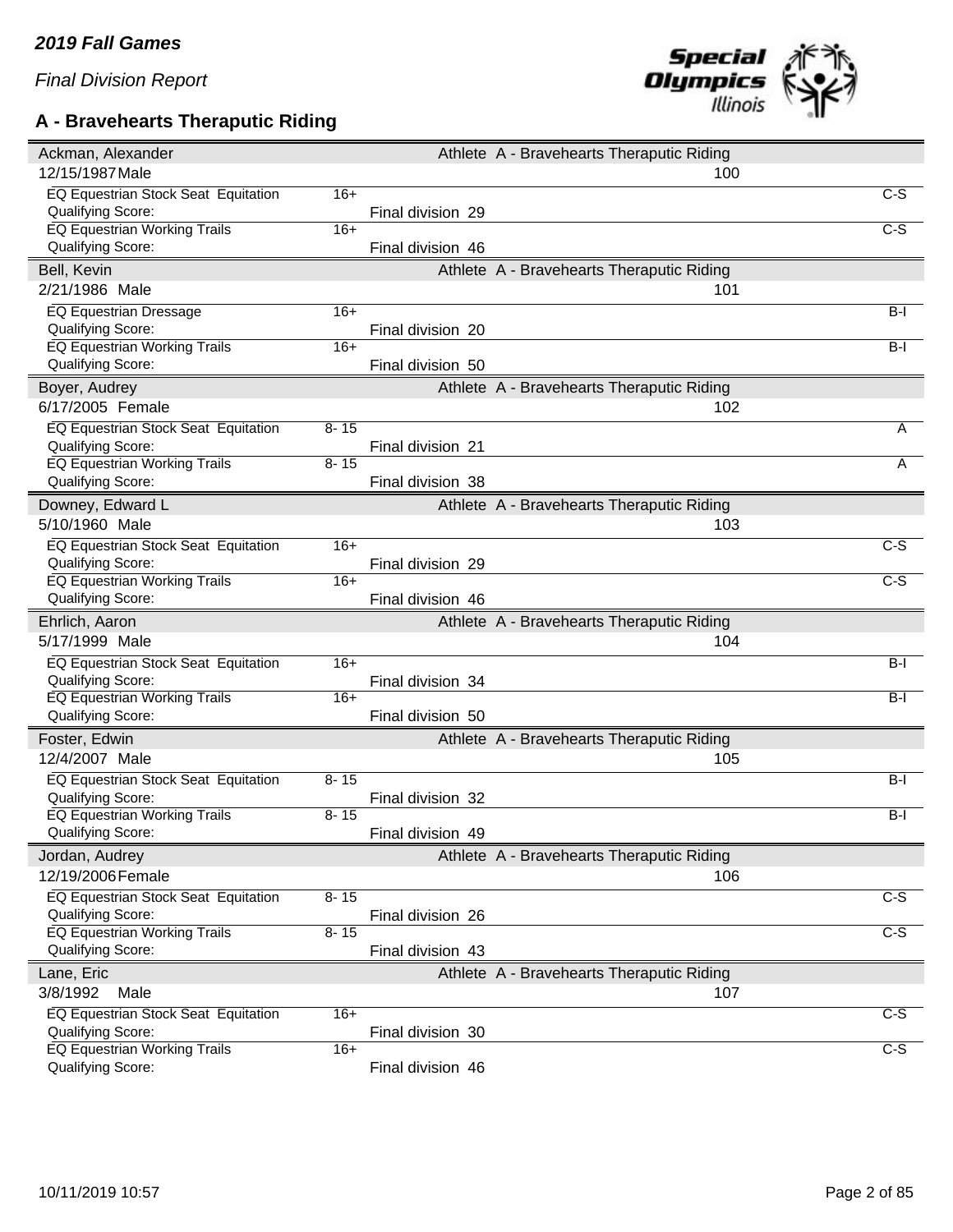### **A - Bravehearts Theraputic Riding**



| McKay, Evan                                              |          |                   | Athlete A - Bravehearts Theraputic Riding |                  |
|----------------------------------------------------------|----------|-------------------|-------------------------------------------|------------------|
| 8/27/2006 Male                                           |          |                   | 108                                       |                  |
| EQ Equestrian Stock Seat Equitation                      | $8 - 15$ |                   |                                           | $B-I$            |
| Qualifying Score:                                        |          | Final division 33 |                                           |                  |
| <b>EQ Equestrian Working Trails</b>                      | $8 - 15$ |                   |                                           | $B-I$            |
| Qualifying Score:                                        |          | Final division 49 |                                           |                  |
| McVoy, Stephen F                                         |          |                   | Athlete A - Bravehearts Theraputic Riding |                  |
| 3/20/1979 Male                                           |          |                   | 109                                       |                  |
| EQ Equestrian Stock Seat Equitation                      | $16+$    |                   |                                           | $B-I$            |
| Qualifying Score:                                        |          | Final division 34 |                                           |                  |
| <b>EQ Equestrian Working Trails</b>                      | $16+$    |                   |                                           | $B-I$            |
| Qualifying Score:                                        |          | Final division 50 |                                           |                  |
| Morse, Madison                                           |          |                   | Athlete A - Bravehearts Theraputic Riding |                  |
| 5/25/2007 Female                                         |          |                   | 110                                       |                  |
| EQ Equestrian Stock Seat Equitation                      | $8 - 15$ |                   |                                           | $C-I$            |
| Qualifying Score:                                        |          | Final division 23 |                                           |                  |
| <b>EQ Equestrian Working Trails</b>                      | $8 - 15$ |                   |                                           | $C-I$            |
| Qualifying Score:                                        |          | Final division 40 |                                           |                  |
| Poe, DeAnna                                              |          |                   | Athlete A - Bravehearts Theraputic Riding |                  |
| 11/9/1989 Female                                         |          |                   | 111                                       |                  |
| EQ Equestrian Stock Seat Equitation                      | $16+$    |                   |                                           | C-S              |
| Qualifying Score:                                        |          | Final division 30 |                                           |                  |
| <b>EQ Equestrian Working Trails</b>                      | $16+$    |                   |                                           | $\overline{C-S}$ |
| Qualifying Score:                                        |          | Final division 46 |                                           |                  |
|                                                          |          |                   |                                           |                  |
|                                                          |          |                   |                                           |                  |
| Slater, Gianna                                           |          |                   | Athlete A - Bravehearts Theraputic Riding |                  |
| 6/16/2006 Female                                         |          |                   | 112                                       |                  |
| EQ Equestrian English Equitation                         | $8 - 15$ |                   |                                           | $B-I$            |
| Qualifying Score:                                        |          | Final division 14 |                                           |                  |
| <b>EQ Equestrian Working Trails</b>                      | $8 - 15$ |                   |                                           | $B-I$            |
| Qualifying Score:                                        |          | Final division 49 |                                           |                  |
| Suchoski, Victoria                                       |          |                   | Athlete A - Bravehearts Theraputic Riding |                  |
| 4/13/1978 Female                                         |          |                   | 113                                       |                  |
| EQ Equestrian English Equitation                         | $16+$    |                   |                                           | $C-I$            |
| Qualifying Score:                                        |          | Final division 9  |                                           |                  |
| <b>EQ Equestrian Working Trails</b>                      | $16+$    |                   |                                           | $C-I$            |
| Qualifying Score:                                        |          | Final division 41 |                                           |                  |
| Taylor, Selah                                            |          |                   | Athlete A - Bravehearts Theraputic Riding |                  |
| 12/16/2005 Female                                        |          |                   | 114                                       |                  |
| EQ Equestrian Stock Seat Equitation                      | $8 - 15$ |                   |                                           | $\overline{c-s}$ |
| Qualifying Score:                                        |          | Final division 26 |                                           |                  |
| <b>EQ Equestrian Working Trails</b>                      | $8 - 15$ |                   |                                           | $C-S$            |
| Qualifying Score:                                        |          | Final division 43 |                                           |                  |
| Urso, Thomas                                             |          |                   | Athlete A - Bravehearts Theraputic Riding |                  |
| 10/18/1989 Male                                          |          |                   | 115                                       |                  |
| EQ Equestrian Stock Seat Equitation                      | $16+$    |                   |                                           | $C-S$            |
| Qualifying Score:                                        |          | Final division 30 |                                           |                  |
| <b>EQ Equestrian Working Trails</b><br>Qualifying Score: | $16+$    | Final division 47 |                                           | $\overline{C-S}$ |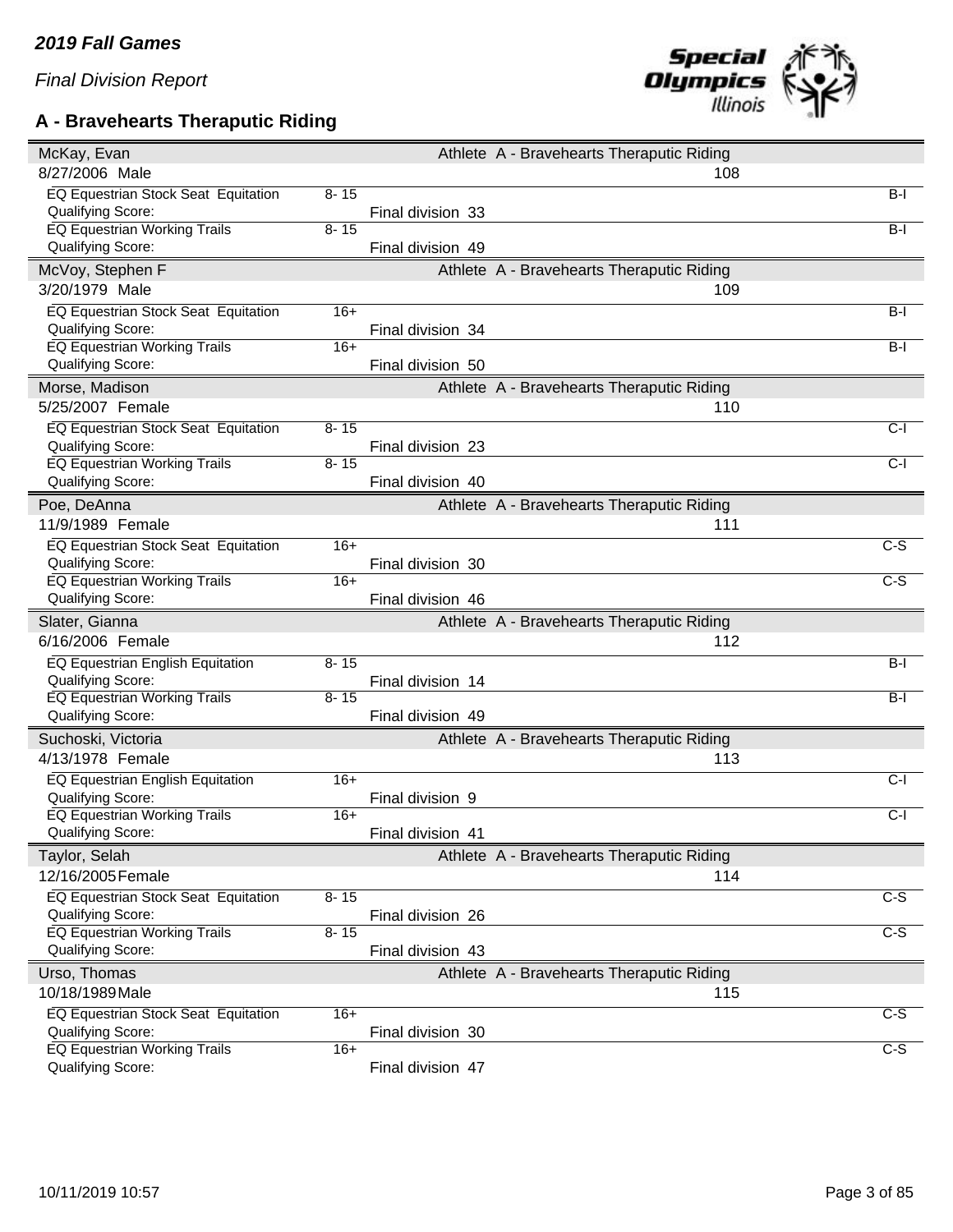### **A - Bravehearts Theraputic Riding**



| von Kampen, Renniarah                   |          |                   | Athlete A - Bravehearts Theraputic Riding |       |
|-----------------------------------------|----------|-------------------|-------------------------------------------|-------|
| 3/28/2009 Female                        |          |                   | 116                                       |       |
| EQ Equestrian English Equitation        | $8 - 15$ |                   |                                           | $C-I$ |
| <b>Qualifying Score:</b>                |          | Final division 8  |                                           |       |
| EQ Equestrian Working Trails            | $8 - 15$ |                   |                                           | $C-I$ |
| Qualifying Score:                       |          | Final division 40 |                                           |       |
| Wang, Steven                            |          |                   | Athlete A - Bravehearts Theraputic Riding |       |
| 9/11/1981 Male                          |          |                   | 117                                       |       |
| <b>EQ Equestrian English Equitation</b> | $16+$    |                   |                                           | $C-S$ |
| Qualifying Score:                       |          | Final division 12 |                                           |       |
| Watter, Niklaus                         |          |                   | Athlete A - Bravehearts Theraputic Riding |       |
| 12/24/1981 Male                         |          |                   | 118                                       |       |
| EQ Equestrian Stock Seat Equitation     | $16+$    |                   |                                           | $C-S$ |
| Qualifying Score:                       |          | Final division 30 |                                           |       |
| EQ Equestrian Working Trails            | $16+$    |                   |                                           | $C-S$ |
| Qualifying Score:                       |          | Final division 47 |                                           |       |
| Wnuk, Kristina                          |          |                   | Athlete A - Bravehearts Theraputic Riding |       |
| Female<br>4/4/1995                      |          |                   | 119                                       |       |
| EQ Equestrian Stock Seat Equitation     | $16+$    |                   |                                           | $C-S$ |
| Qualifying Score:                       |          | Final division 31 |                                           |       |
| EQ Equestrian Working Trails            | $16+$    |                   |                                           | $C-S$ |
| <b>Qualifying Score:</b>                |          | Final division 48 |                                           |       |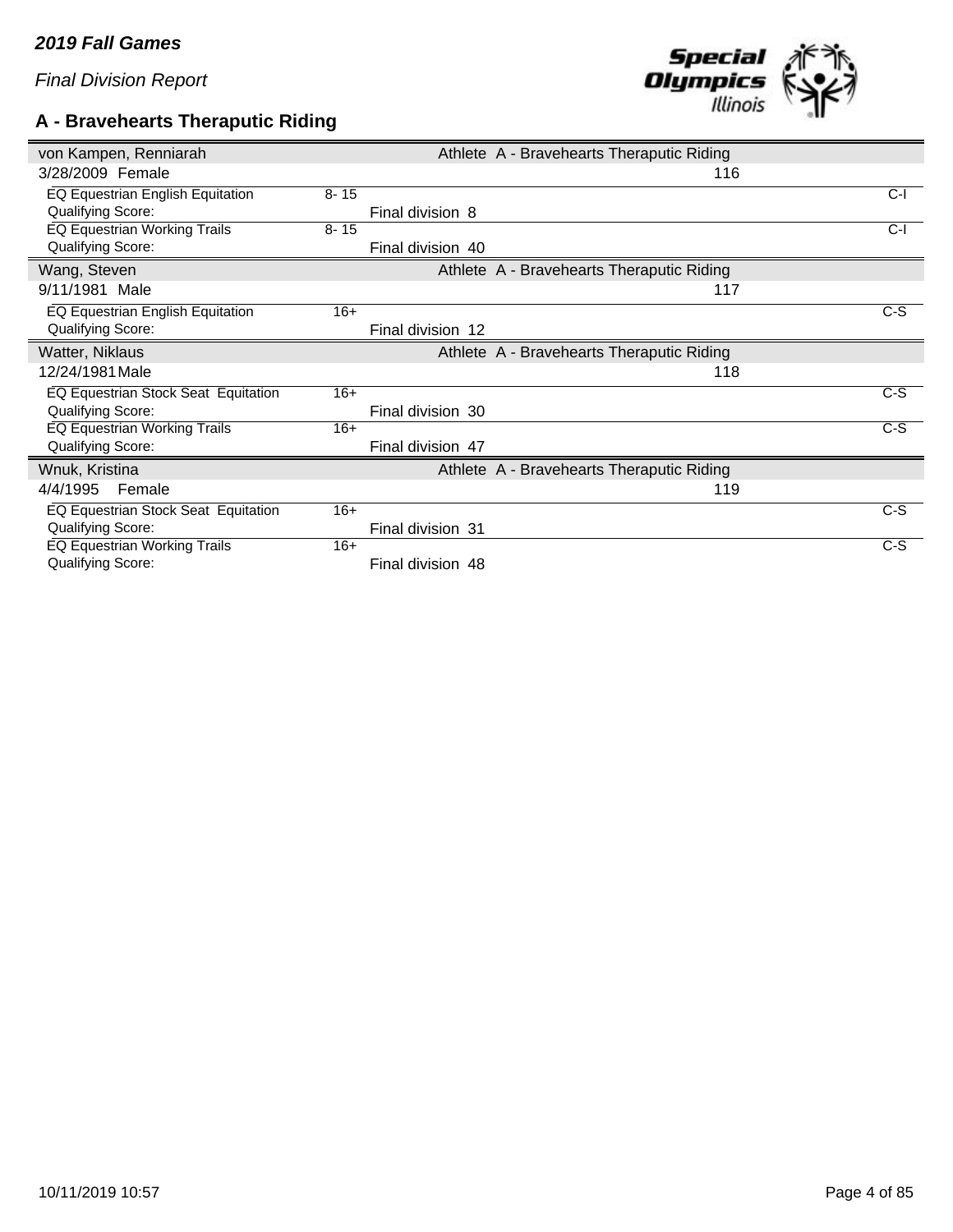# **A - Freeport Park Dist SO**



| Baux, Kimberly                                       |      |                                             | Athlete A - Freeport Park Dist SO |  |
|------------------------------------------------------|------|---------------------------------------------|-----------------------------------|--|
| 1/18/1977 Female                                     |      |                                             |                                   |  |
| <b>VB Volleyball Team</b>                            | 8+   | <b>Freeport Freedom</b>                     |                                   |  |
| Qualifying Score: 12.00                              |      | Final division 3                            |                                   |  |
| Brinkmeier, Maria                                    |      |                                             | Athlete A - Freeport Park Dist SO |  |
| 4/12/1987 Female                                     |      |                                             |                                   |  |
| <b>VB Volleyball Team</b>                            | 8+   | <b>Freeport Freedom</b>                     |                                   |  |
| Qualifying Score: 10.00                              |      | Final division 3                            |                                   |  |
| Diehl, Zachary                                       |      |                                             | Athlete A - Freeport Park Dist SO |  |
| 8/26/1984 Male                                       |      |                                             |                                   |  |
| <b>VB Volleyball Team</b>                            | 8+   | <b>Freeport Freedom</b>                     |                                   |  |
| Qualifying Score: 12.00                              |      | Final division 3                            |                                   |  |
| Dunn, Matthew                                        |      |                                             | Athlete A - Freeport Park Dist SO |  |
| 12/17/1983 Male                                      |      |                                             |                                   |  |
| <b>VB Volleyball Team</b>                            | 8+   | <b>Freeport Freedom</b>                     |                                   |  |
| Qualifying Score: 14.00                              |      | Final division 3                            |                                   |  |
| Gimple, Christopher                                  |      |                                             | Athlete A - Freeport Park Dist SO |  |
| 11/12/1993 Male                                      |      |                                             |                                   |  |
| <b>VB Volleyball Team</b>                            | $8+$ | <b>Freeport Freedom</b>                     |                                   |  |
| Qualifying Score: 14.00                              |      | Final division 3                            |                                   |  |
|                                                      |      |                                             |                                   |  |
| Mcilvanie, Keith                                     |      |                                             | Athlete A - Freeport Park Dist SO |  |
| 2/18/1985 Male                                       |      |                                             |                                   |  |
| <b>VB Volleyball Team</b>                            | 8+   | <b>Freeport Freedom</b>                     |                                   |  |
| Qualifying Score: 14.00                              |      | Final division 3                            |                                   |  |
| Raum, Brittany                                       |      |                                             | Athlete A - Freeport Park Dist SO |  |
| 5/12/1987 Female                                     |      |                                             |                                   |  |
| <b>VB Volleyball Team</b>                            | 8+   | <b>Freeport Freedom</b>                     |                                   |  |
| Qualifying Score: 10.00                              |      | Final division 3                            |                                   |  |
| Stevens, Coty                                        |      |                                             | Athlete A - Freeport Park Dist SO |  |
| 7/5/1992<br>Male                                     |      |                                             |                                   |  |
| <b>VB Volleyball Team</b>                            | 8+   | <b>Freeport Freedom</b>                     |                                   |  |
| Qualifying Score: 13.00                              |      | Final division 3                            |                                   |  |
| Wand, Lucille                                        |      |                                             | Athlete A - Freeport Park Dist SO |  |
| 11/25/1983 Female                                    |      |                                             |                                   |  |
| <b>VB Volleyball Team</b>                            | 8+   | <b>Freeport Freedom</b>                     |                                   |  |
| Qualifying Score: 11.00                              |      | Final division 3                            |                                   |  |
| Wootan, Michael Daniel                               |      |                                             | Athlete A - Freeport Park Dist SO |  |
| 2/1/1972<br>Male                                     |      |                                             |                                   |  |
| <b>VB Volleyball Team</b><br>Qualifying Score: 14.00 | 8+   | <b>Freeport Freedom</b><br>Final division 3 |                                   |  |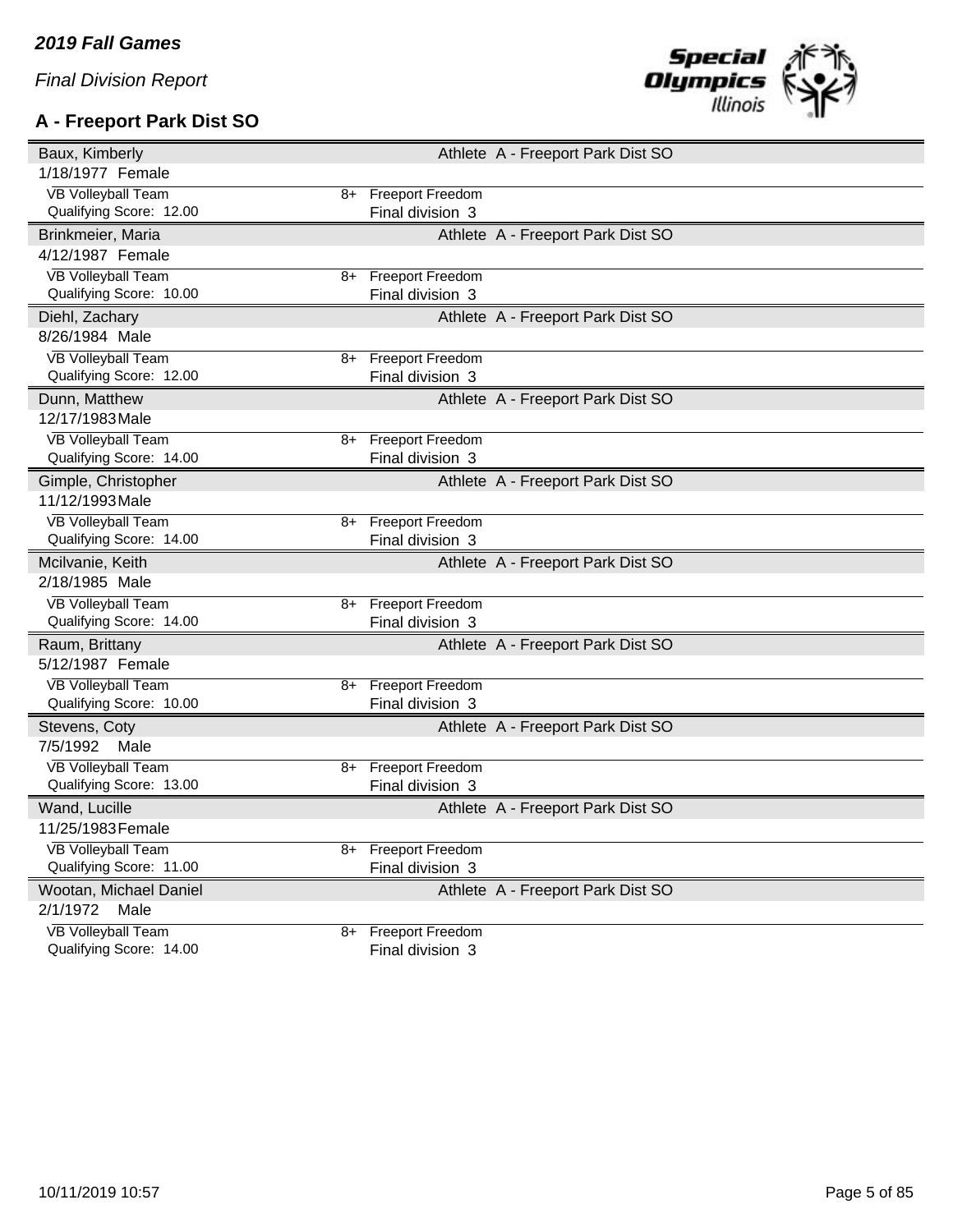#### **A - NASR Belvidere**



| Albrecht, Carrie                                     |      |                                         | Athlete A - NASR Belvidere |
|------------------------------------------------------|------|-----------------------------------------|----------------------------|
| 7/10/1995 Female                                     |      |                                         |                            |
| <b>VB Volleyball Team</b>                            | $8+$ | <b>NASR Pirates</b>                     |                            |
| Qualifying Score: 13.00                              |      | Final division 3                        |                            |
| Bird, Brandon                                        |      |                                         | Athlete A - NASR Belvidere |
| 8/26/1987 Male                                       |      |                                         |                            |
| <b>VB Volleyball Team</b>                            | 8+   | <b>NASR Pirates</b>                     |                            |
| Qualifying Score: 11.00                              |      | Final division 3                        |                            |
| Bleile, Scott                                        |      |                                         | Athlete A - NASR Belvidere |
| 11/8/1981 Male                                       |      |                                         |                            |
| <b>VB Volleyball Team</b>                            | $8+$ | <b>NASR Pirates</b>                     |                            |
| Qualifying Score: 42.00                              |      | Final division 3                        |                            |
| Bowen, Kathleen                                      |      |                                         | Athlete A - NASR Belvidere |
| 9/5/1998<br>Female                                   |      |                                         |                            |
| <b>VB Volleyball Team</b>                            | $8+$ | <b>NASR Pirates</b>                     |                            |
| Qualifying Score: 10.00                              |      | Final division 3                        |                            |
| Gaines, Virginia                                     |      |                                         | Athlete A - NASR Belvidere |
|                                                      |      |                                         |                            |
| 8/12/1997 Female                                     |      |                                         |                            |
| <b>VB Volleyball Team</b>                            | 8+   | <b>NASR Pirates</b>                     |                            |
| Qualifying Score: 6.00                               |      | Final division 3                        |                            |
| Masbruch, Tina                                       |      |                                         | Athlete A - NASR Belvidere |
| 1/26/1989 Female                                     |      |                                         |                            |
| <b>VB Volleyball Team</b>                            | $8+$ | <b>NASR Pirates</b>                     |                            |
| Qualifying Score: 19.00                              |      | Final division 3                        |                            |
| Rogula, Hannah                                       |      |                                         | Athlete A - NASR Belvidere |
| 7/16/1999 Female                                     |      |                                         |                            |
| <b>VB Volleyball Team</b>                            | 8+   | <b>NASR Pirates</b>                     |                            |
| Qualifying Score: 18.00                              |      | Final division 3                        |                            |
| Simon, Jaben                                         |      |                                         | Athlete A - NASR Belvidere |
| 10/7/2003 Male                                       |      |                                         |                            |
| <b>VB Volleyball Team</b><br>Qualifying Score: 11.00 | 8+   | <b>NASR Pirates</b><br>Final division 3 |                            |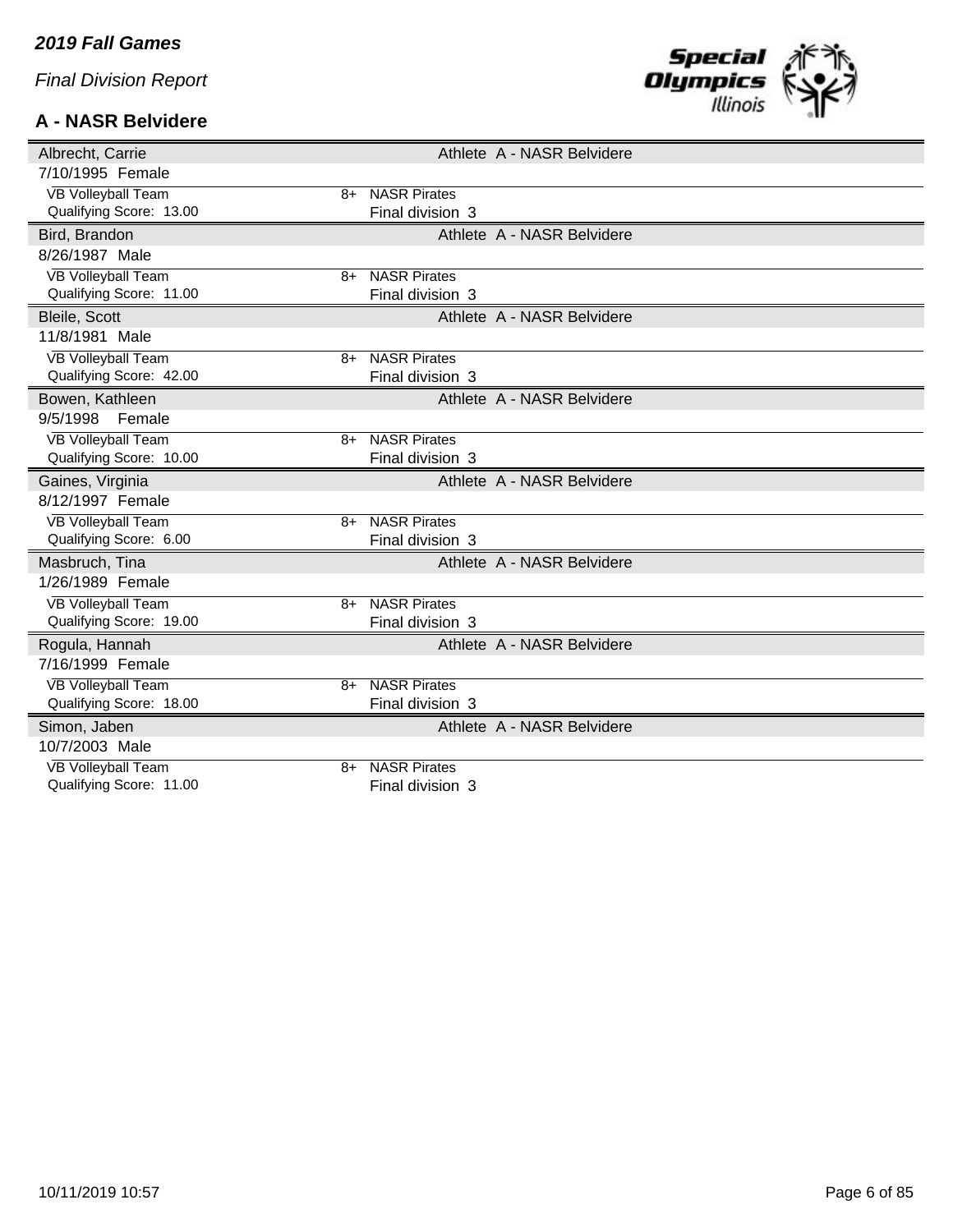# **A - Opportunity House Inc**



| Garland, Joshua                                       |      |                                                           | Athlete A - Opportunity House Inc         |
|-------------------------------------------------------|------|-----------------------------------------------------------|-------------------------------------------|
| 5/15/1989 Male                                        |      |                                                           |                                           |
| VB Volleyball Unified Team                            | 8+   | <b>Opportunity House Thunder</b>                          |                                           |
| Qualifying Score: 28.00                               |      | Final division                                            |                                           |
| Koch, Kevin                                           |      |                                                           | Athlete A - Opportunity House Inc         |
| 12/29/1977 Male                                       |      |                                                           |                                           |
| VB Volleyball Unified Team                            | $8+$ | <b>Opportunity House Thunder</b>                          |                                           |
| Qualifying Score: 30.00                               |      | <b>Final division</b>                                     |                                           |
| Morrissey, Brendan                                    |      |                                                           | Athlete A - Opportunity House Inc         |
| 11/10/1982 Male                                       |      |                                                           |                                           |
| VB Volleyball Unified Team                            | $8+$ | <b>Opportunity House Thunder</b>                          |                                           |
| Qualifying Score: 32.00                               |      | <b>Final division</b>                                     |                                           |
| Sherman, Matthew                                      |      |                                                           | Athlete A - Opportunity House Inc         |
| 12/9/1983 Male                                        |      |                                                           |                                           |
| <b>VB Volleyball Unified Team</b>                     | 8+   | <b>Opportunity House Thunder</b>                          |                                           |
| Qualifying Score: 30.00                               |      | <b>Final division</b>                                     |                                           |
|                                                       |      |                                                           |                                           |
| Evans, Kurt                                           |      |                                                           | Unified Partner A - Opportunity House Inc |
| 2/9/1967<br>Male                                      |      |                                                           |                                           |
| VB Volleyball Unified Team                            | 8+   | <b>Opportunity House Thunder</b>                          |                                           |
| Qualifying Score: 36.00                               |      | Final division                                            |                                           |
| Knull, Tara                                           |      |                                                           | Unified Partner A - Opportunity House Inc |
| 9/25/1984 Female                                      |      |                                                           |                                           |
| VB Volleyball Unified Team                            | 8+   | <b>Opportunity House Thunder</b>                          |                                           |
| Qualifying Score: 32.00                               |      | Final division                                            |                                           |
| Sanchez, Oswaldo                                      |      |                                                           | Unified Partner A - Opportunity House Inc |
| 10/10/1977 Male                                       |      |                                                           |                                           |
| VB Volleyball Unified Team                            | 8+   | <b>Opportunity House Thunder</b>                          |                                           |
| Qualifying Score: 39.00                               |      | Final division                                            |                                           |
| Steinbis-Vanatta, Shannon Leigh                       |      |                                                           | Unified Partner A - Opportunity House Inc |
| 1/29/1982 Female                                      |      |                                                           |                                           |
| VB Volleyball Unified Team<br>Qualifying Score: 39.00 | $8+$ | <b>Opportunity House Thunder</b><br><b>Final division</b> |                                           |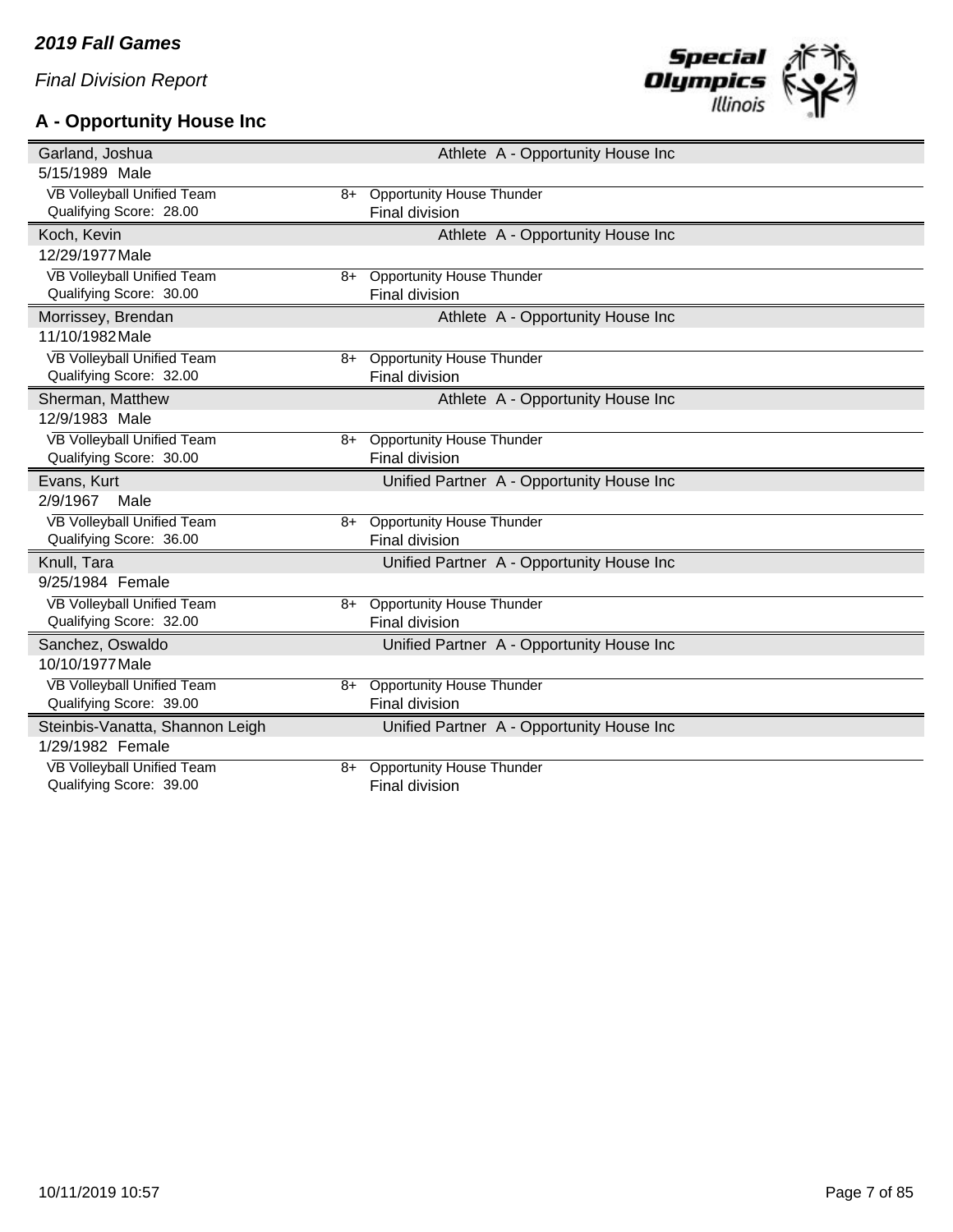### **A - Rockford Red Hots**



| Burton, Robert            |    |                          | Athlete A - Rockford Red Hots |
|---------------------------|----|--------------------------|-------------------------------|
| 9/5/2002<br>Male          |    |                          |                               |
| <b>VB Volleyball Team</b> | 8+ | <b>Rockford Red Hots</b> |                               |
| Qualifying Score: 18.00   |    | Final division 6         |                               |
| Cavin, Bryce              |    |                          | Athlete A - Rockford Red Hots |
| 2/1/2002<br>Male          |    |                          |                               |
| <b>VB Volleyball Team</b> | 8+ | <b>Rockford Red Hots</b> |                               |
| Qualifying Score: 27.00   |    | Final division 6         |                               |
| Kallenbach, Alexander     |    |                          | Athlete A - Rockford Red Hots |
| 2/14/1985 Male            |    |                          |                               |
| <b>VB Volleyball Team</b> | 8+ | <b>Rockford Red Hots</b> |                               |
| Qualifying Score: 15.00   |    | Final division 6         |                               |
| Letton, Tiffany           |    |                          | Athlete A - Rockford Red Hots |
| 12/30/2003 Female         |    |                          |                               |
| <b>VB Volleyball Team</b> | 8+ | <b>Rockford Red Hots</b> |                               |
| Qualifying Score: 11.00   |    | Final division 6         |                               |
| Lowe, Zachery             |    |                          | Athlete A - Rockford Red Hots |
| 5/12/1995 Male            |    |                          |                               |
| <b>VB Volleyball Team</b> | 8+ | <b>Rockford Red Hots</b> |                               |
| Qualifying Score: 7.00    |    | Final division 6         |                               |
| Mincemoyer, Karina        |    |                          | Athlete A - Rockford Red Hots |
| 2/9/2003 Female           |    |                          |                               |
| <b>VB Volleyball Team</b> | 8+ | <b>Rockford Red Hots</b> |                               |
| Qualifying Score: 25.00   |    | Final division 6         |                               |
| Nunez, Leland Louis       |    |                          | Athlete A - Rockford Red Hots |
| 2/15/1990 Male            |    |                          |                               |
| <b>VB Volleyball Team</b> | 8+ | <b>Rockford Red Hots</b> |                               |
| Qualifying Score: 17.00   |    | Final division 6         |                               |
| Sawalski, Austin          |    |                          | Athlete A - Rockford Red Hots |
| 4/26/1987 Male            |    |                          |                               |
| <b>VB Volleyball Team</b> | 8+ | <b>Rockford Red Hots</b> |                               |
| Qualifying Score: 8.00    |    | Final division 6         |                               |
| Slothower, Justin         |    |                          | Athlete A - Rockford Red Hots |
| 4/9/1991<br>Male          |    |                          |                               |
| <b>VB Volleyball Team</b> | 8+ | <b>Rockford Red Hots</b> |                               |
| Qualifying Score: 16.00   |    | Final division 6         |                               |
| Villasenor, Anthony       |    |                          | Athlete A - Rockford Red Hots |
| 3/30/2004 Male            |    |                          |                               |
| <b>VB Volleyball Team</b> | 8+ | <b>Rockford Red Hots</b> |                               |
| Qualifying Score: 12.00   |    | Final division 6         |                               |
| Villasenor, Bryan         |    |                          | Athlete A - Rockford Red Hots |
| 8/31/2008 Male            |    |                          |                               |
| <b>VB Volleyball Team</b> | 8+ | <b>Rockford Red Hots</b> |                               |
| Qualifying Score: 13.00   |    | Final division 6         |                               |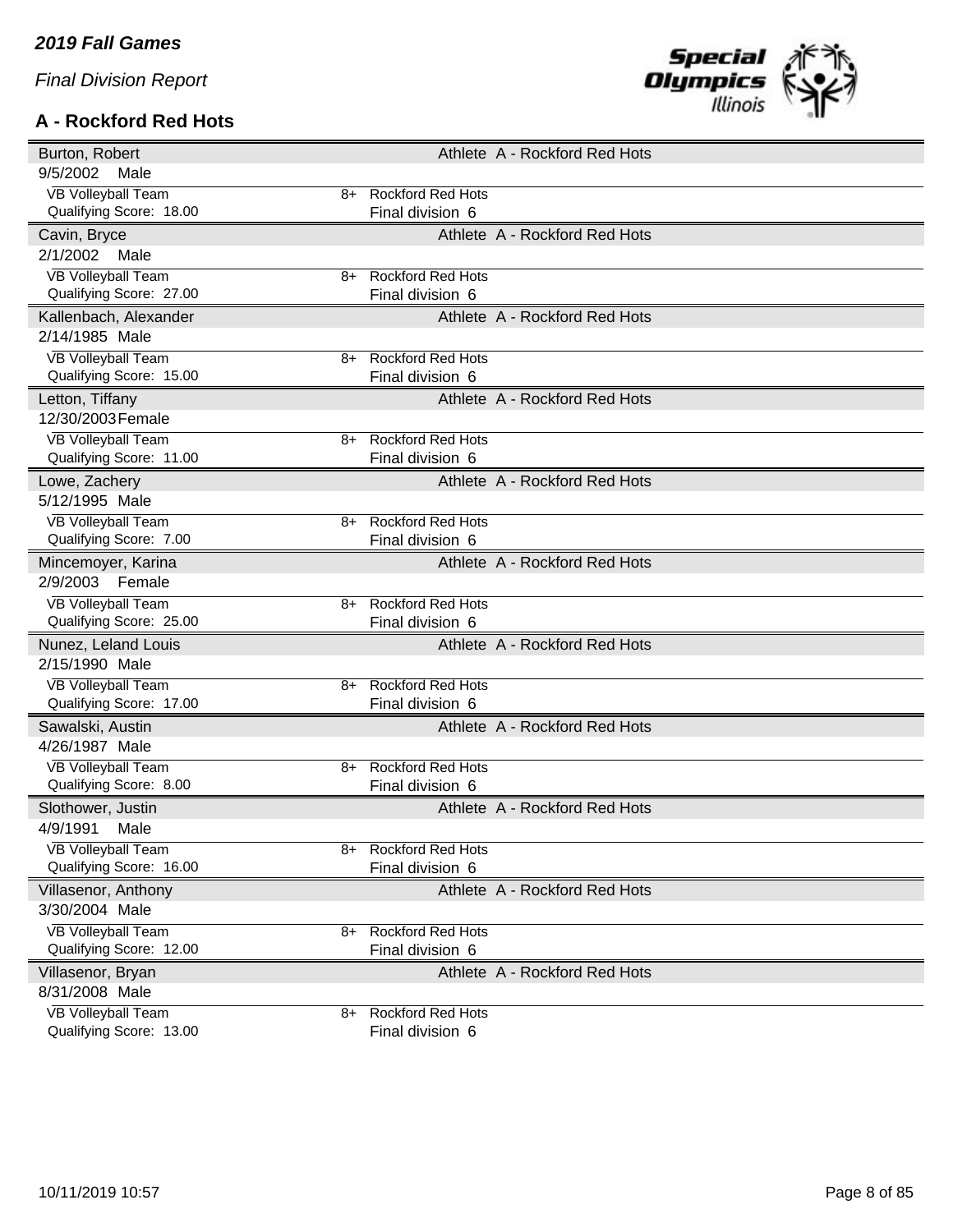## **A - Rockford SO**



| Creviston, Cody                   | Athlete A - Rockford SO |
|-----------------------------------|-------------------------|
| 2/5/1992<br>Male                  |                         |
| <b>VB Volleyball Team</b>         | 8+ Rockford Spikers     |
| Qualifying Score: 19.00           | Final division 7        |
| Edgren, Jacob                     | Athlete A - Rockford SO |
| 8/4/1996<br>Male                  |                         |
| <b>VB Volleyball Team</b><br>8+   | <b>Rockford Spikers</b> |
| Qualifying Score: 17.00           | Final division 7        |
| Fiedler, Troy                     | Athlete A - Rockford SO |
| 1/24/1985 Male                    |                         |
| <b>VB Volleyball Team</b><br>$8+$ | <b>Rockford Spikers</b> |
| Qualifying Score: 20.00           | Final division 7        |
| Hodgdon, Michael                  | Athlete A - Rockford SO |
| 8/3/1988<br>Male                  |                         |
| <b>VB Volleyball Team</b><br>$8+$ | <b>Rockford Spikers</b> |
| Qualifying Score: 30.00           | Final division 7        |
| Malcomson, Brian                  | Athlete A - Rockford SO |
| 4/25/1971 Male                    |                         |
| <b>VB Volleyball Team</b><br>8+   | <b>Rockford Spikers</b> |
| Qualifying Score: 25.00           | Final division 7        |
| McCarthy, Michael Allen           | Athlete A - Rockford SO |
| 8/15/1970 Male                    |                         |
| <b>VB Volleyball Team</b><br>$8+$ | <b>Rockford Spikers</b> |
| Qualifying Score: 29.00           | Final division 7        |
| Myers, Daniel                     | Athlete A - Rockford SO |
| 7/15/1981 Male                    |                         |
| <b>VB Volleyball Team</b><br>$8+$ | <b>Rockford Spikers</b> |
| Qualifying Score: 20.00           | Final division 7        |
| Vogrinc, Virgil                   | Athlete A - Rockford SO |
| 11/10/1988 Male                   |                         |
| <b>VB Volleyball Team</b><br>8+   | <b>Rockford Spikers</b> |
| Qualifying Score: 22.00           | Final division 7        |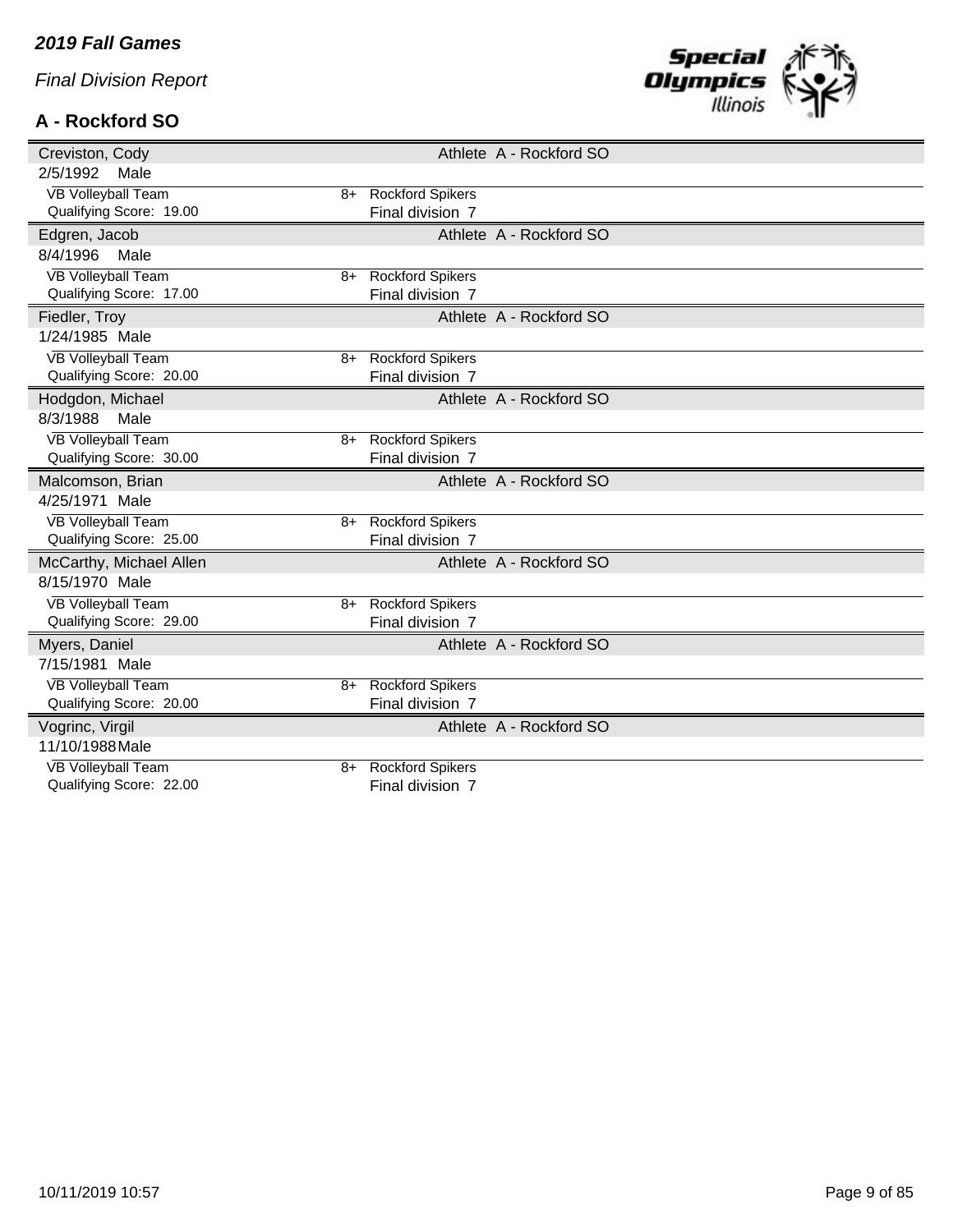#### **B - District 54**



| Brien, Alyssa                                           |                   | Athlete B - District 54 |
|---------------------------------------------------------|-------------------|-------------------------|
| 11/7/2006 Female                                        |                   |                         |
| VB Volleyball Traditional Individual Skills Competition |                   |                         |
| Qualifying Score: 56.00                                 | Final division F6 |                         |
| Maher, Zander                                           |                   | Athlete B - District 54 |
| 2/9/2007<br>Male                                        |                   |                         |
| VB Volleyball Traditional Individual Skills Competition |                   |                         |
| Qualifying Score: 10.00                                 | Final division M1 |                         |
| Poland, Olivia                                          |                   | Athlete B - District 54 |
| 8/4/2005<br>Female                                      |                   |                         |
| VB Volleyball Traditional Individual Skills Competition |                   |                         |

Qualifying Score: 25.00 Final division F3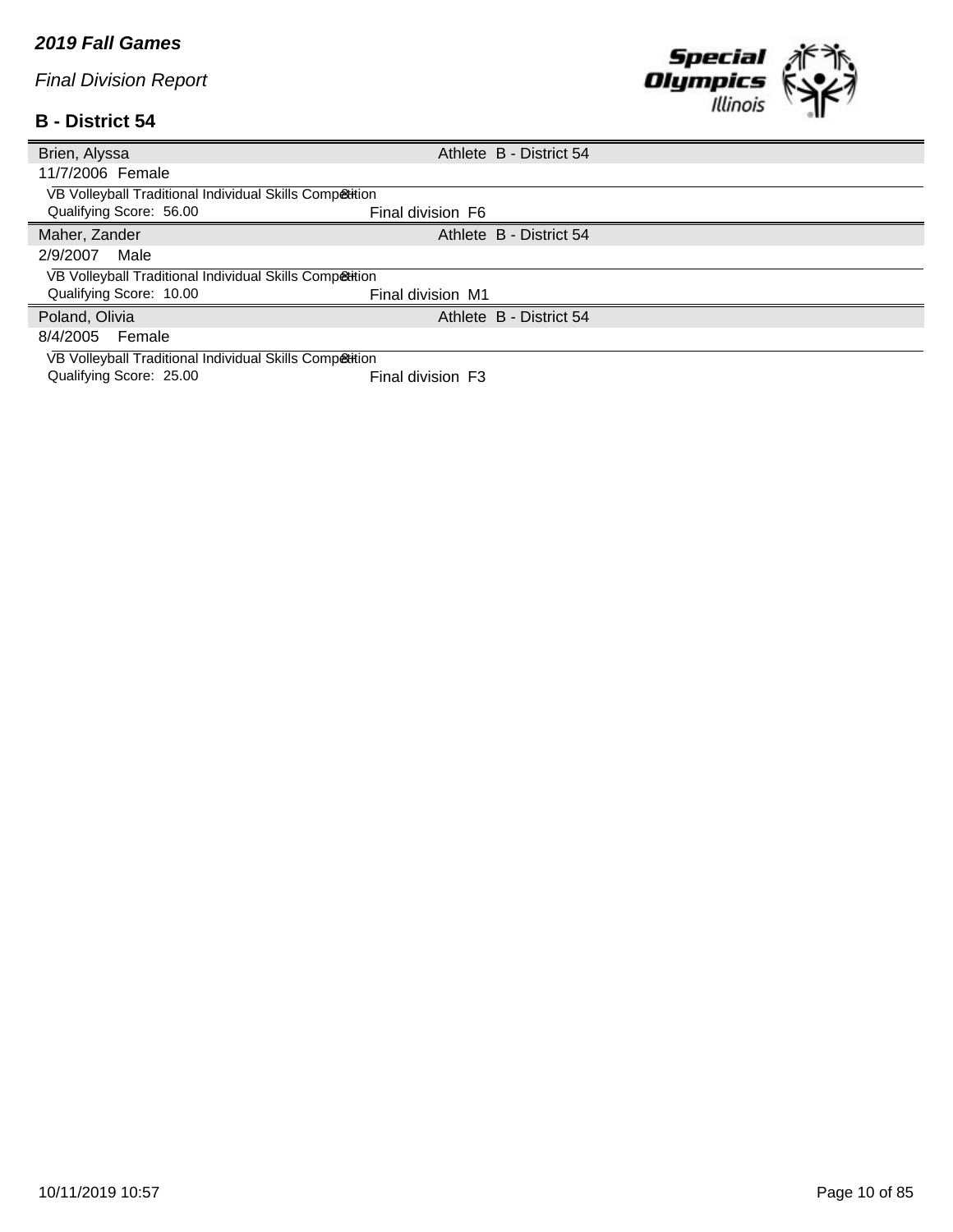# **B - Hersey High School**



| Athlete B - Hersey High School                 |
|------------------------------------------------|
|                                                |
| <b>Hersey Orange</b><br>8+                     |
| Final division 4                               |
| Athlete B - Hersey High School                 |
|                                                |
| <b>Hersey Orange</b><br>$8+$                   |
| Final division 4                               |
| Athlete B - Hersey High School                 |
|                                                |
| <b>Hersey Orange</b><br>8+                     |
| Final division 4                               |
| Athlete B - Hersey High School                 |
|                                                |
| 8+ Hersey Orange                               |
| Final division 4                               |
| Athlete B - Hersey High School                 |
|                                                |
| <b>Hersey Orange</b><br>8+                     |
| Final division 4                               |
| Athlete B - Hersey High School                 |
|                                                |
| <b>Hersey Orange</b><br>$8+$                   |
| Final division 4                               |
| Athlete B - Hersey High School                 |
|                                                |
| <b>Hersey Orange</b><br>8+                     |
| Final division 4                               |
|                                                |
| Athlete B - Hersey High School                 |
|                                                |
| <b>Hersey Orange</b><br>8+<br>Final division 4 |
|                                                |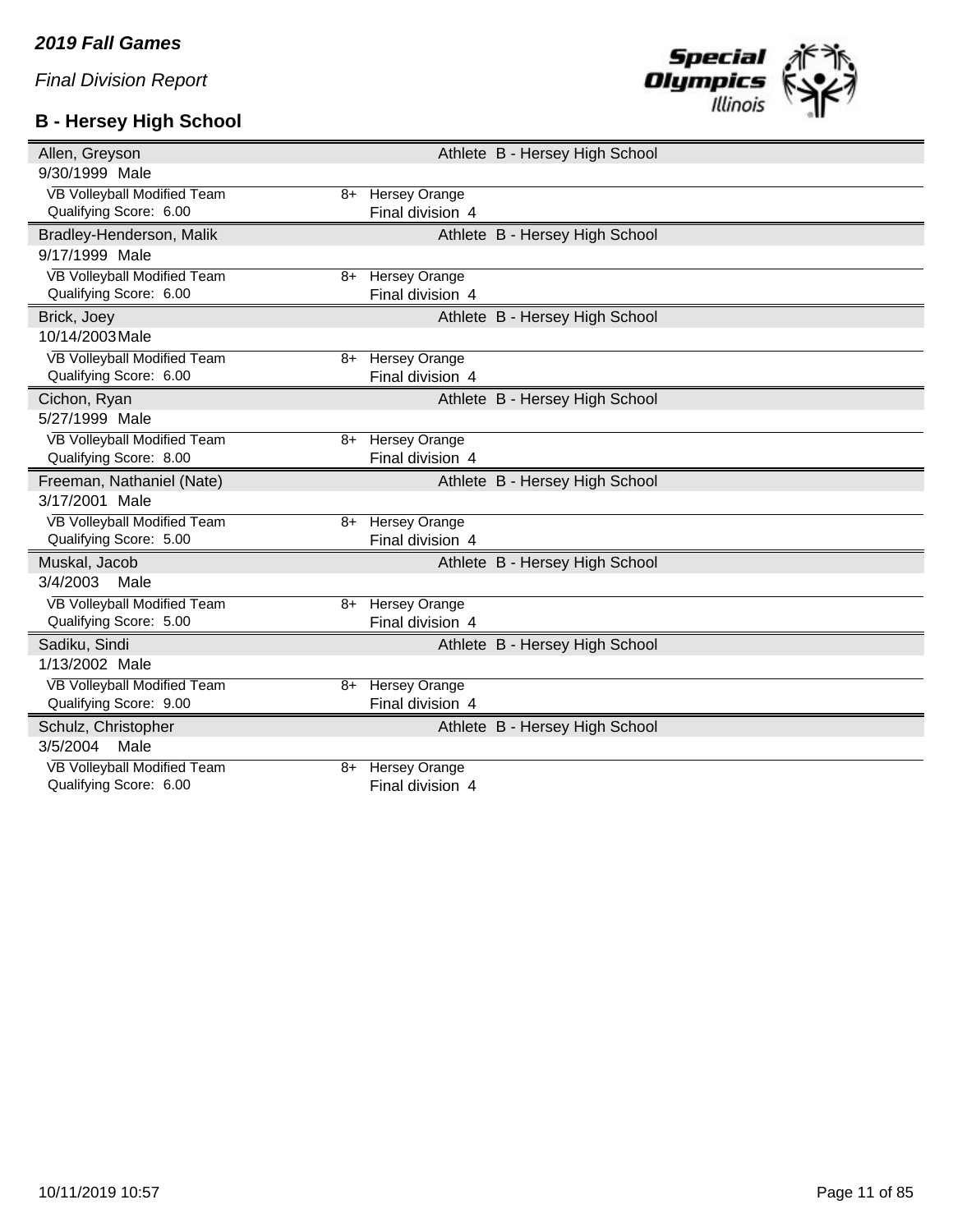### **B - Hooves to Heal**



| Dolan, Shaun                        |                   | Athlete B - Hooves to Heal |     |       |
|-------------------------------------|-------------------|----------------------------|-----|-------|
| 5/16/2002 Male                      |                   |                            | 120 |       |
| EQ Equestrian Dressage              | $16+$             |                            |     | $B-I$ |
| Qualifying Score:                   | Final division 20 |                            |     |       |
| Galante, Christine                  |                   | Athlete B - Hooves to Heal |     |       |
| 1/28/1989 Female                    |                   |                            | 121 |       |
| EQ Equestrian Working Trails        | $16+$             |                            |     | $C-S$ |
| Qualifying Score:                   | Final division 47 |                            |     |       |
| Jenson, Karen R                     |                   | Athlete B - Hooves to Heal |     |       |
| 6/14/1971 Female                    |                   |                            | 122 |       |
| EQ Equestrian Stock Seat Equitation | $16+$             |                            |     | $B-I$ |
| <b>Qualifying Score:</b>            | Final division 35 |                            |     |       |
| Scott, Larry                        |                   | Athlete B - Hooves to Heal |     |       |
| 6/2/1950<br>Male                    |                   |                            | 123 |       |
| EQ Equestrian Stock Seat Equitation | $16+$             |                            |     | $C-S$ |
| Qualifying Score:                   | Final division 29 |                            |     |       |
| Weber, Maximilian                   |                   | Athlete B - Hooves to Heal |     |       |
| 3/17/2000 Male                      |                   |                            | 124 |       |
| EQ Equestrian Stock Seat Equitation | $16+$             |                            |     | $B-S$ |
| Qualifying Score:                   | Final division 37 |                            |     |       |
| Ybarra, Avery                       |                   | Athlete B - Hooves to Heal |     |       |
| 7/2/1998<br>Female                  |                   |                            | 125 |       |
| EQ Equestrian Stock Seat Equitation | $16+$             |                            |     | $B-S$ |
| Qualifying Score:                   | Final division 37 |                            |     |       |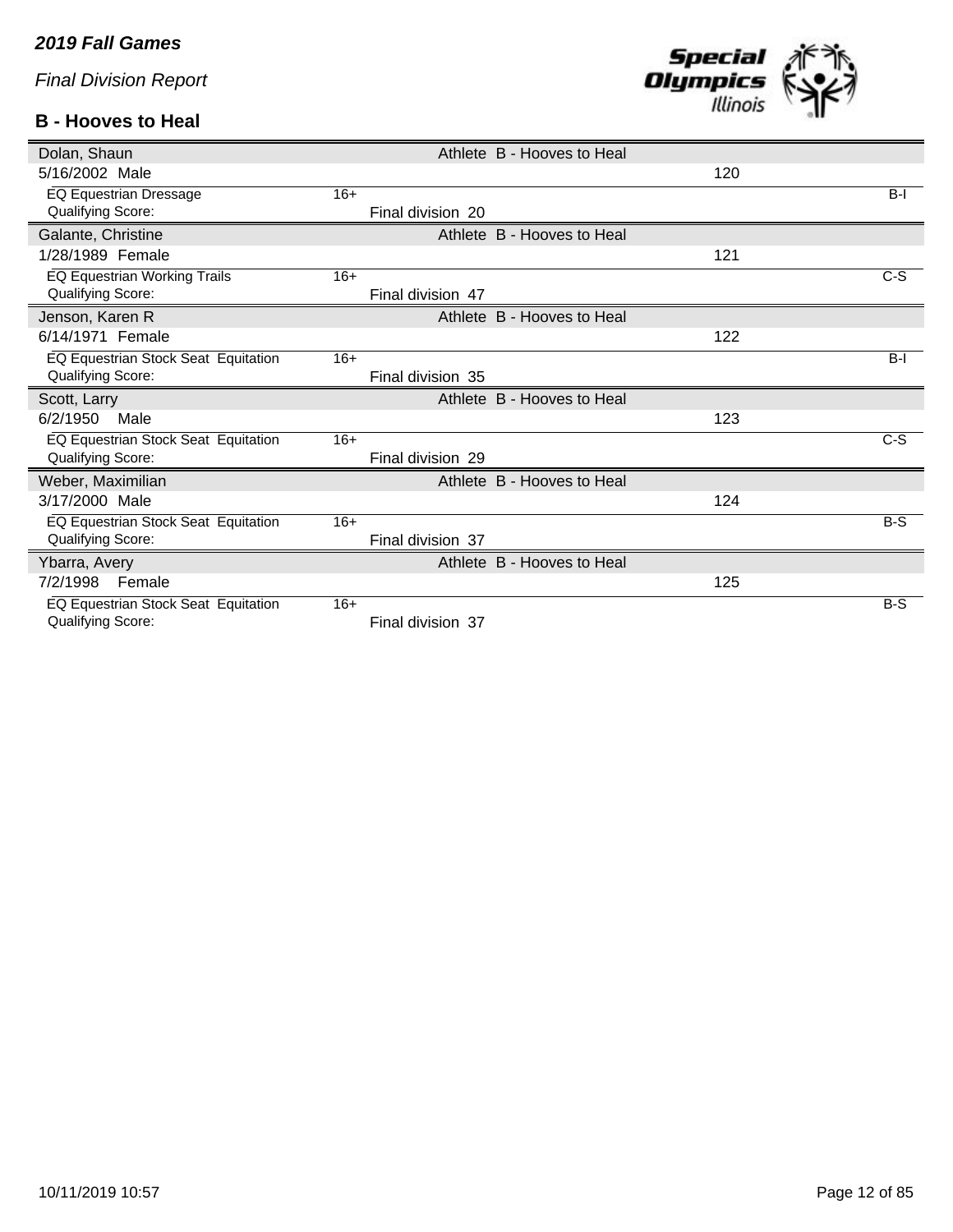### **B - Horsefeathers Therapeutic Riding**



| 5/27/1999 Female<br>126<br>EQ Equestrian English Equitation<br>$16+$<br>$C-S$<br>Qualifying Score:<br>Final division 12<br>Athlete B - Horsefeathers Therapeutic Riding<br>Garibovic, Hana<br>2/7/1999<br>Female<br>127<br><b>EQ Equestrian English Equitation</b><br>$16+$<br>$\overline{C-S}$<br>Qualifying Score:<br>Final division 12<br>Athlete B - Horsefeathers Therapeutic Riding<br>Hlavacek, Antonio<br>7/25/2009 Male<br>128<br>EQ Equestrian English Equitation<br>$8 - 15$<br>C-S<br>Qualifying Score:<br>Final division 10 |
|------------------------------------------------------------------------------------------------------------------------------------------------------------------------------------------------------------------------------------------------------------------------------------------------------------------------------------------------------------------------------------------------------------------------------------------------------------------------------------------------------------------------------------------|
|                                                                                                                                                                                                                                                                                                                                                                                                                                                                                                                                          |
|                                                                                                                                                                                                                                                                                                                                                                                                                                                                                                                                          |
|                                                                                                                                                                                                                                                                                                                                                                                                                                                                                                                                          |
|                                                                                                                                                                                                                                                                                                                                                                                                                                                                                                                                          |
|                                                                                                                                                                                                                                                                                                                                                                                                                                                                                                                                          |
|                                                                                                                                                                                                                                                                                                                                                                                                                                                                                                                                          |
|                                                                                                                                                                                                                                                                                                                                                                                                                                                                                                                                          |
|                                                                                                                                                                                                                                                                                                                                                                                                                                                                                                                                          |
|                                                                                                                                                                                                                                                                                                                                                                                                                                                                                                                                          |
|                                                                                                                                                                                                                                                                                                                                                                                                                                                                                                                                          |
|                                                                                                                                                                                                                                                                                                                                                                                                                                                                                                                                          |
| Athlete B - Horsefeathers Therapeutic Riding<br>Kahn, Sydney                                                                                                                                                                                                                                                                                                                                                                                                                                                                             |
| 8/3/2010<br>Male<br>129                                                                                                                                                                                                                                                                                                                                                                                                                                                                                                                  |
| <b>EQ Equestrian English Equitation</b><br>$\overline{c-s}$<br>$8 - 15$                                                                                                                                                                                                                                                                                                                                                                                                                                                                  |
| Qualifying Score:<br>Final division 10                                                                                                                                                                                                                                                                                                                                                                                                                                                                                                   |
| Kwiatkowski, Nicholas<br>Athlete B - Horsefeathers Therapeutic Riding                                                                                                                                                                                                                                                                                                                                                                                                                                                                    |
| 1/7/1983<br>Male<br>130                                                                                                                                                                                                                                                                                                                                                                                                                                                                                                                  |
| EQ Equestrian English Equitation<br>$16+$<br>$C-S$                                                                                                                                                                                                                                                                                                                                                                                                                                                                                       |
| Qualifying Score:<br>Final division 13                                                                                                                                                                                                                                                                                                                                                                                                                                                                                                   |
| Malerich, Carol<br>Athlete B - Horsefeathers Therapeutic Riding                                                                                                                                                                                                                                                                                                                                                                                                                                                                          |
| 8/18/1993 Female<br>131                                                                                                                                                                                                                                                                                                                                                                                                                                                                                                                  |
| EQ Equestrian English Equitation<br>$16+$<br>$B-I$                                                                                                                                                                                                                                                                                                                                                                                                                                                                                       |
| Qualifying Score:<br>Final division 15                                                                                                                                                                                                                                                                                                                                                                                                                                                                                                   |
| <b>EQ Equestrian Showmanship</b><br>$B-I$<br>$16+$                                                                                                                                                                                                                                                                                                                                                                                                                                                                                       |
| Qualifying Score:<br>Final division 6                                                                                                                                                                                                                                                                                                                                                                                                                                                                                                    |
| Riedler, Jacob<br>Athlete B - Horsefeathers Therapeutic Riding                                                                                                                                                                                                                                                                                                                                                                                                                                                                           |
| 12/2/1999 Male<br>132                                                                                                                                                                                                                                                                                                                                                                                                                                                                                                                    |
| EQ Equestrian English Equitation<br>$16+$<br>A                                                                                                                                                                                                                                                                                                                                                                                                                                                                                           |
| <b>Qualifying Score:</b><br>Final division 7                                                                                                                                                                                                                                                                                                                                                                                                                                                                                             |
| <b>EQ Equestrian Showmanship</b><br>$16+$<br>A<br>Qualifying Score:<br>Final division 1                                                                                                                                                                                                                                                                                                                                                                                                                                                  |
|                                                                                                                                                                                                                                                                                                                                                                                                                                                                                                                                          |
| Williams, Charles Howard<br>Athlete B - Horsefeathers Therapeutic Riding<br>10/18/1988 Male                                                                                                                                                                                                                                                                                                                                                                                                                                              |
| 133                                                                                                                                                                                                                                                                                                                                                                                                                                                                                                                                      |
| EQ Equestrian English Equitation<br>$16+$<br>$B-I$<br><b>Qualifying Score:</b><br>Final division 16                                                                                                                                                                                                                                                                                                                                                                                                                                      |
| <b>EQ Equestrian Showmanship</b><br>$16+$<br>B-I                                                                                                                                                                                                                                                                                                                                                                                                                                                                                         |
| Qualifying Score:<br>Final division 5                                                                                                                                                                                                                                                                                                                                                                                                                                                                                                    |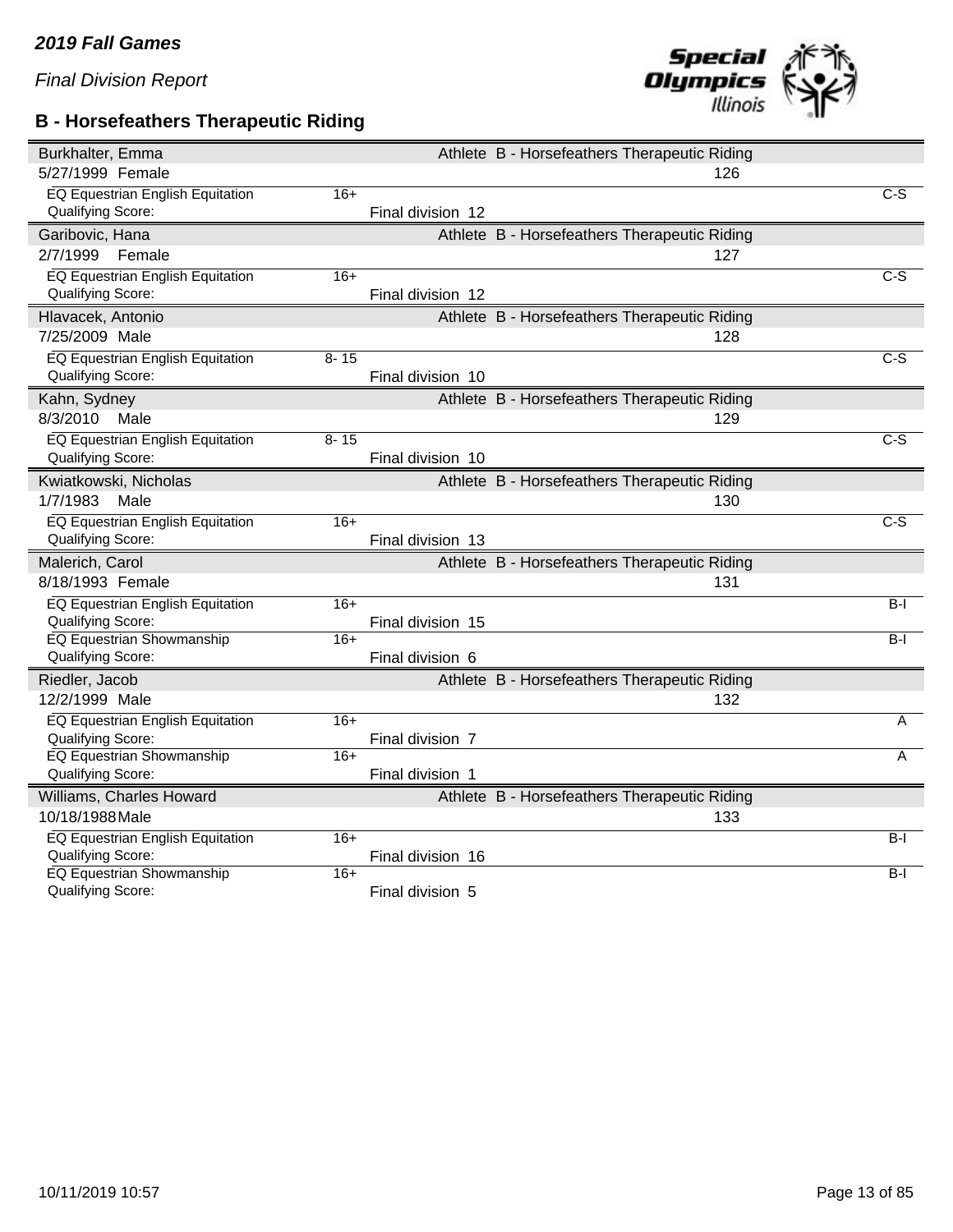# **B - Independent-Wolves**



| Archabal, John W                                     |      | Athlete B - Independent-Wolves              |
|------------------------------------------------------|------|---------------------------------------------|
| 4/24/1998 Male                                       |      |                                             |
| <b>VB Volleyball Team</b>                            | 8+   | Independent Wolves Blue                     |
| Qualifying Score: 9.00                               |      | Final division 7                            |
| Bakowski, Jakub                                      |      | Athlete B - Independent-Wolves              |
| 10/2/2001 Male                                       |      |                                             |
| <b>VB Volleyball Team</b>                            | 8+   | Independent Wolves Blue                     |
| Qualifying Score: 16.00                              |      | Final division 7                            |
| Brickwood, Audrey                                    |      | Athlete B - Independent-Wolves              |
| 9/4/1993<br>Female                                   |      |                                             |
| <b>VB Volleyball Team</b>                            | 8+   | Independent Wolves Blue                     |
| Qualifying Score: 14.00                              |      | Final division 7                            |
| Brickwood, Nicole                                    |      | Athlete B - Independent-Wolves              |
| 7/28/1991 Female                                     |      |                                             |
| <b>VB Volleyball Team</b>                            | 8+   | <b>Independent Wolves Blue</b>              |
| Qualifying Score: 17.00                              |      | Final division 7                            |
| Devereux, Samuel Lane                                |      | Athlete B - Independent-Wolves              |
| 11/5/2000 Male                                       |      |                                             |
| <b>VB Volleyball Team</b>                            | 8+   | Independent Wolves Blue                     |
| Qualifying Score: 21.00                              |      | Final division 7                            |
| Geraci III, Salvatore (Tory)                         |      | Athlete B - Independent-Wolves              |
| 10/16/1992 Male                                      |      |                                             |
| <b>VB Volleyball Team</b>                            | 8+   | <b>Independent Wolves Gold</b>              |
| Qualifying Score: 10.00                              |      | Final division 5                            |
|                                                      |      |                                             |
| Gomez, Joel                                          |      | Athlete B - Independent-Wolves              |
| 6/17/1990 Male                                       |      |                                             |
| <b>VB Volleyball Team</b>                            | 8+   | <b>Independent Wolves Blue</b>              |
| Qualifying Score: 16.00                              |      | Final division 7                            |
| Grothe, Clair                                        |      | Athlete B - Independent-Wolves              |
| 8/10/1990 Female                                     |      |                                             |
| <b>VB Volleyball Team</b>                            | $8+$ | <b>Independent Wolves Gold</b>              |
| Qualifying Score: 12.00                              |      | Final division 5                            |
| Halamaj, Madeline                                    |      | Athlete B - Independent-Wolves              |
| 8/19/1993 Female                                     |      |                                             |
| <b>VB Volleyball Team</b>                            | 8+   | <b>Independent Wolves Blue</b>              |
| Qualifying Score: 34.00                              |      | Final division 7                            |
| Hamel, Theodore (Ted)                                |      | Athlete B - Independent-Wolves              |
| 3/21/1990 Male                                       |      |                                             |
| <b>VB Volleyball Team</b>                            | 8+   | <b>Independent Wolves Gold</b>              |
| Qualifying Score: 8.00                               |      | Final division 5                            |
| Jaczynski, Robert                                    |      | Athlete B - Independent-Wolves              |
| 6/26/1994 Male                                       |      |                                             |
| <b>VB Volleyball Team</b>                            | 8+   | <b>Independent Wolves Blue</b>              |
| Qualifying Score: 33.00                              |      | Final division 7                            |
| King, Joseph                                         |      | Athlete B - Independent-Wolves              |
| 4/29/2003 Male                                       |      |                                             |
| <b>VB Volleyball Team</b><br>Qualifying Score: 11.00 | 8+   | Independent Wolves Gold<br>Final division 5 |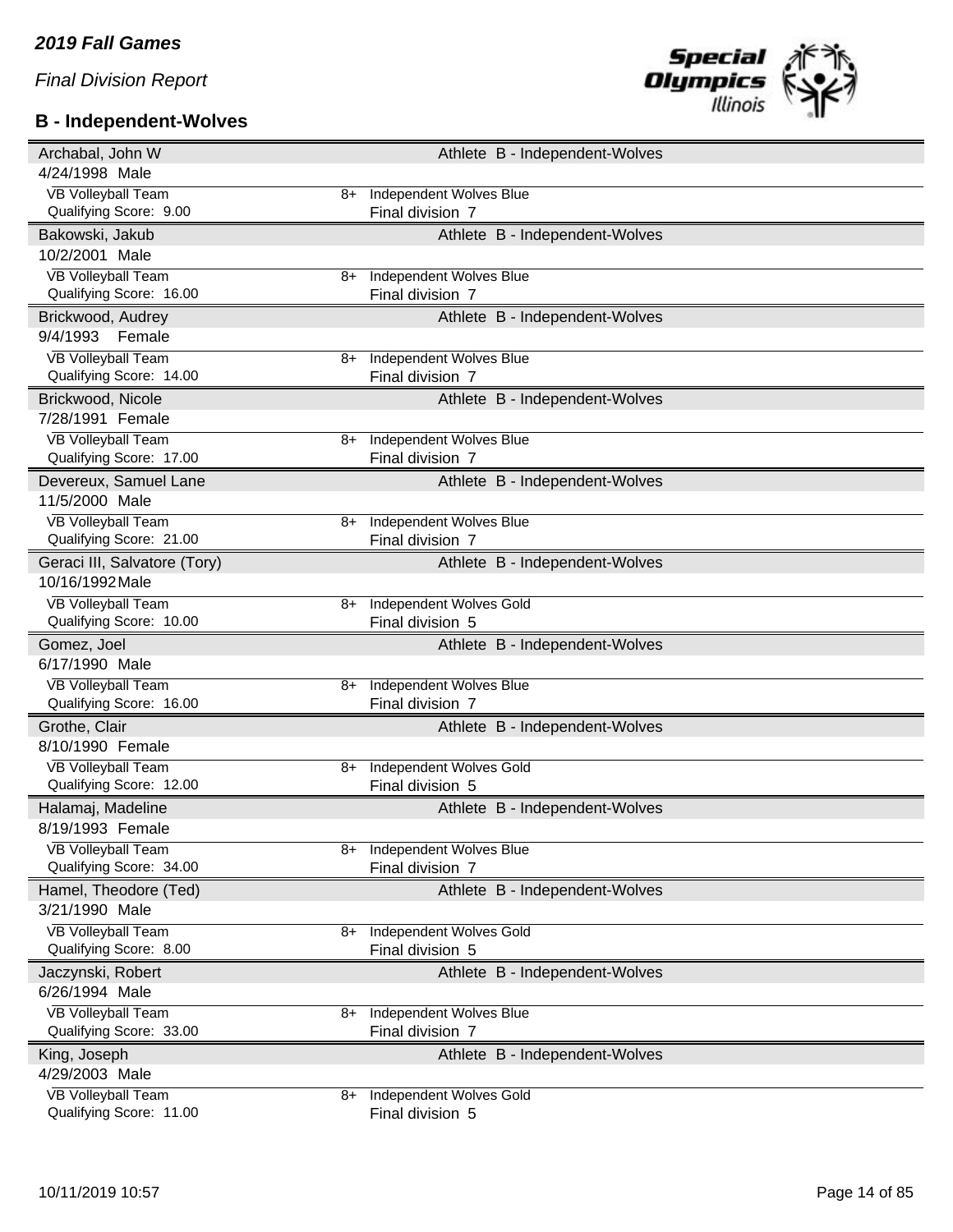# **B - Independent-Wolves**



| Kotsinis, Nicholas                                   |      | Athlete B - Independent-Wolves                     |
|------------------------------------------------------|------|----------------------------------------------------|
| 4/14/2001 Male                                       |      |                                                    |
| <b>VB Volleyball Team</b>                            | 8+   | <b>Independent Wolves Gold</b>                     |
| Qualifying Score: 10.00                              |      | Final division 5                                   |
| Lantry, Emma                                         |      | Athlete B - Independent-Wolves                     |
| 6/24/1998 Female                                     |      |                                                    |
| <b>VB Volleyball Team</b>                            | $8+$ | <b>Independent Wolves Gold</b>                     |
| Qualifying Score: 21.00                              |      | Final division 5                                   |
| Levy, Kevin                                          |      | Athlete B - Independent-Wolves                     |
| 9/5/1998<br>Male                                     |      |                                                    |
| <b>VB Volleyball Team</b>                            | 8+   | <b>Independent Wolves Gold</b>                     |
| Qualifying Score: 14.00                              |      | Final division 5                                   |
| Manso, Sean                                          |      | Athlete B - Independent-Wolves                     |
| 6/17/1992 Male                                       |      |                                                    |
| <b>VB Volleyball Team</b>                            | 8+   | <b>Independent Wolves Gold</b>                     |
| Qualifying Score: 14.00                              |      | Final division 5                                   |
| Marques, Christopher                                 |      | Athlete B - Independent-Wolves                     |
| 8/31/1990 Male                                       |      |                                                    |
| <b>VB Volleyball Team</b>                            | $8+$ | <b>Independent Wolves Blue</b>                     |
| Qualifying Score: 25.00                              |      | Final division 7                                   |
| Piorkowski, Martin                                   |      | Athlete B - Independent-Wolves                     |
|                                                      |      |                                                    |
| 3/3/1999<br>Male                                     |      |                                                    |
| <b>VB Volleyball Team</b>                            | 8+   | <b>Independent Wolves Blue</b>                     |
| Qualifying Score: 21.00                              |      | Final division 7                                   |
| Stoklosa, Elizabeth                                  |      | Athlete B - Independent-Wolves                     |
| 5/19/1990 Female                                     |      |                                                    |
| <b>VB Volleyball Team</b>                            | $8+$ | <b>Independent Wolves Gold</b>                     |
| Qualifying Score: 13.00                              |      | Final division 5                                   |
| Woodbury, Edmund                                     |      | Athlete B - Independent-Wolves                     |
| 12/30/1992 Male                                      |      |                                                    |
| <b>VB Volleyball Team</b>                            | 8+   | <b>Independent Wolves Blue</b>                     |
| Qualifying Score: 20.00                              |      | Final division 7                                   |
| Yanev, Yordan                                        |      | Athlete B - Independent-Wolves                     |
| 8/30/1991 Male                                       |      |                                                    |
| <b>VB Volleyball Team</b>                            | 8+   | <b>Independent Wolves Gold</b>                     |
| Qualifying Score: 13.00                              |      | Final division 5                                   |
| Zdzienicki, Victoria                                 |      | Athlete B - Independent-Wolves                     |
| 6/3/1995<br>Female                                   |      |                                                    |
| <b>VB Volleyball Team</b><br>Qualifying Score: 12.00 | 8+   | <b>Independent Wolves Blue</b><br>Final division 7 |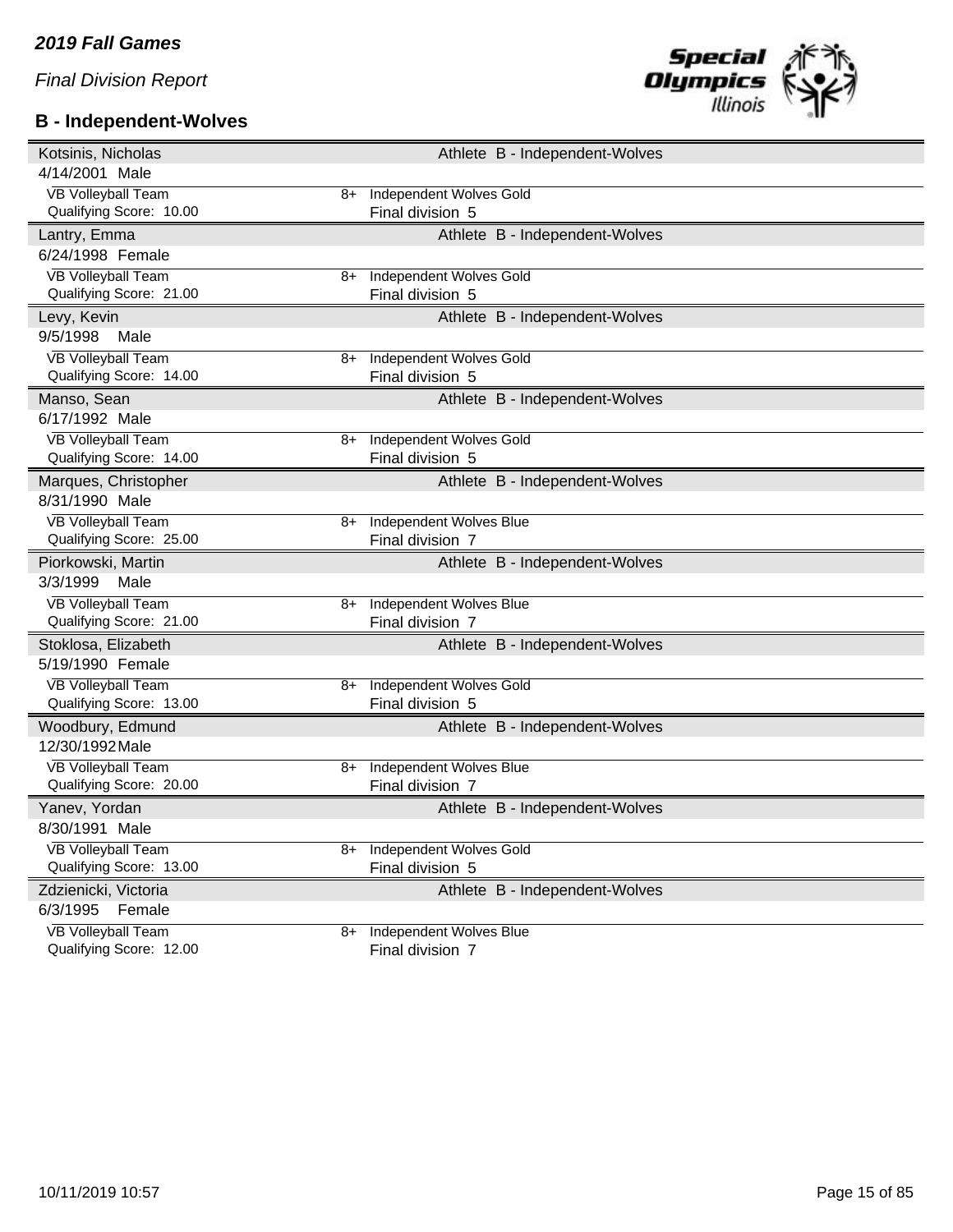### **B - Maine-Niles ASR**



| Garrett, Cameron                  | Athlete B - Maine-Niles ASR  |
|-----------------------------------|------------------------------|
| 7/18/1995 Male                    |                              |
| <b>VB Volleyball Team</b><br>8+   | <b>M-NASR Wildcats Black</b> |
| Qualifying Score: 27.00           | Final division 7             |
| Hodge, Joseph (Joey) A            | Athlete B - Maine-Niles ASR  |
| 10/27/1998 Male                   |                              |
| <b>VB Volleyball Team</b><br>8+   | <b>M-NASR Wildcats Black</b> |
| Qualifying Score: 23.00           | Final division 7             |
| Kadlec, Robert                    | Athlete B - Maine-Niles ASR  |
| 4/2/1963<br>Male                  |                              |
| <b>VB Volleyball Team</b><br>8+   | <b>M-NASR Wildcats Black</b> |
| Qualifying Score: 17.00           | Final division 7             |
| Martin, Karly J                   | Athlete B - Maine-Niles ASR  |
| 5/15/1993 Female                  |                              |
| VB Volleyball Team<br>8+          | <b>M-NASR Wildcats Black</b> |
| Qualifying Score: 16.00           | Final division 7             |
| Nebel, Sean                       | Athlete B - Maine-Niles ASR  |
| 4/6/1992<br>Male                  |                              |
| <b>VB Volleyball Team</b><br>$8+$ | <b>M-NASR Wildcats Black</b> |
| Qualifying Score: 23.00           | Final division 7             |
| Panjan, Brian                     | Athlete B - Maine-Niles ASR  |
| 4/26/1988 Male                    |                              |
| <b>VB Volleyball Team</b><br>8+   | <b>M-NASR Wildcats Black</b> |
| Qualifying Score: 30.00           | Final division 7             |
| Seesawat, Max                     | Athlete B - Maine-Niles ASR  |
| 10/31/1991 Male                   |                              |
| VB Volleyball Team<br>8+          | <b>M-NASR Wildcats Black</b> |
| Qualifying Score: 30.00           | Final division 7             |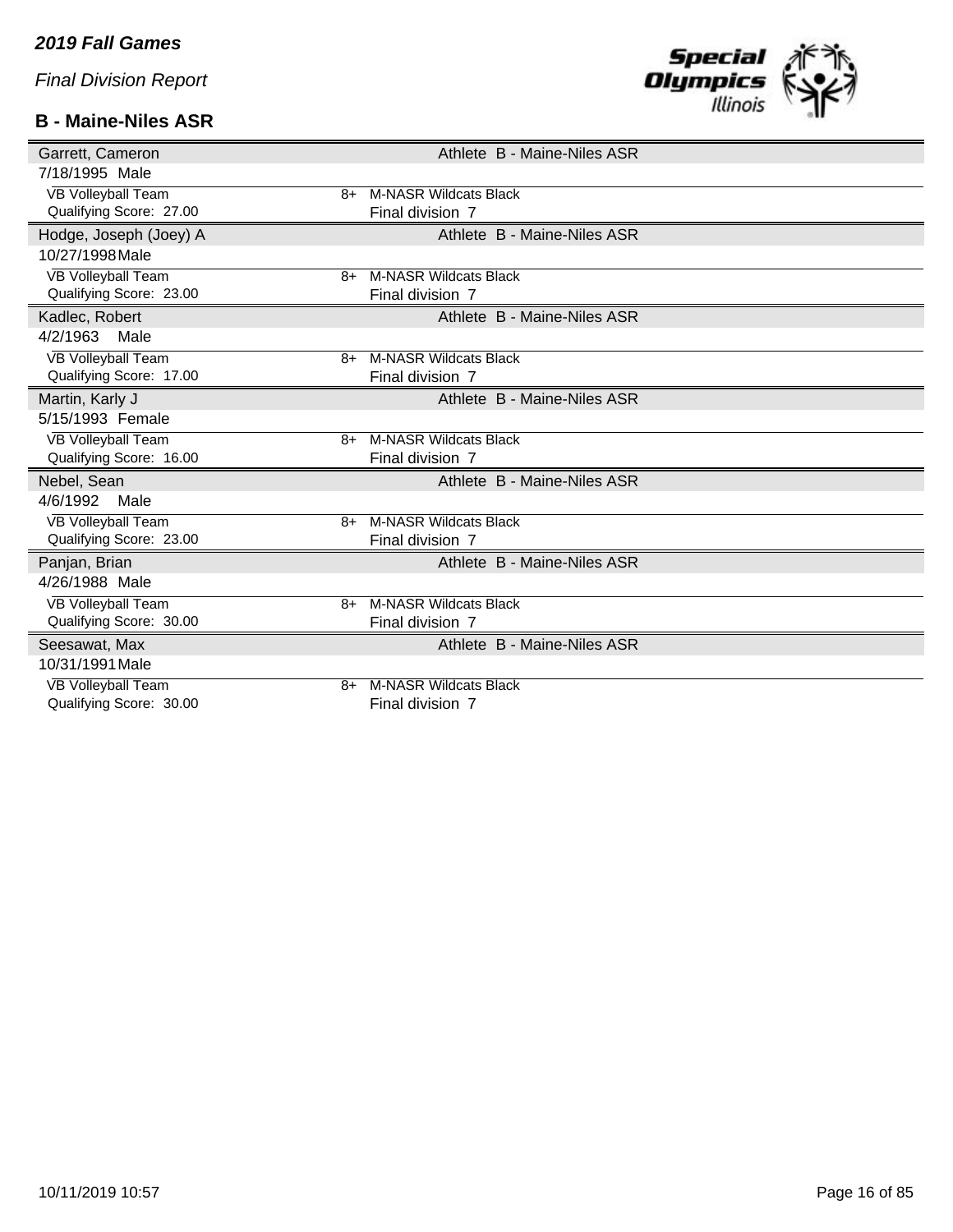#### *2019 Fall Games*

*Final Division Report*

#### **B - NISRA**



| Bohman, Alexander                                    |      | Athlete B - NISRA                        |
|------------------------------------------------------|------|------------------------------------------|
| 6/22/1990 Male                                       |      |                                          |
| <b>VB Volleyball Team</b>                            |      | 8+ NISRA Spikers                         |
| Qualifying Score: 18.00                              |      | Final division 5                         |
| Bohman, Anthony                                      |      | Athlete B - NISRA                        |
| 7/16/1993 Male                                       |      |                                          |
| <b>VB Volleyball Team</b>                            |      | 8+ NISRA Spikers                         |
| Qualifying Score: 12.00                              |      | Final division 5                         |
| Bray, Shannen                                        |      | Athlete B - NISRA                        |
| 7/8/1977<br>Female                                   |      |                                          |
| <b>VB Volleyball Team</b>                            | 8+   | <b>NISRA Spikers</b>                     |
| Qualifying Score: 6.00                               |      | Final division 5                         |
| Haut, Angelica M                                     |      | Athlete B - NISRA                        |
| 7/6/1992 Female                                      |      |                                          |
| <b>VB Volleyball Team</b>                            | $8+$ | <b>NISRA Spikers</b>                     |
| Qualifying Score: 8.00                               |      | Final division 5                         |
| Kremer, Austin                                       |      | Athlete B - NISRA                        |
| 7/21/1990 Male                                       |      |                                          |
| <b>VB Volleyball Team</b>                            |      | 8+ NISRA Spikers                         |
| Qualifying Score: 10.00                              |      | Final division 5                         |
| LeClaire, Joshua                                     |      | Athlete B - NISRA                        |
| 2/7/1988<br>Male                                     |      |                                          |
| <b>VB Volleyball Team</b>                            | 8+   | <b>NISRA Spikers</b>                     |
| Qualifying Score: 13.00                              |      | Final division 5                         |
|                                                      |      |                                          |
| McEwen, Daniel                                       |      | Athlete B - NISRA                        |
| 7/19/1994 Male                                       |      |                                          |
| <b>VB Volleyball Team</b>                            |      | 8+ NISRA Spikers                         |
| Qualifying Score: 24.00                              |      | Final division 5                         |
| Smith, Ryan                                          |      | Athlete B - NISRA                        |
| 9/15/1978 Male                                       |      |                                          |
| <b>VB Volleyball Team</b>                            | 8+   | <b>NISRA Spikers</b>                     |
| Qualifying Score: 18.00                              |      | Final division 5                         |
| Steiner, Jonathan                                    |      | Athlete B - NISRA                        |
| 11/20/1997 Male                                      |      |                                          |
| <b>VB Volleyball Team</b>                            | 8+   | <b>NISRA Spikers</b>                     |
| Qualifying Score: 21.00                              |      | Final division 5                         |
| Velasquez, Kiana                                     |      | Athlete B - NISRA                        |
| 1/18/1994 Female                                     |      |                                          |
| <b>VB Volleyball Team</b>                            | 8+   | <b>NISRA Spikers</b>                     |
| Qualifying Score: 12.00                              |      | Final division 5                         |
| Veverka, Sabrina                                     |      | Athlete B - NISRA                        |
| 11/23/1999 Female                                    |      |                                          |
| <b>VB Volleyball Team</b>                            | 8+   | <b>NISRA Spikers</b>                     |
| Qualifying Score: 14.00                              |      | Final division 5                         |
| Wilbert III, Travis W                                |      | Athlete B - NISRA                        |
| 3/3/1991<br>Male                                     |      |                                          |
| <b>VB Volleyball Team</b><br>Qualifying Score: 24.00 | 8+   | <b>NISRA Spikers</b><br>Final division 5 |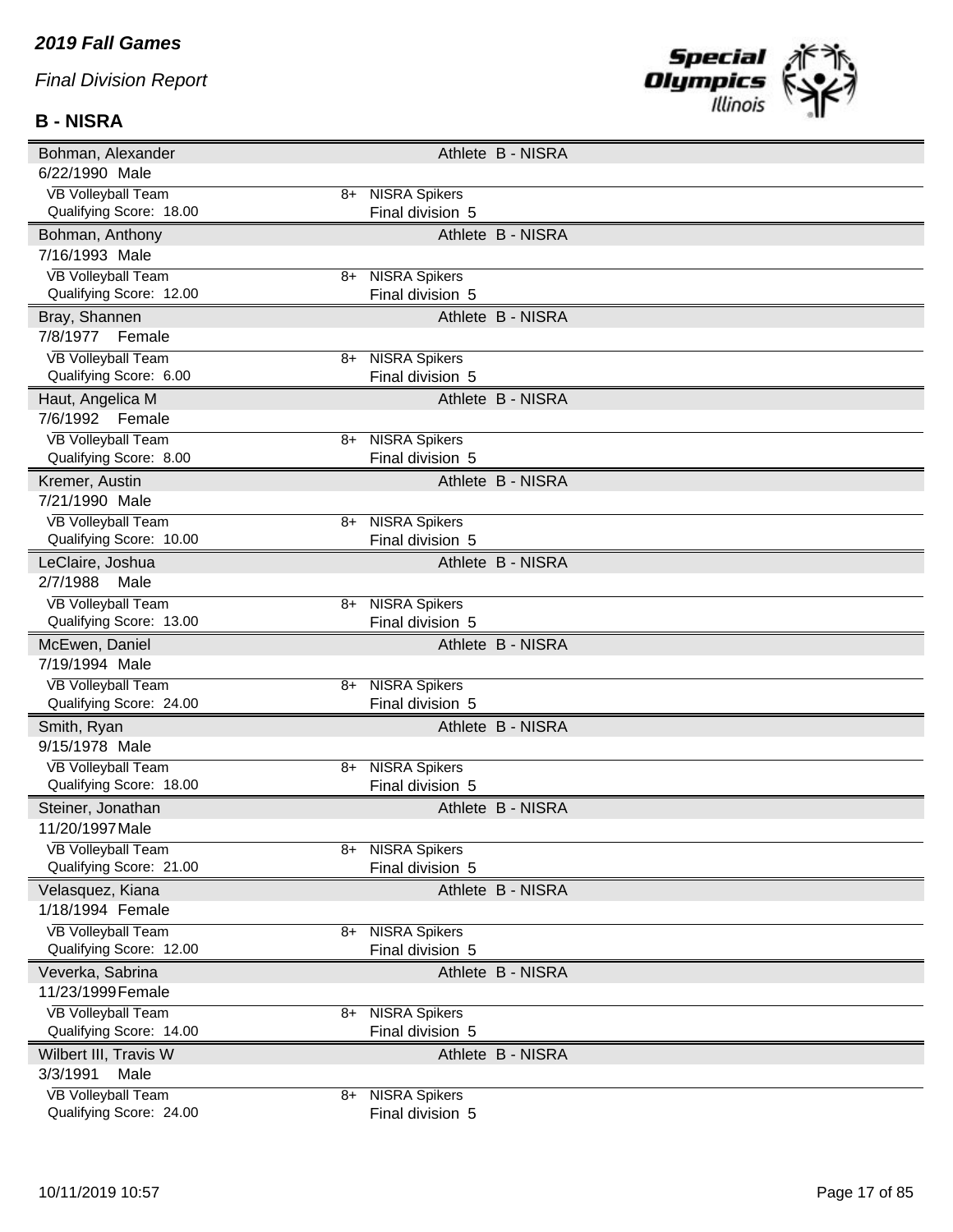### **B - NWSRA**



| Bennett, Jianessa C                                  |      |                                                 | Athlete B - NWSRA |  |
|------------------------------------------------------|------|-------------------------------------------------|-------------------|--|
| 9/10/1978 Female                                     |      |                                                 |                   |  |
| <b>VB Volleyball Team</b>                            | 8+   | <b>NWSRA Blue Lightning</b>                     |                   |  |
| Qualifying Score: 13.00                              |      | Final division 3                                |                   |  |
| Dettloff, Kurt                                       |      |                                                 | Athlete B - NWSRA |  |
| 11/26/1972 Male                                      |      |                                                 |                   |  |
| <b>VB Volleyball Team</b>                            | 8+   | <b>NWSRA Blue Lightning</b>                     |                   |  |
| Qualifying Score: 8.00                               |      | Final division 3                                |                   |  |
| Eliasek, Jami Lin                                    |      |                                                 | Athlete B - NWSRA |  |
| 5/28/1974 Female                                     |      |                                                 |                   |  |
| <b>VB Volleyball Team</b>                            |      | 8+ NWSRA Blue Lightning                         |                   |  |
| Qualifying Score: 13.00                              |      | Final division 3                                |                   |  |
| Gilbertson, Gustavis (Gus)                           |      |                                                 | Athlete B - NWSRA |  |
| 10/22/1992 Male                                      |      |                                                 |                   |  |
| <b>VB Volleyball Team</b>                            | 8+   | <b>NWSRA Blue Lightning</b>                     |                   |  |
| Qualifying Score: 13.00                              |      | Final division 3                                |                   |  |
| Hedlund, Brian                                       |      |                                                 | Athlete B - NWSRA |  |
| 2/22/1982 Male                                       |      |                                                 |                   |  |
| <b>VB Volleyball Team</b>                            | 8+   | <b>NWSRA Blue Lightning</b>                     |                   |  |
| Qualifying Score: 12.00                              |      | Final division 3                                |                   |  |
| Kishony, David                                       |      |                                                 | Athlete B - NWSRA |  |
| 12/10/1978 Male                                      |      |                                                 |                   |  |
| <b>VB Volleyball Team</b>                            | $8+$ | <b>NWSRA Blue Lightning</b>                     |                   |  |
| Qualifying Score: 17.00                              |      | Final division 3                                |                   |  |
| Lawson, Kenneth M                                    |      |                                                 | Athlete B - NWSRA |  |
| 2/16/1981 Male                                       |      |                                                 |                   |  |
| <b>VB Volleyball Team</b>                            | 8+   | <b>NWSRA Blue Lightning</b>                     |                   |  |
| Qualifying Score: 11.00                              |      | Final division 3                                |                   |  |
| Marsillo, Anthony                                    |      |                                                 | Athlete B - NWSRA |  |
| 9/26/1986 Male                                       |      |                                                 |                   |  |
| <b>VB Volleyball Team</b>                            | 8+   | <b>NWSRA Blue Lightning</b>                     |                   |  |
| Qualifying Score: 20.00                              |      | Final division 3                                |                   |  |
| McCabe, Marilyn A                                    |      |                                                 | Athlete B - NWSRA |  |
| 8/28/1970 Female                                     |      |                                                 |                   |  |
| <b>VB Volleyball Team</b>                            | 8+   | <b>NWSRA Blue Lightning</b>                     |                   |  |
| Qualifying Score: 13.00                              |      | Final division 3                                |                   |  |
| Rivera, laan                                         |      |                                                 | Athlete B - NWSRA |  |
| 10/13/1991 Male                                      |      |                                                 |                   |  |
| <b>VB Volleyball Team</b><br>Qualifying Score: 14.00 | $8+$ | <b>NWSRA Blue Lightning</b><br>Final division 3 |                   |  |
|                                                      |      |                                                 |                   |  |
| Sikora, Lukasz                                       |      |                                                 | Athlete B - NWSRA |  |
| 4/24/1987 Male                                       |      |                                                 |                   |  |
| <b>VB Volleyball Team</b><br>Qualifying Score: 9.00  | 8+   | <b>NWSRA Blue Lightning</b><br>Final division 3 |                   |  |
|                                                      |      |                                                 |                   |  |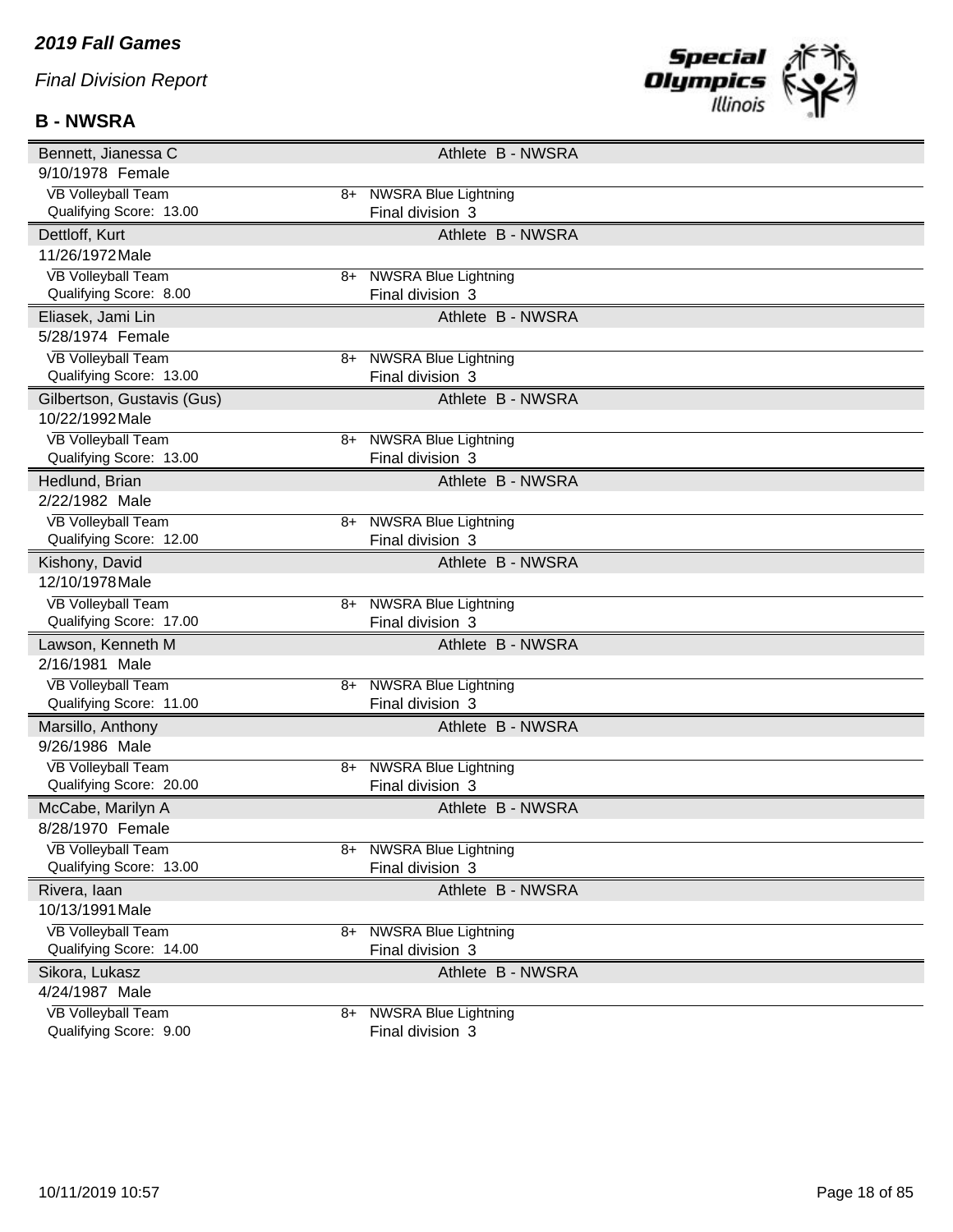### **B - Palatine HS**



| Bellof, Emily                       | Athlete B - Palatine HS    |
|-------------------------------------|----------------------------|
| 11/29/1999 Female                   |                            |
| VB Volleyball Modified Team<br>$8+$ | <b>Palatine White Team</b> |
| Qualifying Score: 10.00             | Final division 1           |
| Bischoff, Nicole                    | Athlete B - Palatine HS    |
| 10/15/2003 Female                   |                            |
| VB Volleyball Modified Team<br>8+   | Palatine White Team        |
| Qualifying Score: 5.00              | Final division 1           |
| Constantino, Jon                    | Athlete B - Palatine HS    |
| 8/10/2002 Male                      |                            |
| VB Volleyball Modified Team<br>$8+$ | Palatine White Team        |
| Qualifying Score: 12.00             | Final division 1           |
| Goodenough, Mary                    | Athlete B - Palatine HS    |
| 8/15/2003 Female                    |                            |
| VB Volleyball Modified Team<br>8+   | <b>Palatine White Team</b> |
| Qualifying Score: 8.00              | Final division 1           |
| Hernandez, Alex                     | Athlete B - Palatine HS    |
| 7/23/2004 Male                      |                            |
| VB Volleyball Modified Team<br>$8+$ | Palatine White Team        |
| Qualifying Score: 5.00              | Final division 1           |
| Krasuski, Sarah                     | Athlete B - Palatine HS    |
| 2/19/2004 Female                    |                            |
| VB Volleyball Modified Team<br>$8+$ | <b>Palatine White Team</b> |
| Qualifying Score: 6.00              | Final division 1           |
| McDermott, Lauren                   | Athlete B - Palatine HS    |
| 12/15/1998 Female                   |                            |
| VB Volleyball Modified Team<br>8+   | Palatine White Team        |
| Qualifying Score: 6.00              | Final division 1           |
| Scott, Haley                        | Athlete B - Palatine HS    |
| 12/29/2000 Female                   |                            |
| VB Volleyball Modified Team<br>8+   | Palatine White Team        |
| Qualifying Score: 13.00             | Final division 1           |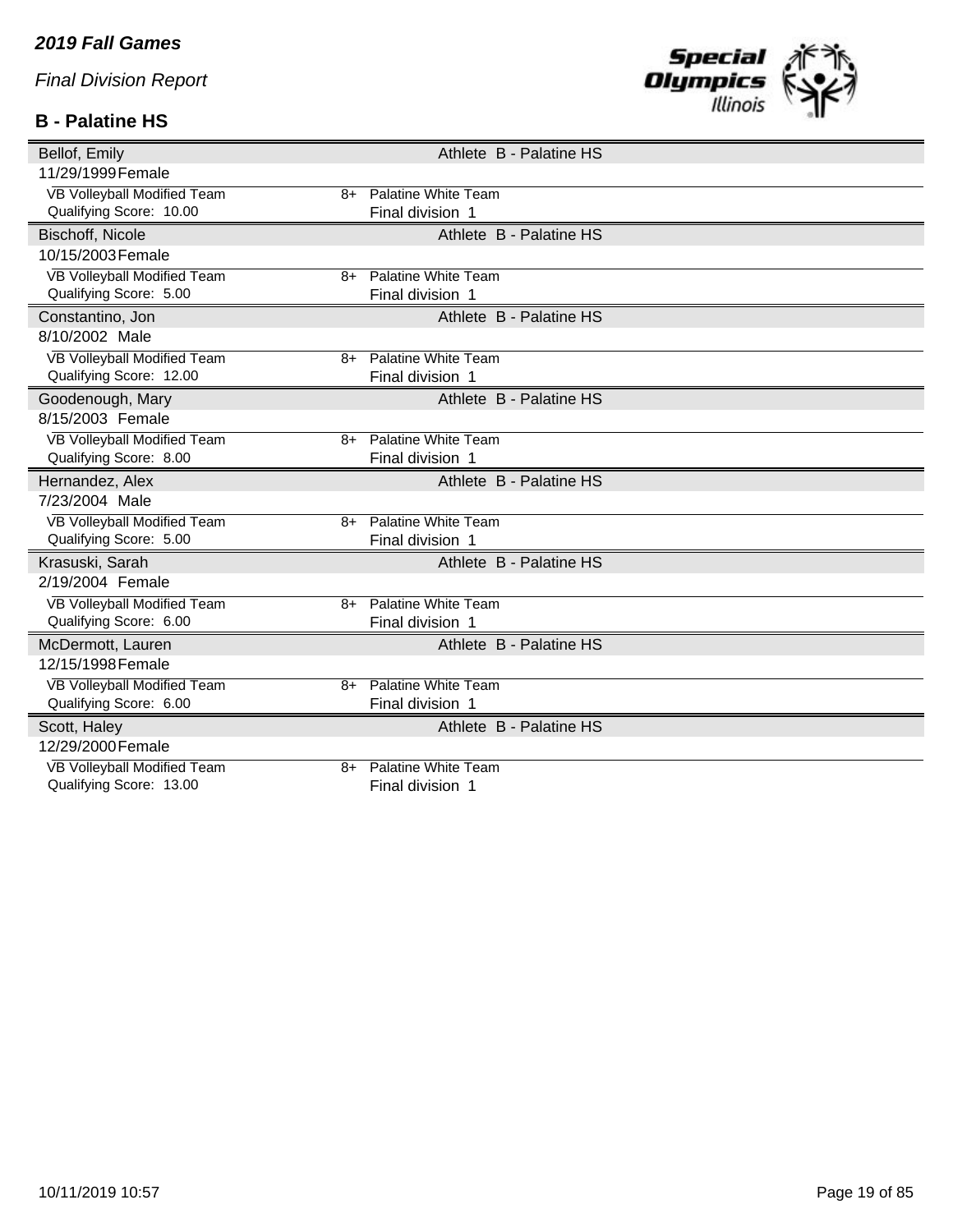### **B - Partners for Progress**



| Elman, Matthew                      |          |                   | Athlete B - Partners for Progress |     |       |
|-------------------------------------|----------|-------------------|-----------------------------------|-----|-------|
| 10/30/2008 Male                     |          |                   |                                   | 134 |       |
| EQ Equestrian Stock Seat Equitation | $8 - 15$ |                   |                                   |     | $B-S$ |
| Qualifying Score:                   |          | Final division 36 |                                   |     |       |
| <b>EQ Equestrian Working Trails</b> | $8 - 15$ |                   |                                   |     | $B-S$ |
| Qualifying Score:                   |          | Final division 52 |                                   |     |       |
| Ferkin, Kailyn                      |          |                   | Athlete B - Partners for Progress |     |       |
| 12/27/2000 Female                   |          |                   |                                   | 135 |       |
| EQ Equestrian Stock Seat Equitation | $16+$    |                   |                                   |     | $C-S$ |
| Qualifying Score:                   |          | Final division 29 |                                   |     |       |
| Glave, Lauren                       |          |                   | Athlete B - Partners for Progress |     |       |
| 2/21/2004 Female                    |          |                   |                                   | 136 |       |
| EQ Equestrian English Equitation    | $8 - 15$ |                   |                                   |     | $B-I$ |
| Qualifying Score:                   |          | Final division 14 |                                   |     |       |
| Huffman, Rhiannon                   |          |                   | Athlete B - Partners for Progress |     |       |
| 9/24/2000 Female                    |          |                   |                                   | 137 |       |
| EQ Equestrian English Equitation    | $16+$    |                   |                                   |     | $B-I$ |
| Qualifying Score:                   |          | Final division 15 |                                   |     |       |
| EQ Equestrian Showmanship           | $16+$    |                   |                                   |     | $B-I$ |
| Qualifying Score:                   |          | Final division 5  |                                   |     |       |
| Teplan, William                     |          |                   | Athlete B - Partners for Progress |     |       |
| 9/4/2008<br>Male                    |          |                   |                                   | 138 |       |
| EQ Equestrian Stock Seat Equitation | $8 - 15$ |                   |                                   |     | C-S   |
| Qualifying Score:                   |          | Final division 26 |                                   |     |       |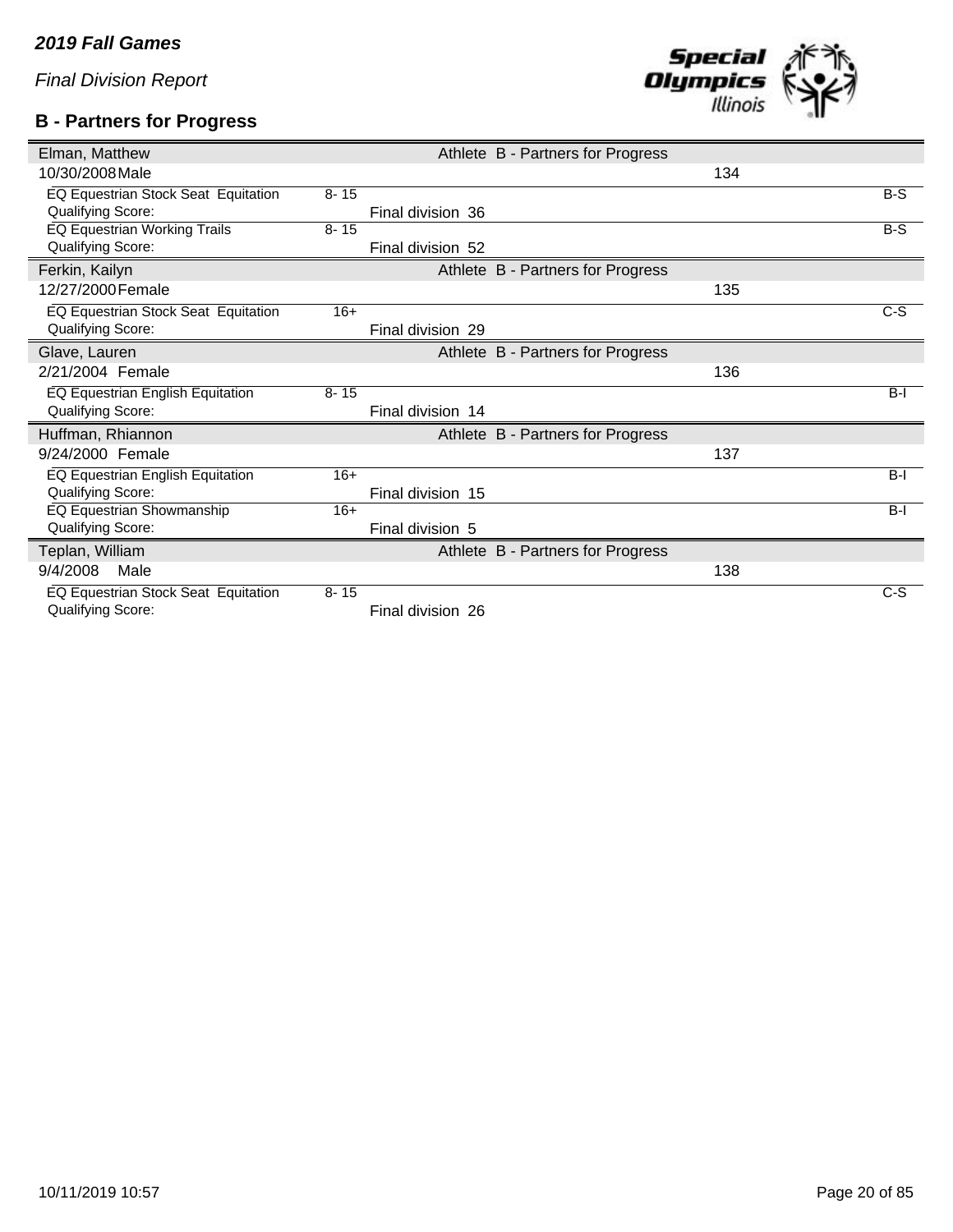### **B - Purple Wonder Ponies**

| Dal Compo, Carly                 |          |                   | Athlete B - Purple Wonder Ponies |     |       |
|----------------------------------|----------|-------------------|----------------------------------|-----|-------|
| 9/1/1998<br>Female               |          |                   |                                  | 139 |       |
| EQ Equestrian English Equitation | $16+$    |                   |                                  |     | $C-S$ |
| Qualifying Score:                |          | Final division 13 |                                  |     |       |
| Jiongco, Eion                    |          |                   | Athlete B - Purple Wonder Ponies |     |       |
| 5/16/1999 Male                   |          |                   |                                  | 140 |       |
| EQ Equestrian English Equitation | $16+$    |                   |                                  |     | $B-S$ |
| <b>Qualifying Score:</b>         |          | Final division 18 |                                  |     |       |
| Kaplan, Marni                    |          |                   | Athlete B - Purple Wonder Ponies |     |       |
| 5/15/2007 Female                 |          |                   |                                  | 141 |       |
| EQ Equestrian English Equitation | $8 - 15$ |                   |                                  |     | $B-I$ |
| Qualifying Score:                |          | Final division 14 |                                  |     |       |
| Loewenstern, Leah                |          |                   | Athlete B - Purple Wonder Ponies |     |       |
| 9/25/2007 Female                 |          |                   |                                  | 142 |       |
| EQ Equestrian Dressage           | $8 - 15$ |                   |                                  |     | $B-I$ |
| <b>Qualifying Score:</b>         |          | Final division 19 |                                  |     |       |
| EQ Equestrian English Equitation | $8 - 15$ |                   |                                  |     | $B-I$ |
| Qualifying Score:                |          | Final division 14 |                                  |     |       |
| Miller, Rebecca                  |          |                   | Athlete B - Purple Wonder Ponies |     |       |
| 4/27/1989 Female                 |          |                   |                                  | 143 |       |
| EQ Equestrian English Equitation | $16+$    |                   |                                  |     | $C-S$ |
| Qualifying Score:                |          | Final division 13 |                                  |     |       |
| Poirier, Jordan                  |          |                   | Athlete B - Purple Wonder Ponies |     |       |
| 12/30/1998 Female                |          |                   |                                  | 144 |       |
| <b>EQ Equestrian Dressage</b>    | $16+$    |                   |                                  |     | $B-I$ |
| Qualifying Score:                |          | Final division 20 |                                  |     |       |
| EQ Equestrian English Equitation | $16+$    |                   |                                  |     | $B-I$ |
| Qualifying Score:                |          | Final division 15 |                                  |     |       |

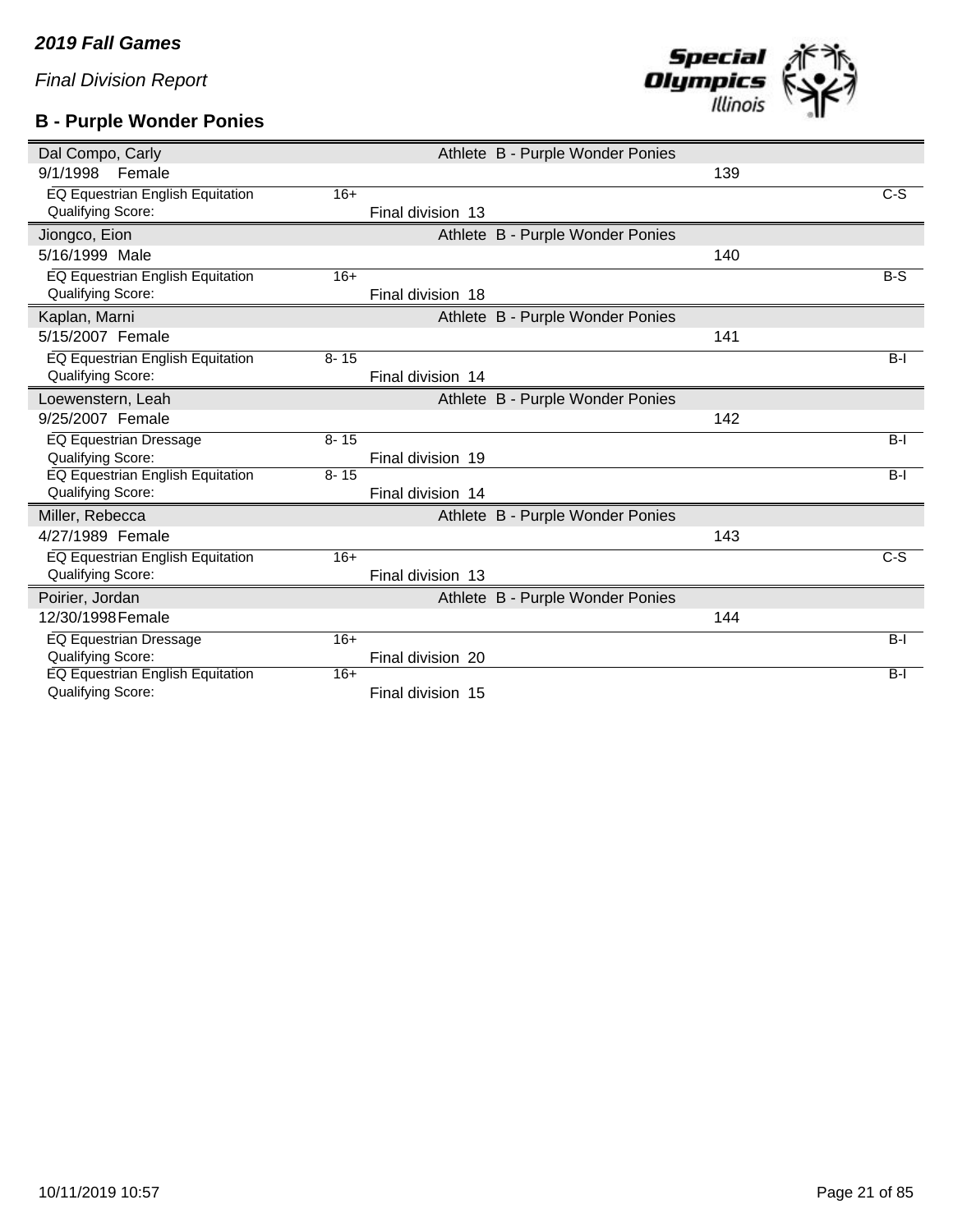### **B - SRSNLC - Waukegan**



| Dobson, Angela (Angie)            | Athlete B - SRSNLC - Waukegan |
|-----------------------------------|-------------------------------|
| 7/9/1981<br>Female                |                               |
| <b>VB Volleyball Team</b>         | 8+ SRSNLC All Stars           |
| Qualifying Score: 21.00           | Final division 6              |
| Hopkins, Stephen                  | Athlete B - SRSNLC - Waukegan |
| 8/3/1983 Male                     |                               |
| <b>VB Volleyball Team</b><br>8+   | <b>SRSNLC All Stars</b>       |
| Qualifying Score: 20.00           | Final division 6              |
| Navarrete, Miguel                 | Athlete B - SRSNLC - Waukegan |
| 6/22/1994 Male                    |                               |
| <b>VB Volleyball Team</b><br>$8+$ | <b>SRSNLC All Stars</b>       |
| Qualifying Score: 9.00            | Final division 6              |
| Osmond, Chomedy                   | Athlete B - SRSNLC - Waukegan |
| 7/10/2006 Female                  |                               |
| <b>VB Volleyball Team</b><br>8+   | <b>SRSNLC All Stars</b>       |
| Qualifying Score: 6.00            | Final division 6              |
| Pita, Francisco                   | Athlete B - SRSNLC - Waukegan |
| 9/11/1994 Male                    |                               |
| <b>VB Volleyball Team</b><br>8+   | <b>SRSNLC All Stars</b>       |
| Qualifying Score: 13.00           | Final division 6              |
| Richards, Gary                    | Athlete B - SRSNLC - Waukegan |
| 2/28/1975 Male                    |                               |
| <b>VB Volleyball Team</b><br>$8+$ | <b>SRSNLC All Stars</b>       |
| Qualifying Score: 18.00           | Final division 6              |
| Serritella, Mark                  | Athlete B - SRSNLC - Waukegan |
| 10/18/1981 Male                   |                               |
| <b>VB Volleyball Team</b><br>8+   | <b>SRSNLC All Stars</b>       |
| Qualifying Score: 9.00            | Final division 6              |
| Torres, Christian                 | Athlete B - SRSNLC - Waukegan |
| 1/8/1982<br>Male                  |                               |
| <b>VB Volleyball Team</b><br>$8+$ | <b>SRSNLC All Stars</b>       |
| Qualifying Score: 28.00           | Final division 6              |
| Wagner, Donna Lynn                | Athlete B - SRSNLC - Waukegan |
| 1/26/1979 Female                  |                               |
| <b>VB Volleyball Team</b><br>8+   | <b>SRSNLC All Stars</b>       |
| Qualifying Score: 14.00           | Final division 6              |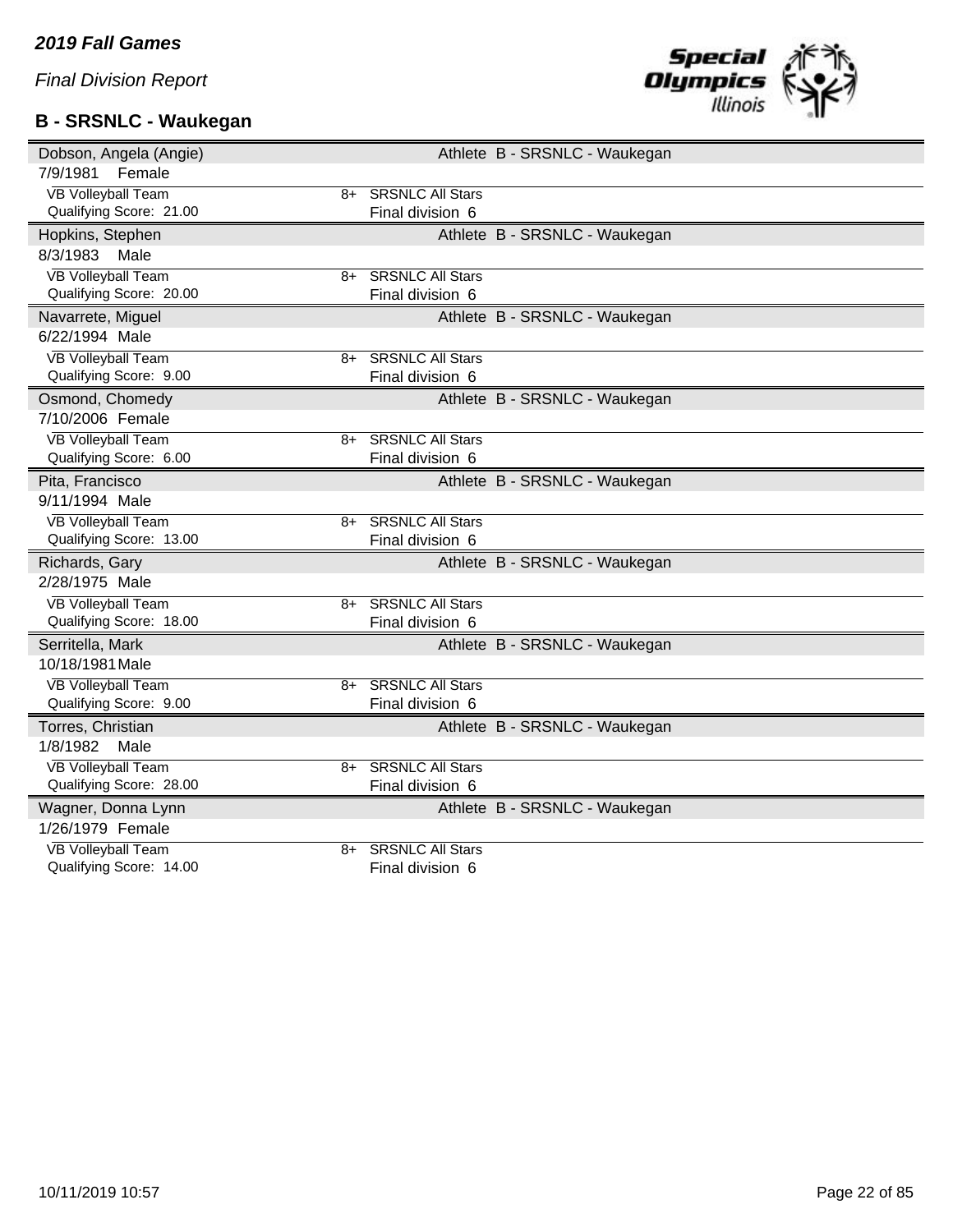# **C - Fox Valley SRA**



| Alberts, Elizabeth                       |                         | Athlete C - Fox Valley SRA |
|------------------------------------------|-------------------------|----------------------------|
| 6/18/2004 Female                         |                         |                            |
| VB Volleyball Modified Team<br>8+        | <b>FVSRA Gold Stars</b> |                            |
| Qualifying Score: 10.00                  | Final division 5        |                            |
| Arch, Rebecca (Becky)                    |                         | Athlete C - Fox Valley SRA |
| 2/5/1981<br>Female                       |                         |                            |
| VB Volleyball Modified Team<br>8+        | <b>FVSRA Gold Stars</b> |                            |
| Qualifying Score: 10.00                  | Final division 5        |                            |
| Bellino, Samantha                        |                         | Athlete C - Fox Valley SRA |
| 1/14/1990 Female                         |                         |                            |
| VB Volleyball Modified Team<br>8+        | <b>FVSRA Gold Stars</b> |                            |
| Qualifying Score: 11.00                  | Final division 5        |                            |
| Brems, Katie                             |                         | Athlete C - Fox Valley SRA |
| 5/27/1987 Female                         |                         |                            |
| <b>VB Volleyball Modified Team</b><br>8+ | <b>FVSRA Gold Stars</b> |                            |
| Qualifying Score: 13.00                  | Final division 5        |                            |
| Connolly, Jocelyn                        |                         | Athlete C - Fox Valley SRA |
| 12/23/1998 Female                        |                         |                            |
| VB Volleyball Modified Team<br>8+        | <b>FVSRA Gold Stars</b> |                            |
| Qualifying Score: 7.00                   | Final division 5        |                            |
| Fritz, Kiesha                            |                         | Athlete C - Fox Valley SRA |
| 8/29/1980 Female                         |                         |                            |
| VB Volleyball Modified Team<br>8+        | <b>FVSRA Gold Stars</b> |                            |
| Qualifying Score: 11.00                  | Final division 5        |                            |
| Hollman, Thomas                          |                         | Athlete C - Fox Valley SRA |
| 2/14/1998 Male                           |                         |                            |
| VB Volleyball Modified Team<br>8+        | <b>FVSRA Gold Stars</b> |                            |
| Qualifying Score: 7.00                   | Final division 5        |                            |
| Morris, Haley                            |                         | Athlete C - Fox Valley SRA |
| 10/6/1991 Female                         |                         |                            |
| VB Volleyball Modified Team<br>8+        | <b>FVSRA Gold Stars</b> |                            |
| Qualifying Score: 8.00                   | Final division 5        |                            |
| Novack, Hanna                            |                         | Athlete C - Fox Valley SRA |
| 2/7/2004<br>Female                       |                         |                            |
| <b>VB Volleyball Modified Team</b><br>8+ | <b>FVSRA Gold Stars</b> |                            |
| Qualifying Score: 5.00                   | Final division 5        |                            |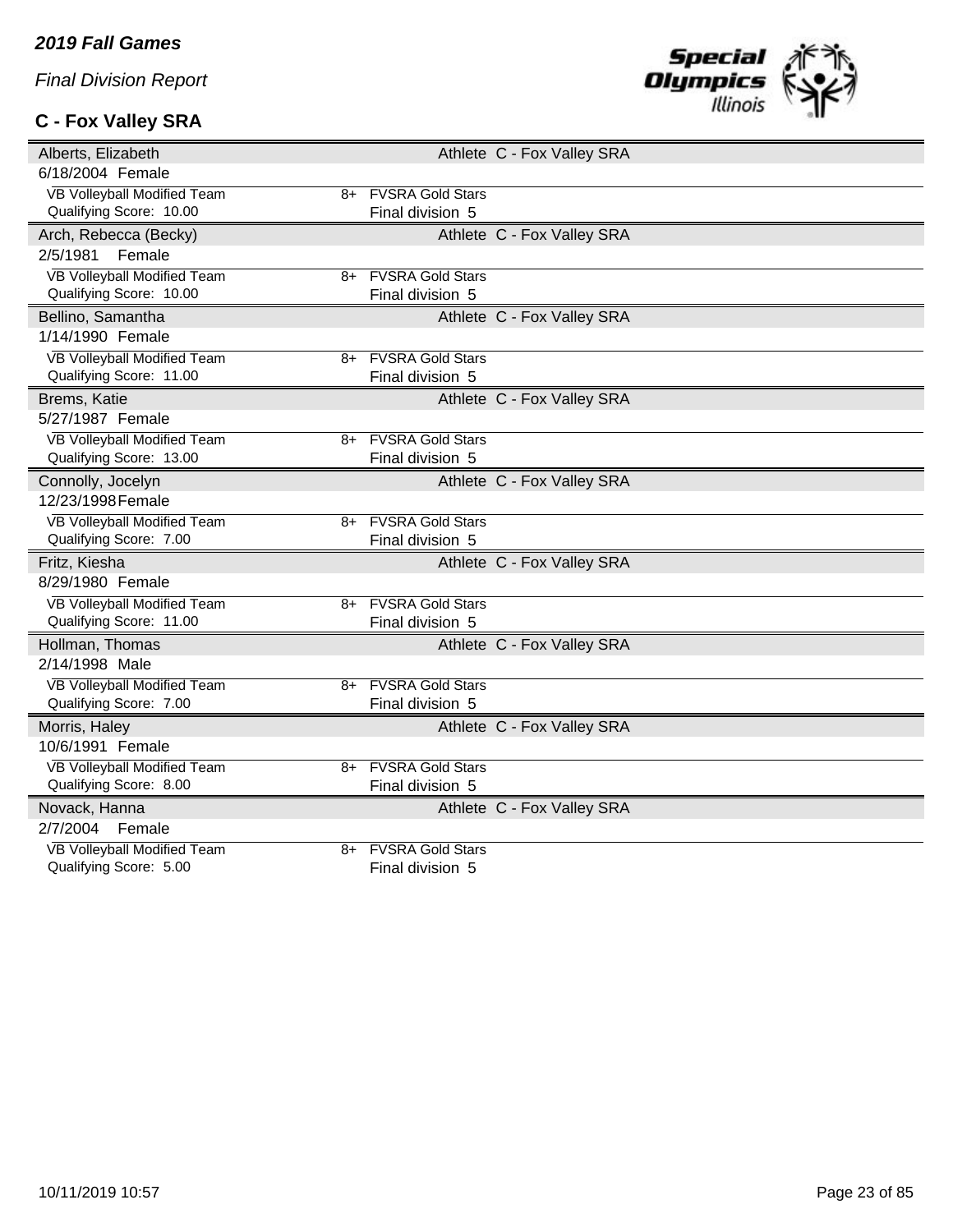# **C - Gateway SRA**



| Akers, Suzanne                    | Athlete C - Gateway SRA     |
|-----------------------------------|-----------------------------|
| 11/18/1989 Female                 |                             |
| VB Volleyball Team<br>8+          | <b>Gateway Gators Green</b> |
| Qualifying Score: 13.00           | Final division 8            |
| Albertsen, Michael                | Athlete C - Gateway SRA     |
| 2/27/1981 Male                    |                             |
| <b>VB Volleyball Team</b><br>8+   | <b>Gateway Gators Green</b> |
| Qualifying Score: 18.00           | Final division 8            |
| Hengels, Michael B                | Athlete C - Gateway SRA     |
| 11/6/1974 Male                    |                             |
| <b>VB Volleyball Team</b><br>8+   | <b>Gateway Gators Green</b> |
| Qualifying Score: 13.00           | Final division 8            |
| McLaughlin, Michael               | Athlete C - Gateway SRA     |
| 4/7/1956<br>Male                  |                             |
| <b>VB Volleyball Team</b><br>8+   | <b>Gateway Gators Green</b> |
| Qualifying Score: 23.00           | Final division 8            |
| Myszkowski, Ryan                  | Athlete C - Gateway SRA     |
| 4/10/1996 Male                    |                             |
| <b>VB Volleyball Team</b><br>$8+$ | <b>Gateway Gators Green</b> |
| Qualifying Score: 15.00           | Final division 8            |
| Terrill, Elizabeth (Beth)         | Athlete C - Gateway SRA     |
| 4/14/1986 Female                  |                             |
| <b>VB Volleyball Team</b><br>8+   | <b>Gateway Gators Green</b> |
| Qualifying Score: 26.00           | Final division 8            |
| Verduin, Robert                   | Athlete C - Gateway SRA     |
| 4/4/1989<br>Male                  |                             |
| <b>VB Volleyball Team</b><br>8+   | <b>Gateway Gators Green</b> |
| Qualifying Score: 42.00           | Final division 8            |
| Warzecha, Steven                  | Athlete C - Gateway SRA     |
| 11/8/1976 Male                    |                             |
| <b>VB Volleyball Team</b><br>8+   | <b>Gateway Gators Green</b> |
| Qualifying Score: 22.00           | Final division 8            |
| White, Carly                      | Athlete C - Gateway SRA     |
| 2/12/1994 Female                  |                             |
| <b>VB Volleyball Team</b><br>8+   | <b>Gateway Gators Green</b> |
| Qualifying Score: 20.00           | Final division 8            |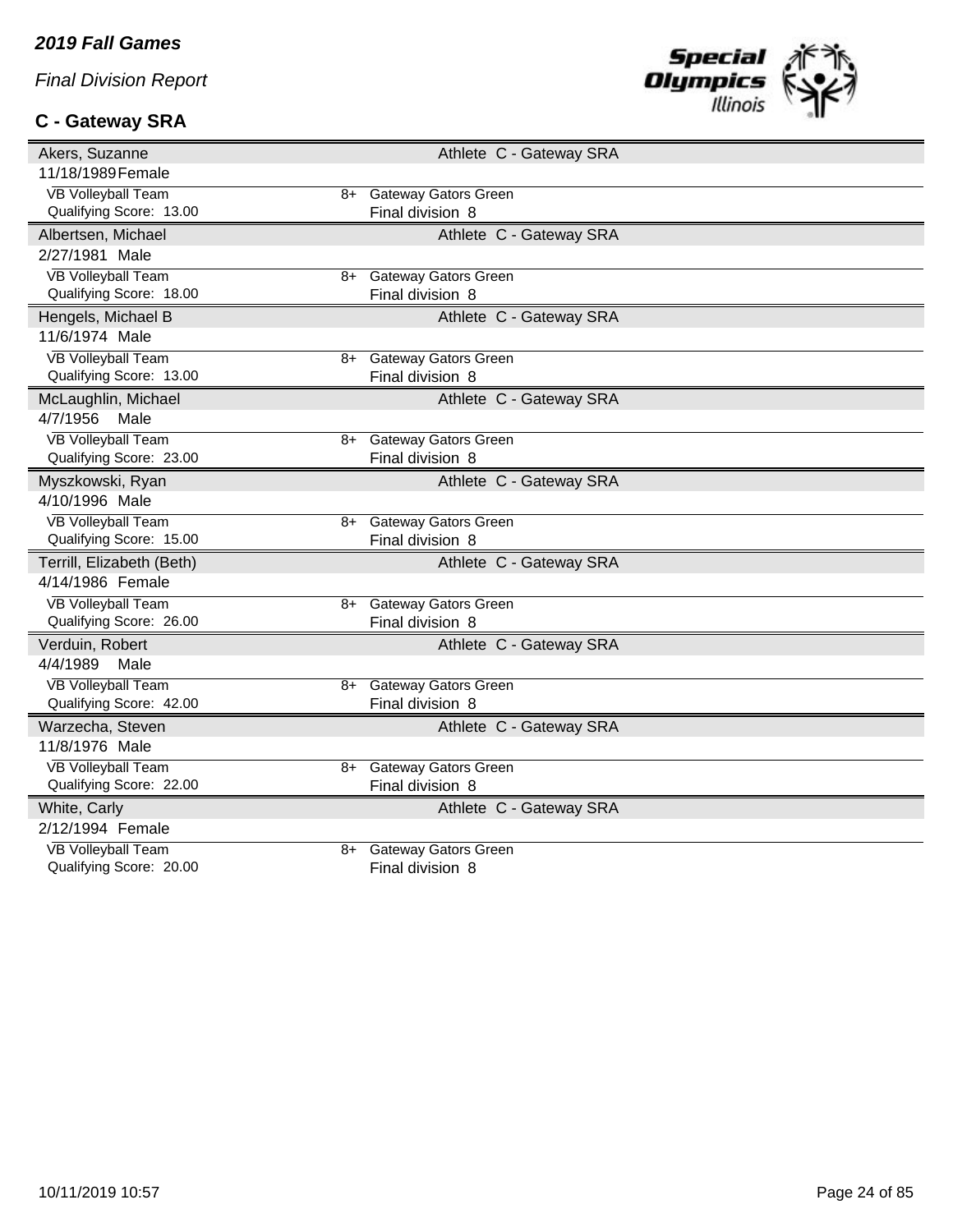### **C - Holistic Riding Program**



| Blake, Shane                                             |          |                   | Athlete C - Holistic Riding Program |     |                  |
|----------------------------------------------------------|----------|-------------------|-------------------------------------|-----|------------------|
| 4/4/1996<br>Male                                         |          |                   |                                     | 146 |                  |
| <b>EQ Equestrian Stock Seat Equitation</b>               | $16+$    |                   |                                     |     | $B-I$            |
| Qualifying Score:                                        |          | Final division 35 |                                     |     |                  |
| <b>EQ Equestrian Working Trails</b>                      | $16+$    |                   |                                     |     | $B-I$            |
| Qualifying Score:                                        |          | Final division 51 |                                     |     |                  |
| Carlson, Madeline                                        |          |                   | Athlete C - Holistic Riding Program |     |                  |
| 2/18/2002 Female                                         |          |                   |                                     | 147 |                  |
| EQ Equestrian Stock Seat Equitation                      | $16+$    |                   |                                     |     | $C-S$            |
| Qualifying Score:                                        |          | Final division 29 |                                     |     |                  |
| <b>EQ Equestrian Working Trails</b>                      | $16+$    |                   |                                     |     | $\overline{c-s}$ |
| Qualifying Score:                                        |          | Final division 47 |                                     |     |                  |
| Dalis, Mustafa                                           |          |                   | Athlete C - Holistic Riding Program |     |                  |
| 2/28/2003 Male                                           |          |                   |                                     | 148 |                  |
| EQ Equestrian Stock Seat Equitation                      | $16+$    |                   |                                     |     | $C-S$            |
| Qualifying Score:                                        |          | Final division 31 |                                     |     |                  |
| <b>EQ Equestrian Working Trails</b>                      | $16+$    |                   |                                     |     | $\overline{C-S}$ |
| Qualifying Score:                                        |          | Final division 48 |                                     |     |                  |
| Hoffman, Fiona                                           |          |                   | Athlete C - Holistic Riding Program |     |                  |
| 10/25/2005 Female                                        |          |                   |                                     | 149 |                  |
| <b>EQ Equestrian Stock Seat Equitation</b>               | $8 - 15$ |                   |                                     |     | $C-S$            |
| Qualifying Score:                                        |          | Final division 26 |                                     |     |                  |
| EQ Equestrian Working Trails                             | $8 - 15$ |                   |                                     |     | $\overline{C-S}$ |
| Qualifying Score:                                        |          | Final division 43 |                                     |     |                  |
|                                                          |          |                   |                                     |     |                  |
|                                                          |          |                   |                                     |     |                  |
| Kendryna, Maggie Rose                                    |          |                   | Athlete C - Holistic Riding Program |     |                  |
| 12/12/1996 Female                                        |          |                   |                                     | 150 |                  |
| EQ Equestrian Stock Seat Equitation                      | $16+$    |                   |                                     |     | $C-I$            |
| Qualifying Score:                                        |          | Final division 24 |                                     |     |                  |
| <b>EQ Equestrian Working Trails</b><br>Qualifying Score: | $16+$    | Final division 41 |                                     |     | $C-I$            |
|                                                          |          |                   |                                     |     |                  |
| Kulaga, Amelia                                           |          |                   | Athlete C - Holistic Riding Program |     |                  |
| 8/22/2010 Female                                         |          |                   |                                     | 151 |                  |
| EQ Equestrian Stock Seat Equitation                      | $8 - 15$ |                   |                                     |     | C-S              |
| Qualifying Score:                                        |          | Final division 26 |                                     |     |                  |
| <b>EQ Equestrian Working Trails</b>                      | $8 - 15$ | Final division 43 |                                     |     | $C-S$            |
| Qualifying Score:                                        |          |                   |                                     |     |                  |
| Rubio, Aidan                                             |          |                   | Athlete C - Holistic Riding Program |     |                  |
| 6/10/2005 Male                                           |          |                   |                                     | 152 |                  |
| EQ Equestrian Stock Seat Equitation                      | $8 - 15$ |                   |                                     |     | $\overline{c-s}$ |
| Qualifying Score:                                        |          | Final division 27 |                                     |     |                  |
| <b>EQ Equestrian Working Trails</b>                      | $8 - 15$ |                   |                                     |     | $C-S$            |
| Qualifying Score:                                        |          | Final division 43 |                                     |     |                  |
| Vitek, Nigel                                             |          |                   | Athlete C - Holistic Riding Program |     |                  |
| 9/22/2008 Male                                           |          |                   |                                     | 153 |                  |
| EQ Equestrian Stock Seat Equitation                      | $8 - 15$ |                   |                                     |     | C-S              |
| Qualifying Score:<br><b>EQ Equestrian Working Trails</b> | $8 - 15$ | Final division 27 |                                     |     | $\overline{C-S}$ |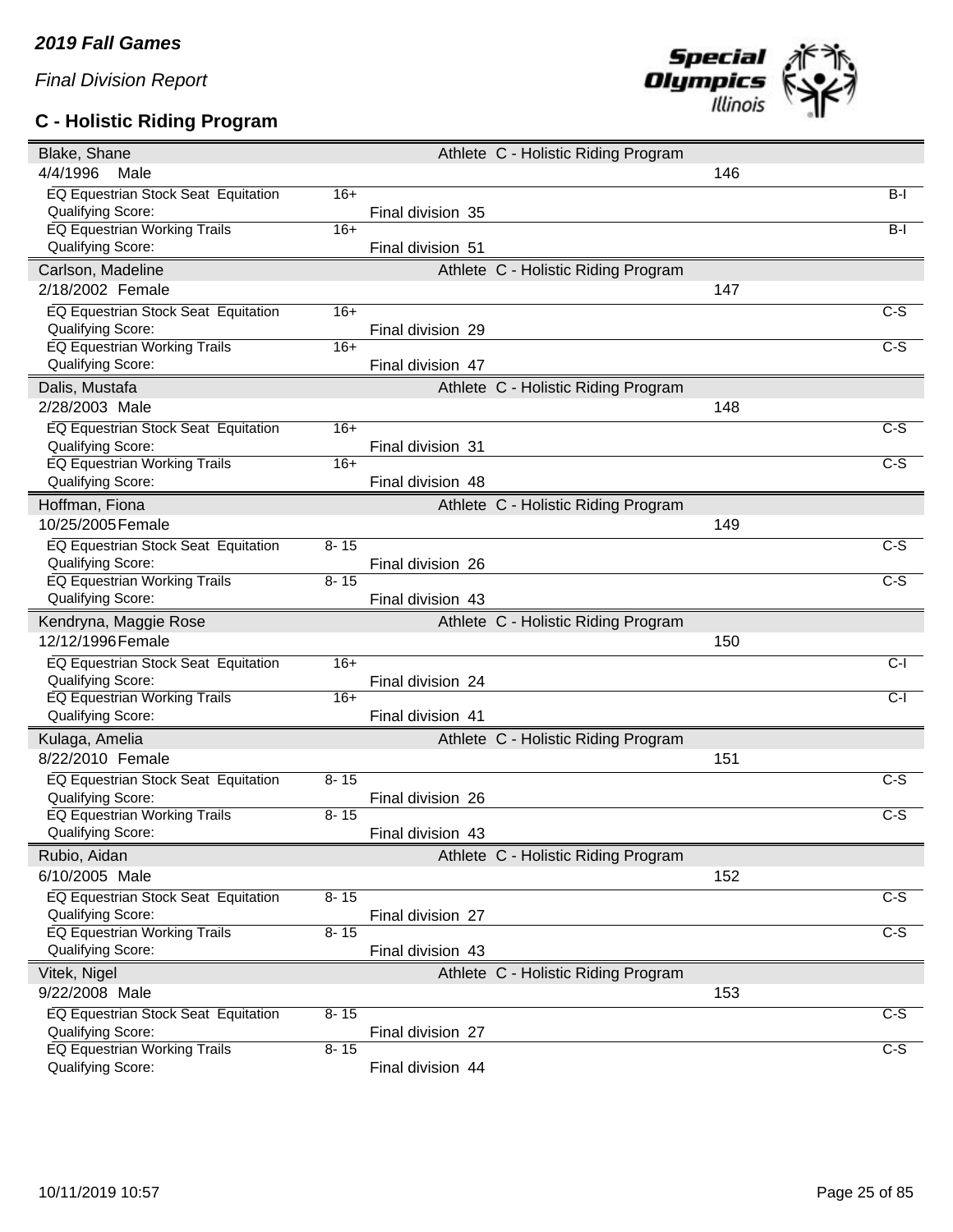# **C - Ray Graham/Hanson Center**



| Blando, Melanie                                          |          |                   | Athlete C - Ray Graham/Hanson Center |                  |
|----------------------------------------------------------|----------|-------------------|--------------------------------------|------------------|
| 5/10/1989 Female                                         |          |                   | 154                                  |                  |
| EQ Equestrian English Equitation                         | $16+$    |                   |                                      | A                |
| Qualifying Score:                                        |          | Final division 7  |                                      |                  |
| EQ Equestrian Working Trails                             | $16+$    |                   |                                      | A                |
| Qualifying Score:                                        |          | Final division 39 |                                      |                  |
| Capraro, Lea                                             |          |                   | Athlete C - Ray Graham/Hanson Center |                  |
| 9/11/1995 Female                                         |          |                   | 155                                  |                  |
| <b>EQ Equestrian English Equitation</b>                  | $16+$    |                   |                                      | $B-I$            |
| Qualifying Score:                                        |          | Final division 16 |                                      |                  |
| <b>EQ Equestrian Working Trails</b>                      | $16+$    |                   |                                      | $B-I$            |
| Qualifying Score:                                        |          | Final division 51 |                                      |                  |
| Cavanagh, Rebecca                                        |          |                   | Athlete C - Ray Graham/Hanson Center |                  |
| 8/5/2005<br>Female                                       |          |                   | 156                                  |                  |
| <b>EQ Equestrian Stock Seat Equitation</b>               | $8 - 15$ |                   |                                      | $C-S$            |
| Qualifying Score:                                        |          | Final division 27 |                                      |                  |
| EQ Equestrian Working Trails                             | $8 - 15$ |                   |                                      | C-S              |
| Qualifying Score:                                        |          | Final division 44 |                                      |                  |
| Compton, Erin F                                          |          |                   | Athlete C - Ray Graham/Hanson Center |                  |
| 12/2/2004 Female                                         |          |                   | 157                                  |                  |
| <b>EQ Equestrian English Equitation</b>                  | $8 - 15$ |                   |                                      | $C-S$            |
| Qualifying Score:                                        |          | Final division 10 |                                      |                  |
| <b>EQ Equestrian Working Trails</b>                      | $8 - 15$ |                   |                                      | $\overline{C-S}$ |
| Qualifying Score:                                        |          | Final division 44 |                                      |                  |
|                                                          |          |                   |                                      |                  |
|                                                          |          |                   |                                      |                  |
| Durfor, Jonathan                                         |          |                   | Athlete C - Ray Graham/Hanson Center |                  |
| 4/18/1996 Male                                           |          |                   | 158                                  |                  |
| EQ Equestrian Stock Seat Equitation                      | $16+$    |                   |                                      | A                |
| Qualifying Score:                                        |          | Final division 22 |                                      |                  |
| <b>EQ Equestrian Working Trails</b>                      | $16+$    |                   |                                      | Α                |
| Qualifying Score:                                        |          | Final division 39 |                                      |                  |
| Forzley, Michele                                         |          |                   | Athlete C - Ray Graham/Hanson Center |                  |
| 3/19/1986 Female                                         |          |                   | 159                                  |                  |
| EQ Equestrian Stock Seat Equitation                      | $16+$    |                   |                                      | $C-I$            |
| Qualifying Score:                                        |          | Final division 24 |                                      |                  |
| <b>EQ Equestrian Working Trails</b>                      | $16+$    |                   |                                      | $C-I$            |
| <b>Qualifying Score:</b>                                 |          | Final division 41 |                                      |                  |
| Haarlow, Grace                                           |          |                   | Athlete C - Ray Graham/Hanson Center |                  |
| 9/23/2005 Female                                         |          |                   | 160                                  |                  |
| EQ Equestrian English Equitation                         | $8 - 15$ |                   |                                      | $\overline{C-S}$ |
| Qualifying Score:                                        |          | Final division 10 |                                      |                  |
| <b>EQ Equestrian Working Trails</b>                      | $8 - 15$ |                   |                                      | $C-S$            |
| Qualifying Score:                                        |          | Final division 44 |                                      |                  |
| Horan, Eleanor                                           |          |                   | Athlete C - Ray Graham/Hanson Center |                  |
| 12/3/1997 Female                                         |          |                   | 161                                  |                  |
| EQ Equestrian English Equitation                         | $16+$    |                   |                                      | $C-I$            |
| Qualifying Score:                                        |          | Final division 9  |                                      |                  |
| <b>EQ Equestrian Working Trails</b><br>Qualifying Score: | $16+$    | Final division 41 |                                      | $C-I$            |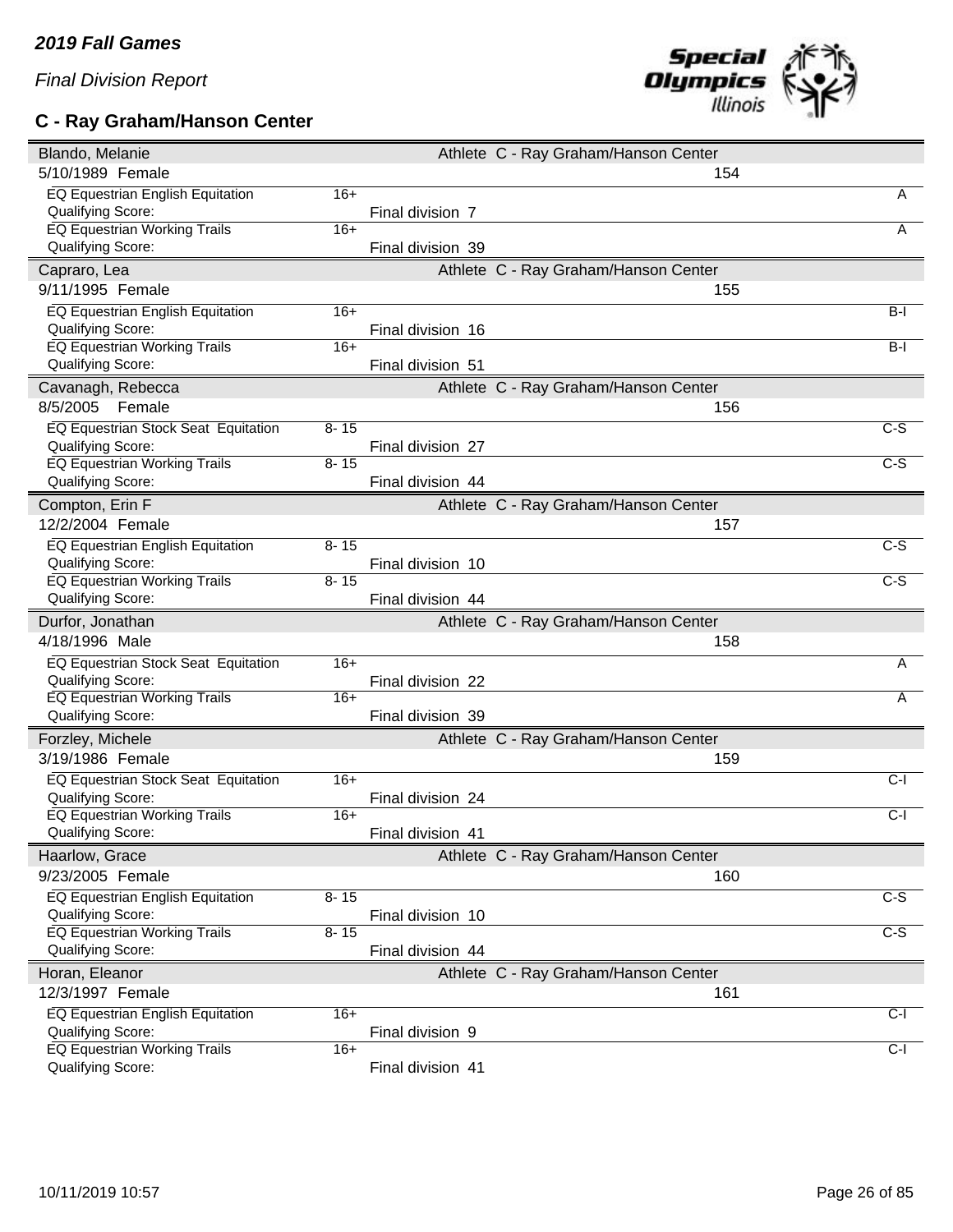# **C - Ray Graham/Hanson Center**



| Hulett, Madeline                                         |          |                   | Athlete C - Ray Graham/Hanson Center |                  |
|----------------------------------------------------------|----------|-------------------|--------------------------------------|------------------|
| 1/7/2006<br>Female                                       |          |                   | 162                                  |                  |
| EQ Equestrian English Equitation                         | $8 - 15$ |                   |                                      | $\overline{C-S}$ |
| Qualifying Score:                                        |          | Final division 11 |                                      |                  |
| EQ Equestrian Working Trails                             | $8 - 15$ |                   |                                      | $\overline{C-S}$ |
| <b>Qualifying Score:</b>                                 |          | Final division 44 |                                      |                  |
| Knuchel, Grace                                           |          |                   | Athlete C - Ray Graham/Hanson Center |                  |
| 9/14/2007 Female                                         |          |                   | 163                                  |                  |
| <b>EQ Equestrian Stock Seat Equitation</b>               | $8 - 15$ |                   |                                      | $\overline{C-S}$ |
| Qualifying Score:                                        |          | Final division 27 |                                      |                  |
| <b>EQ Equestrian Working Trails</b>                      | $8 - 15$ |                   |                                      | $C-S$            |
| Qualifying Score:                                        |          | Final division 45 |                                      |                  |
| Mathias, Abby                                            |          |                   | Athlete C - Ray Graham/Hanson Center |                  |
| 7/16/1995 Female                                         |          |                   | 164                                  |                  |
| EQ Equestrian Stock Seat Equitation                      | $16+$    |                   |                                      | C-S              |
| Qualifying Score:                                        |          | Final division 31 |                                      |                  |
| EQ Equestrian Working Trails                             | $16+$    |                   |                                      | $C-S$            |
| Qualifying Score:                                        |          | Final division 48 |                                      |                  |
| Moran, Tabitha Jie                                       |          |                   | Athlete C - Ray Graham/Hanson Center |                  |
| 1/3/2006<br>Female                                       |          |                   | 165                                  |                  |
| <b>EQ Equestrian English Equitation</b>                  | $8 - 15$ |                   |                                      | C-S              |
| <b>Qualifying Score:</b>                                 |          | Final division 11 |                                      |                  |
| <b>EQ Equestrian Working Trails</b>                      | $8 - 15$ |                   |                                      | $C-S$            |
| Qualifying Score:                                        |          | Final division 45 |                                      |                  |
|                                                          |          |                   |                                      |                  |
| Niemiec, David                                           |          |                   | Athlete C - Ray Graham/Hanson Center |                  |
| 7/29/1963 Male                                           |          |                   | 166                                  |                  |
|                                                          | $16+$    |                   |                                      | $C-I$            |
| EQ Equestrian Stock Seat Equitation<br>Qualifying Score: |          | Final division 25 |                                      |                  |
| <b>EQ Equestrian Working Trails</b>                      | $16+$    |                   |                                      | $C-I$            |
| Qualifying Score:                                        |          | Final division 41 |                                      |                  |
| Pacholski, Milana                                        |          |                   | Athlete C - Ray Graham/Hanson Center |                  |
| 9/14/2005 Female                                         |          |                   | 167                                  |                  |
|                                                          |          |                   |                                      |                  |
| EQ Equestrian English Equitation                         | $8 - 15$ |                   |                                      | $B-S$            |
| Qualifying Score:<br><b>EQ Equestrian Working Trails</b> | $8 - 15$ | Final division 17 |                                      | B-S              |
| Qualifying Score:                                        |          | Final division 52 |                                      |                  |
| Peloza, Samantha                                         |          |                   | Athlete C - Ray Graham/Hanson Center |                  |
| 6/17/1995 Female                                         |          |                   | 168                                  |                  |
|                                                          | $16+$    |                   |                                      |                  |
| EQ Equestrian Stock Seat Equitation<br>Qualifying Score: |          |                   |                                      | $\overline{C-S}$ |
| <b>EQ Equestrian Working Trails</b>                      | $16+$    | Final division 31 |                                      | C-S              |
| Qualifying Score:                                        |          | Final division 48 |                                      |                  |
| Raineri, David                                           |          |                   | Athlete C - Ray Graham/Hanson Center |                  |
| 11/11/1998 Male                                          |          |                   | 169                                  |                  |
|                                                          |          |                   |                                      |                  |
| EQ Equestrian Stock Seat Equitation<br>Qualifying Score: | $16+$    | Final division 25 |                                      | $C-I$            |
| <b>EQ Equestrian Working Trails</b>                      | $16+$    |                   |                                      | $C-I$            |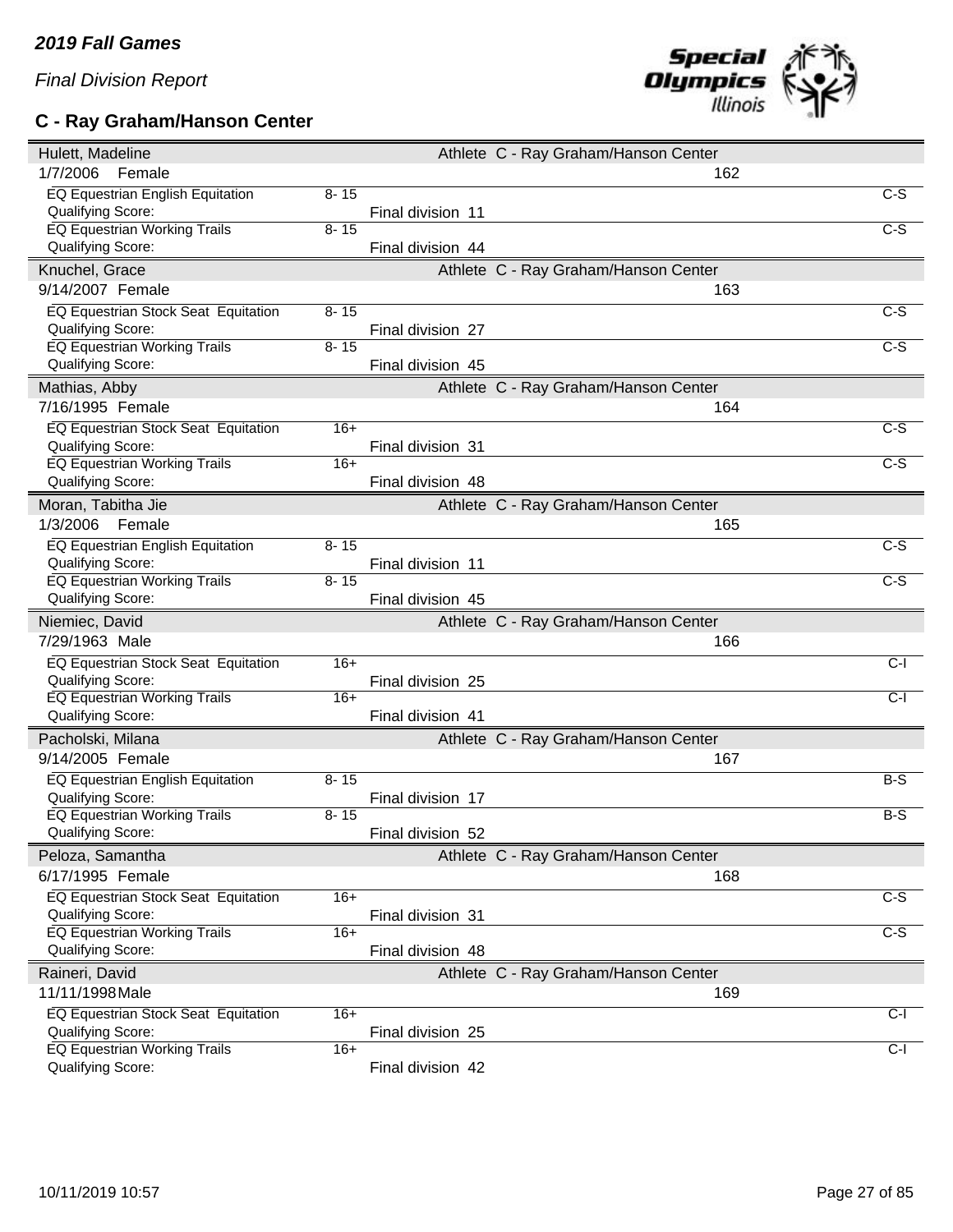# **C - Ray Graham/Hanson Center**



| Rosas, Valerie                      |          |                   | Athlete C - Ray Graham/Hanson Center |       |
|-------------------------------------|----------|-------------------|--------------------------------------|-------|
| 1/8/1993<br>Female                  |          |                   |                                      | 170   |
| EQ Equestrian English Equitation    | $16+$    |                   |                                      | A     |
| <b>Qualifying Score:</b>            |          | Final division 7  |                                      |       |
| EQ Equestrian Working Trails        | $16+$    |                   |                                      | A     |
| Qualifying Score:                   |          | Final division 39 |                                      |       |
| Simonis, Kaitlyn                    |          |                   | Athlete C - Ray Graham/Hanson Center |       |
| 11/15/2007 Female                   |          |                   |                                      | 171   |
| EQ Equestrian Stock Seat Equitation | $8 - 15$ |                   |                                      | $C-S$ |
| <b>Qualifying Score:</b>            |          | Final division 28 |                                      |       |
| <b>EQ Equestrian Working Trails</b> | $8 - 15$ |                   |                                      | $C-S$ |
| <b>Qualifying Score:</b>            |          | Final division 45 |                                      |       |
| Zarnowiecki, Rose                   |          |                   | Athlete C - Ray Graham/Hanson Center |       |
| 9/1/1999<br>Female                  |          |                   |                                      | 172   |
| EQ Equestrian English Equitation    | $16+$    |                   |                                      | C-l   |
| Qualifying Score:                   |          | Final division 9  |                                      |       |
| EQ Equestrian Working Trails        | $16+$    |                   |                                      | $C-I$ |
| Qualifying Score:                   |          | Final division 42 |                                      |       |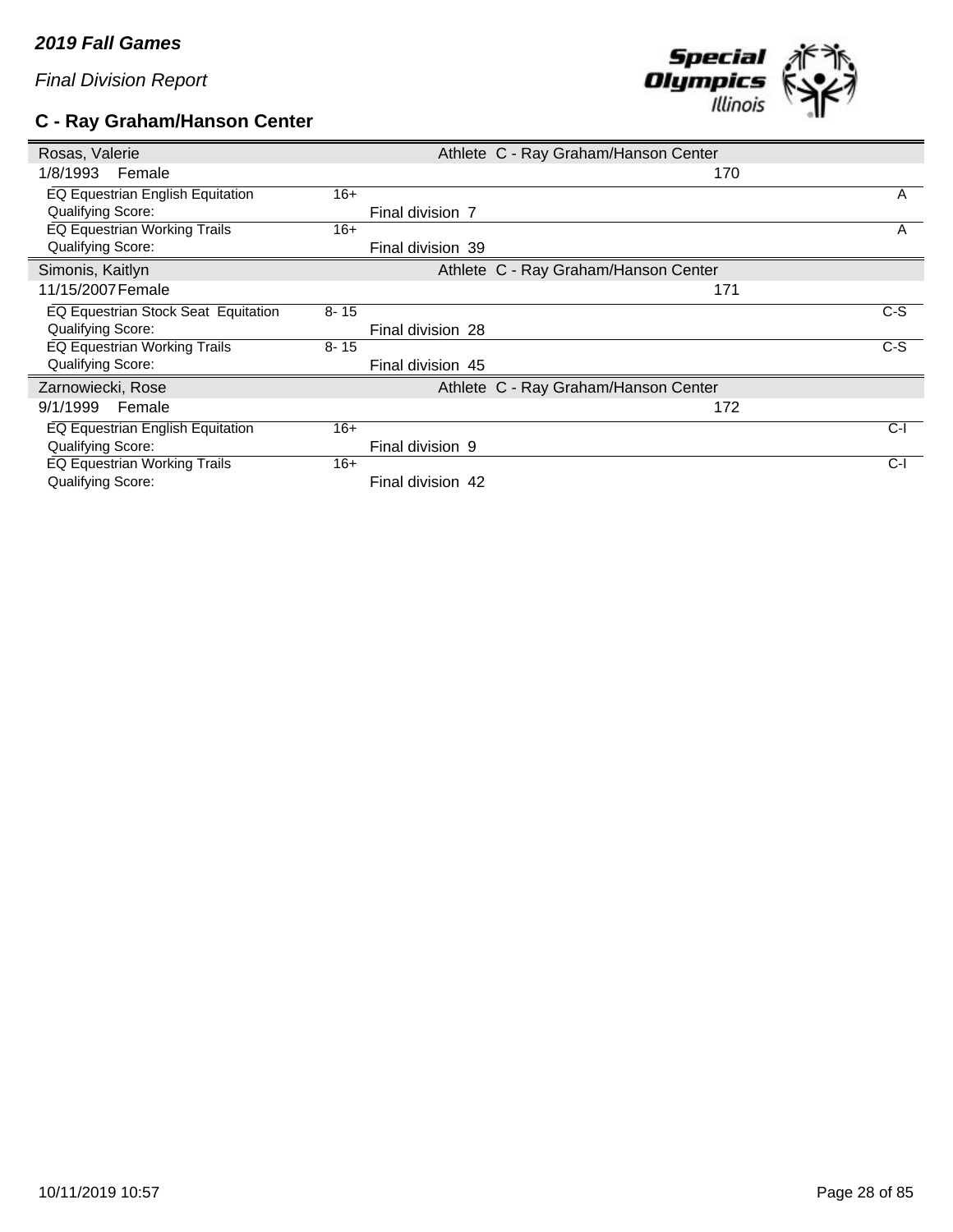#### **C - WDSRA**



| Anderson, Michelle                                   | Athlete C - WDSRA                                 |  |
|------------------------------------------------------|---------------------------------------------------|--|
| 9/8/1994<br>Female                                   |                                                   |  |
| <b>VB Volleyball Team</b>                            | <b>WDSRA Wildcats 4</b><br>8+                     |  |
| Qualifying Score: 9.00                               | Final division 1                                  |  |
| Boland, Jackie                                       | Athlete C - WDSRA                                 |  |
| 6/2/2000<br>Female                                   |                                                   |  |
| <b>VB Volleyball Team</b>                            | <b>WDSRA Wildcats 4</b><br>8+                     |  |
| Qualifying Score: 34.00                              | Final division 1                                  |  |
| Gallivan, Kelly L.                                   | Athlete C - WDSRA                                 |  |
| 4/19/1977 Female                                     |                                                   |  |
| <b>VB Volleyball Team</b>                            | <b>WDSRA Wildcats 2</b><br>8+                     |  |
| Qualifying Score: 8.00                               | Final division 4                                  |  |
| Gotsis, Stephen (Steve)                              | Athlete C - WDSRA                                 |  |
| 10/27/1995 Male                                      |                                                   |  |
| <b>VB Volleyball Team</b>                            | <b>WDSRA Wildcats 4</b><br>8+                     |  |
| Qualifying Score: 9.00                               | Final division 1                                  |  |
| Hartzell, Kristen                                    | Athlete C - WDSRA                                 |  |
| 6/11/1977 Female                                     |                                                   |  |
| <b>VB Volleyball Team</b>                            | <b>WDSRA Wildcats 2</b><br>8+                     |  |
| Qualifying Score: 15.00                              | Final division 4                                  |  |
| Hrunek, Tyler                                        | Athlete C - WDSRA                                 |  |
| 2/24/1989 Male                                       |                                                   |  |
| <b>VB Volleyball Team</b>                            | <b>WDSRA Wildcats 2</b><br>8+                     |  |
| Qualifying Score: 39.00                              | Final division 4                                  |  |
|                                                      |                                                   |  |
| Lukens, Jake                                         | Athlete C - WDSRA                                 |  |
| 5/4/1990<br>Male                                     |                                                   |  |
| <b>VB Volleyball Team</b>                            | <b>WDSRA Wildcats 2</b><br>8+                     |  |
| Qualifying Score: 20.00                              | Final division 4                                  |  |
| MacLennan, Andrew                                    | Athlete C - WDSRA                                 |  |
| 3/24/1983 Male                                       |                                                   |  |
| <b>VB Volleyball Team</b>                            | <b>WDSRA Wildcats 2</b><br>8+                     |  |
| Qualifying Score: 28.00                              | Final division 4                                  |  |
| Marquardt, Aaron                                     | Athlete C - WDSRA                                 |  |
| 4/2/1975<br>Male                                     |                                                   |  |
| <b>VB Volleyball Team</b>                            | <b>WDSRA Wildcats 2</b><br>8+                     |  |
| Qualifying Score: 46.00                              | Final division 4                                  |  |
| McManus, Kathryn                                     | Athlete C - WDSRA                                 |  |
| 2/12/1993 Female                                     |                                                   |  |
| <b>VB Volleyball Team</b>                            | <b>WDSRA Wildcats 4</b><br>8+                     |  |
| Qualifying Score: 14.00                              | Final division 1                                  |  |
| Morgan, Moira K                                      | Athlete C - WDSRA                                 |  |
| 4/18/1993 Female                                     |                                                   |  |
| <b>VB Volleyball Team</b>                            | <b>WDSRA Wildcats 4</b><br>8+                     |  |
| Qualifying Score: 12.00                              | Final division 1                                  |  |
| Paserillo, Todd                                      | Athlete C - WDSRA                                 |  |
| 9/21/1973 Male                                       |                                                   |  |
| <b>VB Volleyball Team</b><br>Qualifying Score: 23.00 | <b>WDSRA Wildcats 2</b><br>8+<br>Final division 4 |  |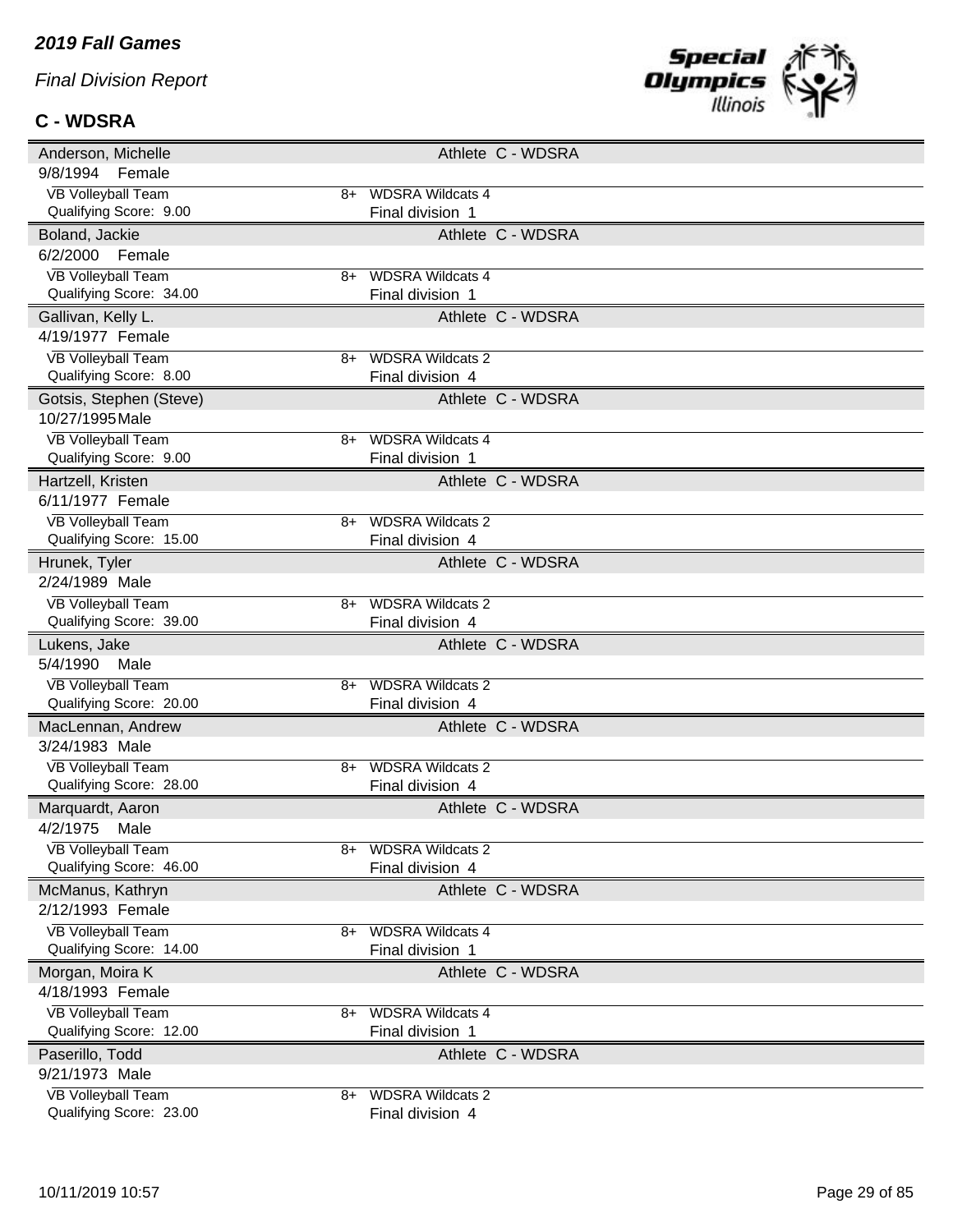#### *2019 Fall Games*

*Final Division Report*

### **C - WDSRA**



| Richer, Elliot J          | Athlete C - WDSRA               |
|---------------------------|---------------------------------|
| 9/23/1993 Male            |                                 |
| <b>VB Volleyball Team</b> | <b>WDSRA Wildcats 4</b><br>8+   |
| Qualifying Score: 14.00   | Final division 1                |
| Richer, Jeremy J          | Athlete C - WDSRA               |
| 7/5/1991<br>Male          |                                 |
| <b>VB Volleyball Team</b> | <b>WDSRA Wildcats 4</b><br>$8+$ |
| Qualifying Score: 10.00   | Final division 1                |
| Seiboldt, Grace           | Athlete C - WDSRA               |
| 12/30/1996 Female         |                                 |
| <b>VB Volleyball Team</b> | <b>WDSRA Wildcats 4</b><br>$8+$ |
| Qualifying Score: 18.00   | Final division 1                |
| Smith, Kathryn            | Athlete C - WDSRA               |
| 9/8/1991<br>Female        |                                 |
| VB Volleyball Team        | <b>WDSRA Wildcats 4</b><br>8+   |
| Qualifying Score: 12.00   | Final division 1                |
| Stolarz, Ryne             | Athlete C - WDSRA               |
| 6/15/1989 Male            |                                 |
| <b>VB Volleyball Team</b> | <b>WDSRA Wildcats 2</b><br>$8+$ |
| Qualifying Score: 31.00   | Final division 4                |
| Taylor, Mallory           | Athlete C - WDSRA               |
| 4/18/1997 Female          |                                 |
| <b>VB Volleyball Team</b> | <b>WDSRA Wildcats 4</b><br>$8+$ |
| Qualifying Score: 15.00   | Final division 1                |
| Van Marm, Laura           | Athlete C - WDSRA               |
| 2/12/1996 Female          |                                 |
| <b>VB Volleyball Team</b> | <b>WDSRA Wildcats 4</b><br>8+   |
| Qualifying Score: 6.00    | Final division 1                |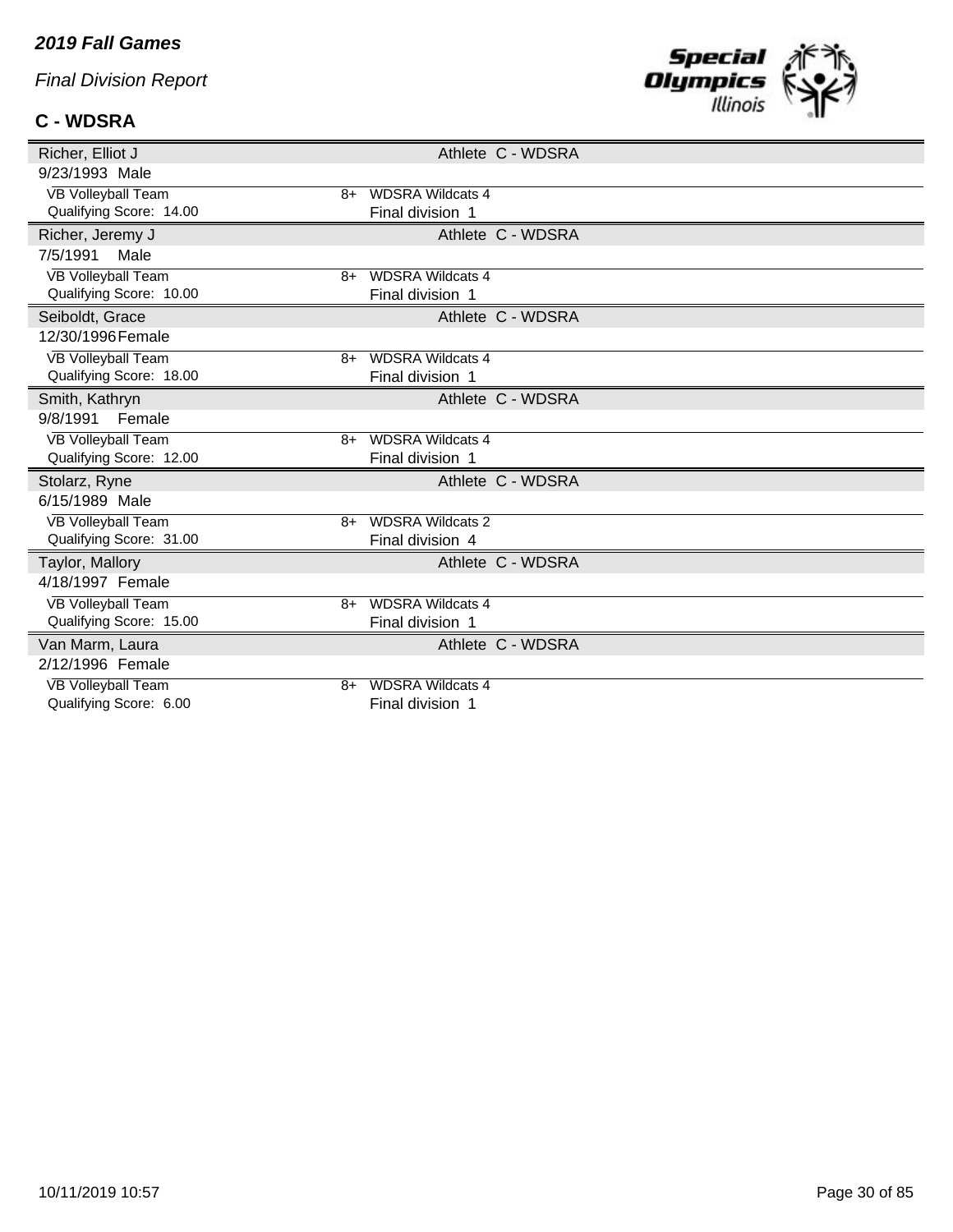# **C - Willowbrook HS**



| Brown, Andrew                                               | Athlete C - Willowbrook HS                      |
|-------------------------------------------------------------|-------------------------------------------------|
| 4/13/2005 Male                                              |                                                 |
| VB Volleyball Modified Team<br>8+                           | <b>Willowbrook Warriors</b>                     |
| Qualifying Score: 5.00                                      | Final division 5                                |
| Leal, Jonathan                                              | Athlete C - Willowbrook HS                      |
| 4/20/2003 Male                                              |                                                 |
| <b>VB Volleyball Modified Team</b><br>8+                    | <b>Willowbrook Warriors</b>                     |
| Qualifying Score: 5.00                                      | Final division 5                                |
| May, Brian                                                  | Athlete C - Willowbrook HS                      |
| 10/30/2003 Male                                             |                                                 |
| VB Volleyball Modified Team<br>8+                           | <b>Willowbrook Warriors</b>                     |
| Qualifying Score: 5.00                                      | Final division 5                                |
| Merida, Alejandro                                           | Athlete C - Willowbrook HS                      |
| 1/14/2005 Male                                              |                                                 |
| VB Volleyball Modified Team<br>8+                           | <b>Willowbrook Warriors</b>                     |
| Qualifying Score: 15.00                                     | Final division 5                                |
| Nastali, Trey                                               | Athlete C - Willowbrook HS                      |
| 6/25/2002 Male                                              |                                                 |
| VB Volleyball Modified Team<br>8+                           | <b>Willowbrook Warriors</b>                     |
| Qualifying Score: 12.00                                     | Final division 5                                |
| Qadri, Syeda                                                | Athlete C - Willowbrook HS                      |
| 9/30/2002 Female                                            |                                                 |
| VB Volleyball Modified Team<br>8+                           | <b>Willowbrook Warriors</b>                     |
| Qualifying Score: 5.00                                      | Final division 5                                |
| Ramos, Jonathan                                             | Athlete C - Willowbrook HS                      |
| 7/10/2003 Male                                              |                                                 |
| VB Volleyball Modified Team<br>8+                           | <b>Willowbrook Warriors</b>                     |
| Qualifying Score: 12.00                                     | Final division 5                                |
| Reza, Angeles                                               | Athlete C - Willowbrook HS                      |
| 5/22/2004 Female                                            |                                                 |
| VB Volleyball Modified Team<br>8+<br>Qualifying Score: 5.00 | <b>Willowbrook Warriors</b><br>Final division 5 |
|                                                             |                                                 |
| Salamah, Dania<br>1/24/2003 Female                          | Athlete C - Willowbrook HS                      |
| VB Volleyball Modified Team                                 |                                                 |
| 8+<br>Qualifying Score: 5.00                                | <b>Willowbrook Warriors</b><br>Final division 5 |
| Tchop, Tadeusz                                              | Athlete C - Willowbrook HS                      |
| 2/1/2003<br>Male                                            |                                                 |
| VB Volleyball Modified Team                                 | <b>Willowbrook Warriors</b>                     |
| $8+$<br>Qualifying Score: 7.00                              | Final division 5                                |
| Vazquez, Angel                                              | Athlete C - Willowbrook HS                      |
| 8/5/2002<br>Male                                            |                                                 |
| VB Volleyball Modified Team<br>8+                           |                                                 |
|                                                             | <b>Willowbrook Warriors</b>                     |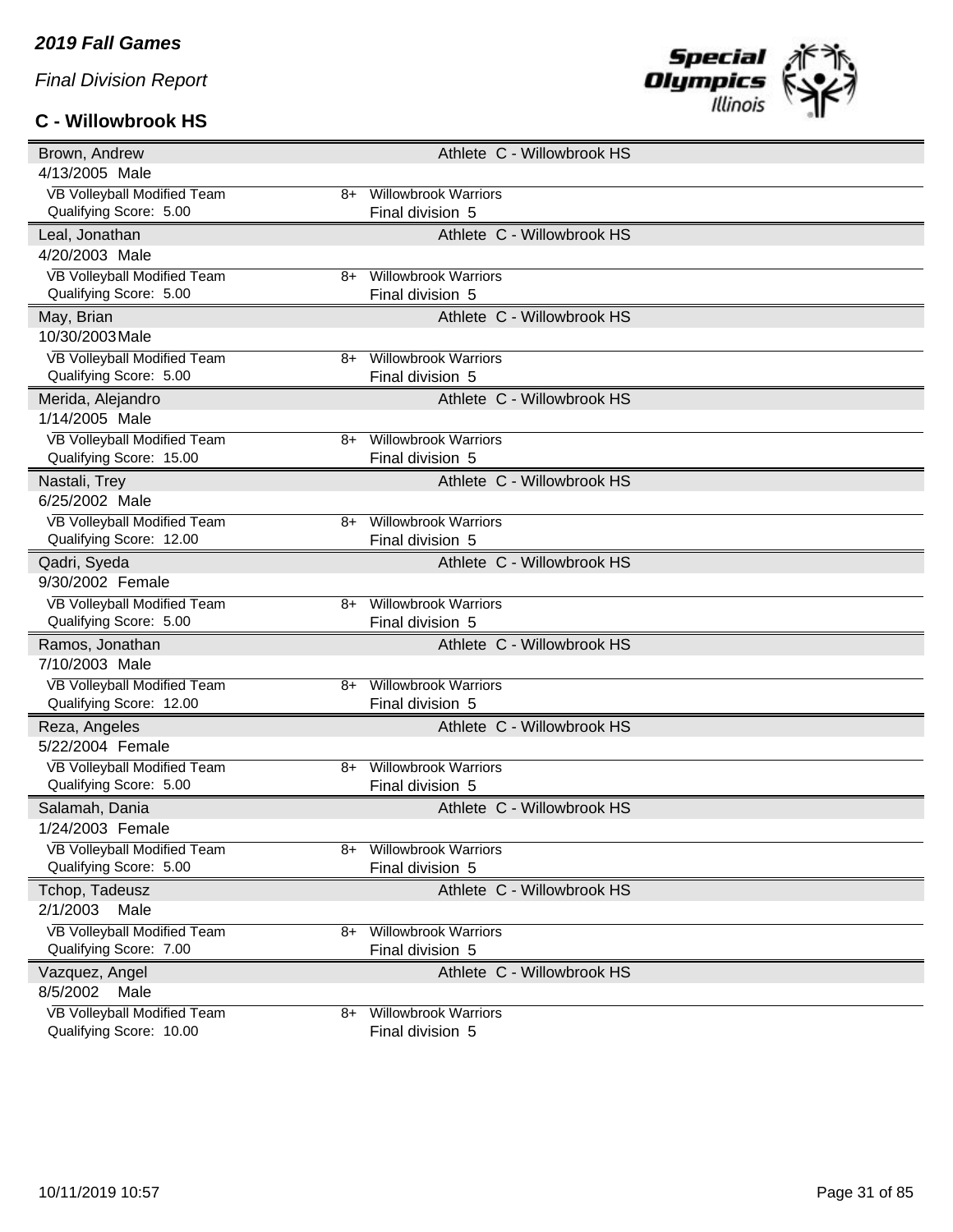#### **D - Bessemer Park**



| Brown, Cebastian                                        | Athlete D - Bessemer Park                                    |  |  |  |  |  |
|---------------------------------------------------------|--------------------------------------------------------------|--|--|--|--|--|
| 6/30/1994 Male                                          |                                                              |  |  |  |  |  |
| VB Volleyball Traditional Individual Skills Competition |                                                              |  |  |  |  |  |
| Qualifying Score: 32.00                                 | Final division M2                                            |  |  |  |  |  |
| Cahill, David                                           | Athlete D - Bessemer Park                                    |  |  |  |  |  |
| 9/22/1986 Male                                          |                                                              |  |  |  |  |  |
| <b>VB Volleyball Team</b>                               | <b>Bessemer Park Cubbies Bears</b><br>8+                     |  |  |  |  |  |
| Qualifying Score: 15.00                                 | Final division 1                                             |  |  |  |  |  |
| Clifton, Kiarrence                                      | Athlete D - Bessemer Park                                    |  |  |  |  |  |
| 11/23/1995 Male                                         |                                                              |  |  |  |  |  |
| <b>VB Volleyball Team</b>                               | <b>Bessemer Park Cubbies Bears</b><br>8+                     |  |  |  |  |  |
| Qualifying Score: 7.00                                  | Final division 1                                             |  |  |  |  |  |
| Harrison, Clayton                                       | Athlete D - Bessemer Park                                    |  |  |  |  |  |
| 11/25/1990 Male                                         |                                                              |  |  |  |  |  |
| <b>VB Volleyball Team</b>                               | <b>Bessemer Park Cubbies Bears</b><br>$8+$                   |  |  |  |  |  |
| Qualifying Score: 12.00                                 | Final division 1                                             |  |  |  |  |  |
| Hill, Dwight                                            | Athlete D - Bessemer Park                                    |  |  |  |  |  |
| 10/18/1995 Male                                         |                                                              |  |  |  |  |  |
| <b>VB Volleyball Team</b>                               | <b>Bessemer Park Cubbies Bears</b><br>8+                     |  |  |  |  |  |
| Qualifying Score: 11.00                                 | Final division 1                                             |  |  |  |  |  |
| Hutchins, Paul J                                        | Athlete D - Bessemer Park                                    |  |  |  |  |  |
| 12/23/1994 Male                                         |                                                              |  |  |  |  |  |
| VB Volleyball Traditional Individual Skills Competition |                                                              |  |  |  |  |  |
| Qualifying Score: 40.00                                 | Final division M3                                            |  |  |  |  |  |
| Jones, Christopher                                      | Athlete D - Bessemer Park                                    |  |  |  |  |  |
| 12/28/1983 Male                                         |                                                              |  |  |  |  |  |
| <b>VB Volleyball Team</b>                               | <b>Bessemer Park Cubbies Bears</b><br>8+                     |  |  |  |  |  |
| Qualifying Score: 17.00                                 |                                                              |  |  |  |  |  |
|                                                         | Final division 1                                             |  |  |  |  |  |
| Pearson, Wendell                                        | Athlete D - Bessemer Park                                    |  |  |  |  |  |
| 3/2/1990<br>Male                                        |                                                              |  |  |  |  |  |
| <b>VB Volleyball Team</b>                               | <b>Bessemer Park Cubbies Bears</b><br>8+                     |  |  |  |  |  |
| Qualifying Score: 15.00                                 | Final division 1                                             |  |  |  |  |  |
| Phillis, Cleveland                                      | Athlete D - Bessemer Park                                    |  |  |  |  |  |
| 11/27/1990 Male                                         |                                                              |  |  |  |  |  |
| <b>VB Volleyball Team</b>                               | <b>Bessemer Park Cubbies Bears</b><br>8+                     |  |  |  |  |  |
| Qualifying Score: 18.00                                 | Final division 1                                             |  |  |  |  |  |
| Riley, Vincent                                          | Athlete D - Bessemer Park                                    |  |  |  |  |  |
| 9/7/1974<br>Male                                        |                                                              |  |  |  |  |  |
| <b>VB Volleyball Team</b>                               | <b>Bessemer Park Cubbies Bears</b><br>8+                     |  |  |  |  |  |
| Qualifying Score: 14.00                                 | Final division 1                                             |  |  |  |  |  |
| Walker, Anthony                                         | Athlete D - Bessemer Park                                    |  |  |  |  |  |
| 6/10/1989 Male                                          |                                                              |  |  |  |  |  |
| <b>VB Volleyball Team</b><br>Qualifying Score: 18.00    | <b>Bessemer Park Cubbies Bears</b><br>8+<br>Final division 1 |  |  |  |  |  |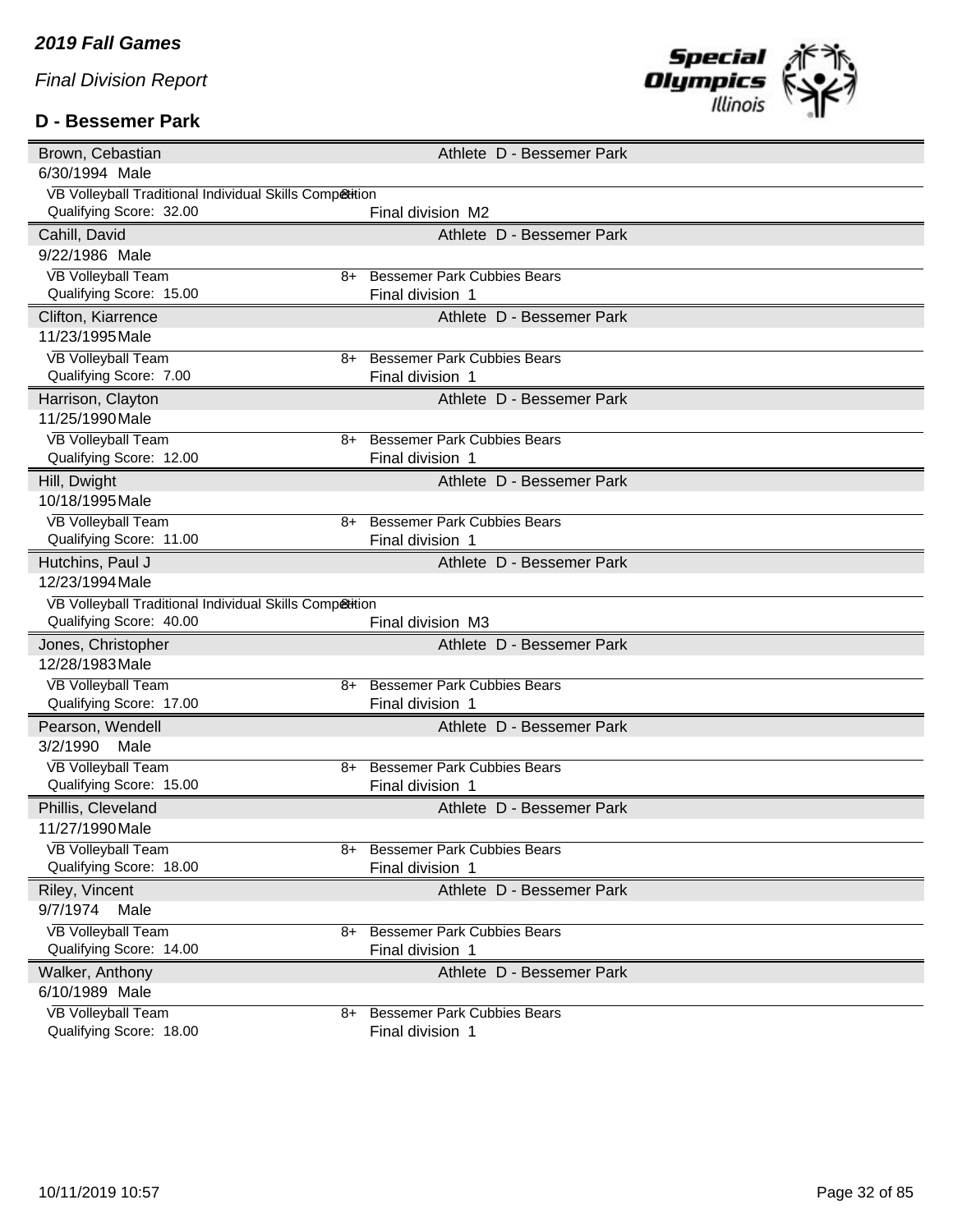# **D - Douglas Park**



| Byrd, Jaleel                                           |      |                                          | Athlete D - Douglas Park |
|--------------------------------------------------------|------|------------------------------------------|--------------------------|
| 2/26/1993 Male                                         |      |                                          |                          |
| VB Volleyball Modified Team                            | 8+   | Douglas Park Huskies                     |                          |
| Qualifying Score: 16.00                                |      | Final division 4                         |                          |
| Fisher, Kendall                                        |      |                                          | Athlete D - Douglas Park |
| 8/13/1978 Female                                       |      |                                          |                          |
| VB Volleyball Modified Team                            | $8+$ | Douglas Park Huskies                     |                          |
| Qualifying Score: 16.00                                |      | Final division 4                         |                          |
| Holmes, Elvis                                          |      |                                          | Athlete D - Douglas Park |
| 2/20/1993 Male                                         |      |                                          |                          |
| VB Volleyball Modified Team                            | 8+   | Douglas Park Huskies                     |                          |
| Qualifying Score: 12.00                                |      | Final division 4                         |                          |
|                                                        |      |                                          |                          |
| Ohemeng, Nana-Kofi                                     |      |                                          | Athlete D - Douglas Park |
| 9/24/1993 Male                                         |      |                                          |                          |
| VB Volleyball Modified Team                            | 8+   | Douglas Park Huskies                     |                          |
| Qualifying Score: 6.00                                 |      | Final division 4                         |                          |
| Ward, Elexis                                           |      |                                          | Athlete D - Douglas Park |
| 3/15/1997 Female                                       |      |                                          |                          |
| VB Volleyball Modified Team                            | 8+   | <b>Douglas Park Huskies</b>              |                          |
| Qualifying Score: 12.00                                |      | Final division 4                         |                          |
| Winston, RoShawn                                       |      |                                          | Athlete D - Douglas Park |
| 10/17/1985 Male                                        |      |                                          |                          |
| VB Volleyball Modified Team<br>Qualifying Score: 16.00 | 8+   | Douglas Park Huskies<br>Final division 4 |                          |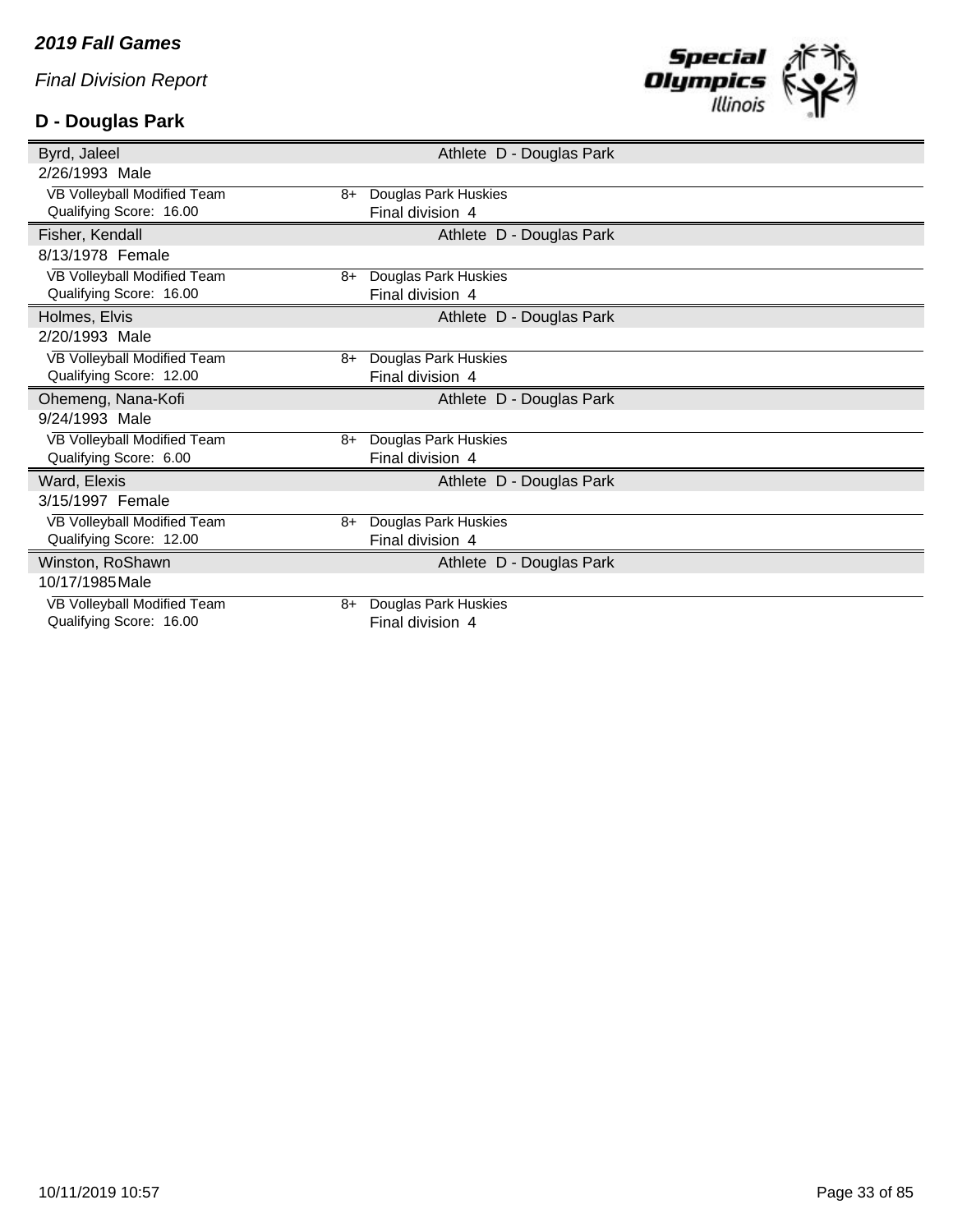### **D - Eckhart Park**



| Allen, Jelani                                        |      | Athlete D - Eckhart Park                               |
|------------------------------------------------------|------|--------------------------------------------------------|
| 5/14/1987 Male                                       |      |                                                        |
| <b>VB Volleyball Team</b>                            | 8+   | <b>Eckhart Park Road Runner</b>                        |
| Qualifying Score: 48.00                              |      | Final division 8                                       |
| Andrews, Raymond B                                   |      | Athlete D - Eckhart Park                               |
| 2/21/1978 Male                                       |      |                                                        |
| <b>VB Volleyball Team</b>                            | 8+   | <b>Eckhart Park Road Runner</b>                        |
| Qualifying Score: 43.00                              |      | Final division 8                                       |
| Brown, Joshua                                        |      | Athlete D - Eckhart Park                               |
| 5/19/1990 Male                                       |      |                                                        |
| <b>VB Volleyball Team</b>                            | 8+   | <b>Eckhart Park Road Runner</b>                        |
| Qualifying Score: 38.00                              |      | Final division 8                                       |
| Carwell, Skylar                                      |      | Athlete D - Eckhart Park                               |
| 1/30/1990 Male                                       |      |                                                        |
| <b>VB Volleyball Team</b>                            | $8+$ | <b>Eckhart Park Road Runner II</b>                     |
| Qualifying Score: 18.00                              |      | Final division 6                                       |
| Doby, Edward                                         |      | Athlete D - Eckhart Park                               |
| 8/3/1974<br>Male                                     |      |                                                        |
| <b>VB Volleyball Team</b>                            | 8+   | <b>Eckhart Park Road Runner II</b>                     |
| Qualifying Score: 18.00                              |      | Final division 6                                       |
| Gillespie, Shaquille                                 |      | Athlete D - Eckhart Park                               |
| 3/13/1993 Male                                       |      |                                                        |
| <b>VB Volleyball Team</b>                            | 8+   | <b>Eckhart Park Road Runner II</b>                     |
| Qualifying Score: 45.00                              |      | Final division 6                                       |
|                                                      |      |                                                        |
| Hayes, Jerry                                         |      | Athlete D - Eckhart Park                               |
| 4/8/1986<br>Male                                     |      |                                                        |
| VB Volleyball Team                                   | 8+   | <b>Eckhart Park Road Runner II</b>                     |
| Qualifying Score: 6.00                               |      | Final division 6                                       |
| Holmes, John Lee                                     |      | Athlete D - Eckhart Park                               |
| 5/29/1997 Male                                       |      |                                                        |
| <b>VB Volleyball Team</b>                            | 8+   | <b>Eckhart Park Road Runner</b>                        |
| Qualifying Score: 48.00                              |      | Final division 8                                       |
| Isom, Reneisha                                       |      | Athlete D - Eckhart Park                               |
| 11/12/1994 Female                                    |      |                                                        |
| <b>VB Volleyball Team</b>                            | 8+   | <b>Eckhart Park Road Runner II</b>                     |
| Qualifying Score: 21.00                              |      | Final division 6                                       |
| Johnson, Norman                                      |      | Athlete D - Eckhart Park                               |
| 5/21/1969 Male                                       |      |                                                        |
| <b>VB Volleyball Team</b>                            | 8+   | <b>Eckhart Park Road Runner II</b>                     |
| Qualifying Score: 18.00                              |      | Final division 6                                       |
| Jordan, Trevell                                      |      | Athlete D - Eckhart Park                               |
| 5/19/1983 Male                                       |      |                                                        |
| <b>VB Volleyball Team</b>                            | 8+   | <b>Eckhart Park Road Runner</b>                        |
| Qualifying Score: 42.00                              |      | Final division 8                                       |
| Logan, James                                         |      | Athlete D - Eckhart Park                               |
| 10/22/1994 Male                                      |      |                                                        |
| <b>VB Volleyball Team</b><br>Qualifying Score: 19.00 | 8+   | <b>Eckhart Park Road Runner II</b><br>Final division 6 |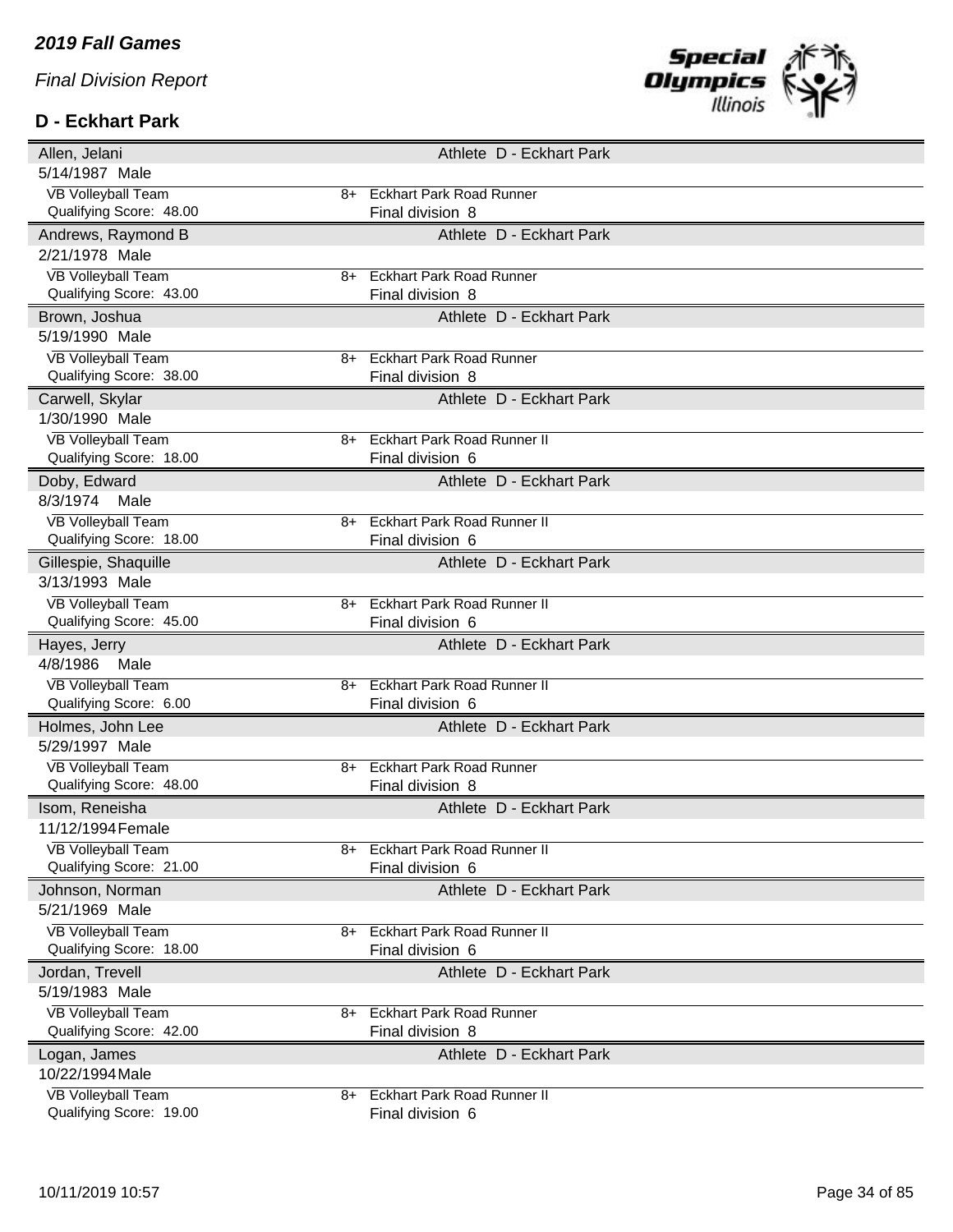## **D - Eckhart Park**



| Logan, Shawn                                        |      | Athlete D - Eckhart Park           |  |
|-----------------------------------------------------|------|------------------------------------|--|
| 6/18/1987 Male                                      |      |                                    |  |
| <b>VB Volleyball Team</b>                           | 8+   | <b>Eckhart Park Road Runner</b>    |  |
| Qualifying Score: 42.00                             |      | Final division 8                   |  |
| Mitchell, Jermaine                                  |      | Athlete D - Eckhart Park           |  |
| 8/13/2003 Male                                      |      |                                    |  |
| <b>VB Volleyball Team</b>                           | $8+$ | <b>Eckhart Park Road Runner II</b> |  |
| Qualifying Score: 30.00                             |      | Final division 6                   |  |
| Nunez, Nicole                                       |      | Athlete D - Eckhart Park           |  |
| 5/23/1986 Female                                    |      |                                    |  |
| <b>VB Volleyball Team</b>                           | 8+   | <b>Eckhart Park Road Runner II</b> |  |
| Qualifying Score: 20.00                             |      | Final division 6                   |  |
| Phillips, Dion                                      |      | Athlete D - Eckhart Park           |  |
| 9/8/1971<br>Male                                    |      |                                    |  |
| <b>VB Volleyball Team</b>                           | $8+$ | <b>Eckhart Park Road Runner II</b> |  |
| Qualifying Score: 32.00                             |      | Final division 6                   |  |
| Smith, Andre Jorell                                 |      | Athlete D - Eckhart Park           |  |
| 2/4/1983<br>Male                                    |      |                                    |  |
|                                                     |      |                                    |  |
| VB Volleyball Modified Individual Skills Competi8en |      |                                    |  |
| Qualifying Score: 30.00                             |      | Final division M6                  |  |
| Toogun, Omotola                                     |      | Athlete D - Eckhart Park           |  |
| 7/13/1982 Male                                      |      |                                    |  |
| VB Volleyball Modified Individual Skills Competiaen |      |                                    |  |
| Qualifying Score: 45.00                             |      | Final division M7                  |  |
| Weakliss, Joshua                                    |      | Athlete D - Eckhart Park           |  |
| 8/9/1996<br>Male                                    |      |                                    |  |
| <b>VB Volleyball Team</b>                           | 8+   | <b>Eckhart Park Road Runner</b>    |  |
| Qualifying Score: 41.00                             |      | Final division 8                   |  |
| Wright, Robert                                      |      | Athlete D - Eckhart Park           |  |
| 7/16/1990 Male                                      |      |                                    |  |
| <b>VB Volleyball Team</b>                           | $8+$ | <b>Eckhart Park Road Runner II</b> |  |
| Qualifying Score: 18.00                             |      | Final division 6                   |  |
| Young, Shanice M                                    |      | Athlete D - Eckhart Park           |  |
| 4/6/1988<br>Female                                  |      |                                    |  |
| <b>VB Volleyball Team</b>                           | $8+$ | <b>Eckhart Park Road Runner</b>    |  |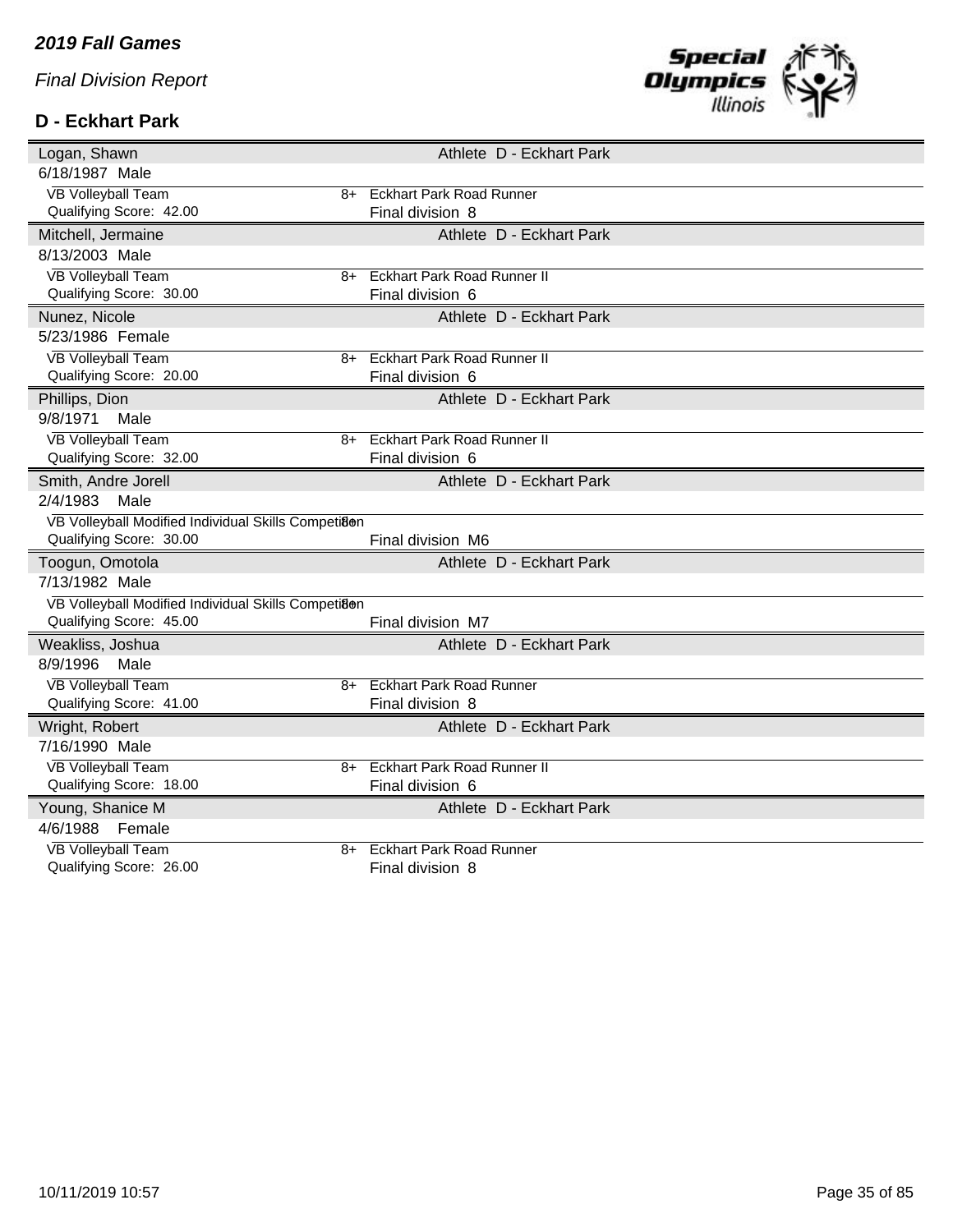#### **D - El Valor**



| Chavez, Rosalba                                         |                   | Athlete D - El Valor |  |
|---------------------------------------------------------|-------------------|----------------------|--|
| 7/30/1984 Female                                        |                   |                      |  |
| VB Volleyball Modified Individual Skills Competiaen     |                   |                      |  |
| Qualifying Score: 38.00                                 | Final division F5 |                      |  |
| Howard, Nikita                                          |                   | Athlete D - El Valor |  |
| 4/11/1991 Female                                        |                   |                      |  |
| VB Volleyball Modified Individual Skills Competiaen     |                   |                      |  |
| Qualifying Score: 40.00                                 | Final division F5 |                      |  |
| Jordan, Vincent                                         |                   | Athlete D - El Valor |  |
| 7/13/1982 Male                                          |                   |                      |  |
| VB Volleyball Modified Individual Skills Competi8@n     |                   |                      |  |
| Qualifying Score: 77.00                                 | Final division M9 |                      |  |
| Landeros, Octavio                                       |                   | Athlete D - El Valor |  |
| 2/12/1980 Male                                          |                   |                      |  |
| VB Volleyball Traditional Individual Skills Competition |                   |                      |  |
| Qualifying Score: 54.00                                 | Final division M5 |                      |  |
| Lopez, Luisa                                            |                   | Athlete D - El Valor |  |
| 3/8/1975 Female                                         |                   |                      |  |
| VB Volleyball Modified Individual Skills Competiaen     |                   |                      |  |
| Qualifying Score: 31.00                                 | Final division F4 |                      |  |
| Phillips, Mary                                          |                   | Athlete D - El Valor |  |
| 7/7/1960 Female                                         |                   |                      |  |
| VB Volleyball Modified Individual Skills Competiaen     |                   |                      |  |
| Qualifying Score: 60.00                                 | Final division F7 |                      |  |
| Roman, Emir                                             |                   | Athlete D - El Valor |  |
| 2/19/1989 Male                                          |                   |                      |  |
| VB Volleyball Modified Individual Skills Competi8en     |                   |                      |  |
| Qualifying Score: 54.00                                 | Final division M8 |                      |  |
| Salgado, Jose Luis                                      |                   | Athlete D - El Valor |  |
| 1/19/1986 Male                                          |                   |                      |  |
| VB Volleyball Modified Individual Skills Competi8en     |                   |                      |  |
| Qualifying Score: 12.00                                 | Final division M2 |                      |  |
| Sandoval, Raul                                          |                   | Athlete D - El Valor |  |
| 3/19/1990 Male                                          |                   |                      |  |
| VB Volleyball Modified Individual Skills Competi8en     |                   |                      |  |
| Qualifying Score: 57.00                                 | Final division M8 |                      |  |
| Velazquez, George                                       |                   | Athlete D - El Valor |  |
| 9/1/1960<br>Male                                        |                   |                      |  |
| VB Volleyball Modified Individual Skills Competiaen     |                   |                      |  |
| Qualifying Score: 28.00                                 | Final division M5 |                      |  |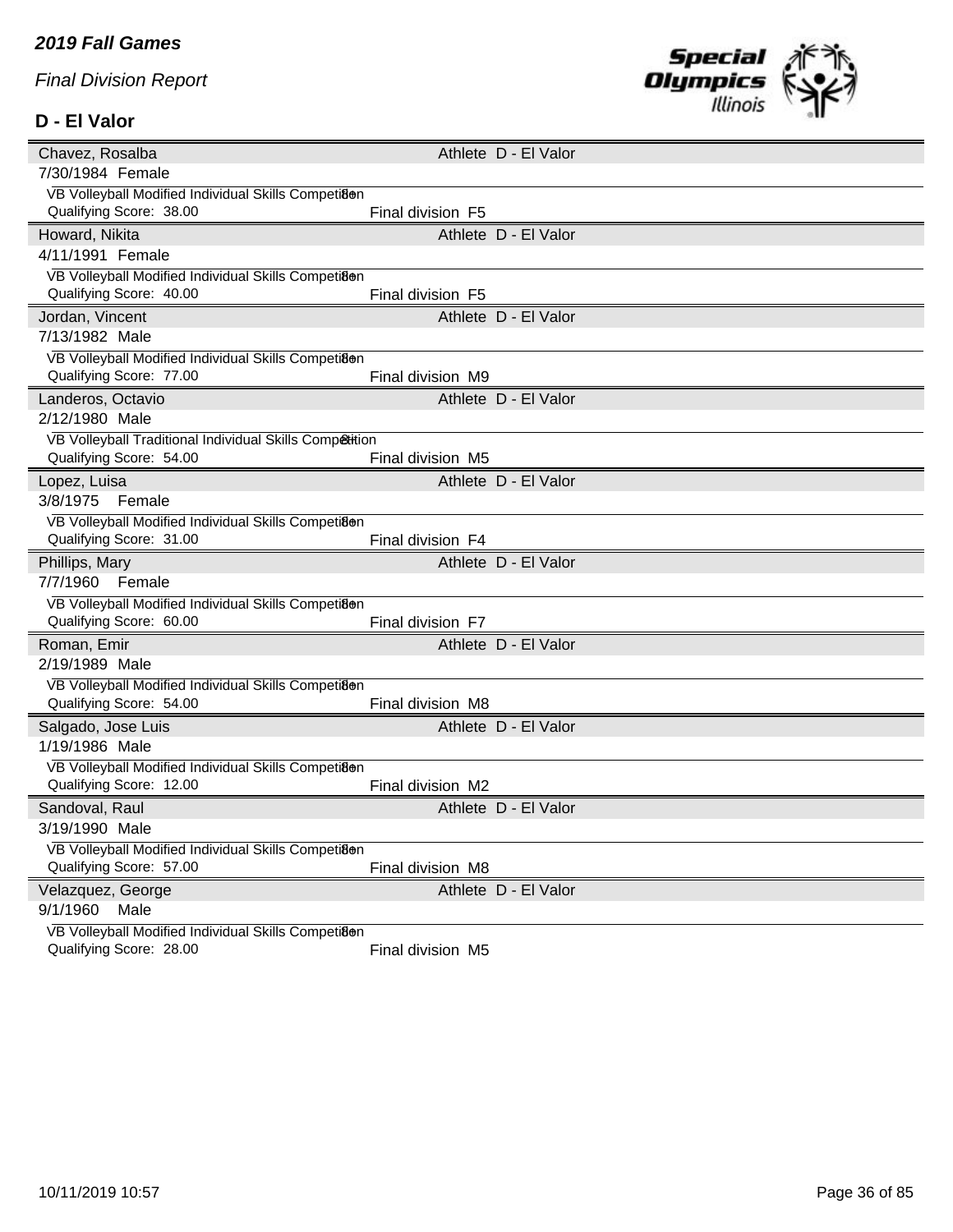# **D - Envisions Unlimited Frick Center**



| Carmichael, Celestine                                                          |    | Athlete D - Envisions Unlimited Frick Center |  |
|--------------------------------------------------------------------------------|----|----------------------------------------------|--|
| 12/21/1958 Female                                                              |    |                                              |  |
| VB Volleyball Modified Team                                                    | 8+ | <b>Envision Frick Boilers</b>                |  |
| Qualifying Score: 17.00                                                        |    | Final division 4                             |  |
| Cook, Luke                                                                     |    | Athlete D - Envisions Unlimited Frick Center |  |
| 3/30/1984 Male                                                                 |    |                                              |  |
| VB Volleyball Modified Team                                                    | 8+ | <b>Envision Frick Boilers</b>                |  |
| Qualifying Score: 22.00                                                        |    | Final division 4                             |  |
| Cowsert, Scott                                                                 |    | Athlete D - Envisions Unlimited Frick Center |  |
| 1/11/1990 Male                                                                 |    |                                              |  |
| VB Volleyball Modified Team                                                    | 8+ | <b>Envision Frick Boilers</b>                |  |
| Qualifying Score: 20.00                                                        |    | Final division 4                             |  |
| Fortner, Tiffany                                                               |    | Athlete D - Envisions Unlimited Frick Center |  |
| 9/7/1981<br>Female                                                             |    |                                              |  |
| VB Volleyball Modified Individual Skills Competiaen                            |    |                                              |  |
| Qualifying Score: 22.00                                                        |    | Final division F3                            |  |
| Galloway, John                                                                 |    | Athlete D - Envisions Unlimited Frick Center |  |
| 4/12/1976 Male                                                                 |    |                                              |  |
| <b>VB Volleyball Modified Team</b>                                             | 8+ | <b>Envision Frick Boilers</b>                |  |
| Qualifying Score: 24.00                                                        |    | Final division 4                             |  |
| Gardner, Nina                                                                  |    | Athlete D - Envisions Unlimited Frick Center |  |
| 9/2/1979<br>Female                                                             |    |                                              |  |
| VB Volleyball Modified Team                                                    | 8+ | <b>Envision Frick Boilers</b>                |  |
| Qualifying Score: 17.00                                                        |    | Final division 4                             |  |
|                                                                                |    |                                              |  |
| Gipson, Derrick D                                                              |    | Athlete D - Envisions Unlimited Frick Center |  |
| 5/15/1990 Male                                                                 |    |                                              |  |
| VB Volleyball Modified Team                                                    | 8+ | <b>Envision Frick Boilers</b>                |  |
| Qualifying Score: 24.00                                                        |    | Final division 4                             |  |
| Henry, Luther                                                                  |    | Athlete D - Envisions Unlimited Frick Center |  |
| 2/5/1971<br>Male                                                               |    |                                              |  |
| VB Volleyball Modified Individual Skills Competiaen                            |    |                                              |  |
| Qualifying Score: 26.00                                                        |    | Final division M5                            |  |
| Johnson, Michael                                                               |    | Athlete D - Envisions Unlimited Frick Center |  |
| 10/31/1981 Male                                                                |    |                                              |  |
| VB Volleyball Modified Team                                                    | 8+ | <b>Envision Frick Boilers</b>                |  |
| Qualifying Score: 26.00                                                        |    | Final division 4                             |  |
| Lee, Jeffrey                                                                   |    | Athlete D - Envisions Unlimited Frick Center |  |
| 5/27/1963 Male                                                                 |    |                                              |  |
| VB Volleyball Modified Individual Skills Competi8en                            |    |                                              |  |
| Qualifying Score: 11.00                                                        |    | Final division M1                            |  |
| Manson, Lawrence                                                               |    | Athlete D - Envisions Unlimited Frick Center |  |
| 6/26/1973 Male                                                                 |    |                                              |  |
| <b>VB Volleyball Modified Team</b>                                             | 8+ | <b>Envision Frick Boilers</b>                |  |
| Qualifying Score: 22.00                                                        |    | Final division 4                             |  |
| Martin, Constance                                                              |    | Athlete D - Envisions Unlimited Frick Center |  |
| 9/21/1961 Female                                                               |    |                                              |  |
| VB Volleyball Modified Individual Skills Competiaen<br>Qualifying Score: 16.00 |    | Final division F2                            |  |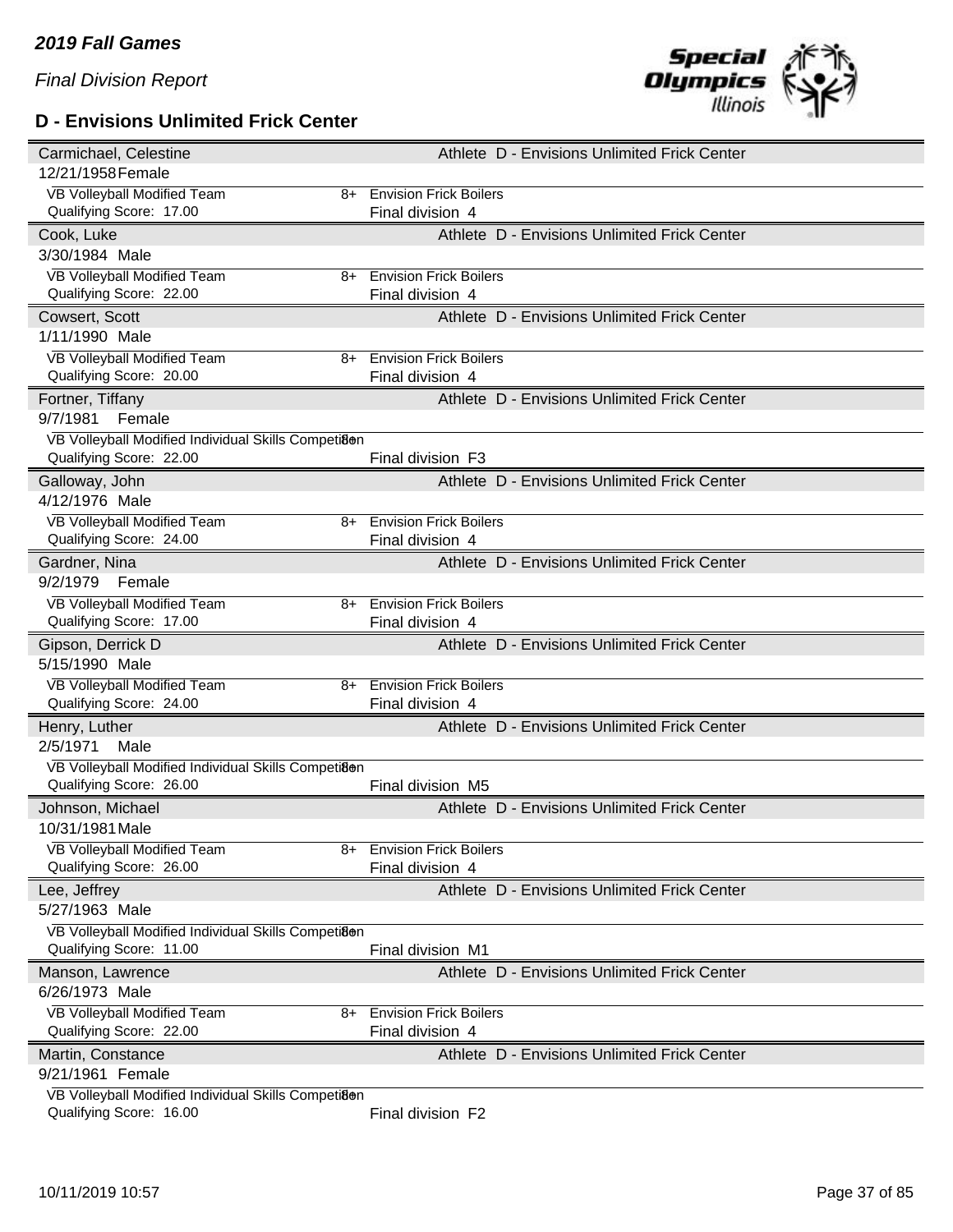

# **D - Envisions Unlimited Frick Center**

| McIntosh, Michael                                   | Athlete D - Envisions Unlimited Frick Center |
|-----------------------------------------------------|----------------------------------------------|
| 6/5/1970<br>Male                                    |                                              |
| VB Volleyball Modified Individual Skills Competiaen |                                              |
| Qualifying Score: 39.00                             | Final division M7                            |
| Wesley, Lorazetti                                   | Athlete D - Envisions Unlimited Frick Center |
| 3/15/1972 Female                                    |                                              |
| VB Volleyball Modified Individual Skills Competiaen |                                              |
| Qualifying Score: 23.00                             | Final division F3                            |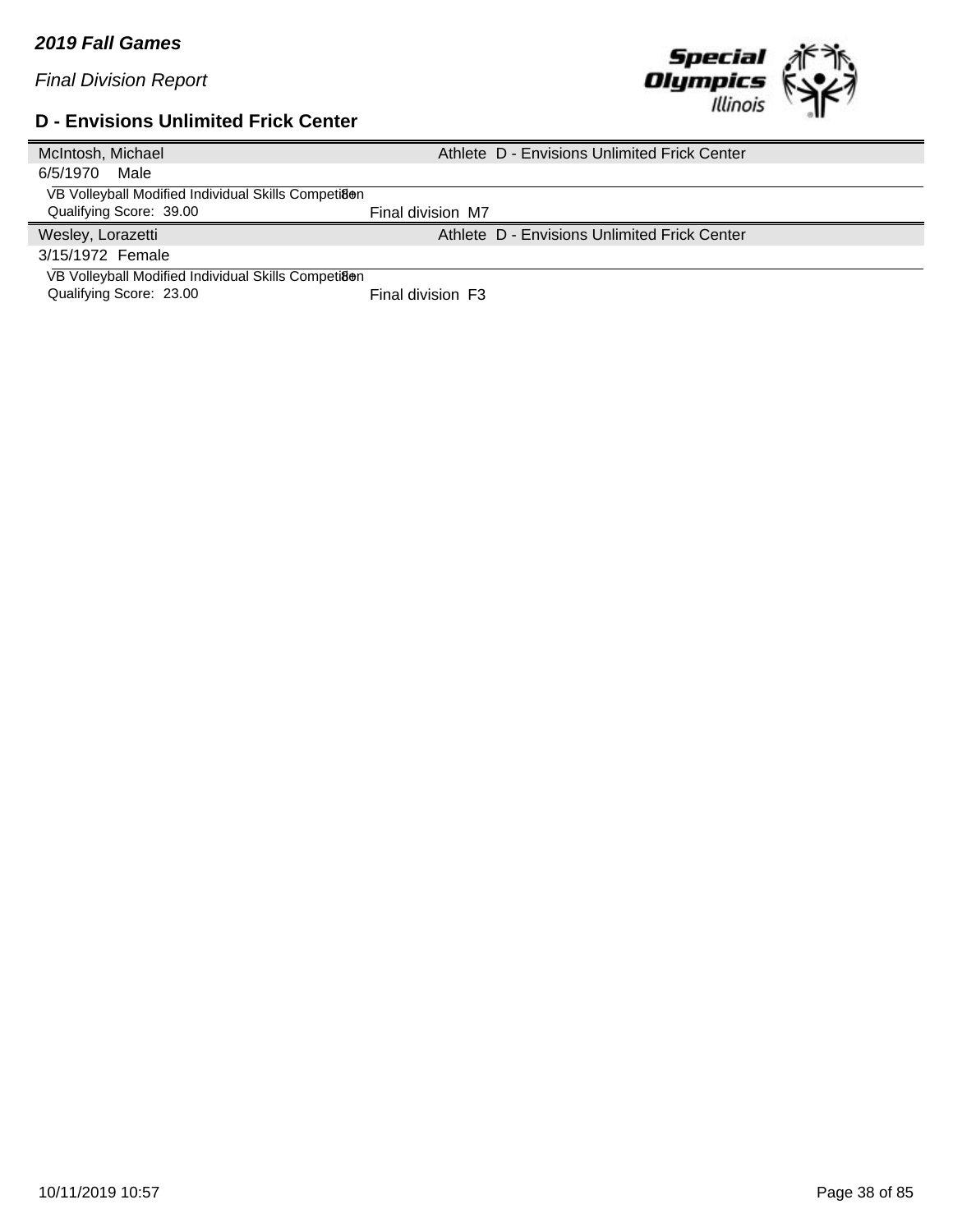## **D - Gage Park**



| Bedford, Kira                                           |                   | Athlete D - Gage Park |  |
|---------------------------------------------------------|-------------------|-----------------------|--|
| 4/11/1993 Female                                        |                   |                       |  |
| VB Volleyball Traditional Individual Skills Competition |                   |                       |  |
| Qualifying Score: 6.00                                  | Final division F1 |                       |  |
| Bell, Robert E                                          |                   | Athlete D - Gage Park |  |
| 12/27/1993 Male                                         |                   |                       |  |
| VB Volleyball Traditional Individual Skills Competition |                   |                       |  |
| Qualifying Score: 84.00                                 | Final division M7 |                       |  |
|                                                         |                   |                       |  |
| Craig, Brittany                                         |                   | Athlete D - Gage Park |  |
| 10/1/1989 Female                                        |                   |                       |  |
| VB Volleyball Traditional Individual Skills Competition |                   |                       |  |
| Qualifying Score: 48.00                                 | Final division F5 |                       |  |
| Kelly, Riki (Kiki)                                      |                   | Athlete D - Gage Park |  |
| 9/26/1979 Female                                        |                   |                       |  |
| VB Volleyball Traditional Individual Skills Competition |                   |                       |  |

10/11/2019 10:57 Page 39 of 85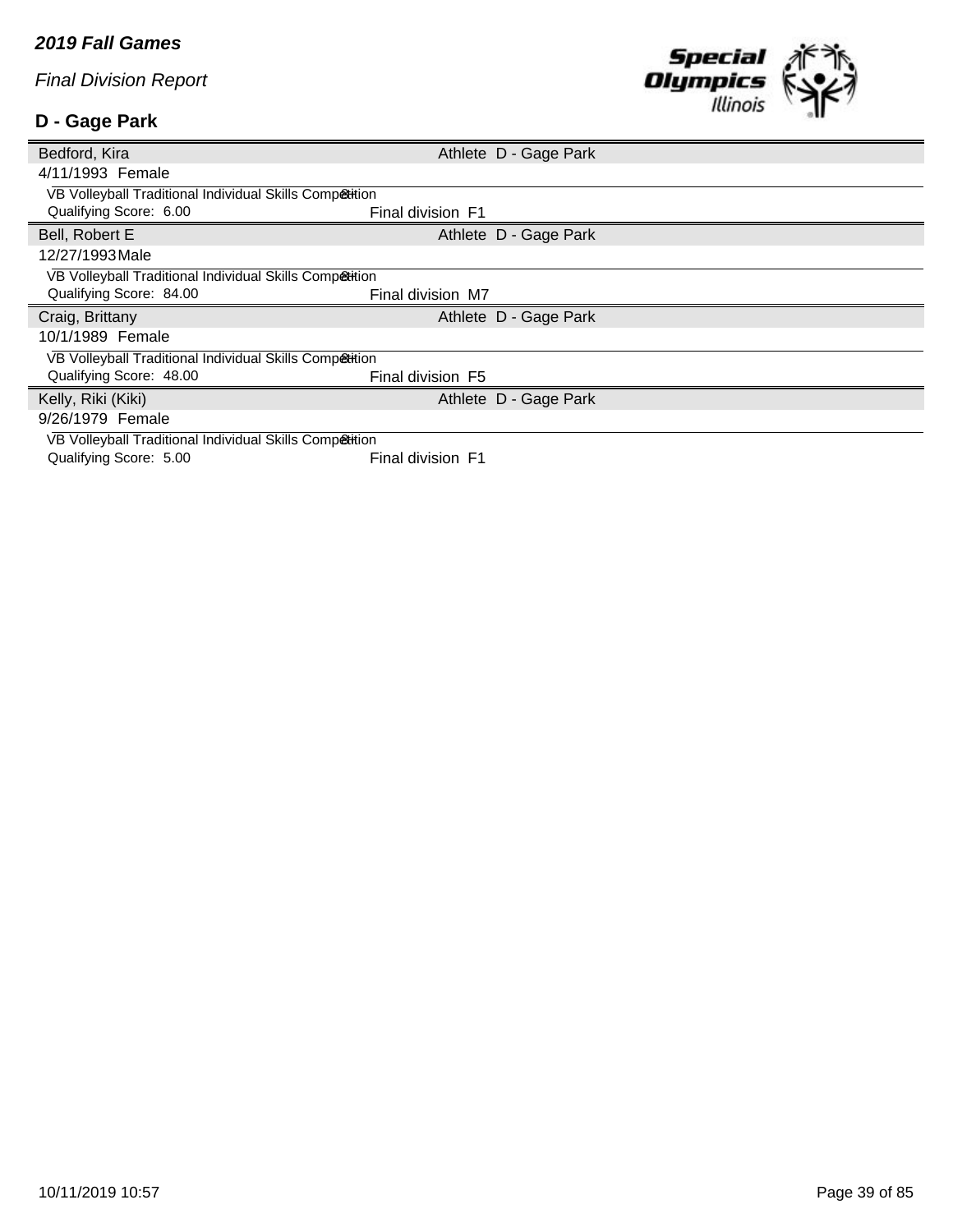## **D - Independence Park**



| Altman, Colleen                                     |      |                                       | Athlete D - Independence Park |  |
|-----------------------------------------------------|------|---------------------------------------|-------------------------------|--|
| 8/5/1997<br>Female                                  |      |                                       |                               |  |
| VB Volleyball Modified Team                         | $8+$ | Independence Park Indy Spikers        |                               |  |
| Qualifying Score: 4.00                              |      | Final division 2                      |                               |  |
| Danaher, Matthew                                    |      |                                       | Athlete D - Independence Park |  |
| 2/4/1997<br>Male                                    |      |                                       |                               |  |
| VB Volleyball Modified Team                         | 8+   | Independence Park Indy Spikers        |                               |  |
| Qualifying Score: 6.00                              |      | Final division 2                      |                               |  |
| Hindsman, Ryan                                      |      |                                       | Athlete D - Independence Park |  |
| 7/21/1995 Female                                    |      |                                       |                               |  |
| VB Volleyball Modified Team                         | 8+   | Independence Park Indy Spikers        |                               |  |
| Qualifying Score: 2.00                              |      | Final division 2                      |                               |  |
| Jacobs, Eric                                        |      |                                       | Athlete D - Independence Park |  |
| 8/5/1980<br>Male                                    |      |                                       |                               |  |
| VB Volleyball Modified Individual Skills Competiaen |      |                                       |                               |  |
| Qualifying Score: 46.00                             |      | Final division M7                     |                               |  |
| Jennings, Ann Marie (Amy)                           |      |                                       | Athlete D - Independence Park |  |
| 10/14/1996 Female                                   |      |                                       |                               |  |
| VB Volleyball Modified Individual Skills Competi8@n |      |                                       |                               |  |
| Qualifying Score: 16.00                             |      | Final division F2                     |                               |  |
| Kwidzinski, Emily                                   |      |                                       | Athlete D - Independence Park |  |
| 9/20/1996 Female                                    |      |                                       |                               |  |
| VB Volleyball Modified Team                         | 8+   | <b>Independence Park Indy Spikers</b> |                               |  |
| Qualifying Score: 2.00                              |      | Final division 2                      |                               |  |
|                                                     |      |                                       |                               |  |
| Marren, Matthew David                               |      |                                       | Athlete D - Independence Park |  |
| 4/15/1999 Male                                      |      |                                       |                               |  |
| VB Volleyball Modified Team                         | 8+   | Independence Park Indy Spikers        |                               |  |
| Qualifying Score: 13.00                             |      | Final division 2                      |                               |  |
| McGann, William                                     |      |                                       | Athlete D - Independence Park |  |
| 10/5/1951 Male                                      |      |                                       |                               |  |
| VB Volleyball Modified Individual Skills Competiaen |      |                                       |                               |  |
| Qualifying Score: 72.00                             |      | Final division M9                     |                               |  |
| Munoz, Joshua                                       |      |                                       | Athlete D - Independence Park |  |
| 1/19/1999 Male                                      |      |                                       |                               |  |
| VB Volleyball Modified Team                         |      | 8+ Independence Park Indy Spikers     |                               |  |
| Qualifying Score: 6.00                              |      | Final division 2                      |                               |  |
| Radinsky, Samuel                                    |      |                                       | Athlete D - Independence Park |  |
| 10/1/1997 Male                                      |      |                                       |                               |  |
| VB Volleyball Modified Team                         | 8+   | Independence Park Indy Spikers        |                               |  |
| Qualifying Score: 7.00                              |      | Final division 2                      |                               |  |
| Tang, William                                       |      |                                       | Athlete D - Independence Park |  |
| 4/22/1983 Male                                      |      |                                       |                               |  |
| VB Volleyball Modified Individual Skills Competiaen |      |                                       |                               |  |
| Qualifying Score: 66.00                             |      | Final division M8                     |                               |  |
| Willems, Julia                                      |      |                                       | Athlete D - Independence Park |  |
| 9/20/1995 Female                                    |      |                                       |                               |  |
| VB Volleyball Modified Individual Skills Competiaen |      |                                       |                               |  |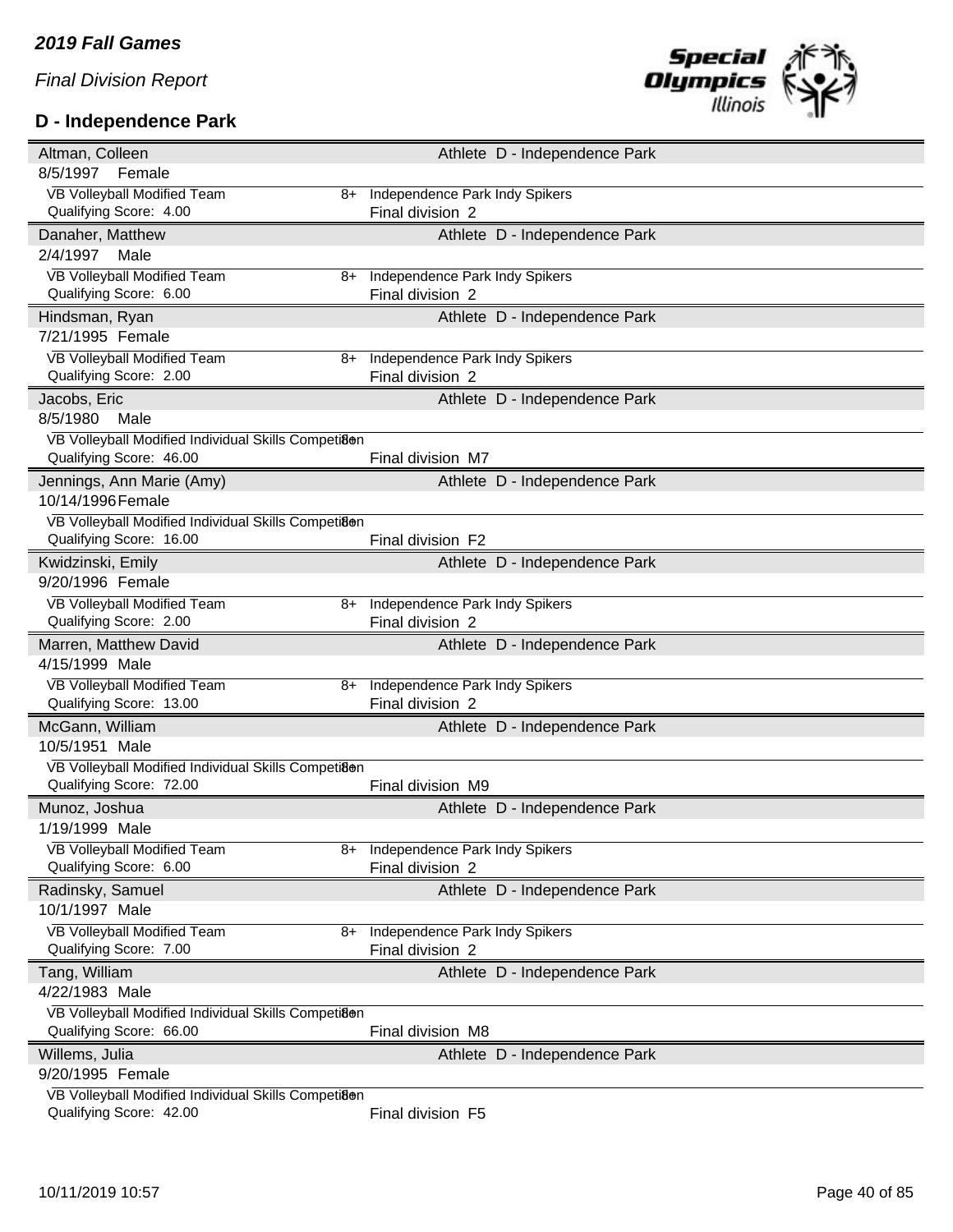#### *2019 Fall Games*

*Final Division Report*

#### **D - Independence Park**



Wisneski, Ania 3/29/2001 Female Athlete D - Independence Park VB Volleyball Modified Team 8+ Independence Park Indy Spikers<br>Qualifying Score: 3.00 Final division 2 Qualifying Score: 3.00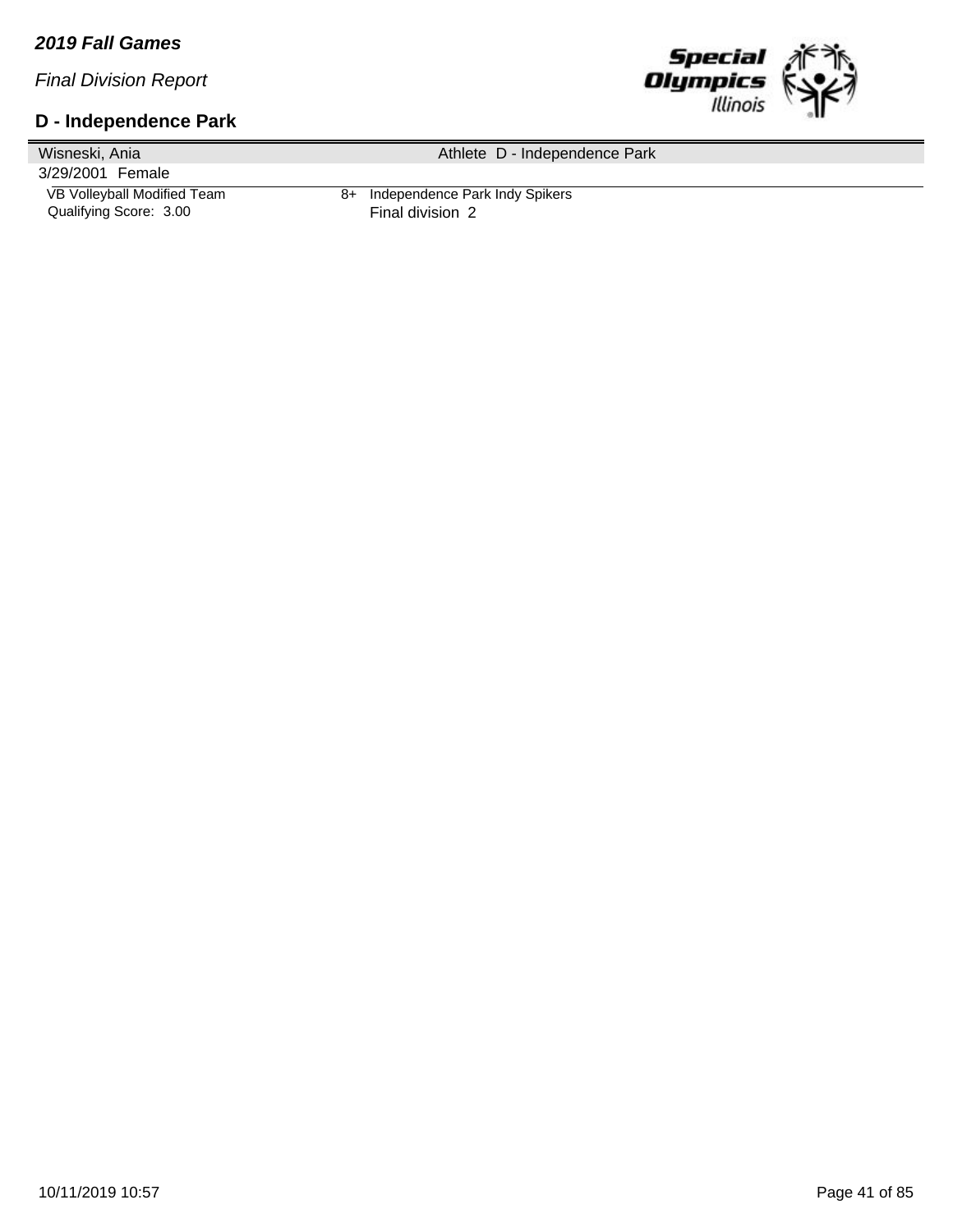#### **D - Jesse Owens Park**



| Irby, Lezza                                         | Athlete D - Jesse Owens Park |
|-----------------------------------------------------|------------------------------|
| 10/20/1993 Female                                   |                              |
| VB Volleyball Modified Individual Skills Competiaen |                              |
| Qualifying Score: 10.00                             | Final division F1            |
| Jackson, Parker                                     | Athlete D - Jesse Owens Park |
| 4/3/2006<br>Male                                    |                              |
| VB Volleyball Modified Individual Skills Competian  |                              |
| Qualifying Score: 32.00                             | Final division M6            |
| Williams, Andrew                                    | Athlete D - Jesse Owens Park |
| 4/25/2007 Male                                      |                              |
| VB Volleyball Modified Individual Skills Competiaen |                              |

Qualifying Score: 15.00 Final division M3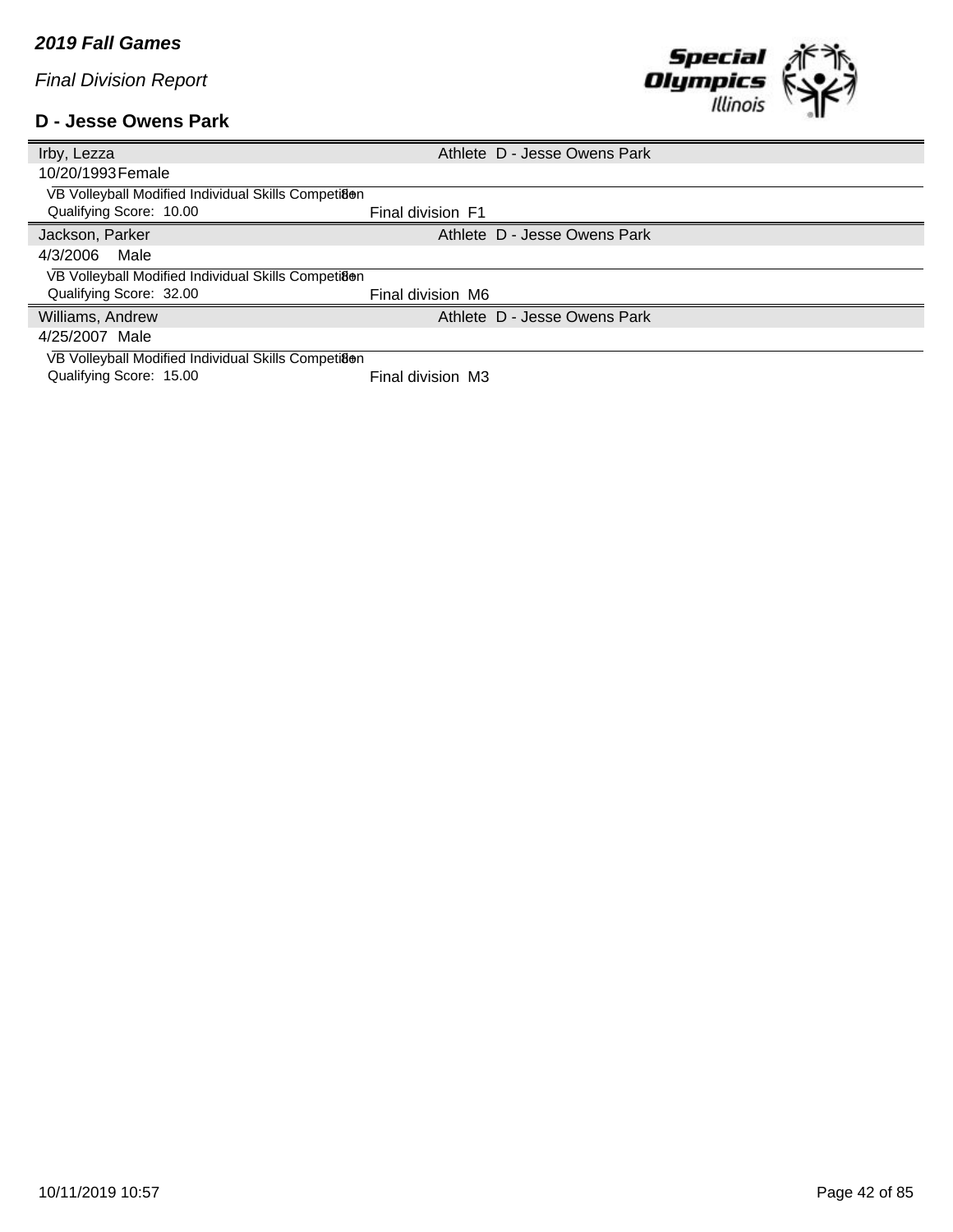## **D - Loyola Park**



| Dickey, David                                           | Athlete D - Loyola Park |
|---------------------------------------------------------|-------------------------|
| 2/10/1970 Male                                          |                         |
| VB Volleyball Traditional Individual Skills Competition |                         |
| Qualifying Score: 27.00                                 | Final division M2       |
| Jackiewicz, Gilbert P                                   | Athlete D - Loyola Park |
| 5/30/1994 Male                                          |                         |
| VB Volleyball Modified Individual Skills Competiaen     |                         |
| Qualifying Score: 18.00                                 | Final division M3       |
| Moseley, Peter                                          | Athlete D - Loyola Park |
| Male<br>4/6/1957                                        |                         |
| VB Volleyball Modified Individual Skills Competiaen     |                         |
| Qualifying Score: 13.00                                 | Final division M2       |
| Neumann, Thomas R                                       | Athlete D - Loyola Park |
| 11/13/1979 Male                                         |                         |
| VB Volleyball Modified Individual Skills Competiaen     |                         |
| Qualifying Score: 9.00                                  | Final division M1       |
| Pasistor, Bernard                                       | Athlete D - Loyola Park |
| 8/20/1983 Male                                          |                         |
| VB Volleyball Traditional Individual Skills Competition |                         |
| Qualifying Score: 15.00                                 | Final division M1       |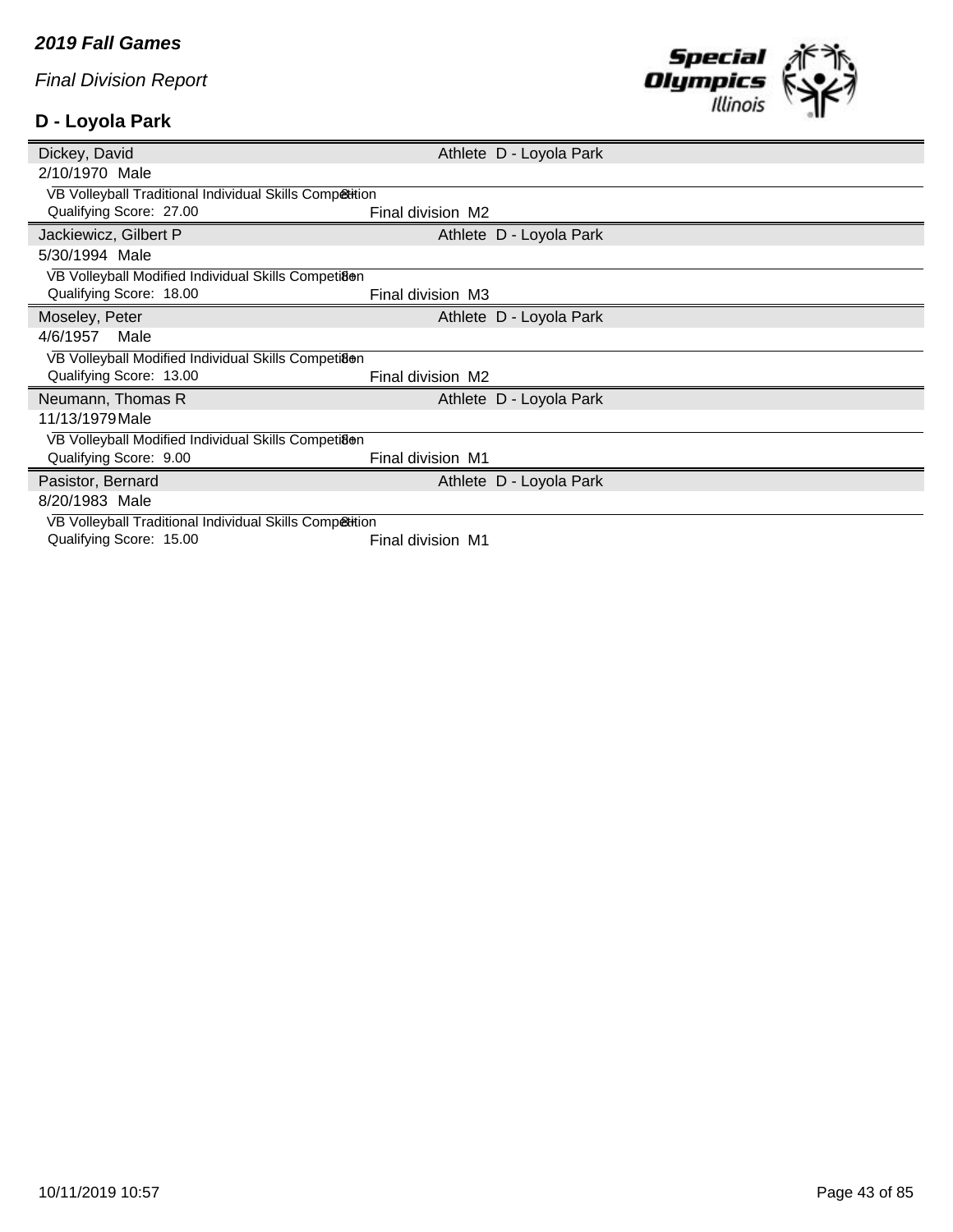#### **D - McGuane Park**



| Asbury, Aaron                                                                      |    | Athlete D - McGuane Park  |
|------------------------------------------------------------------------------------|----|---------------------------|
| 7/12/1994 Male                                                                     |    |                           |
| VB Volleyball Modified Team                                                        | 8+ | <b>McGuane Park Stars</b> |
| Qualifying Score: 10.00                                                            |    | Final division 1          |
| Borrelli, Nicholas                                                                 |    | Athlete D - McGuane Park  |
| 2/15/1992 Male                                                                     |    |                           |
| VB Volleyball Modified Team                                                        | 8+ | <b>McGuane Park Stars</b> |
| Qualifying Score: 11.00                                                            |    | Final division 1          |
| Briones, Julie                                                                     |    | Athlete D - McGuane Park  |
| 4/9/1989<br>Female                                                                 |    |                           |
| <b>VB Volleyball Team</b>                                                          | 8+ | McGuane Park Magic        |
| Qualifying Score: 17.00                                                            |    | Final division 4          |
| Broda, Arthur                                                                      |    | Athlete D - McGuane Park  |
| 5/30/1992 Male                                                                     |    |                           |
| <b>VB Volleyball Team</b>                                                          | 8+ | McGuane Park Magic        |
| Qualifying Score: 21.00                                                            |    | Final division 4          |
| Camp, Joseph                                                                       |    | Athlete D - McGuane Park  |
| 5/27/1984 Male                                                                     |    |                           |
| <b>VB Volleyball Team</b>                                                          | 8+ | <b>McGuane Park Magic</b> |
| Qualifying Score: 13.00                                                            |    | Final division 4          |
| Cardenas, Keith C                                                                  |    | Athlete D - McGuane Park  |
| 5/2/1992<br>Male                                                                   |    |                           |
| VB Volleyball Modified Team                                                        | 8+ | <b>McGuane Park Stars</b> |
| Qualifying Score: 10.00                                                            |    | Final division 1          |
|                                                                                    |    |                           |
| Case, Cheryl                                                                       |    | Athlete D - McGuane Park  |
| 7/30/1963 Female                                                                   |    |                           |
| VB Volleyball Modified Individual Skills Competiaen                                |    |                           |
| Qualifying Score: 44.00                                                            |    | Final division F6         |
| Dotts, Leslie A                                                                    |    | Athlete D - McGuane Park  |
| 12/17/1989 Female                                                                  |    |                           |
| <b>VB Volleyball Modified Team</b>                                                 | 8+ | <b>McGuane Park Stars</b> |
| Qualifying Score: 11.00                                                            |    | Final division 1          |
| Feliciano, Sophia D                                                                |    | Athlete D - McGuane Park  |
| 9/27/1982 Female                                                                   |    |                           |
| VB Volleyball Modified Team                                                        | 8+ | <b>McGuane Park Stars</b> |
| Qualifying Score: 10.00                                                            |    | Final division 1          |
| Hopp, Mark D                                                                       |    | Athlete D - McGuane Park  |
| 10/6/1984 Male                                                                     |    |                           |
| <b>VB Volleyball Team</b>                                                          | 8+ | McGuane Park Magic        |
| Qualifying Score: 26.00                                                            |    | Final division 4          |
| Lovell, Christopher W                                                              |    | Athlete D - McGuane Park  |
| 5/19/1983 Male                                                                     |    |                           |
| <b>VB Volleyball Team</b>                                                          | 8+ | McGuane Park Magic        |
| Qualifying Score: 27.00                                                            |    | Final division 4          |
| Martino, Richard                                                                   |    | Athlete D - McGuane Park  |
| 12/25/1972 Male                                                                    |    |                           |
| VB Volleyball Traditional Individual Skills Competition<br>Qualifying Score: 29.00 |    | Final division M2         |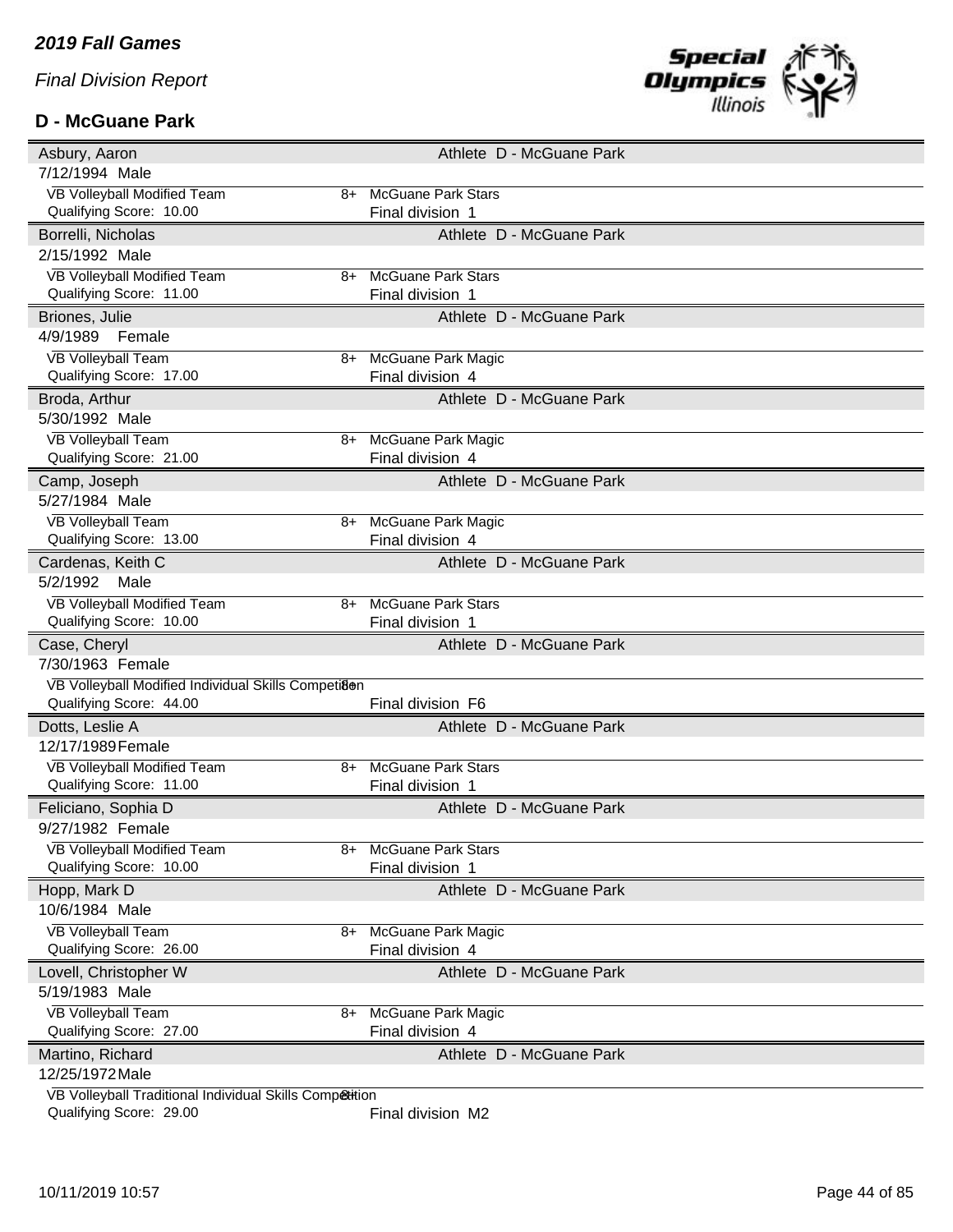#### **D - McGuane Park**



| Mendez, Christian                                                              |    |                                               | Athlete D - McGuane Park |  |  |
|--------------------------------------------------------------------------------|----|-----------------------------------------------|--------------------------|--|--|
| 7/16/1990 Male                                                                 |    |                                               |                          |  |  |
| <b>VB Volleyball Team</b>                                                      | 8+ | <b>McGuane Park Magic</b>                     |                          |  |  |
| Qualifying Score: 12.00                                                        |    | Final division 4                              |                          |  |  |
| Mendez, Mario                                                                  |    |                                               | Athlete D - McGuane Park |  |  |
| 8/5/1986<br>Male                                                               |    |                                               |                          |  |  |
| <b>VB Volleyball Team</b>                                                      | 8+ | <b>McGuane Park Magic</b>                     |                          |  |  |
| Qualifying Score: 14.00                                                        |    | Final division 4                              |                          |  |  |
| Miller, Marsha                                                                 |    |                                               | Athlete D - McGuane Park |  |  |
| 9/23/1976 Female                                                               |    |                                               |                          |  |  |
| VB Volleyball Modified Team                                                    | 8+ | <b>McGuane Park Stars</b>                     |                          |  |  |
| Qualifying Score: 13.00                                                        |    | Final division 1                              |                          |  |  |
| Nichols, Ian                                                                   |    |                                               | Athlete D - McGuane Park |  |  |
| 11/4/1999 Male                                                                 |    |                                               |                          |  |  |
| VB Volleyball Modified Team<br>Qualifying Score: 10.00                         | 8+ | <b>McGuane Park Stars</b><br>Final division 1 |                          |  |  |
|                                                                                |    |                                               | Athlete D - McGuane Park |  |  |
| Norman, Amy<br>5/10/1983 Female                                                |    |                                               |                          |  |  |
| <b>VB Volleyball Team</b>                                                      | 8+ | McGuane Park Magic                            |                          |  |  |
| Qualifying Score: 20.00                                                        |    | Final division 4                              |                          |  |  |
| Ortiz, Marisa                                                                  |    |                                               | Athlete D - McGuane Park |  |  |
| 5/26/1995 Female                                                               |    |                                               |                          |  |  |
|                                                                                |    |                                               |                          |  |  |
|                                                                                |    |                                               |                          |  |  |
| VB Volleyball Modified Individual Skills Competiaen<br>Qualifying Score: 21.00 |    | Final division F3                             |                          |  |  |
|                                                                                |    |                                               | Athlete D - McGuane Park |  |  |
| Padilla, Stephanie<br>8/7/1988<br>Female                                       |    |                                               |                          |  |  |
| VB Volleyball Modified Team                                                    | 8+ | <b>McGuane Park Stars</b>                     |                          |  |  |
| Qualifying Score: 13.00                                                        |    | Final division 1                              |                          |  |  |
| Powell, Ajani                                                                  |    |                                               | Athlete D - McGuane Park |  |  |
| 5/17/1992 Male                                                                 |    |                                               |                          |  |  |
| VB Volleyball Modified Individual Skills Competiaen                            |    |                                               |                          |  |  |
| Qualifying Score: 25.00                                                        |    | Final division M5                             |                          |  |  |
| Schramm, James                                                                 |    |                                               | Athlete D - McGuane Park |  |  |
| 6/5/1997<br>Male                                                               |    |                                               |                          |  |  |
| <b>VB Volleyball Team</b>                                                      | 8+ | McGuane Park Magic                            |                          |  |  |
| Qualifying Score: 21.00                                                        |    | Final division 4                              |                          |  |  |
| Suber, Wanda                                                                   |    |                                               | Athlete D - McGuane Park |  |  |
| 12/15/1954 Female                                                              |    |                                               |                          |  |  |
| VB Volleyball Modified Individual Skills Competiaen                            |    |                                               |                          |  |  |
| Qualifying Score: 40.00                                                        |    | Final division F5                             |                          |  |  |
| Weiss, Shelby L                                                                |    |                                               | Athlete D - McGuane Park |  |  |
| 10/19/1991 Female                                                              |    |                                               |                          |  |  |
| VB Volleyball Modified Individual Skills Competiaen<br>Qualifying Score: 6.00  |    | Final division F1                             |                          |  |  |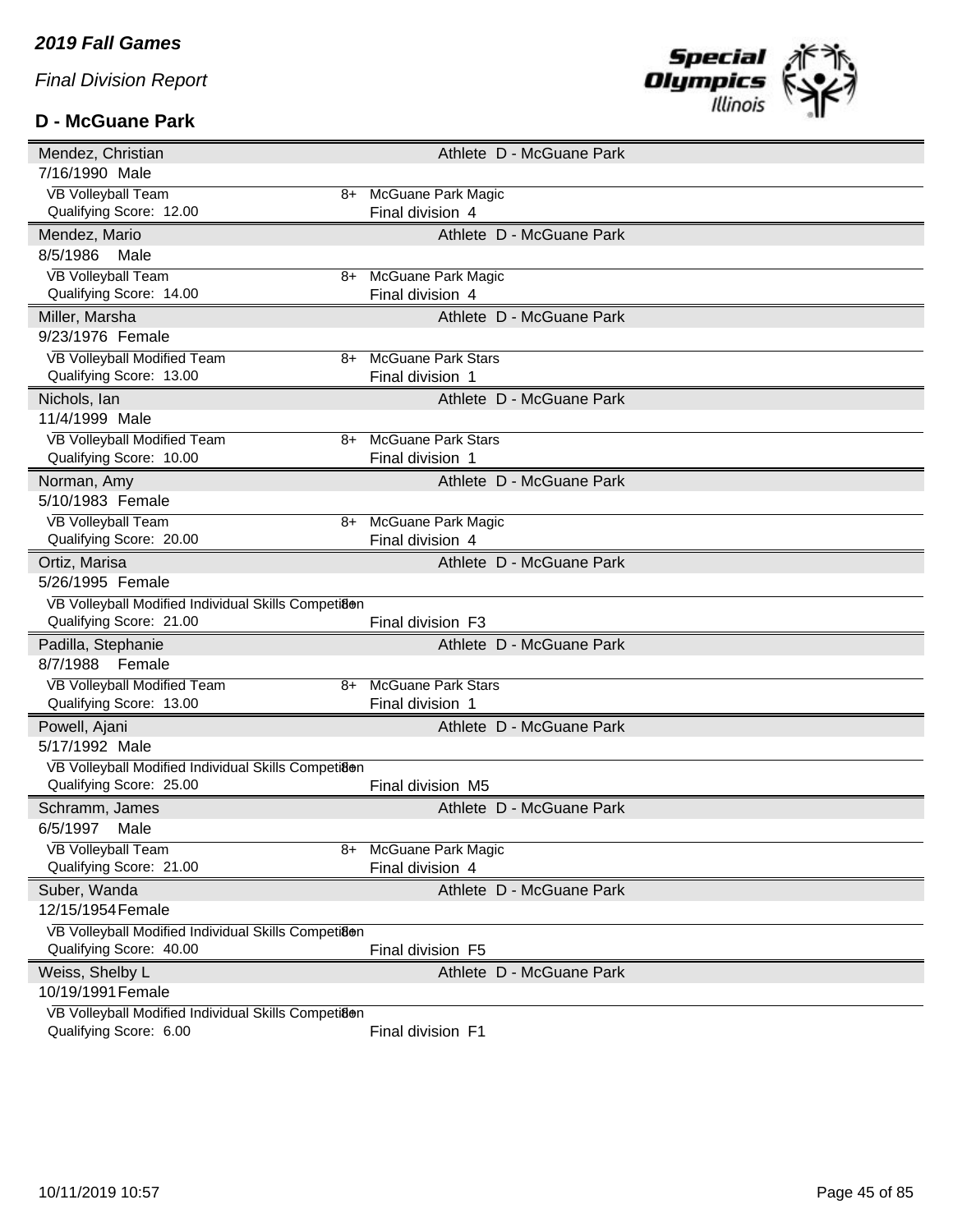#### **D - Misericordia Home**



| Berke, Julie E                                          |                   | Athlete D - Misericordia Home |
|---------------------------------------------------------|-------------------|-------------------------------|
| 7/5/1972 Female                                         |                   |                               |
| VB Volleyball Traditional Individual Skills Competition |                   |                               |
| Qualifying Score: 11.00                                 | Final division F2 |                               |
| Conroy, John P                                          |                   | Athlete D - Misericordia Home |
| 4/21/1981 Male                                          |                   |                               |
| VB Volleyball Traditional Individual Skills Competition |                   |                               |
| Qualifying Score: 11.00                                 | Final division M1 |                               |
| Coughlin, Michael (Mike)                                |                   | Athlete D - Misericordia Home |
| 10/4/1961 Male                                          |                   |                               |
| VB Volleyball Traditional Individual Skills Competition |                   |                               |
|                                                         |                   |                               |
| Qualifying Score: 36.00                                 | Final division M3 |                               |
| Frantz, Jessica                                         |                   | Athlete D - Misericordia Home |
| 6/4/1980<br>Female                                      |                   |                               |
| VB Volleyball Traditional Individual Skills Competition |                   |                               |
| Qualifying Score: 28.00                                 | Final division F3 |                               |
| Henricks, William                                       |                   | Athlete D - Misericordia Home |
| 12/25/1991 Male                                         |                   |                               |
| VB Volleyball Traditional Individual Skills Competition |                   |                               |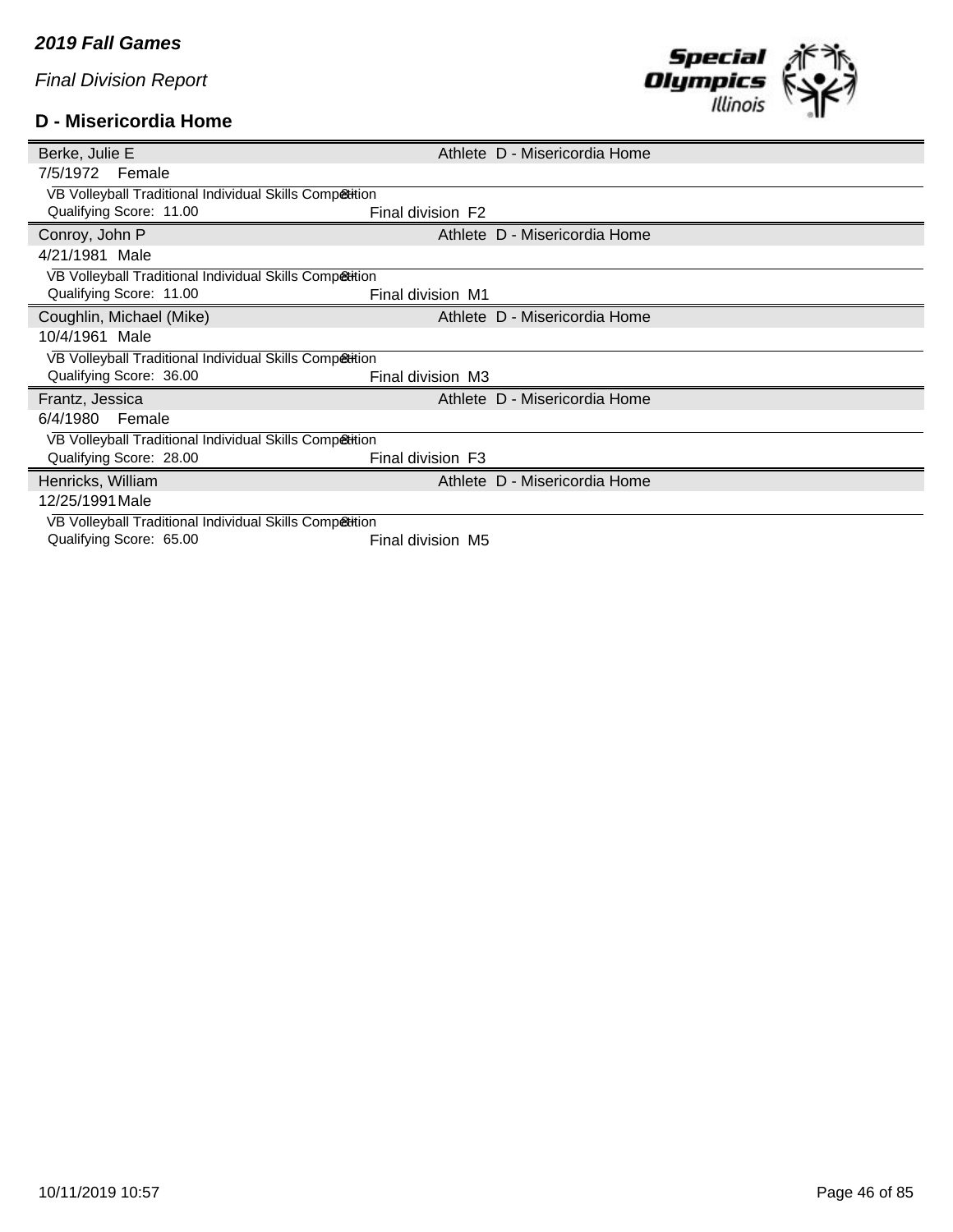# **D - Norwood Park**



| Fallon, Aidan                                       | Athlete D - Norwood Park       |
|-----------------------------------------------------|--------------------------------|
| 10/3/1997 Male                                      |                                |
| <b>VB Volleyball Team</b><br>$8+$                   | Norwood Park Wolverines        |
| Qualifying Score: 19.00                             | Final division 2               |
| Fallon, Connor                                      | Athlete D - Norwood Park       |
| 5/15/1995 Male                                      |                                |
| <b>VB Volleyball Team</b><br>8+                     | <b>Norwood Park Wolverines</b> |
| Qualifying Score: 24.00                             | Final division 2               |
| Granger, Brittany                                   | Athlete D - Norwood Park       |
| 12/6/1991 Female                                    |                                |
| <b>VB Volleyball Team</b><br>8+                     | <b>Norwood Park Wolverines</b> |
| Qualifying Score: 19.00                             | Final division 2               |
| Korzeniewski, Anna                                  | Athlete D - Norwood Park       |
| 8/7/1988<br>Female                                  |                                |
| VB Volleyball Modified Individual Skills Competiaen |                                |
| Qualifying Score: 50.00                             | Final division F6              |
| Miranda, Alexandra                                  | Athlete D - Norwood Park       |
| 9/9/2000<br>Female                                  |                                |
| <b>VB Volleyball Team</b><br>$8+$                   | <b>Norwood Park Wolverines</b> |
| Qualifying Score: 17.00                             | Final division 2               |
| Musillami, Samuel (Sam)                             | Athlete D - Norwood Park       |
| 12/2/1994 Male                                      |                                |
| <b>VB Volleyball Team</b><br>8+                     | Norwood Park Wolverines        |
| Qualifying Score: 20.00                             | Final division 2               |
| Petkus, Matthew                                     | Athlete D - Norwood Park       |
| 12/3/1990 Male                                      |                                |
| <b>VB Volleyball Team</b><br>8+                     | <b>Norwood Park Wolverines</b> |
| Qualifying Score: 27.00                             | Final division 2               |
| Simmons, Andrew (Andy)                              | Athlete D - Norwood Park       |
| 6/24/2001 Male                                      |                                |
| VB Volleyball Modified Individual Skills Competi8en |                                |
| Qualifying Score: 32.00                             | Final division M6              |
| Suvada, Steven T                                    | Athlete D - Norwood Park       |
| 10/12/1994 Male                                     |                                |
| <b>VB Volleyball Team</b><br>8+                     | <b>Norwood Park Wolverines</b> |
| Qualifying Score: 18.00                             | Final division 2               |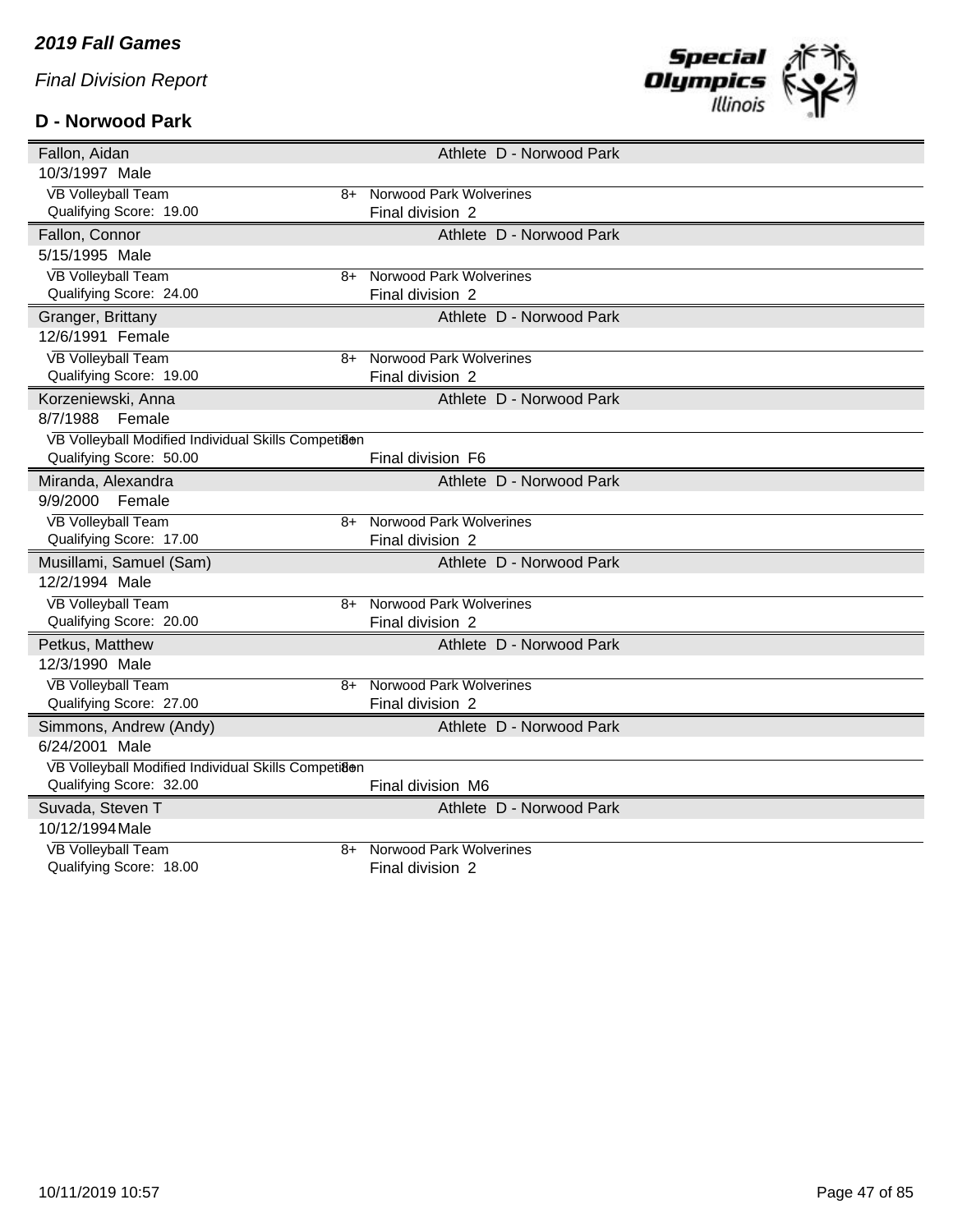#### **D - Piotrowski Park**



| Galik, Elizbieta                                        |                   | Athlete D - Piotrowski Park |
|---------------------------------------------------------|-------------------|-----------------------------|
| 6/14/1995 Female                                        |                   |                             |
| VB Volleyball Modified Individual Skills Competiaen     |                   |                             |
| Qualifying Score: 37.00                                 | Final division F5 |                             |
| Galvan, Andres                                          |                   | Athlete D - Piotrowski Park |
| 3/2/1987<br>Male                                        |                   |                             |
| VB Volleyball Modified Individual Skills Competiaen     |                   |                             |
| Qualifying Score: 22.00                                 | Final division M4 |                             |
| Marquez, Erik                                           |                   | Athlete D - Piotrowski Park |
| 10/30/1992 Male                                         |                   |                             |
| VB Volleyball Traditional Individual Skills Competition |                   |                             |
| Qualifying Score: 44.00                                 | Final division M4 |                             |
| Montenegro, Christian                                   |                   | Athlete D - Piotrowski Park |
| 8/22/1973 Male                                          |                   |                             |
| VB Volleyball Modified Individual Skills Competiaen     |                   |                             |
| Qualifying Score: 21.00                                 | Final division M4 |                             |
| Pedraza, Hugo                                           |                   | Athlete D - Piotrowski Park |
| 5/11/1984 Male                                          |                   |                             |
| VB Volleyball Modified Individual Skills Competiaen     |                   |                             |
| Qualifying Score: 25.00                                 | Final division M5 |                             |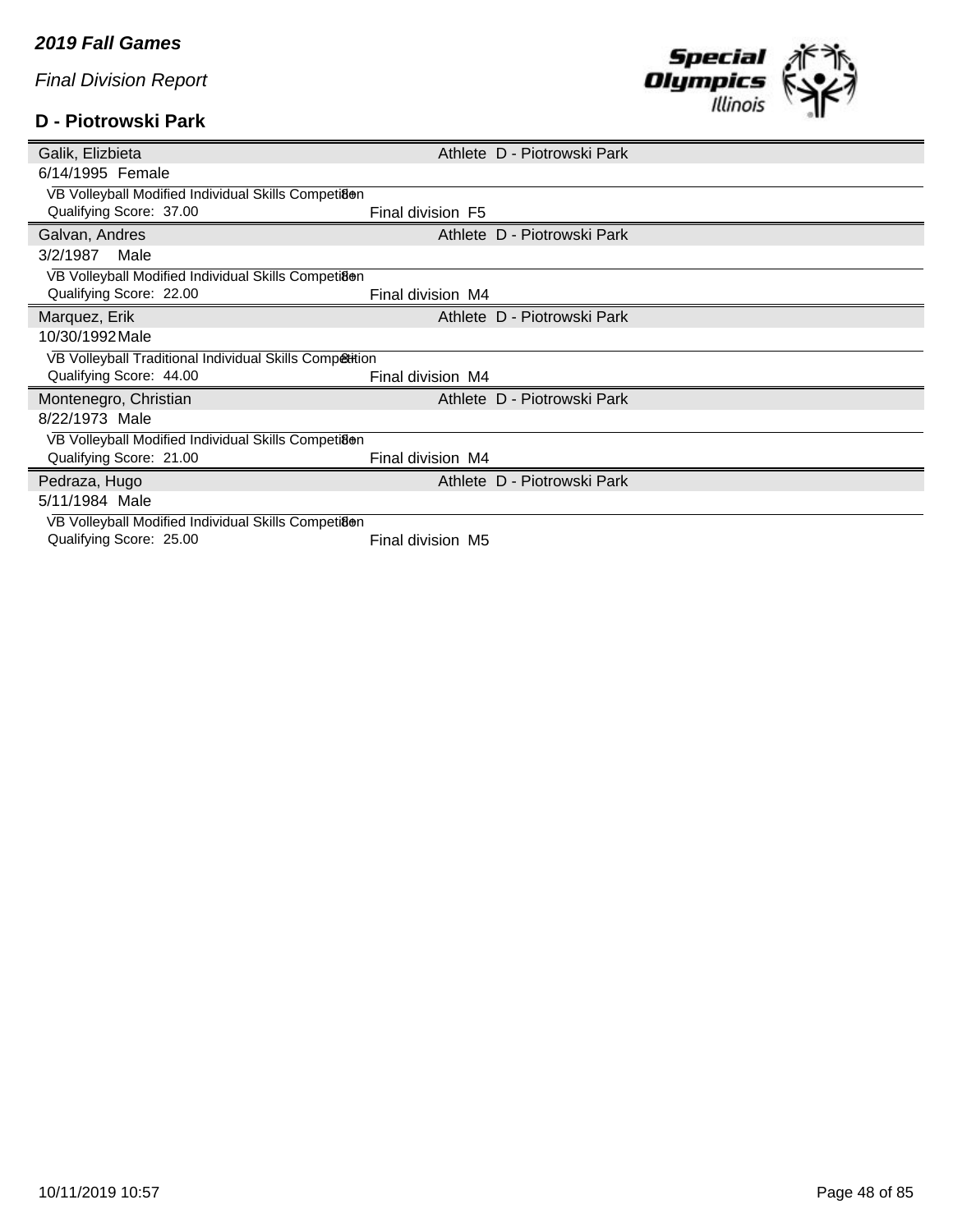## **D - Shabbona Park**



|                                                     |    | Athlete D - Shabbona Park  |
|-----------------------------------------------------|----|----------------------------|
| 3/17/1993 Female                                    |    |                            |
| VB Volleyball Modified Individual Skills Competi8en |    |                            |
| Qualifying Score: 14.00                             |    | Final division F2          |
| Arreola, Christian                                  |    | Athlete D - Shabbona Park  |
| 1/26/1999 Male                                      |    |                            |
| <b>VB Volleyball Modified Team</b>                  | 8+ | Shabbona Hammerhead Sharks |
| Qualifying Score: 13.00                             |    | Final division 3           |
| Bauer, Daniel R                                     |    | Athlete D - Shabbona Park  |
| 1/18/1970 Male                                      |    |                            |
| <b>VB Volleyball Team</b>                           | 8+ | Shabbona White Sharks      |
| Qualifying Score: 10.00                             |    | Final division 7           |
| Bergl, David F                                      |    | Athlete D - Shabbona Park  |
| 11/15/1967 Male                                     |    |                            |
| VB Volleyball Modified Team                         | 8+ | Shabbona Hammerhead Sharks |
| Qualifying Score: 10.00                             |    | Final division 3           |
| Casey-Duchon, Francis                               |    | Athlete D - Shabbona Park  |
| 3/8/1982<br>Male                                    |    |                            |
| <b>VB Volleyball Team</b>                           | 8+ | Shabbona White Sharks      |
| Qualifying Score: 24.00                             |    | Final division 7           |
| Donis, Gregory                                      |    | Athlete D - Shabbona Park  |
| 7/28/1977 Male                                      |    |                            |
| <b>VB Volleyball Team</b>                           | 8+ | Shabbona White Sharks      |
| Qualifying Score: 17.00                             |    | Final division 7           |
| Fisher, David                                       |    | Athlete D - Shabbona Park  |
| 8/13/1986 Male                                      |    |                            |
|                                                     |    |                            |
| VB Volleyball Modified Team                         | 8+ | Shabbona Hammerhead Sharks |
| Qualifying Score: 13.00                             |    | Final division 3           |
| Flanary, Kostadino (Kosta)                          |    | Athlete D - Shabbona Park  |
| 5/28/1992 Male                                      |    |                            |
| VB Volleyball Modified Individual Skills Competiaen |    |                            |
| Qualifying Score: 6.00                              |    | Final division M1          |
| Galloza, Joshua                                     |    | Athlete D - Shabbona Park  |
| 9/6/1996<br>Male                                    |    |                            |
| VB Volleyball Modified Team                         | 8+ | Shabbona Hammerhead Sharks |
| Qualifying Score: 12.00                             |    | Final division 3           |
|                                                     |    | Athlete D - Shabbona Park  |
| Georgatos, Christos (Chris)<br>4/25/1983 Male       |    |                            |
| <b>VB Volleyball Team</b>                           | 8+ | Shabbona White Sharks      |
| Qualifying Score: 15.00                             |    | Final division 7           |
| Gibbelina, Joseph                                   |    | Athlete D - Shabbona Park  |
| 12/2/1969 Male                                      |    |                            |
| VB Volleyball Modified Individual Skills Competiaen |    |                            |
| Qualifying Score: 22.00                             |    | Final division M4          |
| Gremo, Daniel                                       |    | Athlete D - Shabbona Park  |
| 8/12/1987 Male                                      |    |                            |
| <b>VB Volleyball Team</b>                           | 8+ | Shabbona White Sharks      |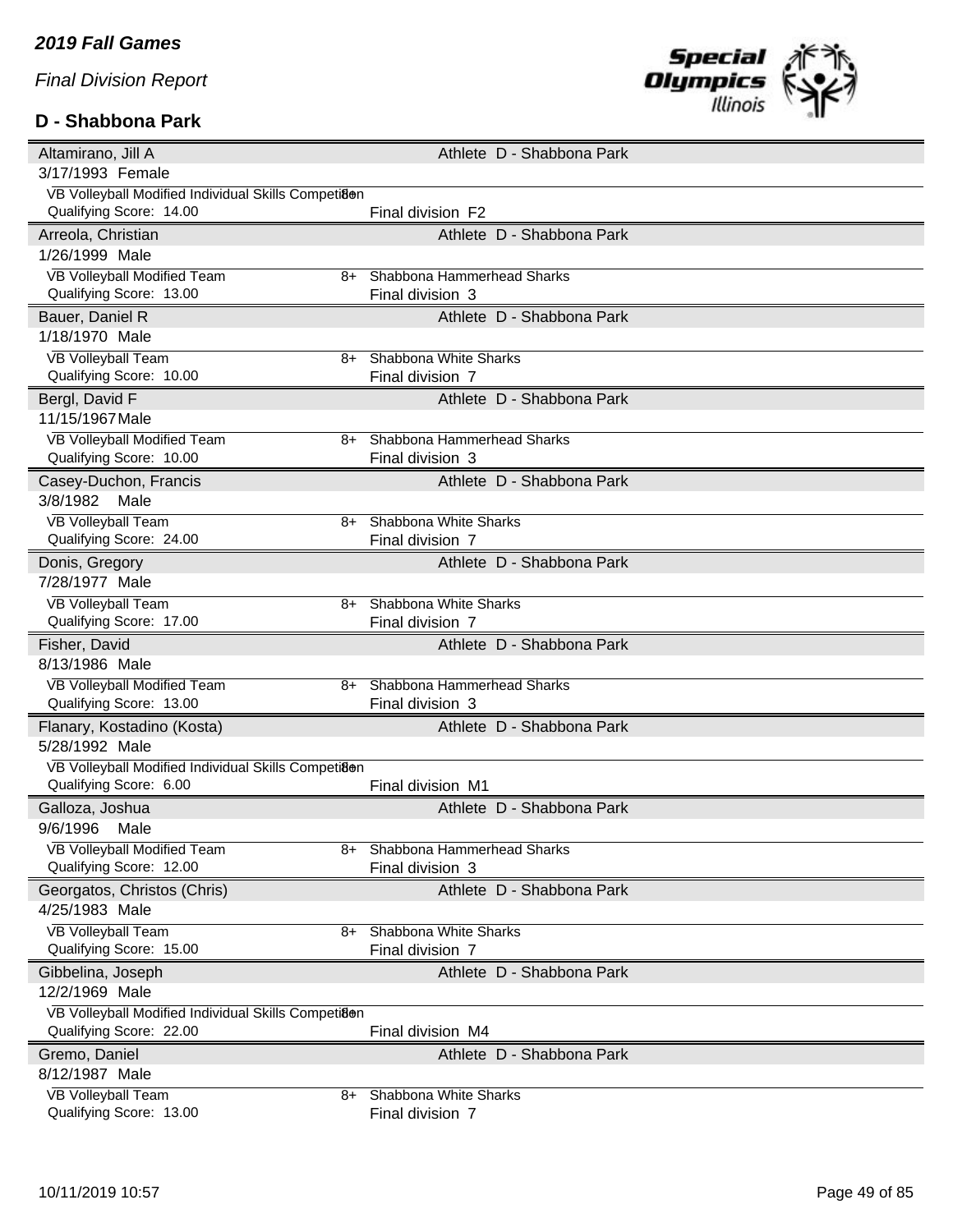# **D - Shabbona Park**



| Hertl, Peter                                        |    | Athlete D - Shabbona Park    |
|-----------------------------------------------------|----|------------------------------|
| 10/18/1991 Male                                     |    |                              |
| <b>VB Volleyball Team</b>                           | 8+ | Shabbona White Sharks        |
| Qualifying Score: 30.00                             |    | Final division 7             |
| Hujda, Angelica                                     |    | Athlete D - Shabbona Park    |
| 7/13/1990 Female                                    |    |                              |
| VB Volleyball Modified Individual Skills Competiaen |    |                              |
| Qualifying Score: 26.00                             |    | Final division F4            |
| Iron, William (BJ)                                  |    | Athlete D - Shabbona Park    |
| 11/26/1991 Male                                     |    |                              |
| VB Volleyball Modified Individual Skills Competiaen |    |                              |
| Qualifying Score: 38.00                             |    | Final division M7            |
| Kajdanowski, Frank J                                |    | Athlete D - Shabbona Park    |
| 8/7/1980<br>Male                                    |    |                              |
| <b>VB Volleyball Team</b>                           | 8+ | Shabbona White Sharks        |
| Qualifying Score: 12.00                             |    | Final division 7             |
| Kanter, Phillip                                     |    | Athlete D - Shabbona Park    |
| 3/27/1966 Male                                      |    |                              |
| VB Volleyball Modified Individual Skills Competiaen |    |                              |
| Qualifying Score: 11.00                             |    | Final division M1            |
| Kozdron, Barbara                                    |    | Athlete D - Shabbona Park    |
| 9/10/1981 Female                                    |    |                              |
| VB Volleyball Modified Team                         | 8+ | Shabbona Hammerhead Sharks   |
| Qualifying Score: 10.00                             |    | Final division 3             |
| Meeks, Rebecca Sims                                 |    | Athlete D - Shabbona Park    |
| 12/8/1993 Female                                    |    |                              |
| VB Volleyball Modified Team                         | 8+ | Shabbona Hammerhead Sharks   |
| Qualifying Score: 12.00                             |    | Final division 3             |
| Morales, Eric                                       |    | Athlete D - Shabbona Park    |
| 7/18/1982 Male                                      |    |                              |
| VB Volleyball Modified Team                         | 8+ | Shabbona Hammerhead Sharks   |
| Qualifying Score: 12.00                             |    | Final division 3             |
| Musial, David                                       |    | Athlete D - Shabbona Park    |
| 11/30/1964 Male                                     |    |                              |
| VB Volleyball Modified Team                         | 8+ | Shabbona Hammerhead Sharks   |
| Qualifying Score: 13.00                             |    | Final division 3             |
| Naughton, James                                     |    | Athlete D - Shabbona Park    |
| 5/22/1963 Male                                      |    |                              |
| <b>VB Volleyball Team</b>                           | 8+ | Shabbona White Sharks        |
| Qualifying Score: 12.00                             |    | Final division 7             |
| Ortiz, Julio                                        |    | Athlete D - Shabbona Park    |
| 1/12/1992 Male                                      |    |                              |
| <b>VB Volleyball Team</b>                           | 8+ | <b>Shabbona White Sharks</b> |
| Qualifying Score: 13.00                             |    | Final division 7             |
| Pappas, Christopher                                 |    | Athlete D - Shabbona Park    |
| 9/24/1984 Male                                      |    |                              |
| VB Volleyball Modified Team                         | 8+ | Shabbona Hammerhead Sharks   |
| Qualifying Score: 10.00                             |    | Final division 3             |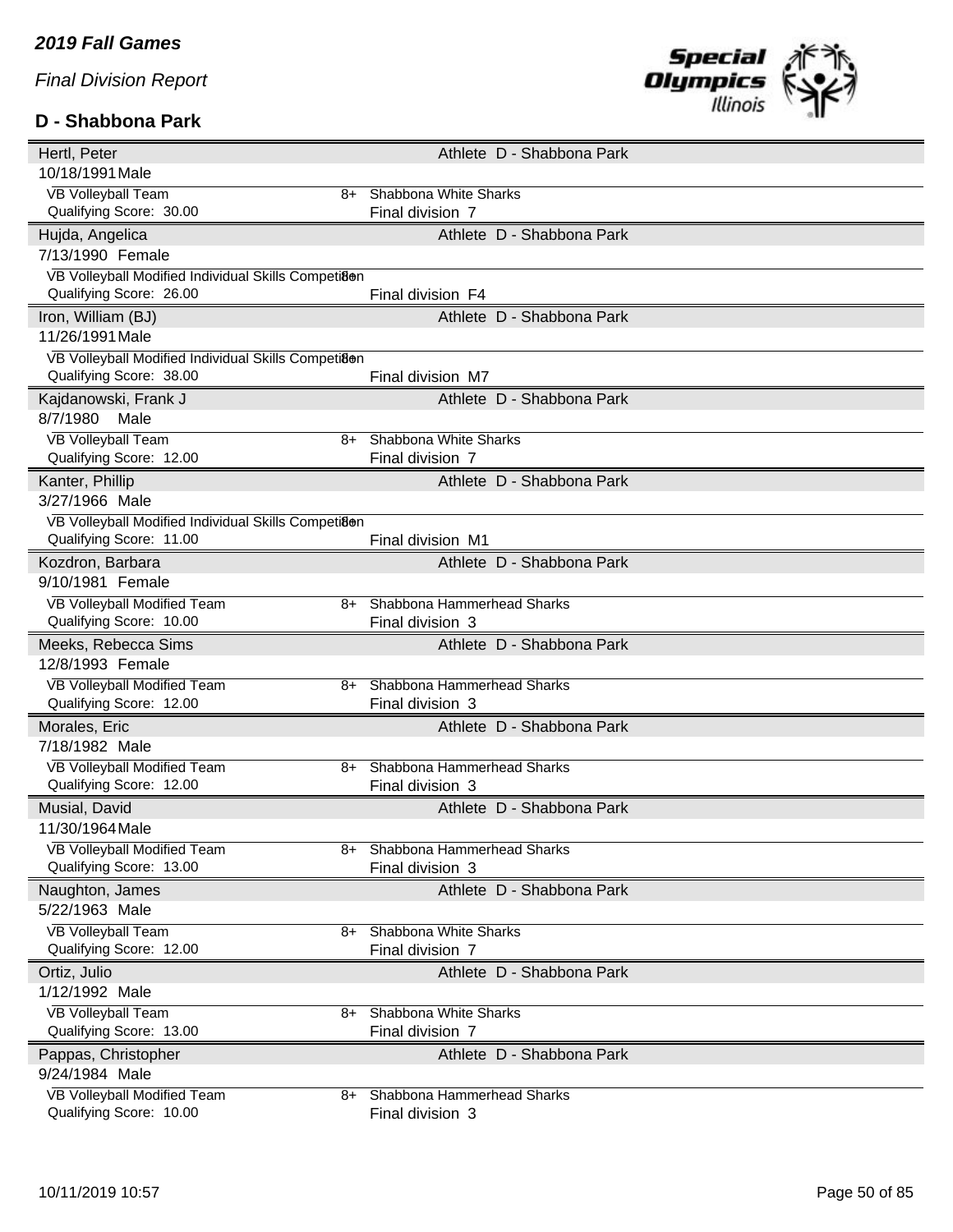# **D - Shabbona Park**



| Ritt, Cindy                                         |      | Athlete D - Shabbona Park  |
|-----------------------------------------------------|------|----------------------------|
| 9/13/1958 Female                                    |      |                            |
| VB Volleyball Modified Individual Skills Competiaen |      |                            |
| Qualifying Score: 41.00                             |      | Final division F5          |
| Rodriguez, William G                                |      | Athlete D - Shabbona Park  |
| 7/21/1982 Male                                      |      |                            |
| VB Volleyball Team                                  | 8+   | Shabbona White Sharks      |
| Qualifying Score: 27.00                             |      | Final division 7           |
|                                                     |      |                            |
| Schmitt, David                                      |      | Athlete D - Shabbona Park  |
| 2/21/1969 Male                                      |      |                            |
| VB Volleyball Team                                  | 8+   | Shabbona White Sharks      |
| Qualifying Score: 14.00                             |      | Final division 7           |
| Templin, Marc                                       |      | Athlete D - Shabbona Park  |
| 4/20/1959 Male                                      |      |                            |
| VB Volleyball Modified Team                         | $8+$ | Shabbona Hammerhead Sharks |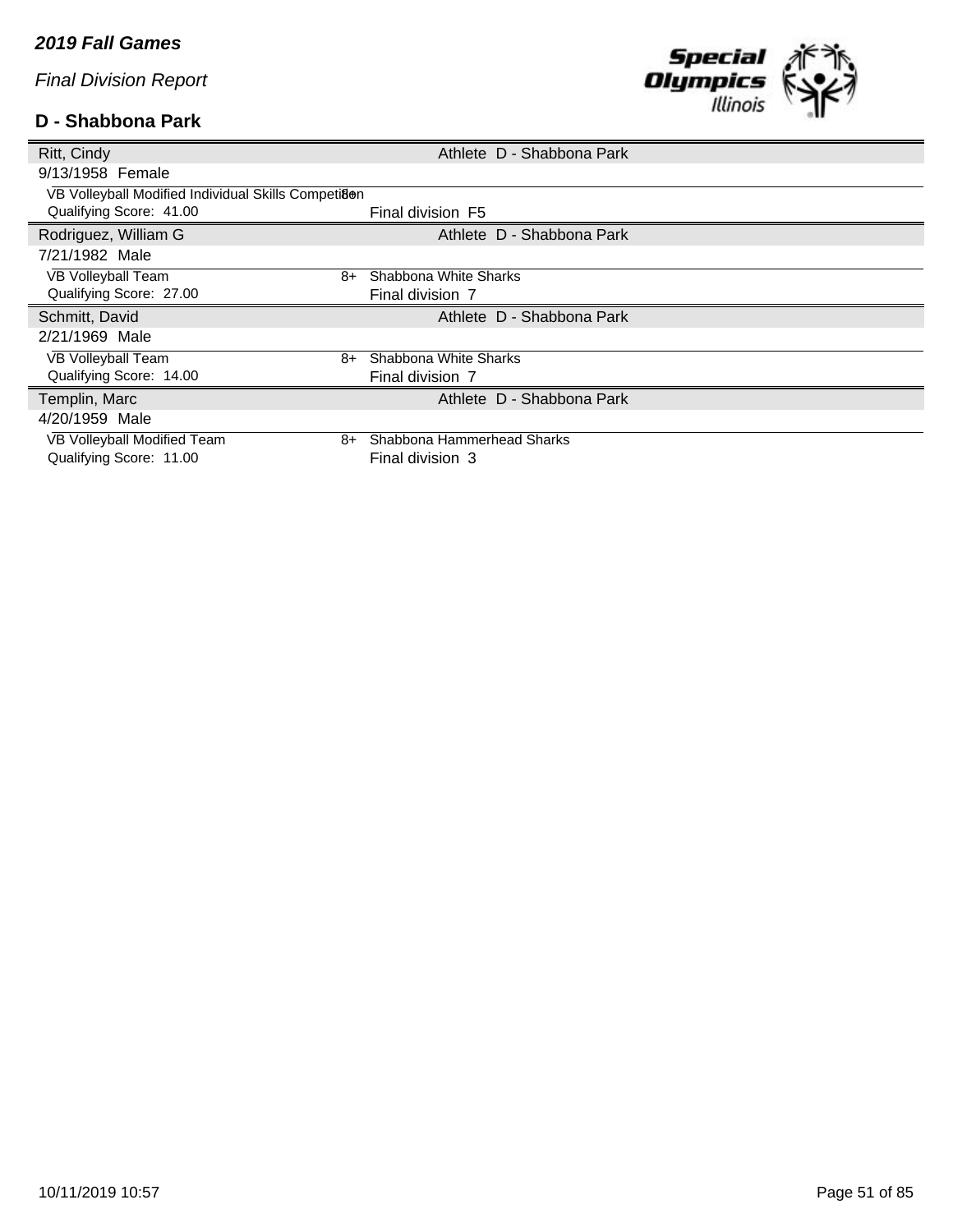## **D - Southside HUB**



| Delgado, Maria                                          |                   | Athlete D - Southside HUB |
|---------------------------------------------------------|-------------------|---------------------------|
| 12/31/1997 Female                                       |                   |                           |
| VB Volleyball Traditional Individual Skills Competition |                   |                           |
| Qualifying Score: 11.00                                 | Final division F2 |                           |
| Fields, Daunte                                          |                   | Athlete D - Southside HUB |
| 12/4/1997 Male                                          |                   |                           |
| VB Volleyball Traditional Individual Skills Competition |                   |                           |
| Qualifying Score: 53.00                                 | Final division M4 |                           |
| Garner, James                                           |                   | Athlete D - Southside HUB |
| 11/27/1999 Male                                         |                   |                           |
| VB Volleyball Traditional Individual Skills Competition |                   |                           |
| Qualifying Score: 40.00                                 | Final division M3 |                           |
| Hernandez, Kevin                                        |                   | Athlete D - Southside HUB |
| 8/28/2000 Male                                          |                   |                           |
| VB Volleyball Traditional Individual Skills Competition |                   |                           |
| Qualifying Score: 42.00                                 | Final division M3 |                           |
| Jackson, Lisanae Nautica                                |                   | Athlete D - Southside HUB |
| 10/6/1998 Female                                        |                   |                           |
| VB Volleyball Traditional Individual Skills Competition |                   |                           |
| Qualifying Score: 42.00                                 | Final division F5 |                           |
| Robinson, Jonel                                         |                   | Athlete D - Southside HUB |
| 9/13/1997 Female                                        |                   |                           |
| VB Volleyball Traditional Individual Skills Comp&tition |                   |                           |
| Qualifying Score: 27.00                                 | Final division F3 |                           |
| Smith, Kewanna                                          |                   | Athlete D - Southside HUB |
| 8/23/1999 Female                                        |                   |                           |
| VB Volleyball Traditional Individual Skills Competition |                   |                           |
| Qualifying Score: 52.00                                 | Final division F6 |                           |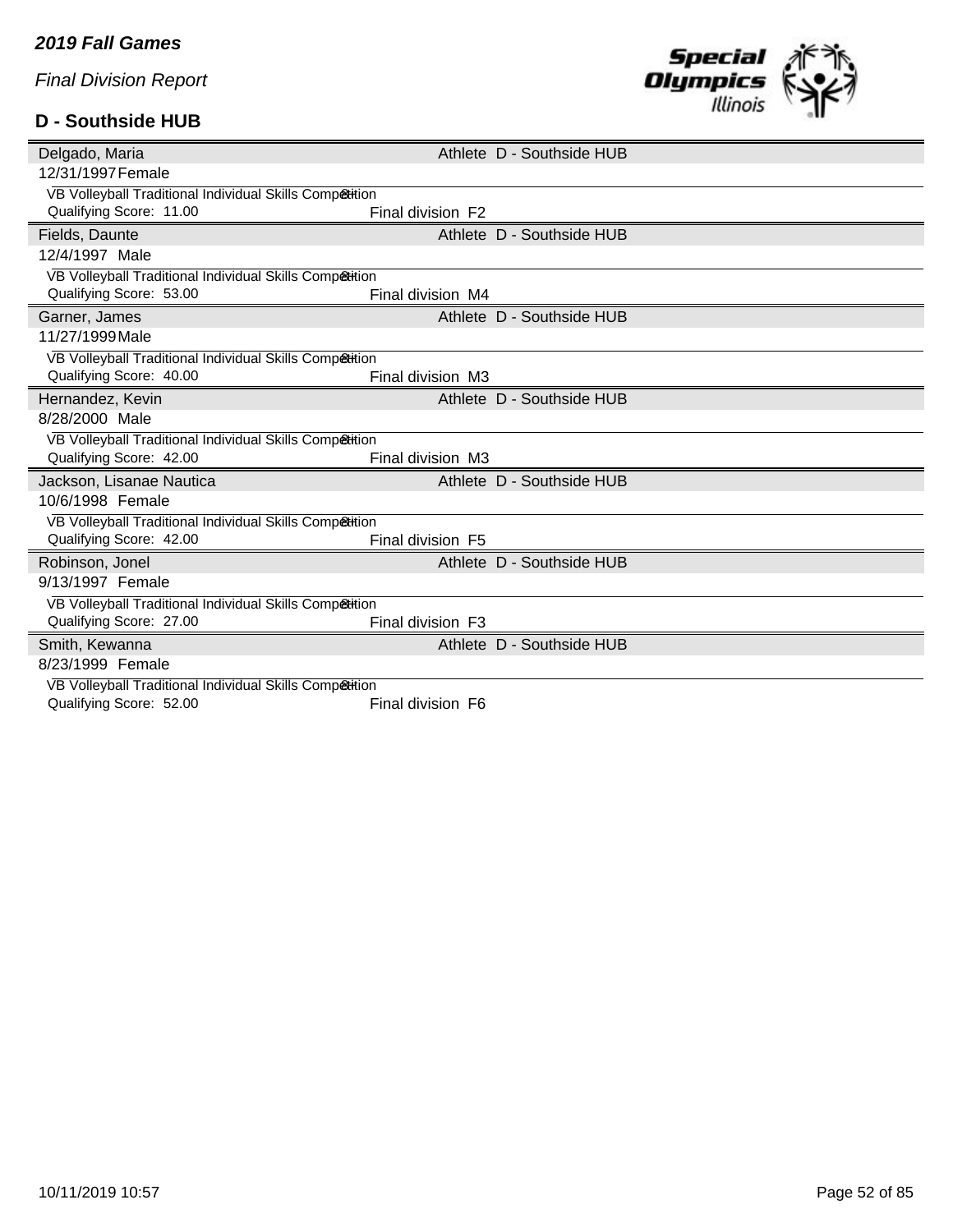## **D - Southside Occupational Academy**



| Andrade, Marcos                                         | Athlete D - Southside Occupational Academy |
|---------------------------------------------------------|--------------------------------------------|
| 7/25/1998 Male                                          |                                            |
| VB Volleyball Traditional Individual Skills Competition |                                            |
| Qualifying Score: 67.00                                 | Final division M6                          |
| Johnson, Dariel                                         | Athlete D - Southside Occupational Academy |
| 8/1/2000<br>Female                                      |                                            |
| VB Volleyball Traditional Individual Skills Competition |                                            |
| Qualifying Score: 20.00                                 | Final division F3                          |
|                                                         |                                            |
| Plescia, Faith                                          | Athlete D - Southside Occupational Academy |
| 7/2/2000<br>Female                                      |                                            |
| VB Volleyball Traditional Individual Skills Competition |                                            |
| Qualifying Score: 34.00                                 | Final division F4                          |
| Robertson, Walter                                       | Athlete D - Southside Occupational Academy |
| 7/7/2000<br>Male                                        |                                            |
| VB Volleyball Traditional Individual Skills Competition |                                            |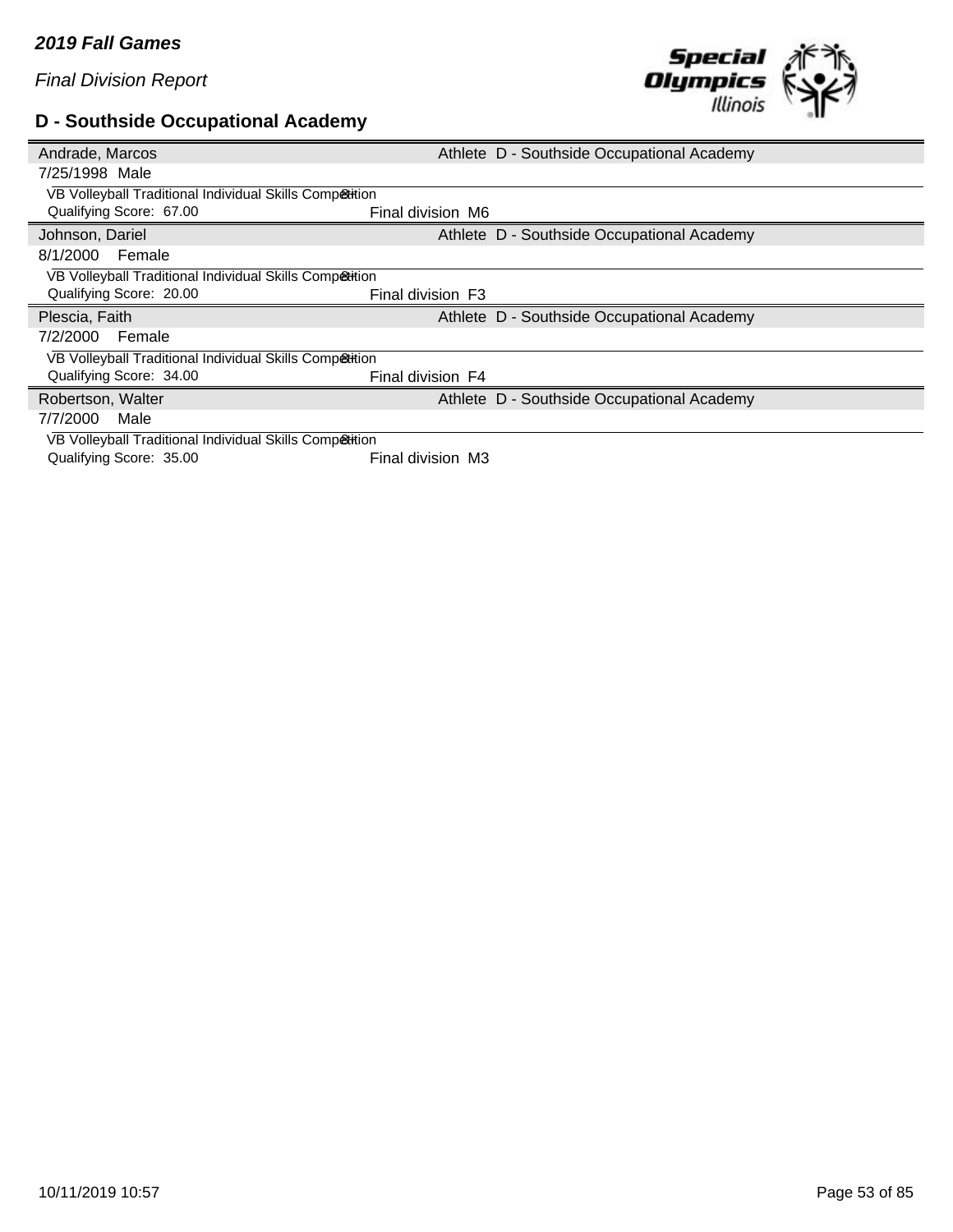## **D - West Pullman Park**



| Davis, Dianna                                       |                   | Athlete D - West Pullman Park |
|-----------------------------------------------------|-------------------|-------------------------------|
| 7/20/1990 Female                                    |                   |                               |
| VB Volleyball Modified Individual Skills Competiaen |                   |                               |
| Qualifying Score: 12.00                             | Final division F1 |                               |
| Marks, Sade                                         |                   | Athlete D - West Pullman Park |
| 7/6/1989<br>Female                                  |                   |                               |
| VB Volleyball Modified Individual Skills Competiaen |                   |                               |
| Qualifying Score: 21.00                             | Final division F3 |                               |
| Mays, Willis                                        |                   | Athlete D - West Pullman Park |
| 1/16/1994 Male                                      |                   |                               |
| VB Volleyball Modified Individual Skills Competiaen |                   |                               |
| Qualifying Score: 24.00                             | Final division M5 |                               |
| Miller, Dana                                        |                   | Athlete D - West Pullman Park |
| 2/15/1992 Female                                    |                   |                               |
| VB Volleyball Modified Individual Skills Competiaen |                   |                               |
| Qualifying Score: 12.00                             | Final division F1 |                               |
| Powell, Jelante                                     |                   | Athlete D - West Pullman Park |
| 8/17/1993 Male                                      |                   |                               |
| VB Volleyball Modified Individual Skills Competiaen |                   |                               |
| Qualifying Score: 17.00                             | Final division M3 |                               |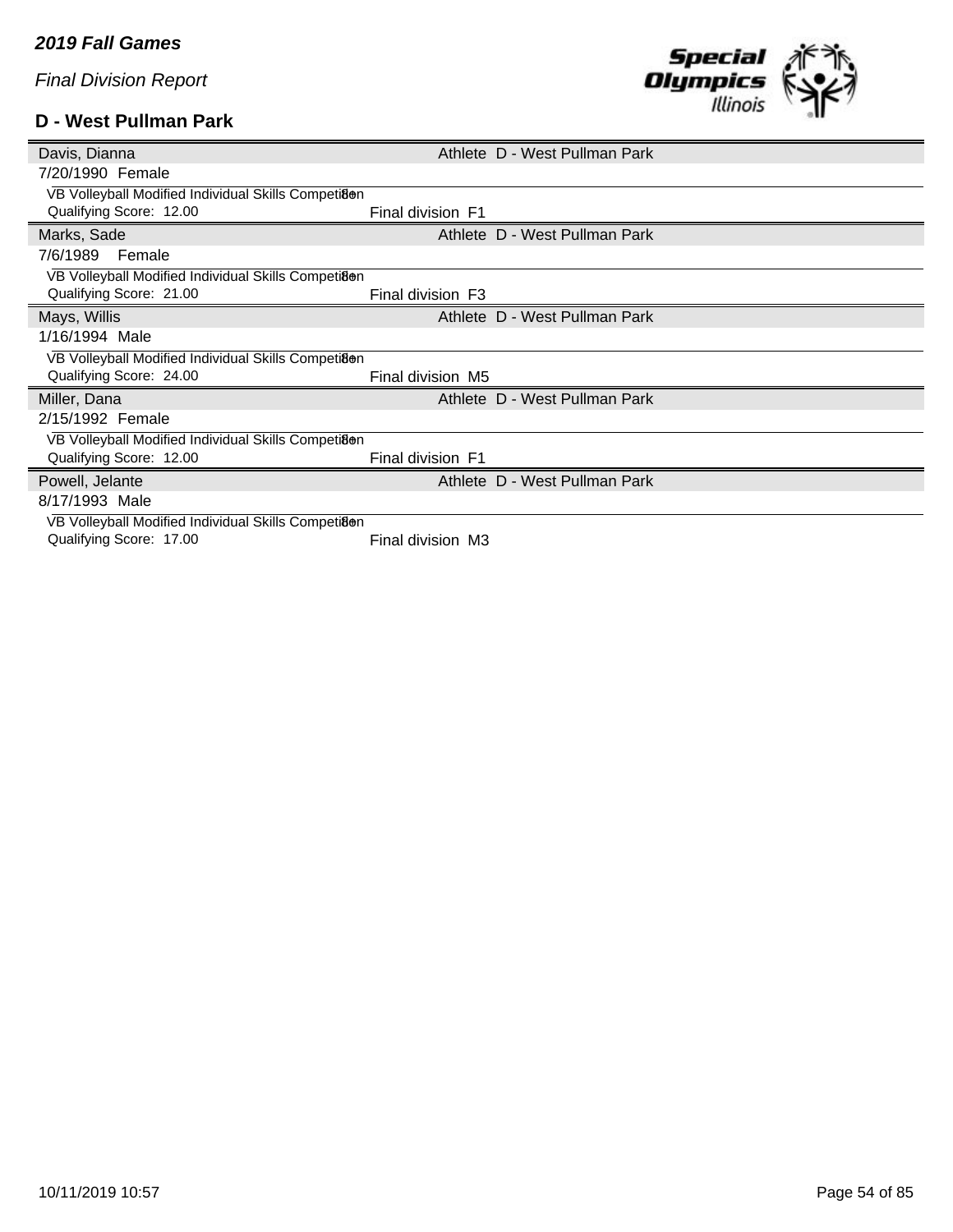# **E - Good Shepherd Manor**



| Benbenek, Phillip                          | Athlete E - Good Shepherd Manor |
|--------------------------------------------|---------------------------------|
| 7/29/1976 Male                             |                                 |
| VB Volleyball Modified Team                | 8+ GSM Raiders                  |
| Qualifying Score: 14.00                    | Final division 2                |
| Conley, Allen                              | Athlete E - Good Shepherd Manor |
| 2/13/1983 Male                             |                                 |
| VB Volleyball Modified Team<br>$8+$        | <b>GSM Raiders</b>              |
| Qualifying Score: 10.00                    | Final division 2                |
| Conley, Brian                              | Athlete E - Good Shepherd Manor |
| 10/23/1976 Male                            |                                 |
| VB Volleyball Modified Team<br>8+          | <b>GSM Raiders</b>              |
| Qualifying Score: 6.00                     | Final division 2                |
| Conley, Kevin                              | Athlete E - Good Shepherd Manor |
| 10/1/1981 Male                             |                                 |
| VB Volleyball Modified Team<br>$8+$        | <b>GSM Raiders</b>              |
| Qualifying Score: 12.00                    | Final division 2                |
| Harris, Jeffrey (Jeff)                     | Athlete E - Good Shepherd Manor |
| 2/13/1977 Male                             |                                 |
| VB Volleyball Modified Team<br>$8+$        | <b>GSM Raiders</b>              |
| Qualifying Score: 56.00                    | Final division 2                |
| Odom, Michael                              | Athlete E - Good Shepherd Manor |
| 4/15/1978 Male                             |                                 |
| VB Volleyball Modified Team<br>$8+$        | <b>GSM Raiders</b>              |
| Qualifying Score: 9.00                     | Final division 2                |
| Ouellette, Frederick (Fred)                | Athlete E - Good Shepherd Manor |
| 4/18/1975 Male                             |                                 |
| VB Volleyball Modified Team                | 8+ GSM Raiders                  |
| Qualifying Score: 14.00                    | Final division 2                |
| Robertson, Andrew (Andy)                   | Athlete E - Good Shepherd Manor |
| 2/11/1967 Male                             |                                 |
| VB Volleyball Modified Team<br>8+          | <b>GSM Raiders</b>              |
| Qualifying Score: 4.00                     | Final division 2                |
| Smith, Timothy                             | Athlete E - Good Shepherd Manor |
| 9/24/1977 Male                             |                                 |
| <b>VB Volleyball Modified Team</b><br>$8+$ | <b>GSM Raiders</b>              |
| Qualifying Score: 10.00                    | Final division 2                |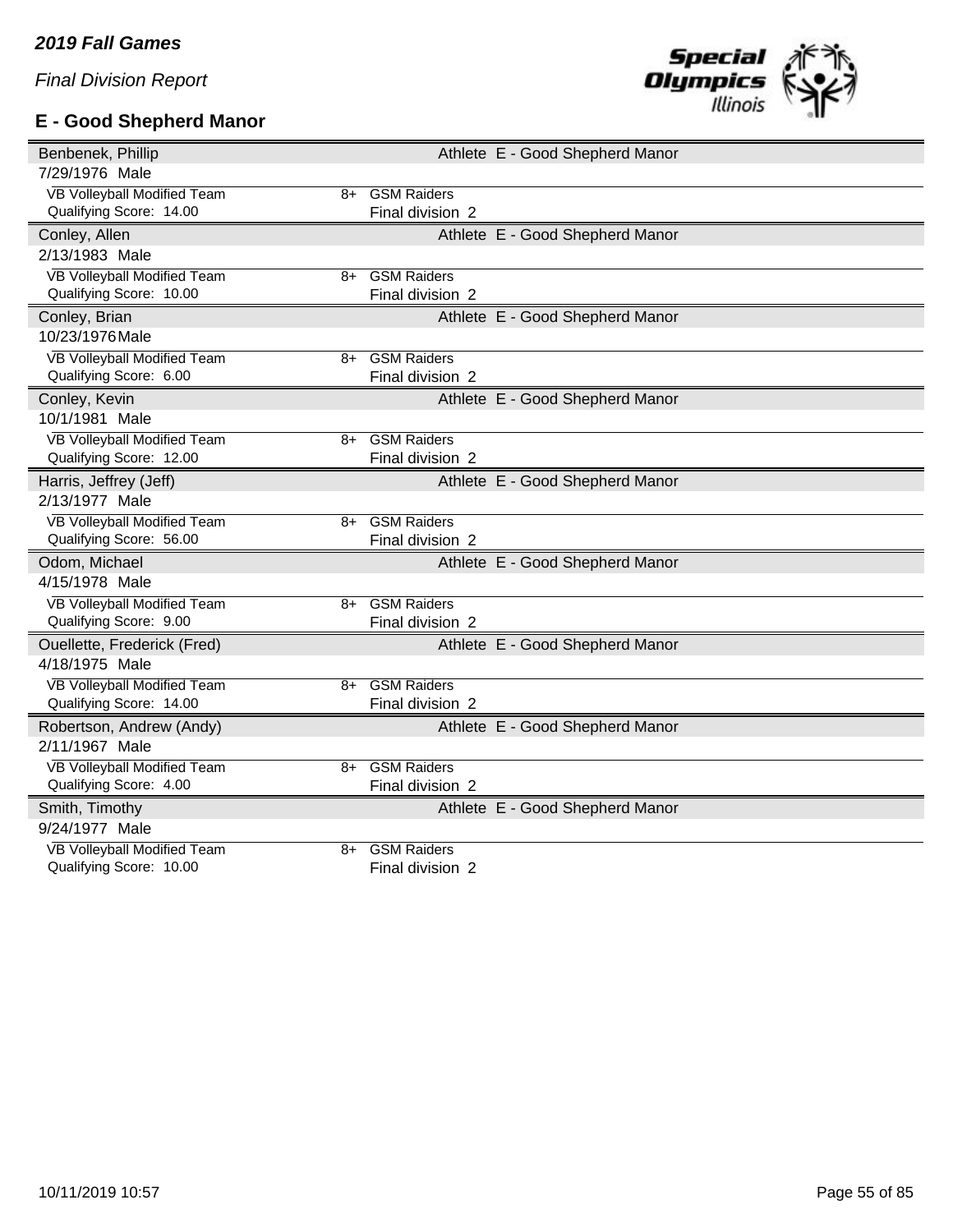#### *2019 Fall Games*

*Final Division Report*

#### **E - LCSRA**



| Hiles, Theresa                      | Athlete E - LCSRA |     |     |
|-------------------------------------|-------------------|-----|-----|
| 8/15/1969 Female                    |                   | 173 |     |
| EQ Equestrian Showmanship           | 16+               |     | C-l |
| Qualifying Score:                   | Final division 3  |     |     |
| <b>EQ Equestrian Working Trails</b> | $16+$             |     | C-I |
| Qualifying Score:                   | Final division 42 |     |     |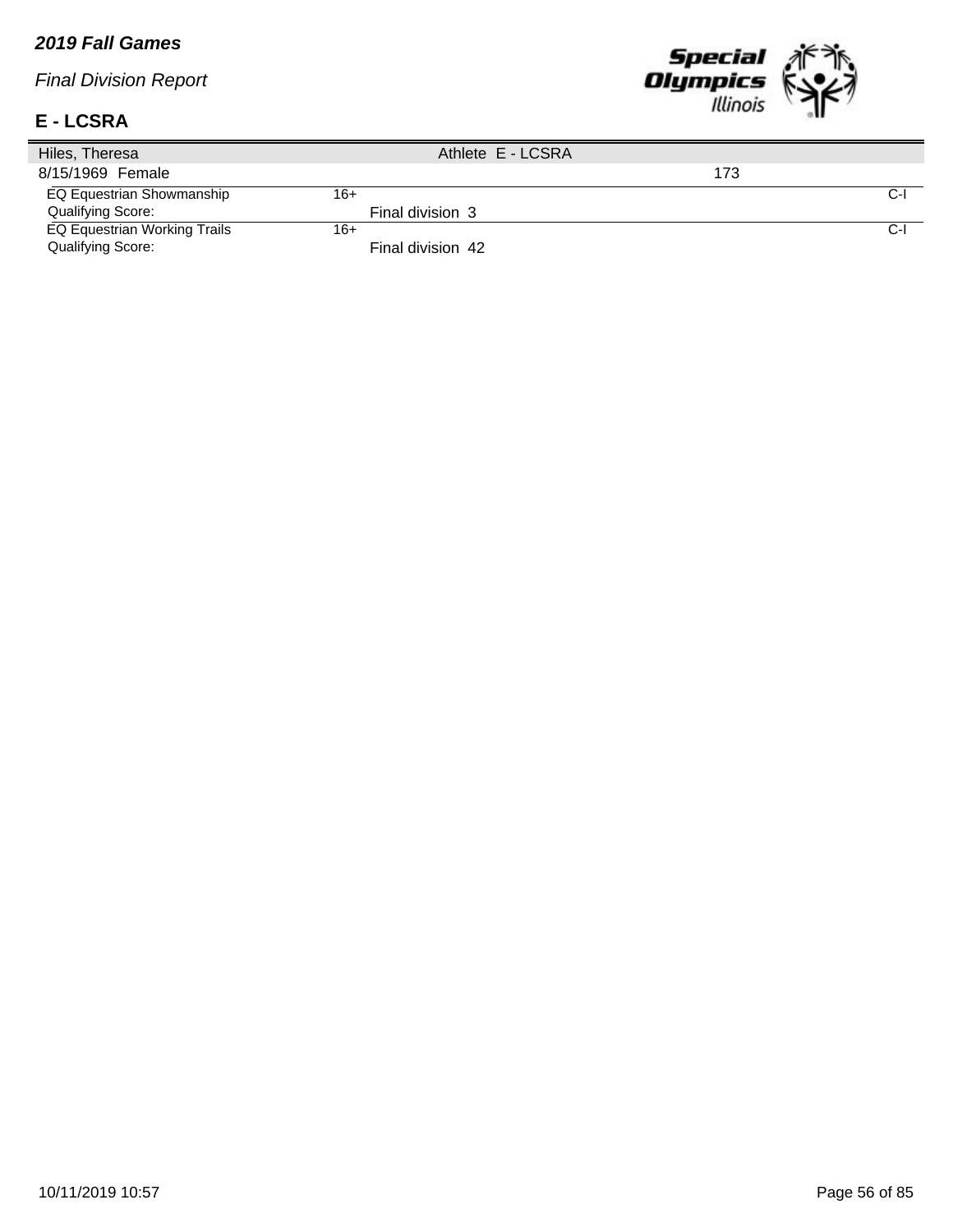# **E - Lincolnway SRA**



| Alcoser, Morgan                                       |    | Athlete E - Lincolnway SRA         |
|-------------------------------------------------------|----|------------------------------------|
| 1/8/1997<br>Female                                    |    |                                    |
| VB Volleyball Unified Team                            | 8+ | <b>LWSRA Unified Hawks</b>         |
| Qualifying Score: 13.00                               |    | Final division                     |
| Chudzik, Joseph                                       |    | Athlete E - Lincolnway SRA         |
| 12/18/1999 Male                                       |    |                                    |
| VB Volleyball Unified Team                            | 8+ | <b>LWSRA Unified Hawks</b>         |
| Qualifying Score: 19.00                               |    | Final division                     |
| Leehaug, Allison                                      |    | Athlete E - Lincolnway SRA         |
| 7/24/1987 Female                                      |    |                                    |
| <b>VB Volleyball Unified Team</b>                     | 8+ | <b>LWSRA Unified Hawks</b>         |
| Qualifying Score: 10.00                               |    | Final division                     |
| Lorenz, Nicholas                                      |    | Athlete E - Lincolnway SRA         |
| 1/30/1995 Male                                        |    |                                    |
| VB Volleyball Unified Team                            | 8+ | <b>LWSRA Unified Hawks</b>         |
| Qualifying Score: 13.00                               |    | Final division                     |
| Moustis, James                                        |    | Athlete E - Lincolnway SRA         |
| 7/13/1998 Male                                        |    |                                    |
| VB Volleyball Unified Team                            | 8+ | <b>LWSRA Unified Hawks</b>         |
| Qualifying Score: 25.00                               |    | Final division                     |
| Reczek, Matthew                                       |    | Athlete E - Lincolnway SRA         |
| 9/15/1998 Male                                        |    |                                    |
| VB Volleyball Unified Team                            | 8+ | <b>LWSRA Unified Hawks</b>         |
| Qualifying Score: 24.00                               |    | Final division                     |
|                                                       |    |                                    |
| Smetana, Susan E                                      |    | Athlete E - Lincolnway SRA         |
| 2/13/1985 Female                                      |    |                                    |
| VB Volleyball Unified Team                            | 8+ | <b>LWSRA Unified Hawks</b>         |
| Qualifying Score: 13.00                               |    | Final division                     |
| Chudzik, Jacob                                        |    | Unified Partner E - Lincolnway SRA |
| 5/18/1997 Male                                        |    |                                    |
| VB Volleyball Unified Team                            | 8+ | <b>LWSRA Unified Hawks</b>         |
| Qualifying Score: 46.00                               |    | Final division                     |
| Chudzik, Leonard                                      |    | Unified Partner E - Lincolnway SRA |
| 12/23/1964 Male                                       |    |                                    |
| VB Volleyball Unified Team                            |    | 8+ LWSRA Unified Hawks             |
| Qualifying Score: 34.00                               |    | Final division                     |
| Guthrie, Jake                                         |    | Unified Partner E - Lincolnway SRA |
| 5/10/2003 Male                                        |    |                                    |
| VB Volleyball Unified Team                            | 8+ | <b>LWSRA Unified Hawks</b>         |
| Qualifying Score: 37.00                               |    | Final division                     |
| Pareti, Tami (Tamara) S                               |    | Unified Partner E - Lincolnway SRA |
| 10/7/1972 Female                                      |    |                                    |
| VB Volleyball Unified Team                            | 8+ | <b>LWSRA Unified Hawks</b>         |
| Qualifying Score: 29.00                               |    | Final division                     |
| Sorensen, Arik Jasen                                  |    | Unified Partner E - Lincolnway SRA |
| 2/11/1996 Male                                        |    |                                    |
| VB Volleyball Unified Team<br>Qualifying Score: 37.00 | 8+ | <b>LWSRA Unified Hawks</b>         |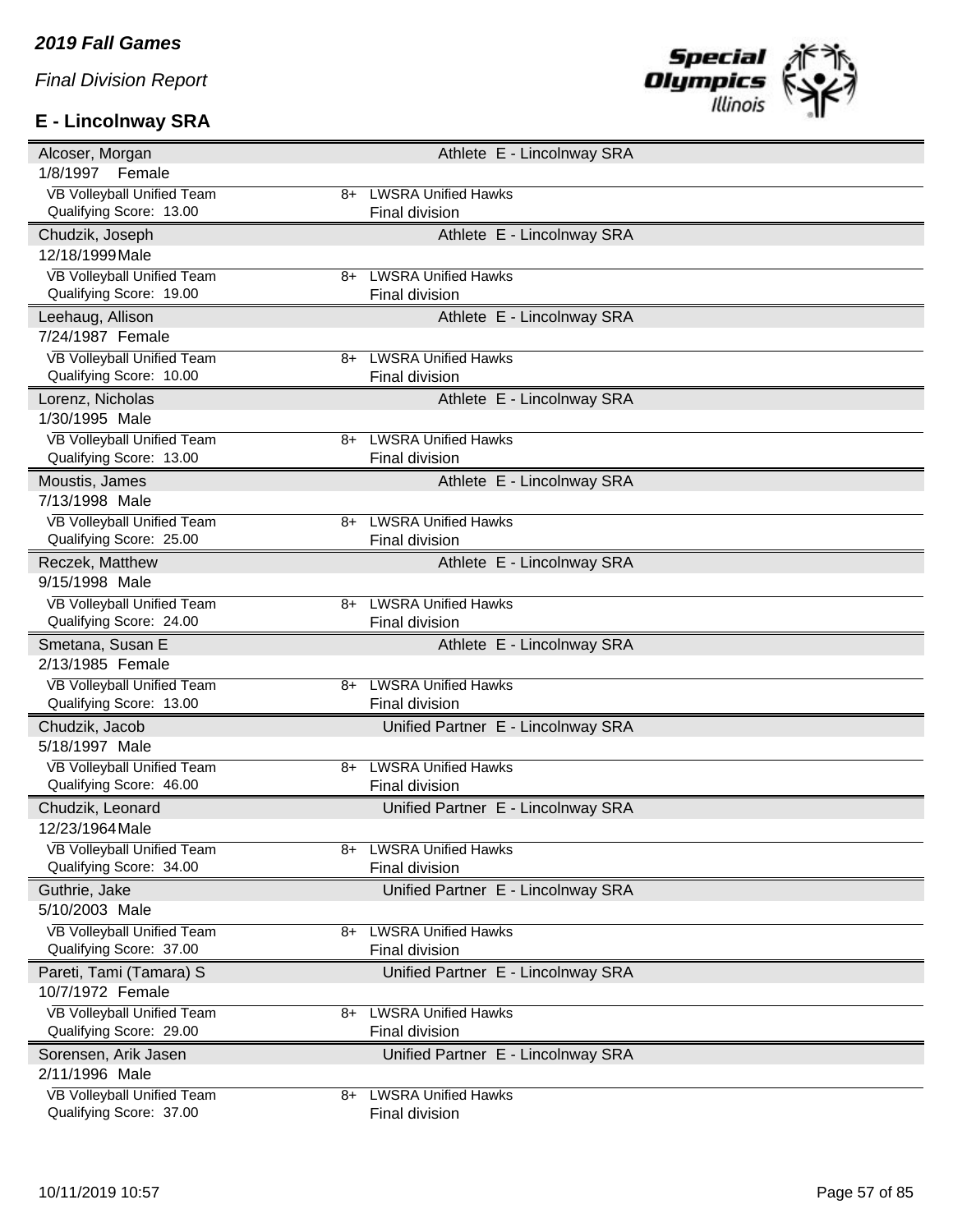## **E - Oak Lawn Park District**



| Abuomar, Mohammed                 |      | Athlete E - Oak Lawn Park District         |
|-----------------------------------|------|--------------------------------------------|
| 8/14/1996 Male                    |      |                                            |
| VB Volleyball Unified Team        | $8+$ | Oak Lawn Blue Eagles                       |
| Qualifying Score: 22.00           |      | Final division                             |
| Brown, Brandon D.                 |      | Athlete E - Oak Lawn Park District         |
| 12/31/1996 Male                   |      |                                            |
| <b>VB Volleyball Unified Team</b> |      | 8+ Oak Lawn Blue Eagles                    |
| Qualifying Score: 13.00           |      | Final division                             |
| Ehmen, Kevin                      |      | Athlete E - Oak Lawn Park District         |
| 8/27/1996 Male                    |      |                                            |
| VB Volleyball Unified Team        | 8+   | Oak Lawn Blue Eagles                       |
| Qualifying Score: 19.00           |      | Final division                             |
| Gehle, Rebecca                    |      | Athlete E - Oak Lawn Park District         |
| 4/30/1998 Female                  |      |                                            |
| <b>VB Volleyball Unified Team</b> | 8+   | Oak Lawn Blue Eagles                       |
| Qualifying Score: 19.00           |      | Final division                             |
| Gehle, Scott N                    |      | Athlete E - Oak Lawn Park District         |
| 10/25/1966 Male                   |      |                                            |
| VB Volleyball Unified Team        | 8+   | Oak Lawn Blue Eagles                       |
| Qualifying Score: 26.00           |      | Final division                             |
| Mani, Carlene                     |      | Athlete E - Oak Lawn Park District         |
| 3/4/2001<br>Female                |      |                                            |
| <b>VB Volleyball Unified Team</b> | 8+   | Oak Lawn Blue Eagles                       |
| Qualifying Score: 16.00           |      | Final division                             |
|                                   |      |                                            |
| Wolfe, Mary                       |      | Athlete E - Oak Lawn Park District         |
| 9/6/1991<br>Female                |      |                                            |
| VB Volleyball Unified Team        |      | 8+ Oak Lawn Blue Eagles                    |
| Qualifying Score: 17.00           |      | Final division                             |
| Ahern, Kathryn (Katey) Paula      |      | Unified Partner E - Oak Lawn Park District |
| 3/21/1985 Female                  |      |                                            |
| <b>VB Volleyball Unified Team</b> | $8+$ | Oak Lawn Blue Eagles                       |
| Qualifying Score: 24.00           |      | Final division                             |
| Brown-Oneill, Jamie               |      | Unified Partner E - Oak Lawn Park District |
| 6/16/1979 Female                  |      |                                            |
| <b>VB Volleyball Unified Team</b> |      | 8+ Oak Lawn Blue Eagles                    |
| Qualifying Score: 17.00           |      | Final division                             |
| Dahill, Timothy                   |      | Unified Partner E - Oak Lawn Park District |
| 9/5/2001<br>Male                  |      |                                            |
| VB Volleyball Unified Team        | 8+   | Oak Lawn Blue Eagles                       |
| Qualifying Score: 27.00           |      | Final division                             |
| Hogan, Michael                    |      | Unified Partner E - Oak Lawn Park District |
| 1/22/1991 Male                    |      |                                            |
| VB Volleyball Unified Team        | 8+   | Oak Lawn Blue Eagles                       |
| Qualifying Score: 30.00           |      | Final division                             |
| Lewis, Lee Ann                    |      | Unified Partner E - Oak Lawn Park District |
| 9/12/1992 Female                  |      |                                            |
| VB Volleyball Unified Team        | 8+   | Oak Lawn Blue Eagles                       |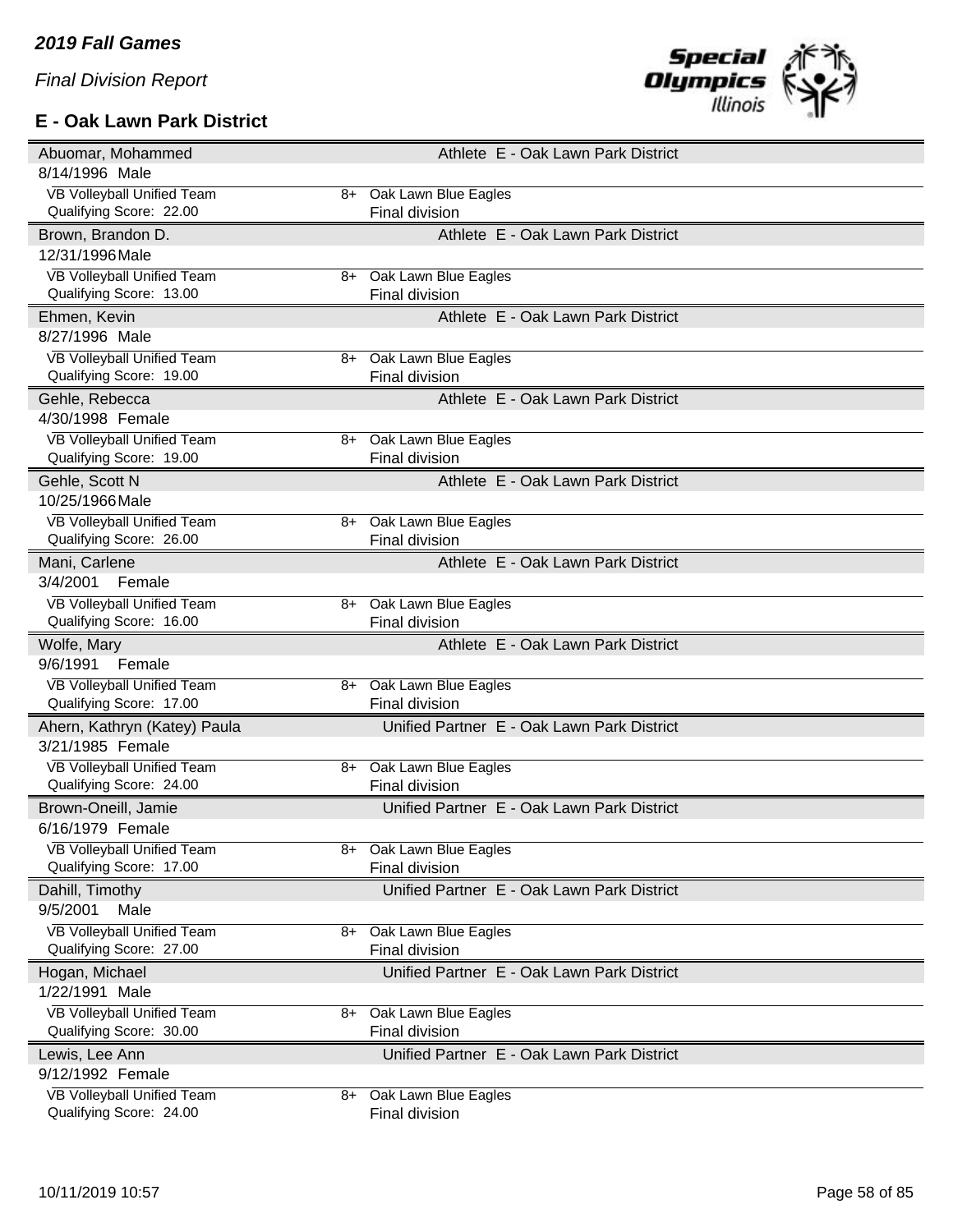## **E - Orland Park Rec Dept**



| Cora, Eric                        | Athlete E - Orland Park Rec Dept |
|-----------------------------------|----------------------------------|
| 9/13/1969 Male                    |                                  |
| <b>VB Volleyball Team</b><br>8+   | Orland Park Owls 2               |
| Qualifying Score: 8.00            | Final division 2                 |
| Demith, Wayne                     | Athlete E - Orland Park Rec Dept |
| 8/11/1968 Male                    |                                  |
| <b>VB Volleyball Team</b><br>8+   | Orland Park Owls 2               |
| Qualifying Score: 8.00            | Final division 2                 |
| Holmquist, Andrea                 | Athlete E - Orland Park Rec Dept |
| 7/23/1984 Female                  |                                  |
| <b>VB Volleyball Team</b><br>$8+$ | Orland Park Owls 2               |
| Qualifying Score: 7.00            | Final division 2                 |
| Kelly, Kevin                      | Athlete E - Orland Park Rec Dept |
| 4/6/1981<br>Male                  |                                  |
| <b>VB Volleyball Team</b><br>$8+$ | Orland Park Owls 2               |
| Qualifying Score: 11.00           | Final division 2                 |
| Krzyskowski, Candice              | Athlete E - Orland Park Rec Dept |
| 9/8/1976<br>Female                |                                  |
| <b>VB Volleyball Team</b><br>$8+$ | <b>Orland Park Owls 2</b>        |
| Qualifying Score: 6.00            | Final division 2                 |
| Quinn, Terrence M                 | Athlete E - Orland Park Rec Dept |
| 12/3/1975 Male                    |                                  |
| VB Volleyball Team<br>$8+$        | <b>Orland Park Owls 2</b>        |
| Qualifying Score: 14.00           | Final division 2                 |
| Rush, Michael A.                  | Athlete E - Orland Park Rec Dept |
| 8/24/1977 Male                    |                                  |
| <b>VB Volleyball Team</b><br>$8+$ | Orland Park Owls 2               |
| Qualifying Score: 12.00           | Final division 2                 |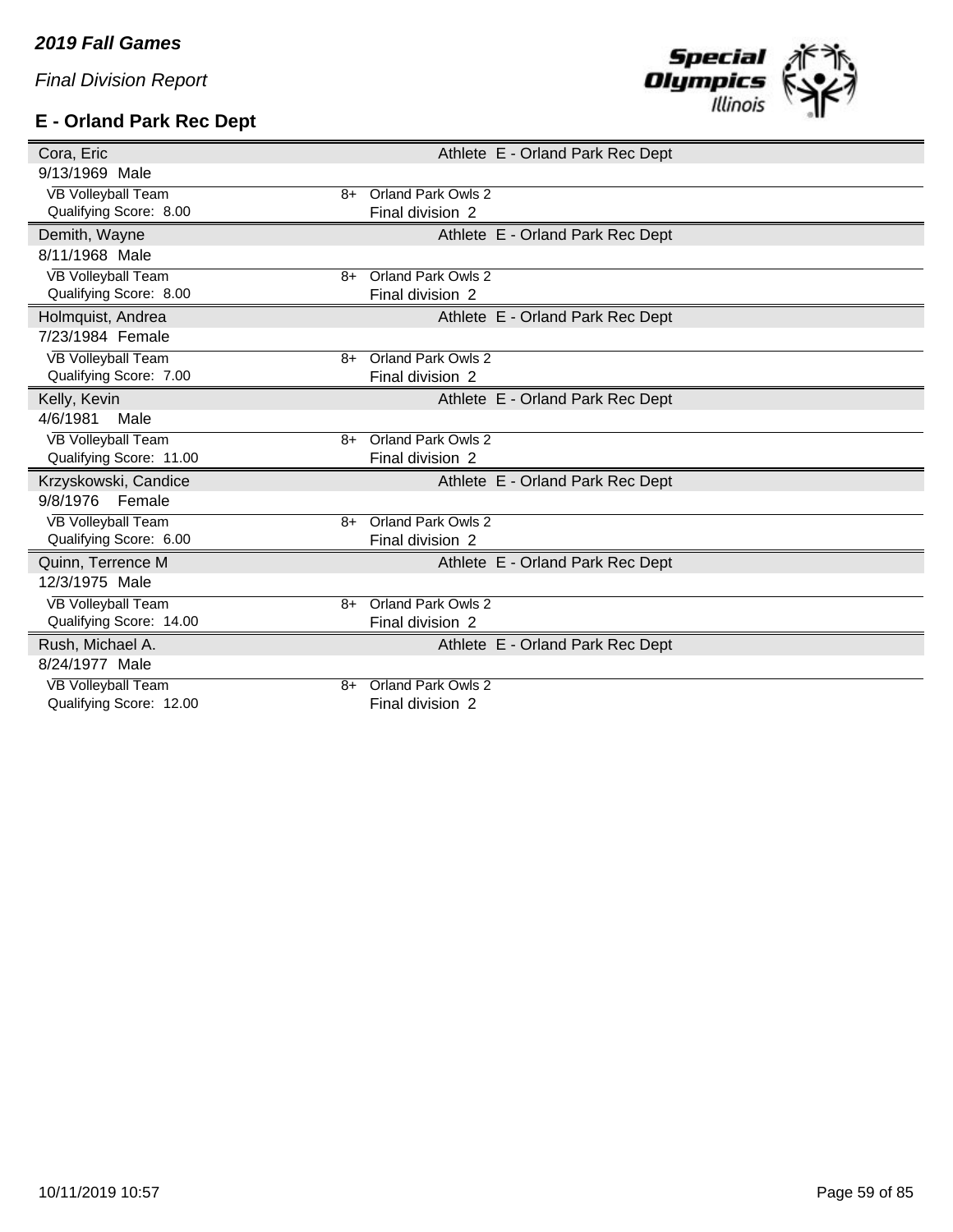# **E - River Valley SRA**



| Billings, Lisa                                        |    |                                               | Athlete E - River Valley SRA |  |
|-------------------------------------------------------|----|-----------------------------------------------|------------------------------|--|
| 8/18/1967 Female                                      |    |                                               |                              |  |
| VB Volleyball Modified Team                           | 8+ | <b>River Valley Storm</b>                     |                              |  |
| Qualifying Score: 4.00                                |    | Final division 1                              |                              |  |
| Brown, Craig                                          |    |                                               | Athlete E - River Valley SRA |  |
| 8/5/1985<br>Male                                      |    |                                               |                              |  |
| <b>VB Volleyball Modified Team</b>                    | 8+ | <b>River Valley Storm</b>                     |                              |  |
| Qualifying Score: 8.00                                |    | Final division 1                              |                              |  |
| Brown, Timothy                                        |    |                                               | Athlete E - River Valley SRA |  |
| 7/28/1968 Male                                        |    |                                               |                              |  |
| VB Volleyball Modified Team                           | 8+ | <b>River Valley Storm</b>                     |                              |  |
| Qualifying Score: 8.00                                |    | Final division 1                              |                              |  |
| Dzienisiewicz, William                                |    |                                               | Athlete E - River Valley SRA |  |
| 9/25/1964 Male                                        |    |                                               |                              |  |
| VB Volleyball Modified Team                           | 8+ | <b>River Valley Storm</b>                     |                              |  |
| Qualifying Score: 4.00                                |    | Final division 1                              |                              |  |
| Gebhardt, Jean Marie                                  |    |                                               | Athlete E - River Valley SRA |  |
| 5/17/1982 Female                                      |    |                                               |                              |  |
| VB Volleyball Modified Team                           | 8+ | <b>River Valley Storm</b>                     |                              |  |
| Qualifying Score: 4.00                                |    | Final division 1                              |                              |  |
|                                                       |    |                                               |                              |  |
| Miller, Jennifer                                      |    |                                               | Athlete E - River Valley SRA |  |
| 1/23/1981 Female                                      |    |                                               |                              |  |
| VB Volleyball Modified Team                           | 8+ | <b>River Valley Storm</b>                     |                              |  |
| Qualifying Score: 8.00                                |    | Final division 1                              |                              |  |
| Perkins, Cassandra (Cassie) Denise                    |    |                                               | Athlete E - River Valley SRA |  |
| 12/17/1985 Female                                     |    |                                               |                              |  |
| VB Volleyball Modified Team                           | 8+ | <b>River Valley Storm</b>                     |                              |  |
| Qualifying Score: 7.00                                |    | Final division 1                              |                              |  |
| Smith, Kaitlyn                                        |    |                                               | Athlete E - River Valley SRA |  |
| 8/20/1995 Female                                      |    |                                               |                              |  |
| VB Volleyball Modified Team                           | 8+ | <b>River Valley Storm</b>                     |                              |  |
| Qualifying Score: 4.00                                |    | Final division 1                              |                              |  |
| Tanner, Ashley                                        |    |                                               | Athlete E - River Valley SRA |  |
| 8/5/1992 Female                                       |    |                                               |                              |  |
| VB Volleyball Modified Team                           | 8+ | <b>River Valley Storm</b>                     |                              |  |
| Qualifying Score: 8.00                                |    | Final division 1                              |                              |  |
| Timm, Danielle                                        |    |                                               | Athlete E - River Valley SRA |  |
| 2/14/1985 Female                                      |    |                                               |                              |  |
| VB Volleyball Modified Team<br>Qualifying Score: 5.00 | 8+ | <b>River Valley Storm</b><br>Final division 1 |                              |  |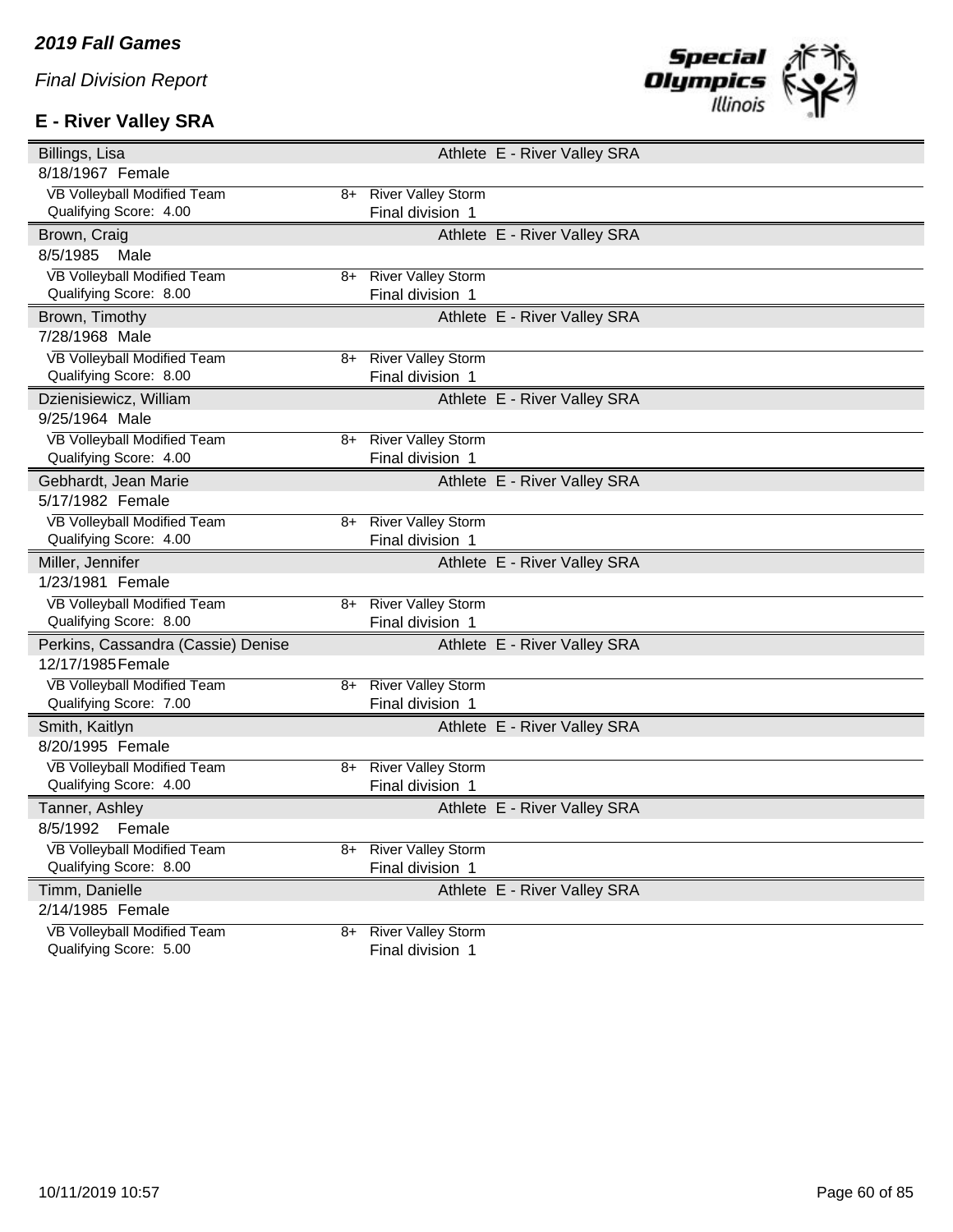### *2019 Fall Games*

*Final Division Report*

# **E - SRJC**



| Carter, Arthur                                       |      |                                    | Athlete E - SRJC |  |
|------------------------------------------------------|------|------------------------------------|------------------|--|
| 9/9/1978<br>Male                                     |      |                                    |                  |  |
| <b>VB Volleyball Team</b>                            |      | 8+ SRJC Team 1                     |                  |  |
| Qualifying Score: 16.00                              |      | Final division 4                   |                  |  |
| Deming, Dwayne L                                     |      |                                    | Athlete E - SRJC |  |
| 11/10/1967 Male                                      |      |                                    |                  |  |
| <b>VB Volleyball Team</b>                            | 8+   | <b>SRJC Team 1</b>                 |                  |  |
| Qualifying Score: 15.00                              |      | Final division 4                   |                  |  |
| Dvorak, Samantha                                     |      |                                    | Athlete E - SRJC |  |
| 9/30/1987 Female                                     |      |                                    |                  |  |
| <b>VB Volleyball Team</b>                            | $8+$ | <b>SRJC Team 1</b>                 |                  |  |
| Qualifying Score: 16.00                              |      | Final division 4                   |                  |  |
| Havranek, Allen                                      |      |                                    | Athlete E - SRJC |  |
| 8/4/1963<br>Male                                     |      |                                    |                  |  |
| <b>VB Volleyball Team</b>                            | 8+   | <b>SRJC Team 1</b>                 |                  |  |
| Qualifying Score: 21.00                              |      | Final division 4                   |                  |  |
|                                                      |      |                                    |                  |  |
| Haynie, Brandon                                      |      |                                    | Athlete E - SRJC |  |
| 8/28/1986 Male                                       |      |                                    |                  |  |
| <b>VB Volleyball Team</b>                            | $8+$ | SRJC Team 1                        |                  |  |
| Qualifying Score: 12.00                              |      | Final division 4                   |                  |  |
| Moreno, David                                        |      |                                    | Athlete E - SRJC |  |
| 10/20/1993 Male                                      |      |                                    |                  |  |
| <b>VB Volleyball Team</b>                            | $8+$ | <b>SRJC Team 1</b>                 |                  |  |
| Qualifying Score: 23.00                              |      | Final division 4                   |                  |  |
| VIna, Michael                                        |      |                                    | Athlete E - SRJC |  |
| 1/21/1994 Male                                       |      |                                    |                  |  |
| <b>VB Volleyball Team</b>                            |      | 8+ SRJC Team 1                     |                  |  |
| Qualifying Score: 20.00                              |      | Final division 4                   |                  |  |
| Wilson, Kenosha                                      |      |                                    | Athlete E - SRJC |  |
| 11/24/1986 Female                                    |      |                                    |                  |  |
| <b>VB Volleyball Team</b><br>Qualifying Score: 12.00 |      | 8+ SRJC Team 1<br>Final division 4 |                  |  |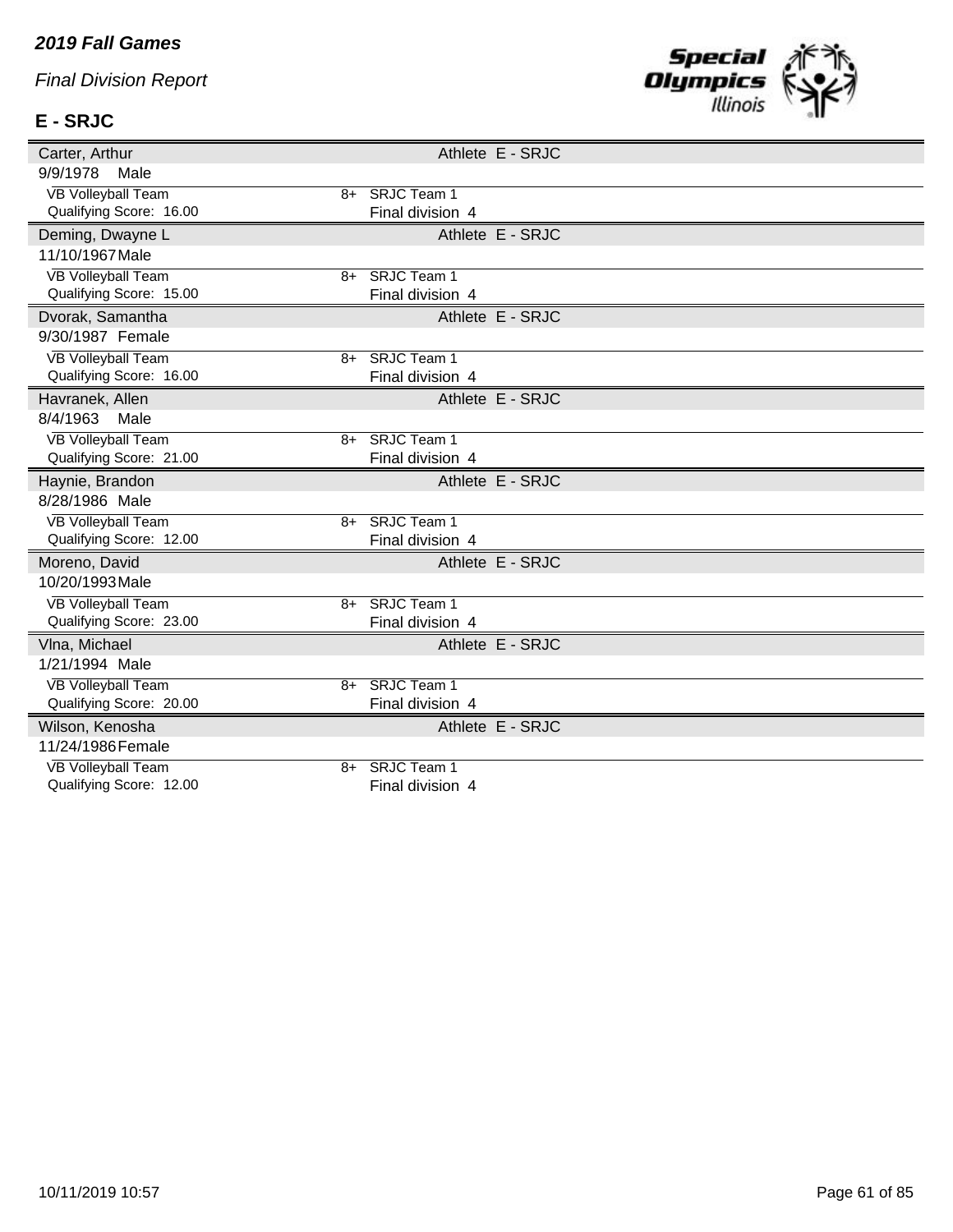#### *2019 Fall Games*

*Final Division Report*

# **E - SSSRA**



| Brown, Gregory            |    |                        | Athlete E - SSSRA |
|---------------------------|----|------------------------|-------------------|
| 8/7/1978<br>Male          |    |                        |                   |
| <b>VB Volleyball Team</b> |    | 8+ SSSRA Stingrays     |                   |
| Qualifying Score: 13.00   |    | Final division 3       |                   |
| Merk, Karen               |    |                        | Athlete E - SSSRA |
| 12/20/1977 Female         |    |                        |                   |
| <b>VB Volleyball Team</b> | 8+ | <b>SSSRA Stingrays</b> |                   |
| Qualifying Score: 16.00   |    | Final division 3       |                   |
| Payne, Donald             |    |                        | Athlete E - SSSRA |
| 1/2/1972<br>Male          |    |                        |                   |
| <b>VB Volleyball Team</b> |    | 8+ SSSRA Stingrays     |                   |
| Qualifying Score: 3.00    |    | Final division 3       |                   |
| Przybyla, James (Jim)     |    |                        | Athlete E - SSSRA |
| 12/16/1958 Male           |    |                        |                   |
| <b>VB Volleyball Team</b> | 8+ | <b>SSSRA Stingrays</b> |                   |
| Qualifying Score: 8.00    |    | Final division 3       |                   |
| Simpson, Daniel           |    |                        | Athlete E - SSSRA |
| 4/1/1982<br>Male          |    |                        |                   |
| <b>VB Volleyball Team</b> | 8+ | <b>SSSRA Stingrays</b> |                   |
| Qualifying Score: 19.00   |    | Final division 3       |                   |
| Simpson, Thaddeus N       |    |                        | Athlete E - SSSRA |
| 5/16/1985 Male            |    |                        |                   |
| <b>VB Volleyball Team</b> |    | 8+ SSSRA Stingrays     |                   |
| Qualifying Score: 15.00   |    | Final division 3       |                   |
| Slobig, Katherine (Katie) |    |                        | Athlete E - SSSRA |
| 6/28/1975 Female          |    |                        |                   |
| <b>VB Volleyball Team</b> | 8+ | <b>SSSRA Stingrays</b> |                   |
| Qualifying Score: 20.00   |    | Final division 3       |                   |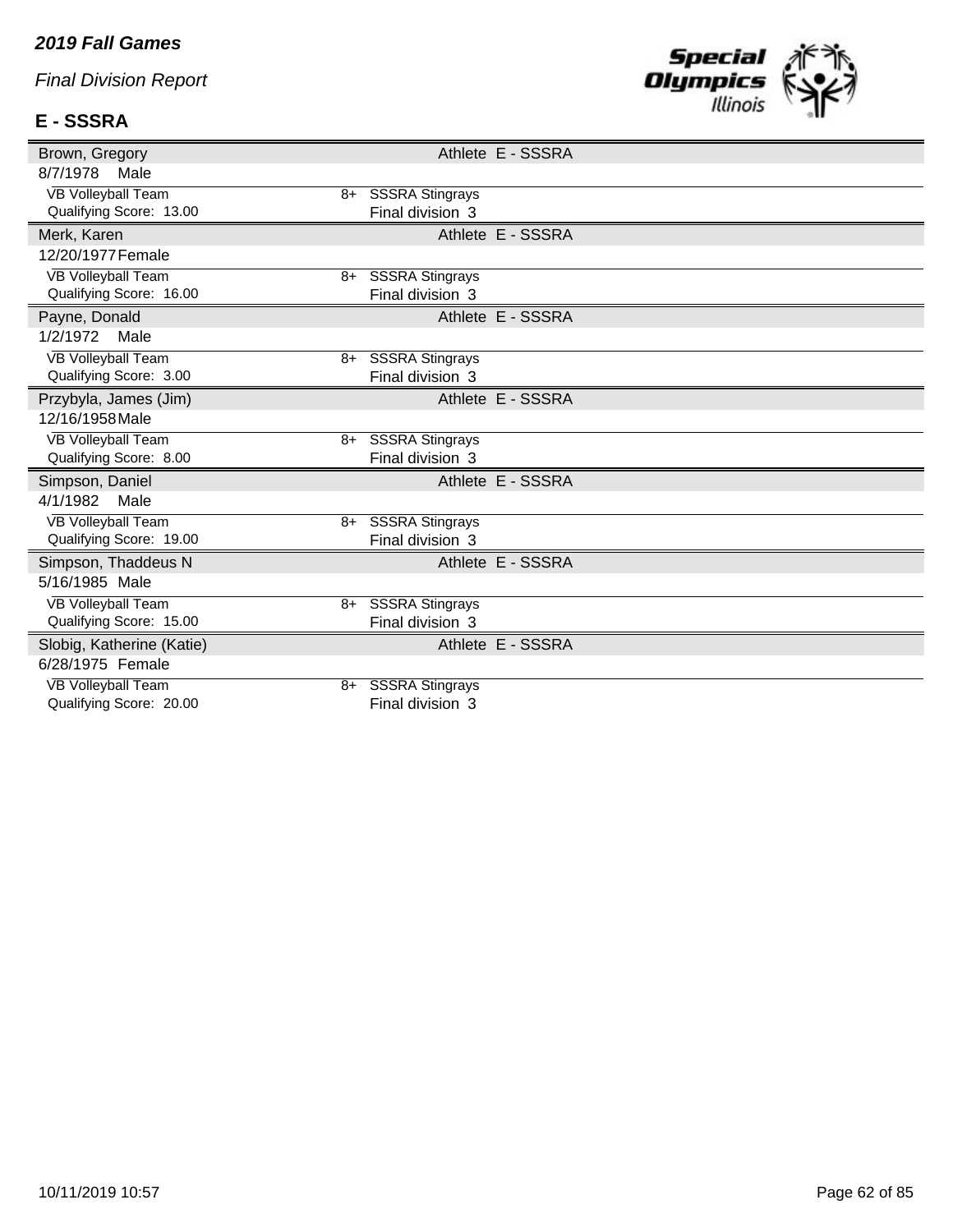# **E - Stagg HS**



| Dobrzyn, Aneta                                        |    |                                         | Athlete E - Stagg HS |  |
|-------------------------------------------------------|----|-----------------------------------------|----------------------|--|
| 7/6/2002<br>Female                                    |    |                                         |                      |  |
| VB Volleyball Unified Team                            | 8+ | <b>Stagg Chargers</b>                   |                      |  |
| Qualifying Score: 7.00                                |    | Final division                          |                      |  |
| Moosa, Yousef                                         |    |                                         | Athlete E - Stagg HS |  |
| 7/12/2002 Male                                        |    |                                         |                      |  |
| <b>VB Volleyball Unified Team</b>                     | 8+ | <b>Stagg Chargers</b>                   |                      |  |
| Qualifying Score: 15.00                               |    | Final division                          |                      |  |
| Paluch, Alex                                          |    |                                         | Athlete E - Stagg HS |  |
| 10/14/2003 Male                                       |    |                                         |                      |  |
| VB Volleyball Unified Team                            | 8+ | <b>Stagg Chargers</b>                   |                      |  |
| Qualifying Score: 16.00                               |    | <b>Final division</b>                   |                      |  |
| Stopka, Aleksander                                    |    |                                         | Athlete E - Stagg HS |  |
| 12/16/2004 Male                                       |    |                                         |                      |  |
| VB Volleyball Unified Team                            | 8+ | <b>Stagg Chargers</b>                   |                      |  |
| Qualifying Score: 12.00                               |    | Final division                          |                      |  |
| Strother, Damarieon                                   |    |                                         | Athlete E - Stagg HS |  |
| 10/27/2001 Male                                       |    |                                         |                      |  |
| VB Volleyball Unified Team                            | 8+ | <b>Stagg Chargers</b>                   |                      |  |
| Qualifying Score: 22.00                               |    | <b>Final division</b>                   |                      |  |
| Szymczak, Dariusz                                     |    |                                         | Athlete E - Stagg HS |  |
| 4/6/2004<br>Male                                      |    |                                         |                      |  |
| VB Volleyball Unified Team                            | 8+ | <b>Stagg Chargers</b>                   |                      |  |
| Qualifying Score: 22.00                               |    | Final division                          |                      |  |
|                                                       |    |                                         |                      |  |
| Fitzgibbons, Kaleigh                                  |    | Unified Partner E - Stagg HS            |                      |  |
| 1/30/2002 Female                                      |    |                                         |                      |  |
| <b>VB Volleyball Unified Team</b>                     |    | 8+ Stagg Chargers                       |                      |  |
| Qualifying Score: 29.00                               |    | Final division                          |                      |  |
| Lencki, Sidney                                        |    | Unified Partner E - Stagg HS            |                      |  |
| 3/11/2002 Female                                      |    |                                         |                      |  |
| VB Volleyball Unified Team                            | 8+ | <b>Stagg Chargers</b>                   |                      |  |
| Qualifying Score: 22.00                               |    | Final division                          |                      |  |
| Luculescu, Melissa                                    |    | Unified Partner E - Stagg HS            |                      |  |
| 7/17/2003 Female                                      |    |                                         |                      |  |
| VB Volleyball Unified Team                            | 8+ | <b>Stagg Chargers</b>                   |                      |  |
| Qualifying Score: 28.00                               |    | Final division                          |                      |  |
| Luculescu, Mihai                                      |    | Unified Partner E - Stagg HS            |                      |  |
| 7/17/2003 Female                                      |    |                                         |                      |  |
| VB Volleyball Unified Team                            | 8+ | <b>Stagg Chargers</b>                   |                      |  |
| Qualifying Score: 28.00                               |    | Final division                          |                      |  |
| Purol, Christine                                      |    | Unified Partner E - Stagg HS            |                      |  |
| 6/1/2002<br>Female                                    |    |                                         |                      |  |
| <b>VB Volleyball Unified Team</b>                     | 8+ | Stagg Chargers                          |                      |  |
| Qualifying Score: 16.00                               |    | Final division                          |                      |  |
| Wieker, Hannah                                        |    | Unified Partner E - Stagg HS            |                      |  |
| 1/24/2002 Female                                      |    |                                         |                      |  |
| VB Volleyball Unified Team<br>Qualifying Score: 16.00 | 8+ | <b>Stagg Chargers</b><br>Final division |                      |  |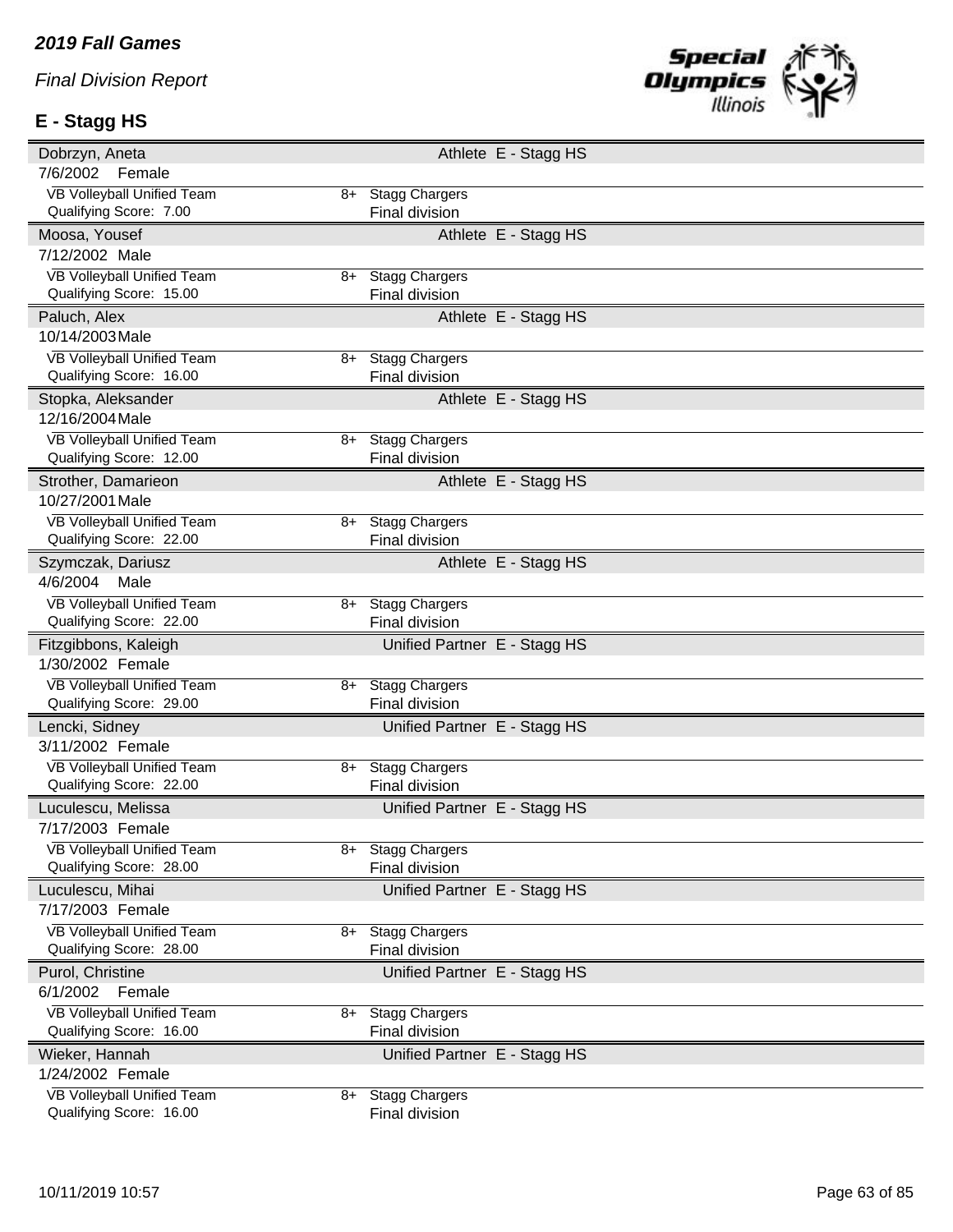## **E - Sunrise Center North**



| Daufenbach, Noah                                         |          |                   | Athlete E - Sunrise Center North |     |                  |
|----------------------------------------------------------|----------|-------------------|----------------------------------|-----|------------------|
| 6/17/2005 Male                                           |          |                   |                                  | 174 |                  |
| <b>EQ Equestrian Showmanship</b>                         | $8 - 15$ |                   |                                  |     | $C-I$            |
| Qualifying Score:                                        |          | Final division 2  |                                  |     |                  |
| <b>EQ Equestrian Working Trails</b>                      | $8 - 15$ |                   |                                  |     | $C-I$            |
| Qualifying Score:                                        |          | Final division 40 |                                  |     |                  |
| Jenkins, Seren                                           |          |                   | Athlete E - Sunrise Center North |     |                  |
| 7/2/2005<br>Female                                       |          |                   |                                  | 175 |                  |
| EQ Equestrian Stock Seat Equitation                      | $8 - 15$ |                   |                                  |     | $\overline{C-S}$ |
| Qualifying Score:                                        |          | Final division 28 |                                  |     |                  |
| <b>EQ Equestrian Working Trails</b>                      | $8 - 15$ |                   |                                  |     | $\overline{c-s}$ |
| Qualifying Score:                                        |          | Final division 45 |                                  |     |                  |
| Kirsch, Rikki                                            |          |                   | Athlete E - Sunrise Center North |     |                  |
| 11/19/1993 Female                                        |          |                   |                                  | 176 |                  |
|                                                          |          |                   |                                  |     |                  |
| EQ Equestrian Stock Seat Equitation                      | $16+$    |                   |                                  |     | $C-I$            |
| Qualifying Score:                                        | $16+$    | Final division 25 |                                  |     | $C-I$            |
| EQ Equestrian Working Trails<br><b>Qualifying Score:</b> |          | Final division 42 |                                  |     |                  |
|                                                          |          |                   |                                  |     |                  |
| Kolon, Melissa                                           |          |                   | Athlete E - Sunrise Center North |     |                  |
| 6/28/1992 Female                                         |          |                   |                                  | 177 |                  |
| EQ Equestrian Stock Seat Equitation                      | $16+$    |                   |                                  |     | $C-S$            |
| Qualifying Score:                                        |          | Final division 31 |                                  |     |                  |
| <b>EQ Equestrian Working Trails</b>                      | $16+$    |                   |                                  |     | $C-S$            |
|                                                          |          |                   |                                  |     |                  |
| Qualifying Score:                                        |          | Final division 48 |                                  |     |                  |
| Marfia, Austin                                           |          |                   | Athlete E - Sunrise Center North |     |                  |
| 10/5/2008 Male                                           |          |                   |                                  | 178 |                  |
| EQ Equestrian Stock Seat Equitation                      | $8 - 15$ |                   |                                  |     | $\overline{C-S}$ |
| Qualifying Score:                                        |          | Final division 28 |                                  |     |                  |
| <b>EQ Equestrian Working Trails</b>                      | $8 - 15$ |                   |                                  |     | $C-S$            |
| Qualifying Score:                                        |          | Final division 45 |                                  |     |                  |
|                                                          |          |                   |                                  |     |                  |
| Rabick, Mikayla                                          |          |                   | Athlete E - Sunrise Center North |     |                  |
| 1/21/2002 Female                                         |          |                   |                                  | 179 |                  |
| <b>EQ Equestrian Dressage</b>                            | $16+$    |                   |                                  |     | $B-I$            |
| Qualifying Score:                                        |          | Final division 20 |                                  |     |                  |
| <b>EQ Equestrian English Equitation</b>                  | $16+$    |                   |                                  |     | $B-I$            |
| Qualifying Score:                                        |          | Final division 16 |                                  |     |                  |
| Teele, Julianne                                          |          |                   | Athlete E - Sunrise Center North |     |                  |
| 8/29/1985 Female                                         |          |                   |                                  | 180 |                  |
| EQ Equestrian Stock Seat Equitation                      | $16+$    |                   |                                  |     | $\overline{c-s}$ |
| Qualifying Score:                                        |          | Final division 30 |                                  |     |                  |
| <b>EQ Equestrian Working Trails</b>                      | $16+$    |                   |                                  |     | $\overline{C-S}$ |
| Qualifying Score:                                        |          | Final division 48 |                                  |     |                  |
| West, Cameron                                            |          |                   | Athlete E - Sunrise Center North |     |                  |
| 7/24/2005 Male                                           |          |                   |                                  | 181 |                  |
| EQ Equestrian Stock Seat Equitation                      | $8 - 15$ |                   |                                  |     | $C-S$            |
| Qualifying Score:                                        |          | Final division 27 |                                  |     |                  |
| <b>EQ Equestrian Working Trails</b><br>Qualifying Score: | $8 - 15$ | Final division 43 |                                  |     | C-S              |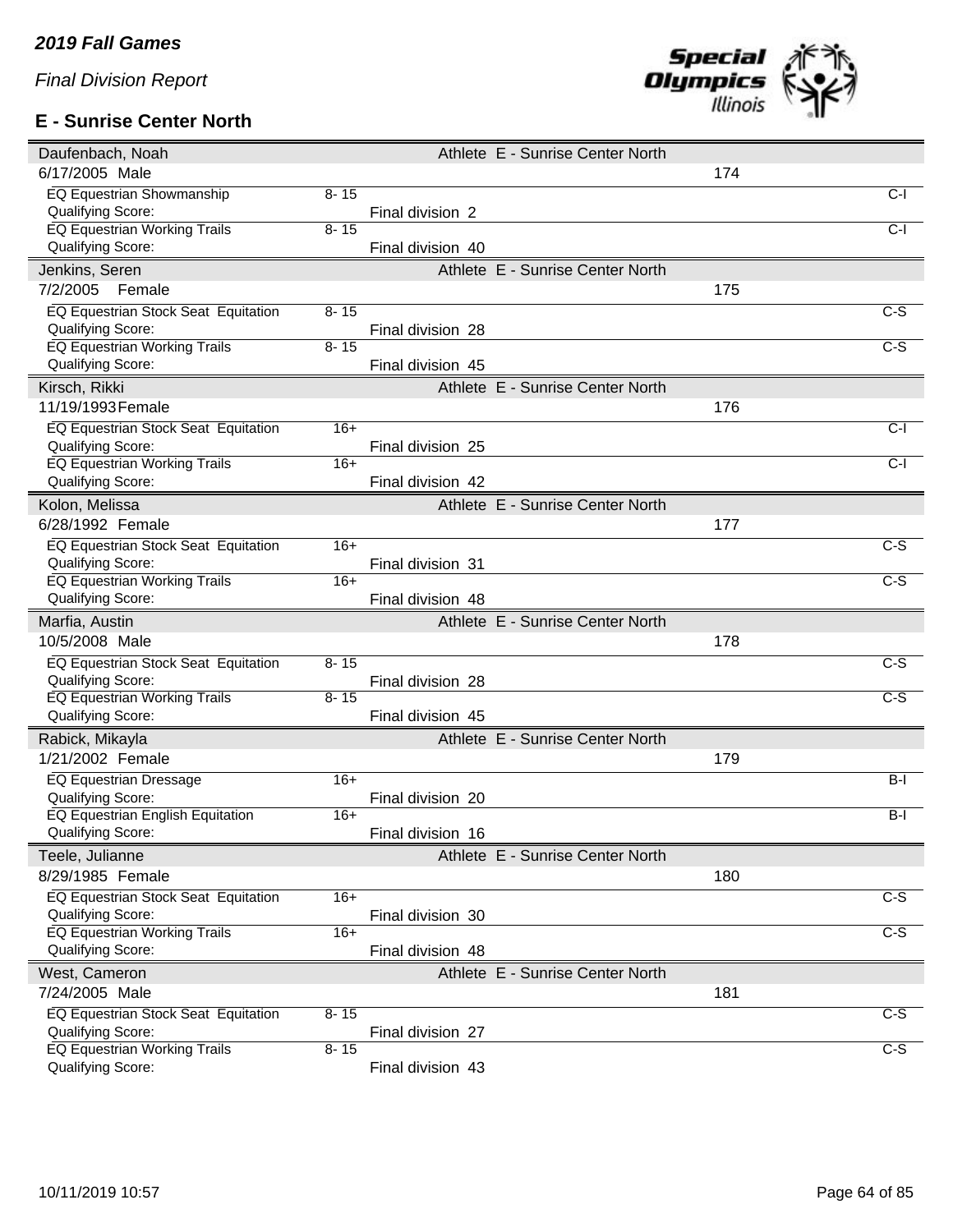# **E - Thornwood HS**



| Butler, Phenicia                                       |    | Athlete E - Thornwood HS                               |
|--------------------------------------------------------|----|--------------------------------------------------------|
| 9/9/2000<br>Female                                     |    |                                                        |
| VB Volleyball Modified Team                            | 8+ | <b>Thornwood Thunderbirds Gold</b>                     |
| Qualifying Score: 5.00                                 |    | Final division 5                                       |
| Johnson, DAngelo                                       |    | Athlete E - Thornwood HS                               |
| 11/27/2001 Male                                        |    |                                                        |
| <b>VB Volleyball Modified Team</b>                     | 8+ | <b>Thornwood Thunderbirds Gold</b>                     |
| Qualifying Score: 15.00                                |    | Final division 5                                       |
| Martin, Keona                                          |    | Athlete E - Thornwood HS                               |
| 7/22/2004 Female                                       |    |                                                        |
| VB Volleyball Modified Team                            | 8+ | <b>Thornwood Thunderbirds Gold</b>                     |
| Qualifying Score: 6.00                                 |    | Final division 5                                       |
| Owens, Christian                                       |    | Athlete E - Thornwood HS                               |
| 4/27/2003 Male                                         |    |                                                        |
| VB Volleyball Modified Team                            | 8+ | <b>Thornwood Thunderbirds Gold</b>                     |
| Qualifying Score: 15.00                                |    | Final division 5                                       |
| Radcliffe, Maurice                                     |    | Athlete E - Thornwood HS                               |
| 7/4/2003<br>Male                                       |    |                                                        |
| VB Volleyball Modified Team                            | 8+ | <b>Thornwood Thunderbirds Gold</b>                     |
| Qualifying Score: 13.00                                |    | Final division 5                                       |
|                                                        |    |                                                        |
| Reardon, Emma                                          |    | Athlete E - Thornwood HS                               |
| 9/15/2003 Female                                       |    |                                                        |
| VB Volleyball Modified Team                            | 8+ | <b>Thornwood Thunderbirds Gold</b>                     |
| Qualifying Score: 6.00                                 |    | Final division 5                                       |
| Taylor, Nya                                            |    | Athlete E - Thornwood HS                               |
| 5/28/2002 Female                                       |    |                                                        |
| VB Volleyball Modified Team                            | 8+ | <b>Thornwood Thunderbirds Gold</b>                     |
| Qualifying Score: 6.00                                 |    | Final division 5                                       |
| Traylor, Victoria                                      |    | Athlete E - Thornwood HS                               |
| 11/28/2000 Female                                      |    |                                                        |
| VB Volleyball Modified Team                            | 8+ | <b>Thornwood Thunderbirds Gold</b>                     |
| Qualifying Score: 9.00                                 |    | Final division 5                                       |
| Williams, Anthony                                      |    | Athlete E - Thornwood HS                               |
| 12/22/2001 Male                                        |    |                                                        |
| VB Volleyball Modified Team                            | 8+ | <b>Thornwood Thunderbirds Gold</b>                     |
| Qualifying Score: 15.00                                |    | Final division 5                                       |
| Williams-Frett, Jeremaih                               |    | Athlete E - Thornwood HS                               |
| 12/19/2003 Male                                        |    |                                                        |
| VB Volleyball Modified Team<br>Qualifying Score: 10.00 | 8+ | <b>Thornwood Thunderbirds Gold</b><br>Final division 5 |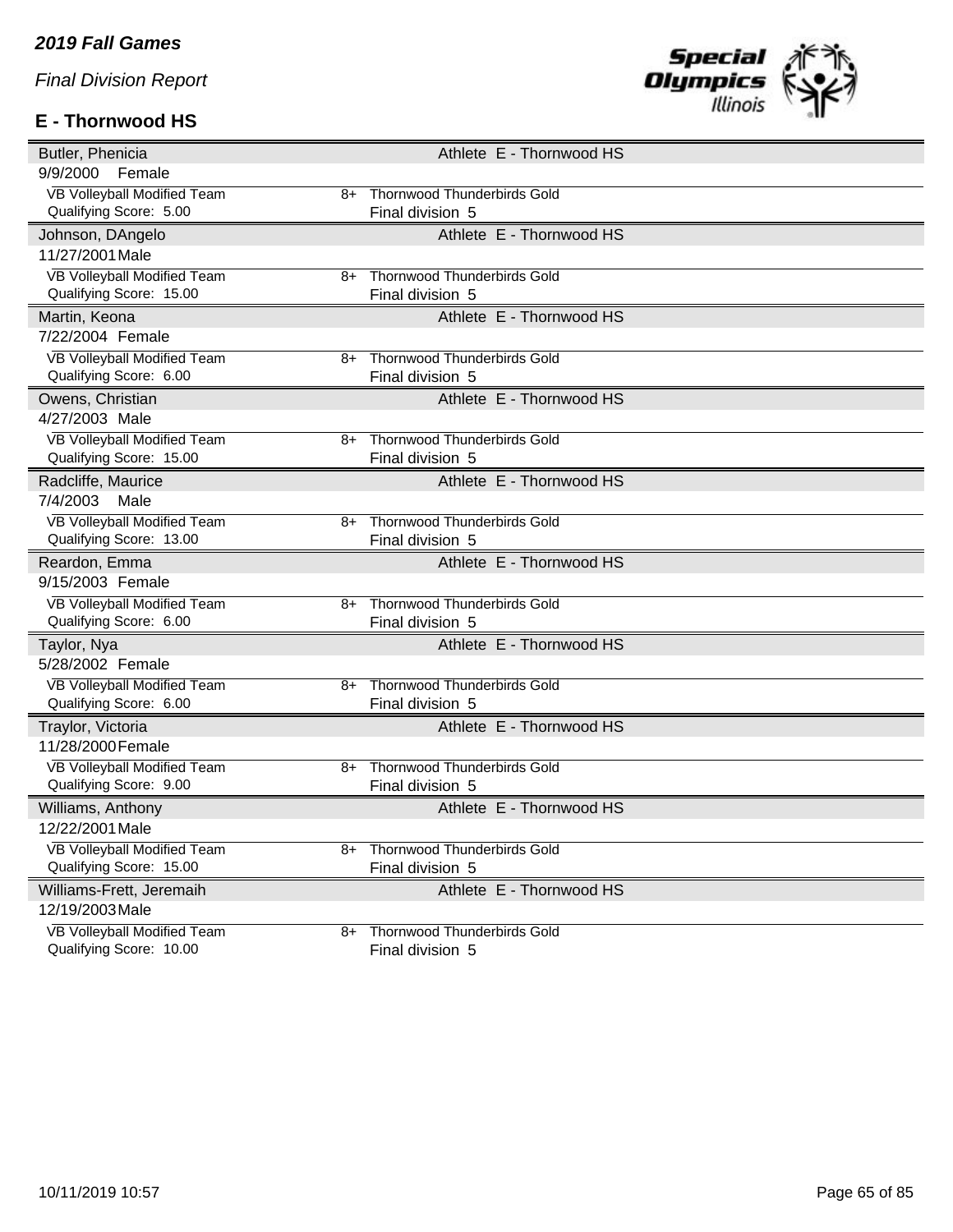#### **E - We Care Recreation Association**



| Cook-Bey, Calvin                                    |                                          | Athlete E - We Care Recreation Association |  |
|-----------------------------------------------------|------------------------------------------|--------------------------------------------|--|
| 5/26/1978 Male                                      |                                          |                                            |  |
| <b>VB Volleyball Team</b><br>$8+$                   | <b>WCRA Warriors</b>                     |                                            |  |
| Qualifying Score: 34.00                             | Final division 6                         |                                            |  |
| Howard, Ronnie                                      |                                          | Athlete E - We Care Recreation Association |  |
| 11/13/1981 Male                                     |                                          |                                            |  |
| VB Volleyball Team<br>8+                            | <b>WCRA Warriors</b>                     |                                            |  |
| Qualifying Score: 32.00                             | Final division 6                         |                                            |  |
| Lindsey, Kerry                                      |                                          | Athlete E - We Care Recreation Association |  |
| 2/24/1986 Male                                      |                                          |                                            |  |
| VB Volleyball Team<br>8+                            | <b>WCRA Warriors</b>                     |                                            |  |
| Qualifying Score: 12.00                             | Final division 6                         |                                            |  |
|                                                     |                                          |                                            |  |
| Mitchell, Warren B                                  |                                          | Athlete E - We Care Recreation Association |  |
| 2/15/1995 Male                                      |                                          |                                            |  |
| VB Volleyball Team<br>8+                            | <b>WCRA Warriors</b>                     |                                            |  |
| Qualifying Score: 32.00                             | Final division 6                         |                                            |  |
| Shorts, Joshua                                      |                                          | Athlete E - We Care Recreation Association |  |
| 9/8/2000<br>Male                                    |                                          |                                            |  |
| VB Volleyball Team<br>8+                            | <b>WCRA Warriors</b>                     |                                            |  |
| Qualifying Score: 21.00                             | Final division 6                         |                                            |  |
| Strayhorne, Deayonta                                |                                          | Athlete E - We Care Recreation Association |  |
| 3/24/1992 Male                                      |                                          |                                            |  |
| VB Volleyball Team<br>8+<br>Qualifying Score: 43.00 | <b>WCRA Warriors</b><br>Final division 6 |                                            |  |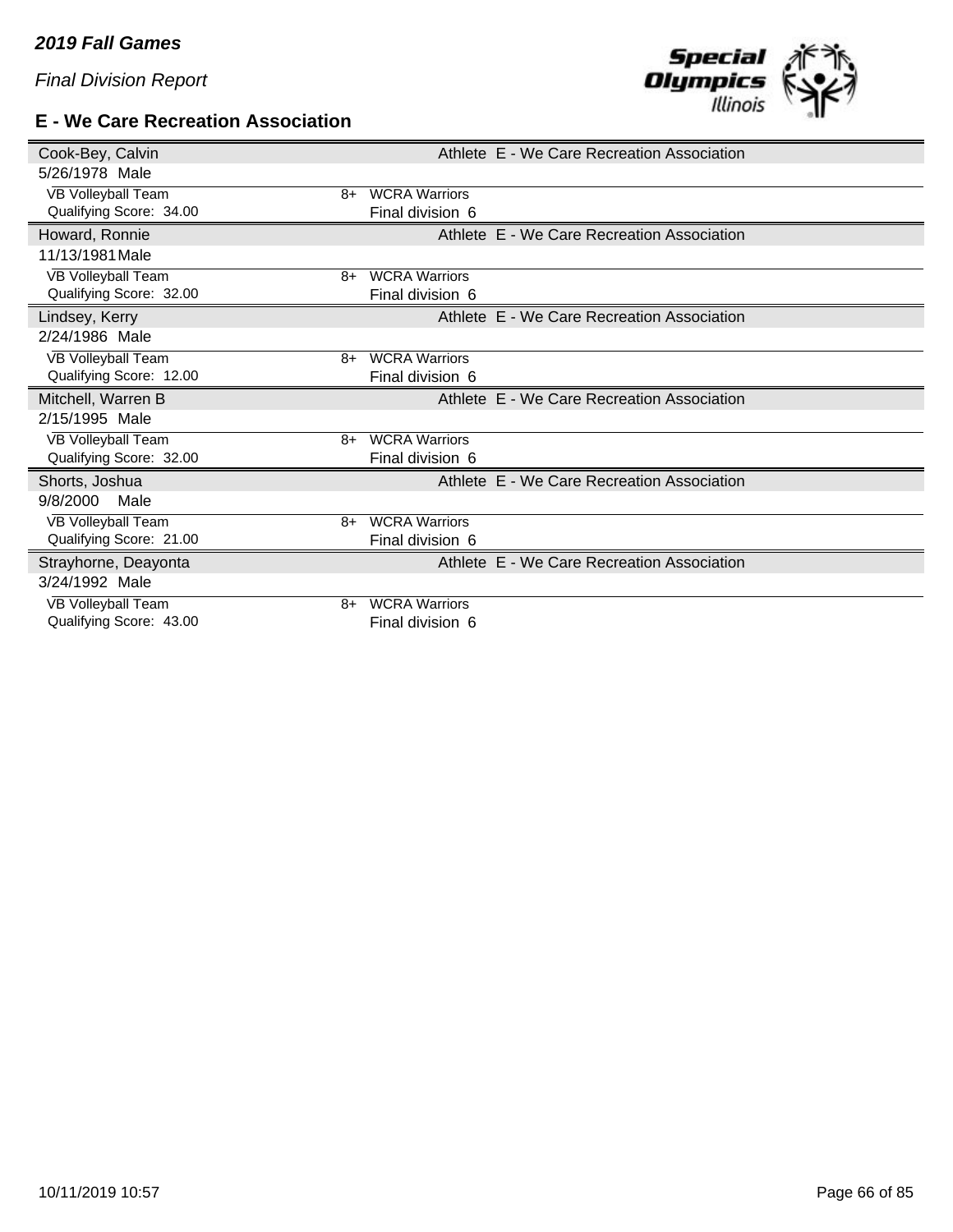# **F - Warren Co Spec Oly**



| Barry, Michael                     |      | Athlete F - Warren Co Spec Oly     |
|------------------------------------|------|------------------------------------|
| 7/2/1968<br>Male                   |      |                                    |
| <b>VB Volleyball Team</b>          | 8+   | Warren County Falcon-Crest         |
| Qualifying Score: 22.00            |      | Final division 5                   |
| Farris, Schuyler                   |      | Athlete F - Warren Co Spec Oly     |
| 7/15/1994 Male                     |      |                                    |
| <b>VB Volleyball Team</b>          | 8+   | <b>Warren County Falcon-Crowns</b> |
| Qualifying Score: 19.00            |      | Final division 2                   |
| Folks, Ken                         |      | Athlete F - Warren Co Spec Oly     |
| 11/22/1973 Male                    |      |                                    |
| <b>VB Volleyball Team</b>          | 8+   | Warren County Falcon-Crest         |
| Qualifying Score: 24.00            |      | Final division 5                   |
| Greenstreet, Brian E               |      | Athlete F - Warren Co Spec Oly     |
| 7/17/1995 Male                     |      |                                    |
| <b>VB Volleyball Team</b>          | 8+   | <b>Warren County Falcon-Crest</b>  |
| Qualifying Score: 14.00            |      | Final division 5                   |
| Kindhart, Kathy                    |      | Athlete F - Warren Co Spec Oly     |
| 3/1/1973<br>Female                 |      |                                    |
| VB Volleyball Modified Team        | 8+   | <b>Warren County Falcon-Talons</b> |
| Qualifying Score: 14.00            |      | Final division 4                   |
| Krzeminski, Shawna                 |      | Athlete F - Warren Co Spec Oly     |
| 4/4/1988<br>Female                 |      |                                    |
| VB Volleyball Modified Team        | 8+   | <b>Warren County Falcon-Talons</b> |
| Qualifying Score: 14.00            |      | Final division 4                   |
| Lesones, Christian                 |      | Athlete F - Warren Co Spec Oly     |
| 9/30/1992 Male                     |      |                                    |
| <b>VB Volleyball Modified Team</b> | 8+   | <b>Warren County Falcon-Talons</b> |
| Qualifying Score: 11.00            |      | Final division 4                   |
| Love II, Kenyon                    |      | Athlete F - Warren Co Spec Oly     |
| 6/23/1993 Male                     |      |                                    |
| <b>VB Volleyball Team</b>          | 8+   | <b>Warren County Falcon-Crowns</b> |
| Qualifying Score: 12.00            |      | Final division 2                   |
| Mackey, Jonathan (Jon)             |      | Athlete F - Warren Co Spec Oly     |
| 2/5/1986<br>Male                   |      |                                    |
| <b>VB Volleyball Team</b>          | 8+   | <b>Warren County Falcon-Crowns</b> |
| Qualifying Score: 25.00            |      | Final division 2                   |
| Matern, Beverly                    |      | Athlete F - Warren Co Spec Oly     |
| 1/23/1990 Female                   |      |                                    |
| <b>VB Volleyball Team</b>          | 8+   | <b>Warren County Falcon-Crowns</b> |
| Qualifying Score: 12.00            |      | Final division 2                   |
| Matthews, Jesse                    |      | Athlete F - Warren Co Spec Oly     |
| 11/8/1994 Male                     |      |                                    |
| <b>VB Volleyball Team</b>          | $8+$ | <b>Warren County Falcon-Crest</b>  |
| Qualifying Score: 13.00            |      | Final division 5                   |
| McDonald, Vera                     |      | Athlete F - Warren Co Spec Oly     |
| 6/26/1970 Female                   |      |                                    |
| VB Volleyball Modified Team        | 8+   | Warren County Falcon-Talons        |
| Qualifying Score: 11.00            |      | Final division 4                   |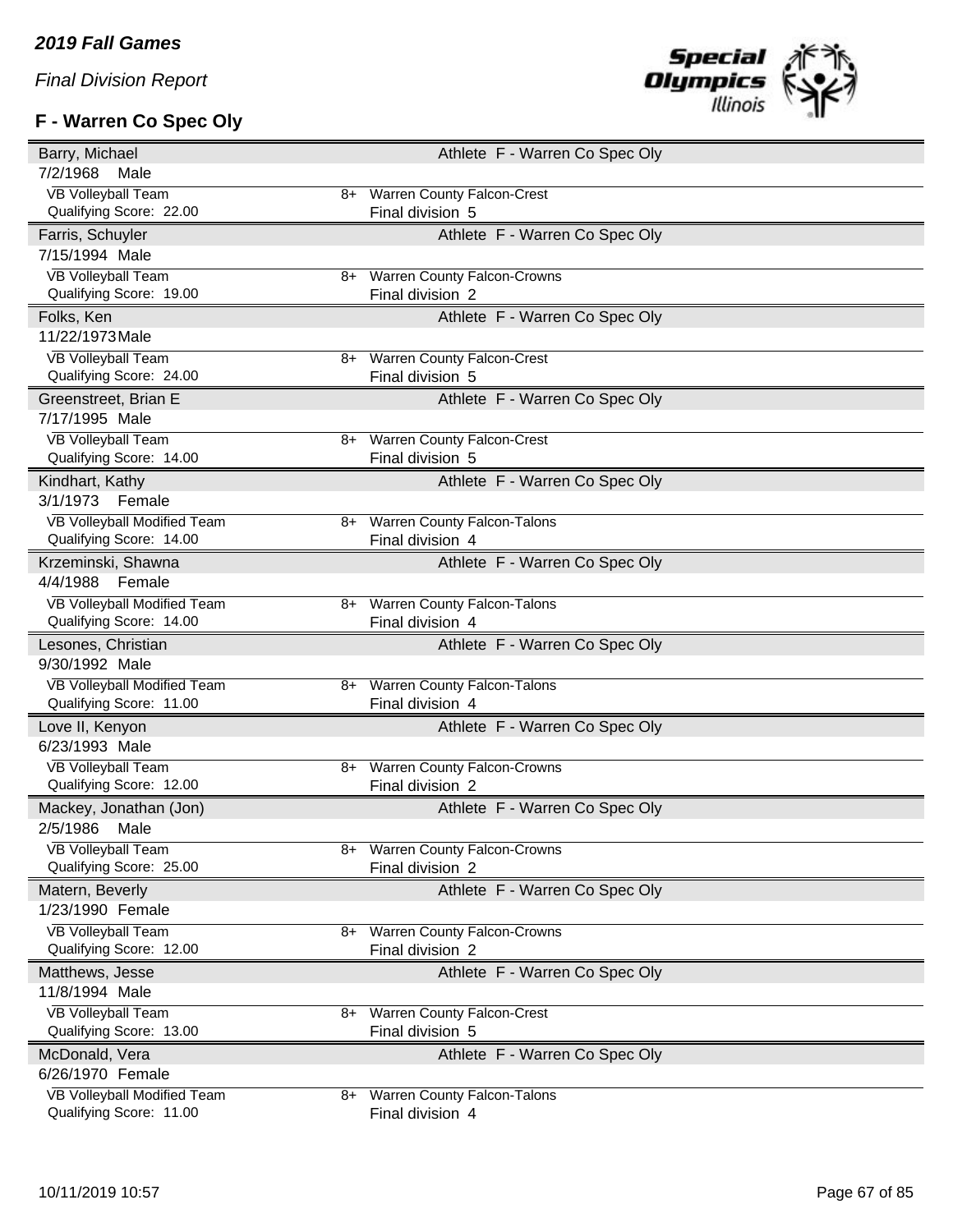# **F - Warren Co Spec Oly**



| Mettler, Anthony                                     |      | Athlete F - Warren Co Spec Oly                  |
|------------------------------------------------------|------|-------------------------------------------------|
| 3/1/1980<br>Male                                     |      |                                                 |
| <b>VB Volleyball Team</b>                            | $8+$ | <b>Warren County Falcon-Crowns</b>              |
| Qualifying Score: 15.00                              |      | Final division 2                                |
| Orr, Edward Eugene                                   |      | Athlete F - Warren Co Spec Oly                  |
| 4/26/1971 Male                                       |      |                                                 |
| <b>VB Volleyball Team</b>                            | $8+$ | <b>Warren County Falcon-Crest</b>               |
| Qualifying Score: 25.00                              |      | Final division 5                                |
| Orr, Jeremy Wayne                                    |      | Athlete F - Warren Co Spec Oly                  |
| 5/4/1981<br>Male                                     |      |                                                 |
| VB Volleyball Modified Team                          | 8+   | <b>Warren County Falcon-Talons</b>              |
| Qualifying Score: 20.00                              |      | Final division 4                                |
| Orr, Valena                                          |      | Athlete F - Warren Co Spec Oly                  |
| 3/16/1973 Female                                     |      |                                                 |
| VB Volleyball Modified Team                          |      | 8+ Warren County Falcon-Talons                  |
| Qualifying Score: 14.00                              |      | Final division 4                                |
| Parks, Tamara Nicole                                 |      | Athlete F - Warren Co Spec Oly                  |
| 10/20/1994 Female                                    |      |                                                 |
| <b>VB Volleyball Team</b>                            | 8+   | <b>Warren County Falcon-Crowns</b>              |
| Qualifying Score: 23.00                              |      | Final division 2                                |
| Pietrowski, Samantha                                 |      | Athlete F - Warren Co Spec Oly                  |
| 11/21/1997 Female                                    |      |                                                 |
| <b>VB Volleyball Team</b>                            | 8+   | <b>Warren County Falcon-Crowns</b>              |
| Qualifying Score: 17.00                              |      | Final division 2                                |
|                                                      |      |                                                 |
| Pitts, Jerry                                         |      | Athlete F - Warren Co Spec Oly                  |
| 8/11/1965 Male                                       |      |                                                 |
| <b>VB Volleyball Team</b>                            | 8+   | <b>Warren County Falcon-Crest</b>               |
| Qualifying Score: 21.00                              |      | Final division 5                                |
| Rosenthal, Gregory A                                 |      | Athlete F - Warren Co Spec Oly                  |
| 10/14/1983 Male                                      |      |                                                 |
| <b>VB Volleyball Team</b>                            | 8+   | <b>Warren County Falcon-Crest</b>               |
| Qualifying Score: 16.00                              |      | Final division 5                                |
| Shumaker, Amanda                                     |      | Athlete F - Warren Co Spec Oly                  |
| 12/18/1990 Female                                    |      |                                                 |
| <b>VB Volleyball Team</b>                            | 8+   | <b>Warren County Falcon-Crowns</b>              |
| Qualifying Score: 23.00                              |      | Final division 2                                |
| Stevens, Nancy Ann                                   |      | Athlete F - Warren Co Spec Oly                  |
| 6/8/1971<br>Female                                   |      |                                                 |
| VB Volleyball Modified Team                          | 8+   | <b>Warren County Falcon-Talons</b>              |
| Qualifying Score: 17.00                              |      | Final division 4                                |
| Stevens, Richard L                                   |      | Athlete F - Warren Co Spec Oly                  |
| 7/26/1966 Male                                       |      |                                                 |
| <b>VB Volleyball Team</b>                            | $8+$ | <b>Warren County Falcon-Crest</b>               |
| Qualifying Score: 18.00                              |      | Final division 5                                |
| Stratton, Daniel                                     |      | Athlete F - Warren Co Spec Oly                  |
| 12/29/1999 Male                                      |      |                                                 |
| <b>VB Volleyball Team</b><br>Qualifying Score: 24.00 | 8+   | Warren County Falcon-Crowns<br>Final division 2 |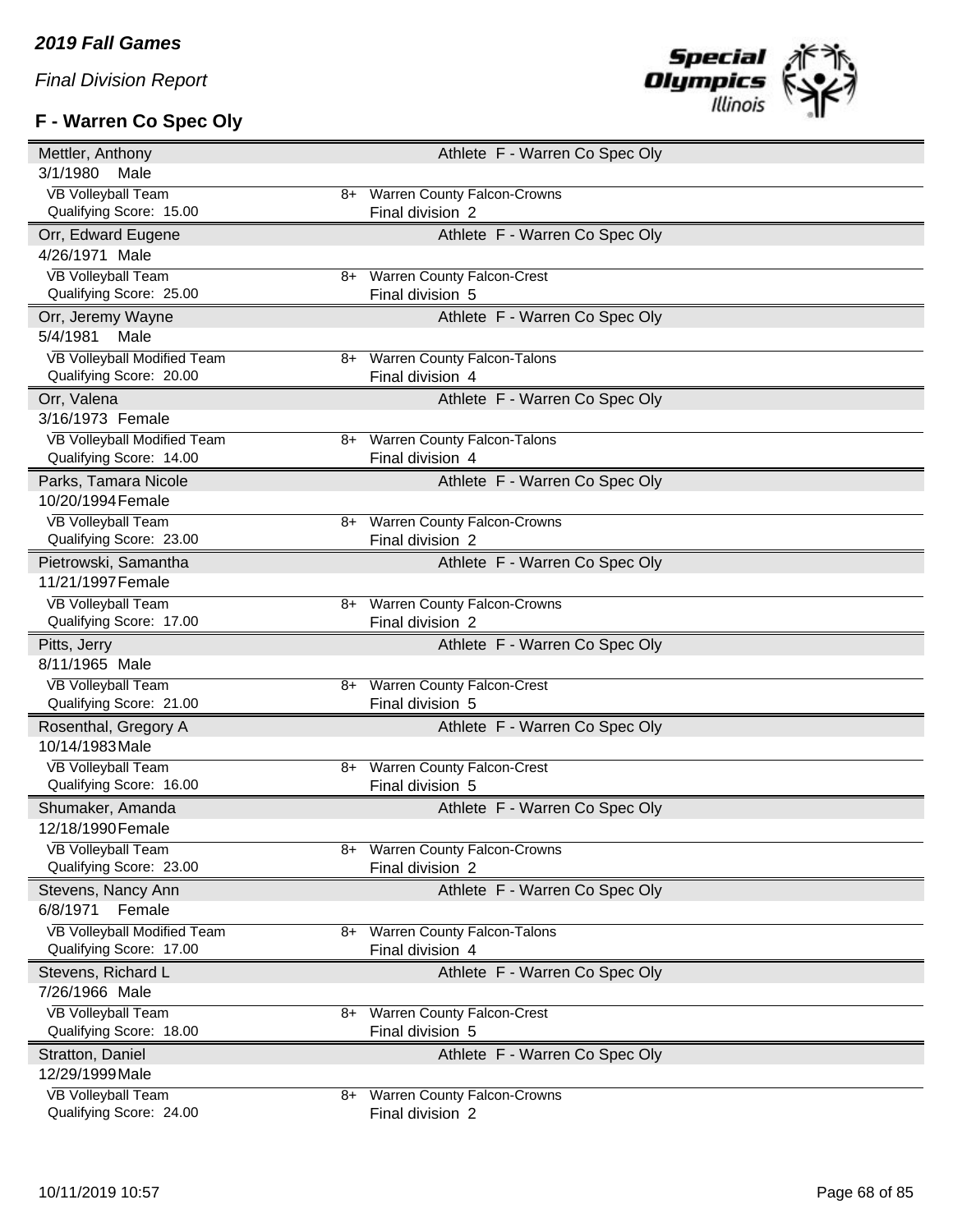## **F - Warren Co Spec Oly**



Stratton, Robert 12/15/2008Male Athlete F - Warren Co Spec Oly VB Volleyball Modified Team 8+ Warren County Falcon-Talons<br>Qualifying Score: Final division 4 Final division 4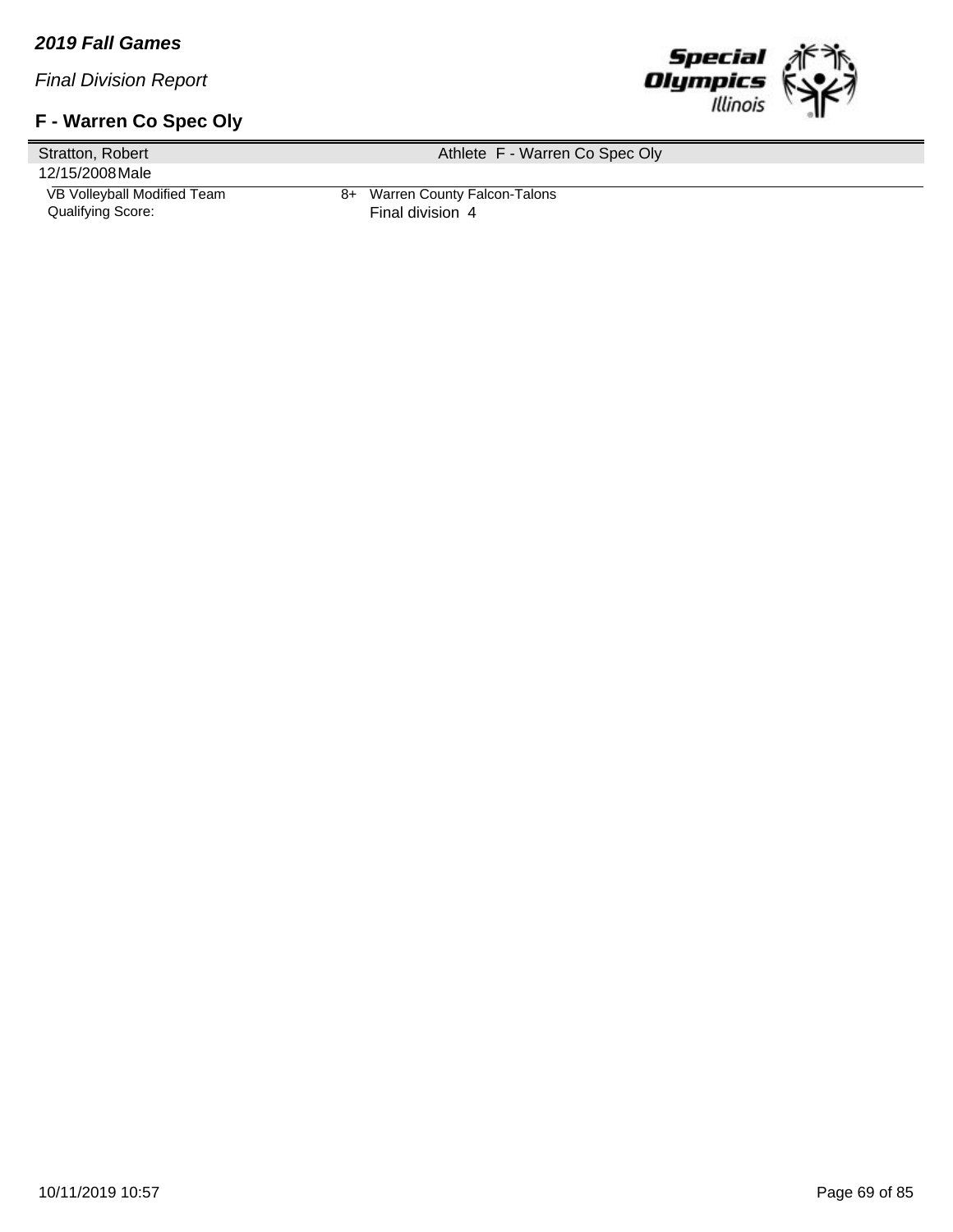### **G - IRVSRA**



| Anderson, Jyl M                            | Athlete G - IRVSRA          |
|--------------------------------------------|-----------------------------|
| 4/28/1972 Female                           |                             |
| VB Volleyball Modified Team<br>$8+$        | <b>IRVSRA Pink Panthers</b> |
| Qualifying Score: 5.00                     | Final division 3            |
| Berger, Andrew                             | Athlete G - IRVSRA          |
| 1/14/1996 Male                             |                             |
| <b>VB Volleyball Modified Team</b><br>8+   | <b>IRVSRA Pink Panthers</b> |
| Qualifying Score: 17.00                    | Final division 3            |
| Cruise, Jason                              | Athlete G - IRVSRA          |
| 9/7/1973<br>Male                           |                             |
| VB Volleyball Modified Team<br>8+          | <b>IRVSRA Pink Panthers</b> |
| Qualifying Score: 20.00                    | Final division 3            |
| Grys, Abagail (Abby) Rose                  | Athlete G - IRVSRA          |
| 11/30/1991 Female                          |                             |
| <b>VB Volleyball Modified Team</b><br>8+   | <b>IRVSRA Pink Panthers</b> |
| Qualifying Score: 17.00                    | Final division 3            |
| Harrison, Jerry                            | Athlete G - IRVSRA          |
| 7/3/1970<br>Male                           |                             |
| <b>VB Volleyball Modified Team</b><br>8+   | <b>IRVSRA Pink Panthers</b> |
| Qualifying Score: 13.00                    | Final division 3            |
| Horn, Jacob                                | Athlete G - IRVSRA          |
| 7/8/2000<br>Male                           |                             |
| <b>VB Volleyball Modified Team</b><br>8+   | <b>IRVSRA Pink Panthers</b> |
| Qualifying Score: 15.00                    | Final division 3            |
| Horn, Jessica                              | Athlete G - IRVSRA          |
| 10/5/1993 Female                           |                             |
| <b>VB Volleyball Modified Team</b><br>$8+$ | <b>IRVSRA Pink Panthers</b> |
| Qualifying Score: 19.00                    | Final division 3            |
| Hutchison, Isabella                        | Athlete G - IRVSRA          |
| 5/19/2007 Female                           |                             |
| <b>VB Volleyball Modified Team</b><br>8+   | <b>IRVSRA Pink Panthers</b> |
| Qualifying Score: 11.00                    | Final division 3            |
| Leeper, Shelby                             | Athlete G - IRVSRA          |
| 10/30/2000 Female                          |                             |
| <b>VB Volleyball Modified Team</b><br>$8+$ | <b>IRVSRA Pink Panthers</b> |
| Qualifying Score: 13.00                    | Final division 3            |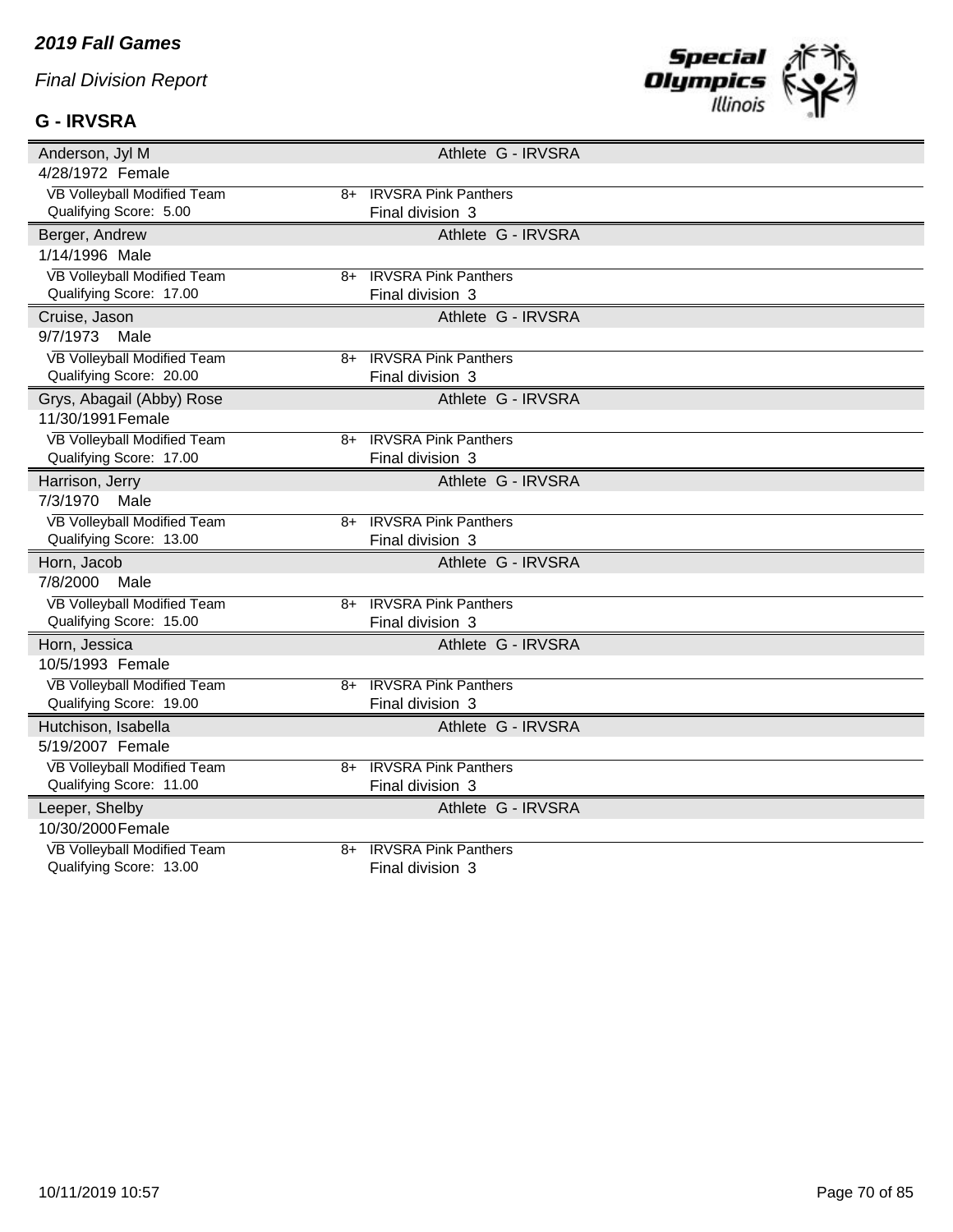#### **G - SOAR**



| Adkins, Courtney                                       |      | Athlete G - SOAR                        |
|--------------------------------------------------------|------|-----------------------------------------|
| 5/1/1998<br>Female                                     |      |                                         |
| VB Volleyball Modified Team                            |      | 8+ SOAR Phoenix                         |
| Qualifying Score: 9.00                                 |      | Final division 2                        |
| Bossard, Aislyn                                        |      | Athlete G - SOAR                        |
| 5/4/2001<br>Female                                     |      |                                         |
| VB Volleyball Modified Team                            | 8+   | <b>SOAR Phoenix</b>                     |
| Qualifying Score: 17.00                                |      | Final division 2                        |
| Campbell, Jason Michael                                |      | Athlete G - SOAR                        |
| 3/2/1981<br>Male                                       |      |                                         |
| <b>VB Volleyball Unified Team</b>                      | 8+   | <b>SOAR Hawks</b>                       |
| Qualifying Score: 22.00                                |      | Final division                          |
| Copass, Josiah                                         |      | Athlete G - SOAR                        |
| 11/17/1994 Male                                        |      |                                         |
| VB Volleyball Unified Team                             | 8+   | <b>SOAR Thunderbirds</b>                |
| Qualifying Score: 24.00                                |      | Final division                          |
| DeJaeger, Reed                                         |      | Athlete G - SOAR                        |
| 9/21/1969 Male                                         |      |                                         |
| VB Volleyball Unified Team                             | 8+   | <b>SOAR Hawks</b>                       |
| Qualifying Score: 22.00                                |      | Final division                          |
| Garmon, Richard                                        |      | Athlete G - SOAR                        |
| 2/12/1958 Male                                         |      |                                         |
| VB Volleyball Unified Team                             | 8+   | <b>SOAR Hawks</b>                       |
| Qualifying Score: 25.00                                |      | Final division                          |
|                                                        |      |                                         |
| Gordon, Patricia (Patty)                               |      | Athlete G - SOAR                        |
| 1/4/1969<br>Female                                     |      |                                         |
| VB Volleyball Unified Team                             | 8+   | <b>SOAR Thunderbirds</b>                |
| Qualifying Score: 29.00                                |      | Final division                          |
| Gordon, Tonya M                                        |      | Athlete G - SOAR                        |
| 4/24/1971 Female                                       |      |                                         |
| VB Volleyball Unified Team                             | $8+$ | <b>SOAR Thunderbirds</b>                |
| Qualifying Score: 27.00                                |      | Final division                          |
| Graf, Megan                                            |      | Athlete G - SOAR                        |
| 1/22/1991 Female                                       |      |                                         |
| VB Volleyball Modified Team                            |      | SOAR Phoenix                            |
| Qualifying Score: 13.00                                |      | Final division 2                        |
| Green, Mekah                                           |      | Athlete G - SOAR                        |
| 11/10/1983 Female                                      |      |                                         |
| VB Volleyball Unified Team                             | 8+   | <b>SOAR Hawks</b>                       |
| Qualifying Score: 15.00                                |      | Final division                          |
| Haynes, Patrick                                        |      | Athlete G - SOAR                        |
| 7/22/1999 Male                                         |      |                                         |
| <b>VB Volleyball Unified Team</b>                      | 8+   | <b>SOAR Thunderbirds</b>                |
| Qualifying Score: 17.00                                |      | Final division                          |
| Matthews, Tamika                                       |      | Athlete G - SOAR                        |
| 8/13/1981 Female                                       |      |                                         |
| VB Volleyball Modified Team<br>Qualifying Score: 16.00 | 8+   | <b>SOAR Phoenix</b><br>Final division 2 |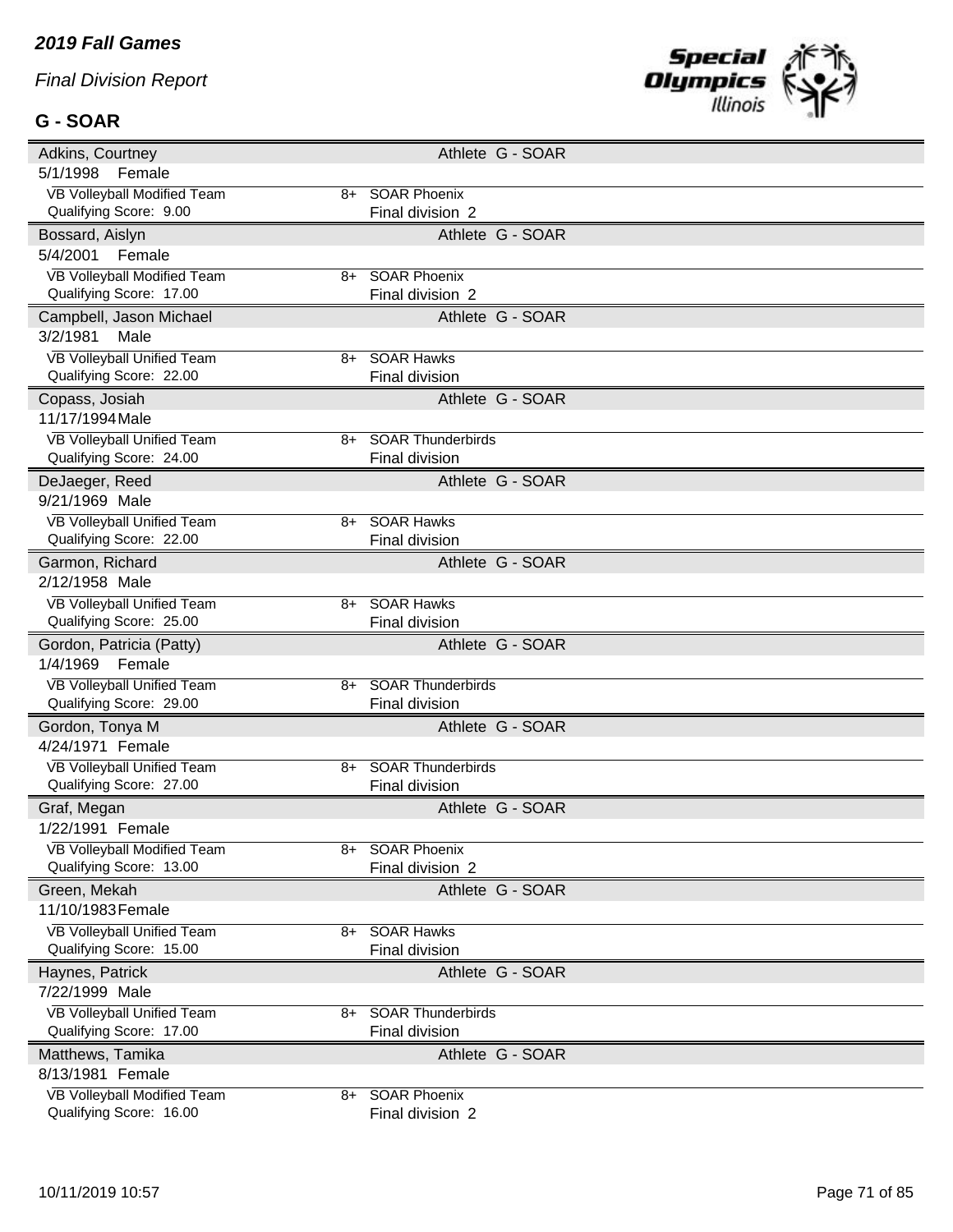#### **G - SOAR**



| McClellan, Joshua                                     |    | Athlete G - SOAR                                  |
|-------------------------------------------------------|----|---------------------------------------------------|
| 12/3/1988 Male                                        |    |                                                   |
| VB Volleyball Unified Team                            |    | 8+ SOAR Thunderbirds                              |
| Qualifying Score: 37.00                               |    | <b>Final division</b>                             |
| McWhorter, Jeffrey Shane                              |    | Athlete G - SOAR                                  |
| 4/12/1969 Male                                        |    |                                                   |
| VB Volleyball Unified Team                            | 8+ | <b>SOAR Hawks</b>                                 |
| Qualifying Score: 15.00                               |    | Final division                                    |
| Meyer, Allyson                                        |    | Athlete G - SOAR                                  |
| 9/19/1991 Female                                      |    |                                                   |
| VB Volleyball Modified Team                           | 8+ | <b>SOAR Phoenix</b>                               |
| Qualifying Score: 15.00                               |    | Final division 2                                  |
| Morehead, Nathan                                      |    | Athlete G - SOAR                                  |
| 4/16/1971 Male                                        |    |                                                   |
| VB Volleyball Unified Team                            | 8+ | SOAR Hawks                                        |
| Qualifying Score: 26.00                               |    | Final division                                    |
| Sprague, Sarah                                        |    | Athlete G - SOAR                                  |
| 3/2/1992<br>Female                                    |    |                                                   |
| VB Volleyball Modified Team                           |    | 8+ SOAR Phoenix                                   |
| Qualifying Score: 7.00                                |    | Final division 2                                  |
| Wertz, Ashley M                                       |    | Athlete G - SOAR                                  |
| 3/26/1982 Female                                      |    |                                                   |
| VB Volleyball Modified Team                           | 8+ | <b>SOAR Phoenix</b>                               |
| Qualifying Score: 13.00                               |    | Final division 2                                  |
|                                                       |    |                                                   |
|                                                       |    |                                                   |
| White, Drew<br>9/24/1992 Male                         |    | Athlete G - SOAR                                  |
|                                                       | 8+ |                                                   |
| VB Volleyball Unified Team<br>Qualifying Score: 24.00 |    | <b>SOAR Thunderbirds</b><br>Final division        |
|                                                       |    |                                                   |
| Brenner, Bailey A<br>2/23/1986 Female                 |    | Unified Partner G - SOAR                          |
|                                                       | 8+ |                                                   |
| VB Volleyball Unified Team<br>Qualifying Score: 42.00 |    | <b>SOAR Thunderbirds</b><br><b>Final division</b> |
|                                                       |    |                                                   |
| Cekander, Jordan Elizabeth<br>7/20/1992 Female        |    | Unified Partner G - SOAR                          |
|                                                       |    |                                                   |
| VB Volleyball Unified Team<br>Qualifying Score: 44.00 |    | <b>SOAR Thunderbirds</b><br><b>Final division</b> |
|                                                       |    |                                                   |
| Clark, Elizabeth Daisy<br>1/6/2003 Female             |    | Unified Partner G - SOAR                          |
|                                                       |    |                                                   |
| VB Volleyball Unified Team<br>Qualifying Score: 31.00 |    | 8+ SOAR Hawks<br>Final division                   |
|                                                       |    |                                                   |
| D'Costa, Eldritch L<br>9/15/1962 Male                 |    | Unified Partner G - SOAR                          |
|                                                       | 8+ |                                                   |
| VB Volleyball Unified Team<br>Qualifying Score: 40.00 |    | <b>SOAR Thunderbirds</b>                          |
|                                                       |    | Final division                                    |
| Denton, Kimberly                                      |    | Unified Partner G - SOAR                          |
| 7/3/1995<br>Female<br>VB Volleyball Unified Team      |    | 8+ SOAR Hawks                                     |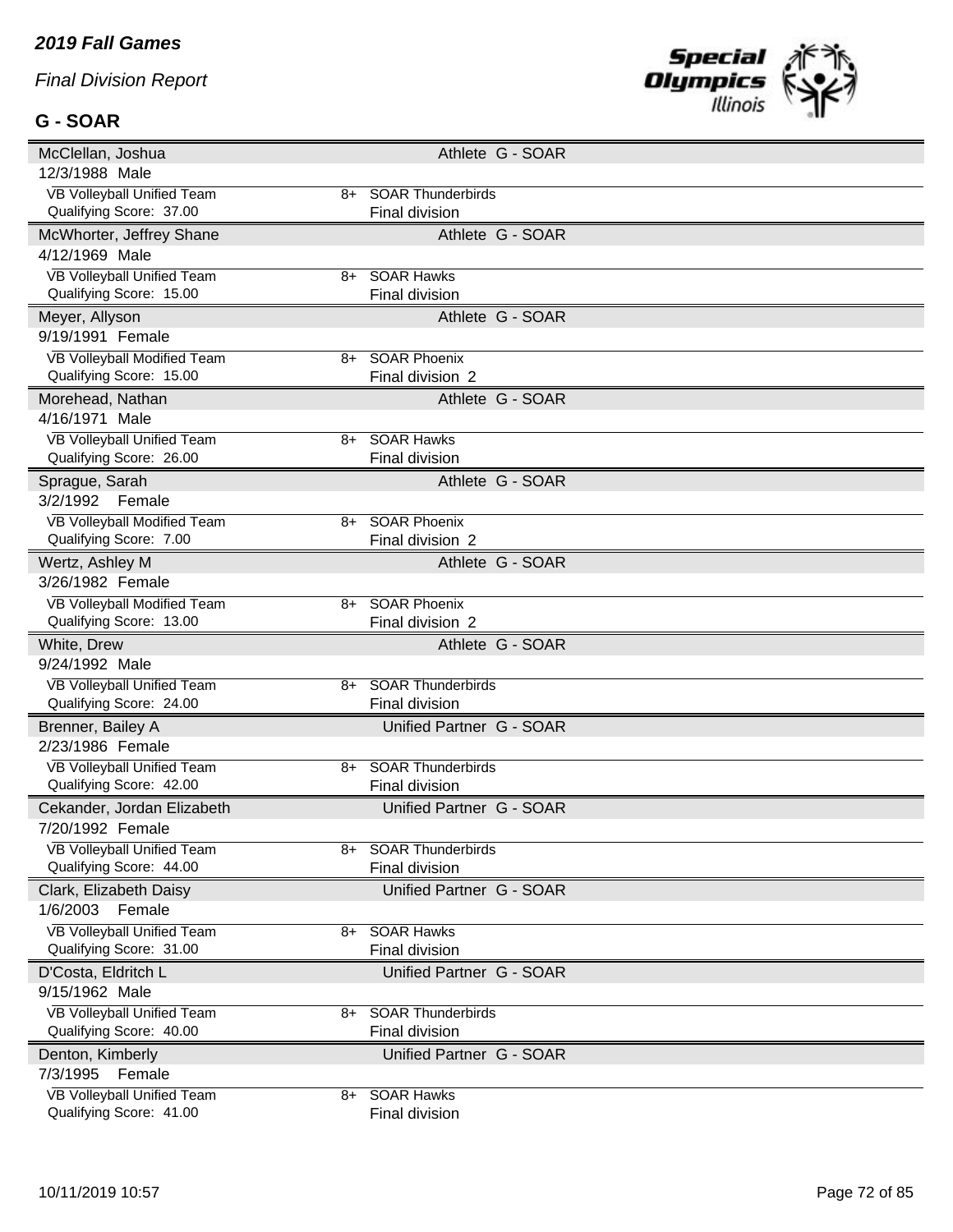# **G - SOAR**



| Dill, Molly Beth                                      |      | Unified Partner G - SOAR |
|-------------------------------------------------------|------|--------------------------|
| 7/10/1975 Female                                      |      |                          |
| VB Volleyball Unified Team                            | 8+   | <b>SOAR Hawks</b>        |
| Qualifying Score: 24.00                               |      | Final division           |
| Greil, Flint Patrick                                  |      | Unified Partner G - SOAR |
| 1/1/1985<br>Male                                      |      |                          |
| VB Volleyball Unified Team                            | 8+   | <b>SOAR Thunderbirds</b> |
| Qualifying Score: 46.00                               |      | Final division           |
| Myers, Danylle                                        |      | Unified Partner G - SOAR |
| 5/8/1999<br>Female                                    |      |                          |
| VB Volleyball Unified Team                            | 8+   | <b>SOAR Thunderbirds</b> |
| Qualifying Score: 46.00                               |      | Final division           |
|                                                       |      |                          |
| Polley, Holly                                         |      | Unified Partner G - SOAR |
| 6/3/1996<br>Female                                    |      |                          |
| VB Volleyball Unified Team                            |      | 8+ SOAR Hawks            |
| Qualifying Score: 29.00                               |      | Final division           |
| Rutenbeck, Maggie Ann                                 |      | Unified Partner G - SOAR |
| 2/17/1958 Female                                      |      |                          |
| VB Volleyball Unified Team                            | $8+$ | <b>SOAR Thunderbirds</b> |
| Qualifying Score: 36.00                               |      | Final division           |
| Shropshire, Rachael Anne                              |      | Unified Partner G - SOAR |
| 9/6/1992<br>Female                                    |      |                          |
| VB Volleyball Unified Team<br>Qualifying Score: 22.00 | 8+   | <b>SOAR Hawks</b>        |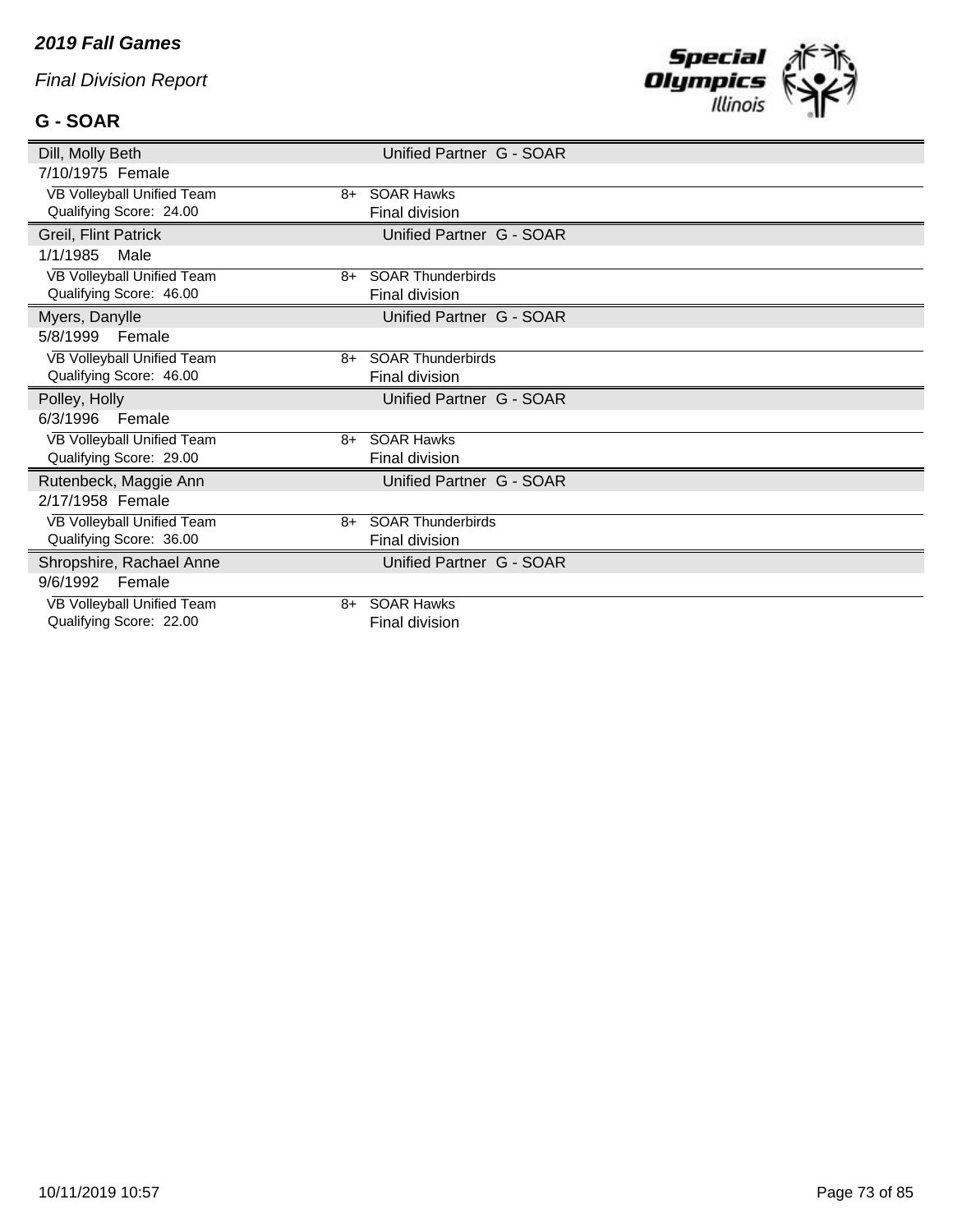## **G - Tri Valley Success in Opportunities**



| Gawlik, Tanner                                          | Athlete G - Tri Valley Success in Opportunities |
|---------------------------------------------------------|-------------------------------------------------|
| 8/14/2004 Male                                          |                                                 |
| VB Volleyball Modified Individual Skills Competiaen     |                                                 |
| Qualifying Score: 30.00                                 | Final division M6                               |
| Harms, Katherine                                        | Athlete G - Tri Valley Success in Opportunities |
| 3/5/1999<br>Female                                      |                                                 |
| VB Volleyball Modified Individual Skills Competiaen     |                                                 |
| Qualifying Score: 55.00                                 | Final division F7                               |
|                                                         |                                                 |
| Hood, Christopher                                       | Athlete G - Tri Valley Success in Opportunities |
| 1/21/1977 Male                                          |                                                 |
| VB Volleyball Modified Individual Skills Competiaen     |                                                 |
| Qualifying Score: 59.00                                 | Final division M8                               |
| Stuckey, Aaron                                          | Athlete G - Tri Valley Success in Opportunities |
| 2/23/1999 Male                                          |                                                 |
| VB Volleyball Traditional Individual Skills Competition |                                                 |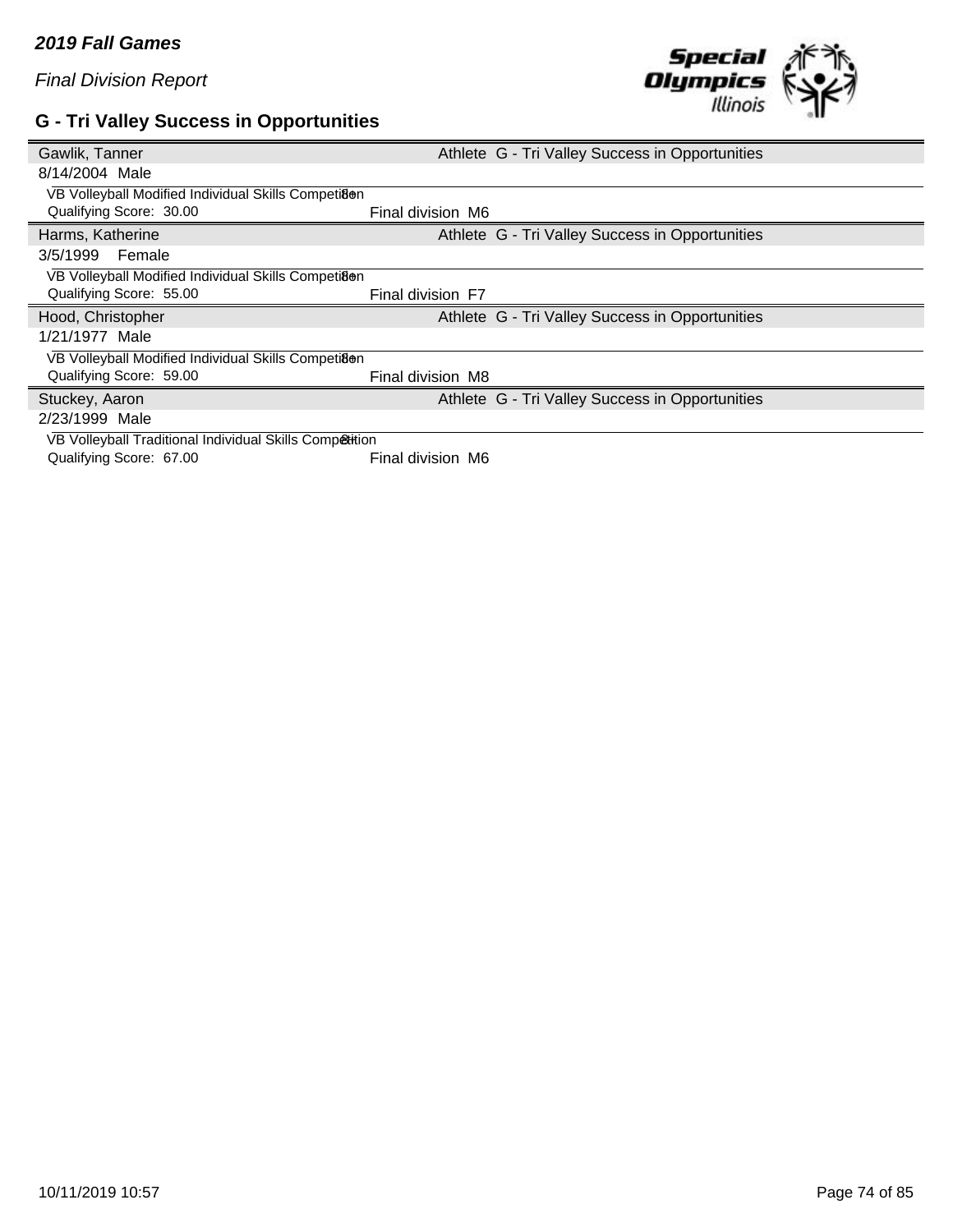## **H - Hope Institute**



| Canull, Dakota                                          | Athlete H - Hope Institute |  |
|---------------------------------------------------------|----------------------------|--|
| 7/31/1999 Male                                          |                            |  |
| VB Volleyball Modified Individual Skills Competi8en     |                            |  |
| Qualifying Score: 54.00                                 | Final division M8          |  |
| Cole, Jakyah                                            | Athlete H - Hope Institute |  |
| 9/19/1999 Female                                        |                            |  |
| VB Volleyball Modified Individual Skills Competi8@n     |                            |  |
| Qualifying Score: 47.00                                 | Final division F6          |  |
| Esguerra, Enrique                                       | Athlete H - Hope Institute |  |
| 9/25/2002 Male                                          |                            |  |
| VB Volleyball Modified Individual Skills Competi8en     |                            |  |
| Qualifying Score: 21.00                                 | Final division M4          |  |
| Glenn, Caleb                                            | Athlete H - Hope Institute |  |
| 9/8/1999<br>Male                                        |                            |  |
| VB Volleyball Traditional Individual Skills Competition |                            |  |
| Qualifying Score: 51.00                                 | Final division M4          |  |
| Kucharski, David                                        | Athlete H - Hope Institute |  |
| 5/6/2002<br>Male                                        |                            |  |
| VB Volleyball Modified Individual Skills Competi8@n     |                            |  |
| Qualifying Score: 30.00                                 | Final division M6          |  |
| Nunez, Chelsea                                          | Athlete H - Hope Institute |  |
| 11/6/2001 Female                                        |                            |  |
| VB Volleyball Traditional Individual Skills Competition |                            |  |
| Qualifying Score: 67.00                                 | Final division F7          |  |
| Rohlfing, Miguel                                        | Athlete H - Hope Institute |  |
| 6/19/2002 Male                                          |                            |  |
| VB Volleyball Modified Individual Skills Competi8en     |                            |  |
| Qualifying Score: 14.00                                 | Final division M2          |  |
| Williams, Michael                                       | Athlete H - Hope Institute |  |
| 5/12/2000 Male                                          |                            |  |
| VB Volleyball Traditional Individual Skills Competition |                            |  |
| Qualifying Score: 89.00                                 | Final division M7          |  |
| Yba, Jovince                                            | Athlete H - Hope Institute |  |
| 12/9/1999 Male                                          |                            |  |
| VB Volleyball Traditional Individual Skills Competition |                            |  |
| Qualifying Score: 67.00                                 | Final division M6          |  |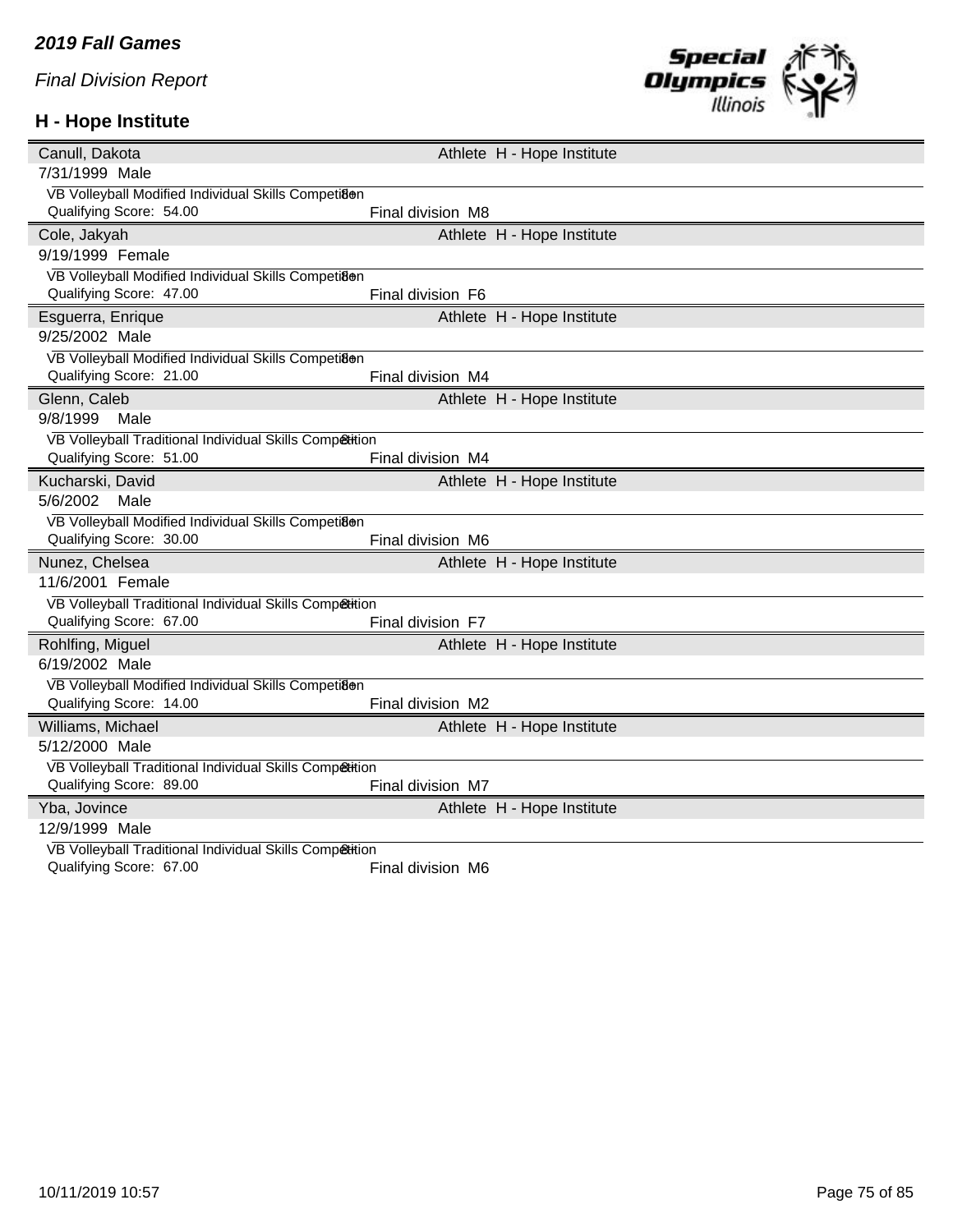## **H - Pathway Services Unlimited**



| Anderson, Jamaal                                           | Athlete H - Pathway Services Unlimited        |
|------------------------------------------------------------|-----------------------------------------------|
| 12/22/1987 Male                                            |                                               |
| VB Volleyball Modified Individual Skills Competi8en        |                                               |
| Qualifying Score: 19.00                                    | Final division M4                             |
| Cave, Katisha                                              | Athlete H - Pathway Services Unlimited        |
| 8/12/1975 Female                                           |                                               |
| VB Volleyball Traditional Individual Skills Competition    |                                               |
| Qualifying Score: 60.00                                    | Final division F6                             |
| Dirden, Madison                                            | Athlete H - Pathway Services Unlimited        |
| 5/20/1999 Female                                           |                                               |
| <b>VB Volleyball Team</b><br>8+                            | Jacksonville Blue Thunder                     |
| Qualifying Score: 7.00                                     | Final division 1                              |
| Fisher, Patricia                                           | Athlete H - Pathway Services Unlimited        |
| 7/3/1991<br>Female                                         |                                               |
| <b>VB Volleyball Team</b><br>8+                            | Jacksonville Blue Thunder                     |
| Qualifying Score: 10.00                                    | Final division 1                              |
| Fredericks III, William (Bill)                             | Athlete H - Pathway Services Unlimited        |
| 12/22/1965 Male                                            |                                               |
| <b>VB Volleyball Team</b><br>8+                            | Jacksonville Blue Thunder                     |
| Qualifying Score: 9.00                                     | Final division 1                              |
| Gann, Tony                                                 | Athlete H - Pathway Services Unlimited        |
| 8/27/1973 Male                                             |                                               |
| <b>VB Volleyball Team</b><br>8+                            | Jacksonville Blue Thunder                     |
| Qualifying Score: 7.00                                     | Final division 1                              |
|                                                            |                                               |
| Holt, Tim                                                  | Athlete H - Pathway Services Unlimited        |
| 8/31/1970 Male                                             |                                               |
| VB Volleyball Team<br>8+                                   | Jacksonville Blue Thunder                     |
| Qualifying Score: 12.00                                    | Final division 1                              |
| Holtschlag, Andrew                                         | Athlete H - Pathway Services Unlimited        |
| 2/6/1969<br>Male                                           |                                               |
| <b>VB Volleyball Team</b><br>8+                            | Jacksonville Blue Thunder                     |
| Qualifying Score: 15.00                                    | Final division 1                              |
| Kruzan, Kiley                                              | Athlete H - Pathway Services Unlimited        |
| 12/1/1993 Female                                           |                                               |
| VB Volleyball Modified Individual Skills Competi8@n        |                                               |
| Qualifying Score: 35.00                                    | Final division F5                             |
| McMillen, Amber                                            | Athlete H - Pathway Services Unlimited        |
| 8/4/1992 Female                                            |                                               |
| <b>VB Volleyball Team</b><br>8+                            | Jacksonville Blue Thunder                     |
| Qualifying Score: 12.00                                    | Final division 1                              |
| Rohn, Kendra                                               | Athlete H - Pathway Services Unlimited        |
| 1/29/1991 Female                                           |                                               |
| VB Volleyball Modified Individual Skills Competi8en        |                                               |
| Qualifying Score: 22.00                                    | Final division F3                             |
| Rout, Keisha                                               | Athlete H - Pathway Services Unlimited        |
| 3/9/1990<br>Female                                         |                                               |
| <b>VB Volleyball Team</b><br>8+<br>Qualifying Score: 12.00 | Jacksonville Blue Thunder<br>Final division 1 |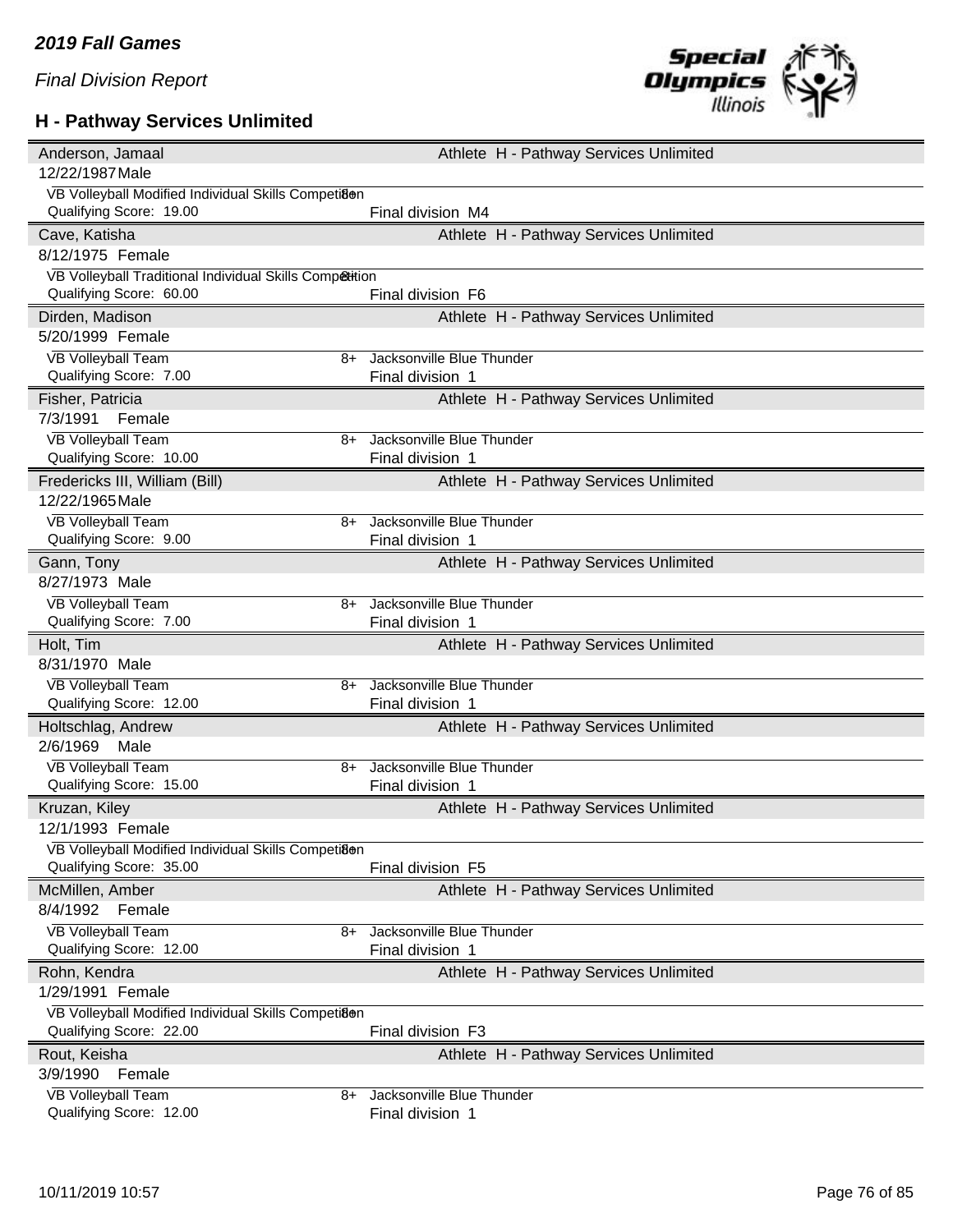*Final Division Report*

## **H - Pathway Services Unlimited**



| Strubbe, Aaron C.       | Athlete H - Pathway Services Unlimited |
|-------------------------|----------------------------------------|
| 11/6/1972 Male          |                                        |
| VB Volleyball Team      | Jacksonville Blue Thunder<br>8+        |
| Qualifying Score: 18.00 | Final division 1                       |
| Wigger, Laura           | Athlete H - Pathway Services Unlimited |
| 9/11/1981 Female        |                                        |
| VB Volleyball Team      | Jacksonville Blue Thunder<br>8+        |
| Qualifying Score: 8.00  | Final division 1                       |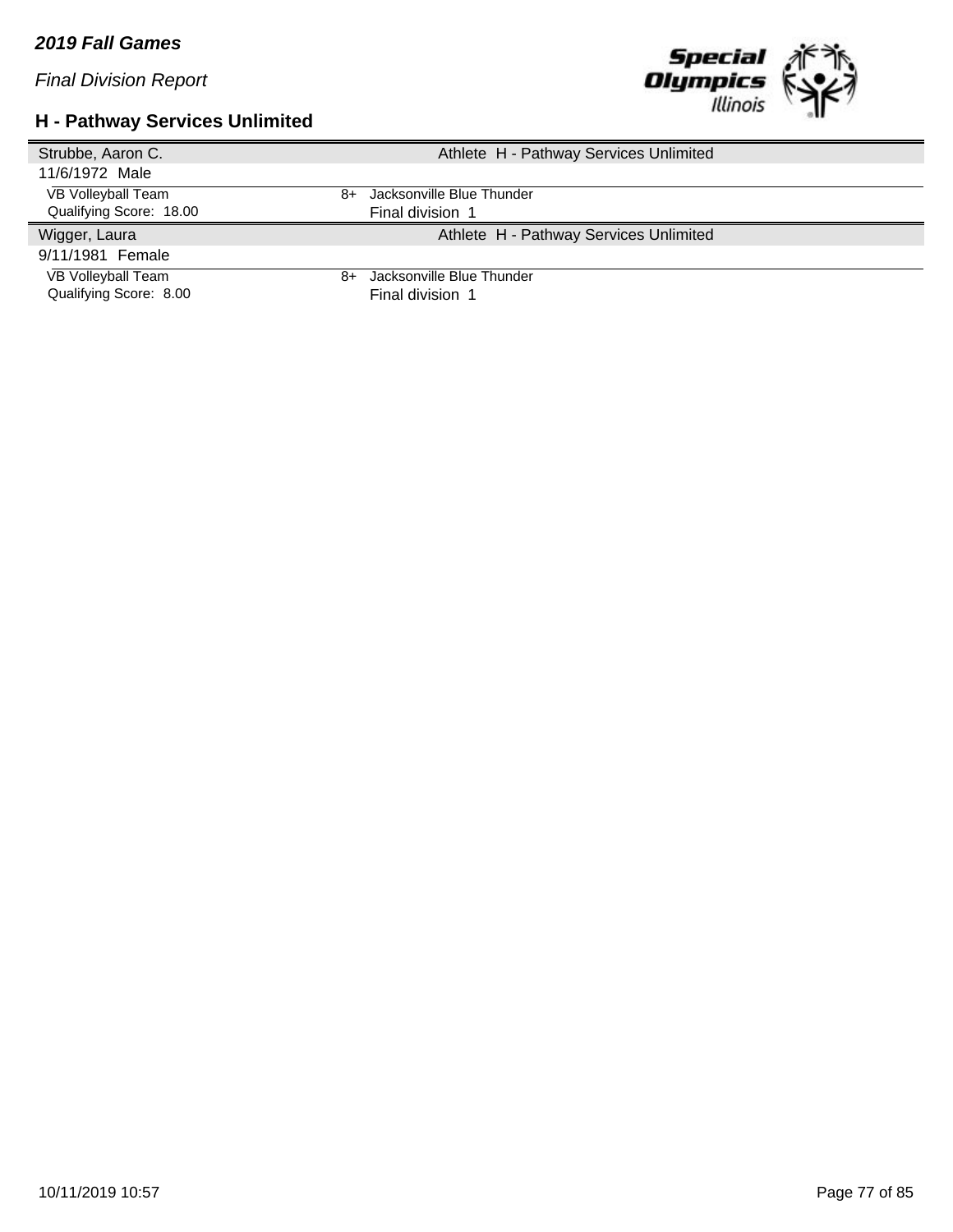## **I - C-U Special Recreation**



| Erickson, Amy                                         |      | Athlete I - C-U Special Recreation         |
|-------------------------------------------------------|------|--------------------------------------------|
| 1/28/1990 Female                                      |      |                                            |
| VB Volleyball Unified Team                            | 8+   | <b>CUSR Mustangs</b>                       |
| Qualifying Score: 14.00                               |      | Final division                             |
| Glick, Robert                                         |      | Athlete I - C-U Special Recreation         |
| 2/4/1994<br>Male                                      |      |                                            |
| VB Volleyball Unified Team                            | 8+   | <b>CUSR Mustangs</b>                       |
| Qualifying Score: 38.00                               |      | <b>Final division</b>                      |
| Hensleigh, Joel                                       |      | Athlete I - C-U Special Recreation         |
| 10/11/1979 Male                                       |      |                                            |
| VB Volleyball Unified Team                            | 8+   | <b>CUSR Mustangs</b>                       |
| Qualifying Score: 33.00                               |      | Final division                             |
| Huckstep, Brittany                                    |      | Athlete I - C-U Special Recreation         |
| 9/6/1986<br>Female                                    |      |                                            |
| VB Volleyball Unified Team                            | $8+$ | <b>CUSR Mustangs</b>                       |
| Qualifying Score: 26.00                               |      | Final division                             |
| Meents, Sarah B                                       |      | Athlete I - C-U Special Recreation         |
| 11/8/1981 Female                                      |      |                                            |
| VB Volleyball Unified Team                            | 8+   | <b>CUSR Mustangs</b>                       |
| Qualifying Score: 43.00                               |      | <b>Final division</b>                      |
| Mendenhall, Benjamin James                            |      | Athlete I - C-U Special Recreation         |
| 10/4/1985 Male                                        |      |                                            |
| VB Volleyball Unified Team                            | $8+$ | <b>CUSR Mustangs</b>                       |
| Qualifying Score: 23.00                               |      | Final division                             |
| Roelfs, Daniel (Danny)                                |      | Athlete I - C-U Special Recreation         |
| 7/5/1980<br>Male                                      |      |                                            |
| VB Volleyball Unified Team                            | 8+   | <b>CUSR Mustangs</b>                       |
| Qualifying Score: 34.00                               |      | <b>Final division</b>                      |
| Wells, David                                          |      | Athlete I - C-U Special Recreation         |
| 1/1/1983<br>Male                                      |      |                                            |
| VB Volleyball Unified Team                            | $8+$ | <b>CUSR Mustangs</b>                       |
| Qualifying Score: 38.00                               |      | Final division                             |
| Finn, Matthew                                         |      | Unified Partner I - C-U Special Recreation |
| 12/3/1987 Female                                      |      |                                            |
| VB Volleyball Unified Team<br>Qualifying Score: 31.00 | 8+   | <b>CUSR Mustangs</b><br>Final division     |
|                                                       |      |                                            |
| Franzen, Emilie<br>12/15/1986 Female                  |      | Unified Partner I - C-U Special Recreation |
|                                                       |      |                                            |
| VB Volleyball Unified Team<br>Qualifying Score: 49.00 | 8+   | <b>CUSR Mustangs</b><br>Final division     |
|                                                       |      |                                            |
| Mallare, Trisha<br>8/21/2000 Female                   |      | Unified Partner I - C-U Special Recreation |
| VB Volleyball Unified Team                            |      |                                            |
| Qualifying Score: 45.00                               | 8+   | <b>CUSR Mustangs</b><br>Final division     |
|                                                       |      |                                            |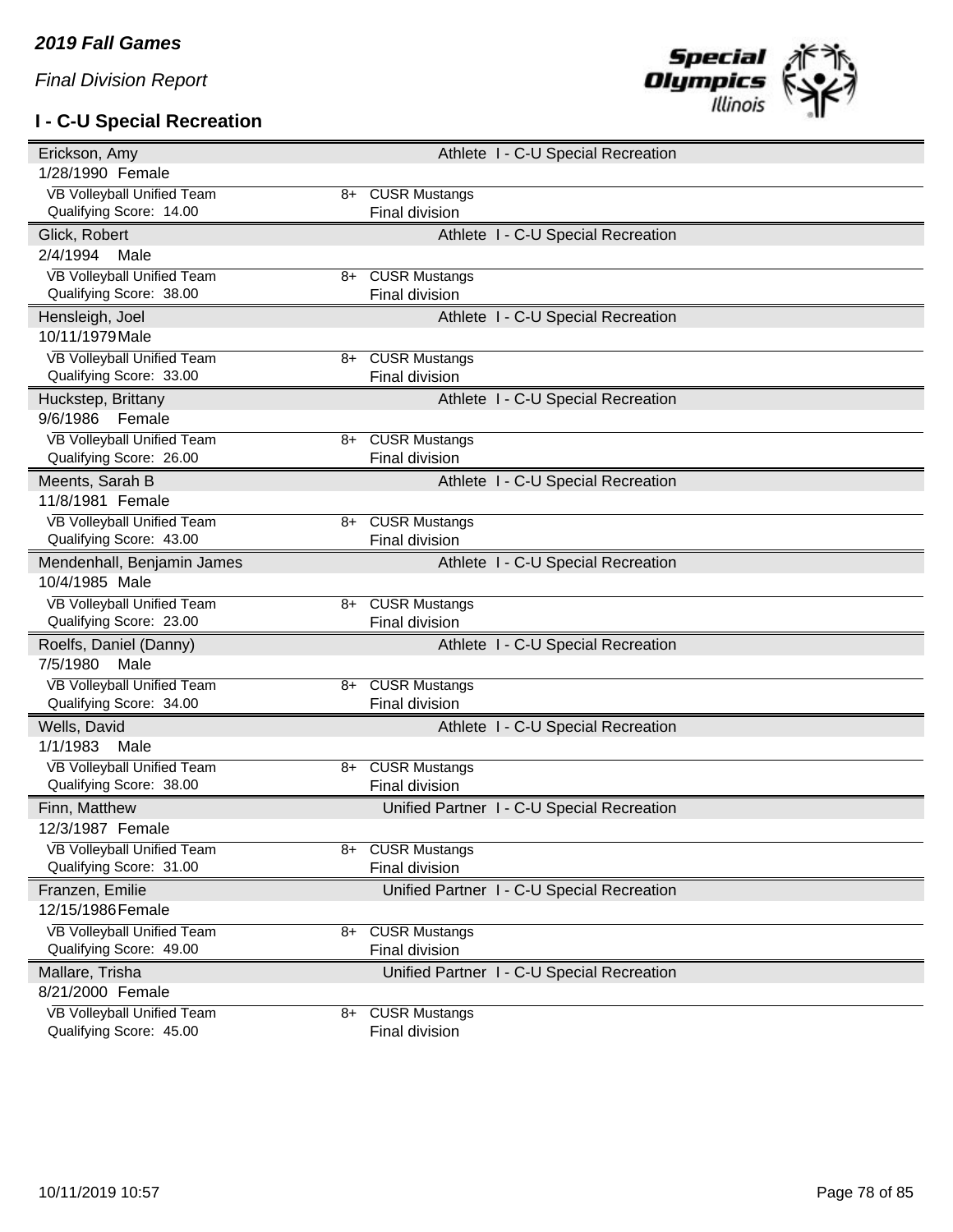# **I - Effingham County Lightning**



| Dahnke, Kraig                                         |    | Athlete I - Effingham County Lightning         |
|-------------------------------------------------------|----|------------------------------------------------|
| 1/4/1991<br>Male                                      |    |                                                |
| VB Volleyball Unified Team                            | 8+ | <b>Effingham Lightning</b>                     |
| Qualifying Score: 8.00                                |    | Final division                                 |
| Hoelscher, Kyal                                       |    | Athlete I - Effingham County Lightning         |
| 10/10/2003 Male                                       |    |                                                |
| VB Volleyball Unified Team                            | 8+ | <b>Effingham Lightning</b>                     |
| Qualifying Score: 6.00                                |    | <b>Final division</b>                          |
| Scott, Caleb A                                        |    | Athlete I - Effingham County Lightning         |
| 3/1/1991<br>Male                                      |    |                                                |
| VB Volleyball Unified Team                            | 8+ | Effingham Lightning                            |
| Qualifying Score: 6.00                                |    | Final division                                 |
| Soltwedel, Shane                                      |    | Athlete I - Effingham County Lightning         |
| 10/30/1989 Male                                       |    |                                                |
| VB Volleyball Unified Team                            |    | 8+ Effingham Lightning                         |
| Qualifying Score: 6.00                                |    | Final division                                 |
| Tegeler, Dallas                                       |    | Athlete I - Effingham County Lightning         |
| 10/2/1981 Male                                        |    |                                                |
| VB Volleyball Unified Team                            | 8+ | <b>Effingham Lightning</b>                     |
| Qualifying Score: 6.00                                |    | Final division                                 |
|                                                       |    |                                                |
| Braundmeier, Beth                                     |    | Unified Partner I - Effingham County Lightning |
| 5/10/1984 Female                                      |    |                                                |
| <b>VB Volleyball Unified Team</b>                     | 8+ | <b>Effingham Lightning</b>                     |
| Qualifying Score: 12.00                               |    | Final division                                 |
| Carrington, Christine                                 |    | Unified Partner I - Effingham County Lightning |
| 1/6/1985<br>Female                                    |    |                                                |
| VB Volleyball Unified Team                            | 8+ | Effingham Lightning                            |
| Qualifying Score: 13.00                               |    | Final division                                 |
| Hoelscher, Levi                                       |    | Unified Partner I - Effingham County Lightning |
| 7/21/1981 Male                                        |    |                                                |
| VB Volleyball Unified Team                            |    | 8+ Effingham Lightning                         |
| Qualifying Score: 15.00                               |    | Final division                                 |
| Ludwig, Lacy                                          |    | Unified Partner I - Effingham County Lightning |
| 1/14/1996 Female                                      |    |                                                |
| VB Volleyball Unified Team                            |    | 8+ Effingham Lightning                         |
| Qualifying Score: 14.00                               |    | Final division                                 |
| Soltwedel, Jennifer Renee                             |    | Unified Partner I - Effingham County Lightning |
| 2/6/1996<br>Female                                    |    |                                                |
| VB Volleyball Unified Team<br>Qualifying Score: 17.00 | 8+ | Effingham Lightning<br>Final division          |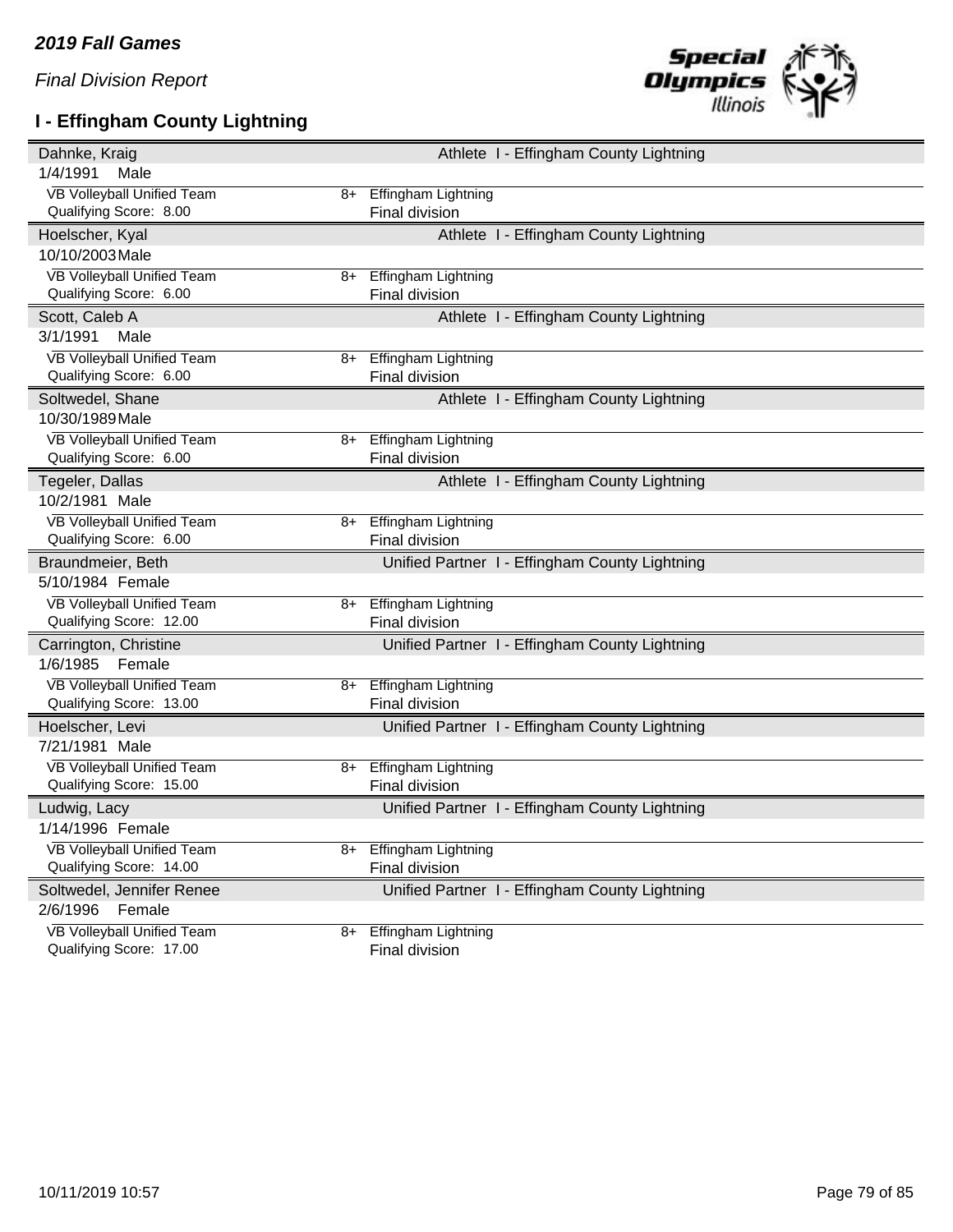## **J - Beverly Farm**



| Cameron, Jada                                                   |       |                   | Athlete J - Beverly Farm |     |                   |
|-----------------------------------------------------------------|-------|-------------------|--------------------------|-----|-------------------|
| 9/28/1997 Female                                                |       |                   |                          | 182 |                   |
| EQ Equestrian English Equitation                                | $16+$ |                   |                          |     | C-S               |
| Qualifying Score:                                               |       | Final division 13 |                          |     |                   |
| EQ Equestrian Stock Seat Equitation                             | $16+$ |                   |                          |     | $C-S$             |
| Qualifying Score:                                               |       | Final division 30 |                          |     |                   |
| Davis, Christian                                                |       |                   | Athlete J - Beverly Farm |     |                   |
| 11/12/1998 Male                                                 |       |                   |                          | 183 |                   |
| EQ Equestrian Stock Seat Equitation                             | $16+$ |                   |                          |     | $C-S$             |
| Qualifying Score:                                               |       | Final division 30 |                          |     |                   |
| Decker, Jeffry (Jeff)                                           |       |                   | Athlete J - Beverly Farm |     |                   |
| 11/15/1971 Male                                                 |       |                   |                          | 184 |                   |
| EQ Equestrian Showmanship                                       | $16+$ |                   |                          |     | $B-I$             |
| Qualifying Score:                                               |       | Final division 5  |                          |     |                   |
| EQ Equestrian Stock Seat Equitation                             | $16+$ |                   |                          |     | $B-I$             |
| Qualifying Score:                                               |       | Final division 34 |                          |     |                   |
| Flansburg, Brittany                                             |       |                   | Athlete J - Beverly Farm |     |                   |
| 11/25/1985 Female                                               |       |                   |                          | 185 |                   |
| EQ Equestrian Showmanship                                       | $16+$ |                   |                          |     | $B-I$             |
| Qualifying Score:                                               |       | Final division 6  |                          |     |                   |
| EQ Equestrian Stock Seat Equitation                             | $16+$ |                   |                          |     | $B-I$             |
| Qualifying Score:                                               |       | Final division 34 |                          |     |                   |
| Kelly, Andrea                                                   |       |                   | Athlete J - Beverly Farm |     |                   |
| 3/27/1964 Female                                                |       |                   |                          | 186 |                   |
| EQ Equestrian Showmanship                                       | $16+$ |                   |                          |     | $C-I$             |
| Qualifying Score:                                               |       | Final division 3  |                          |     |                   |
| EQ Equestrian Stock Seat Equitation                             | $16+$ |                   |                          |     | $\overline{C}$ -l |
| Qualifying Score:                                               |       | Final division 24 |                          |     |                   |
| Kinney, Albina (Abby)                                           |       |                   | Athlete J - Beverly Farm |     |                   |
| 7/24/1987 Female                                                |       |                   |                          | 187 |                   |
| EQ Equestrian Showmanship                                       | $16+$ |                   |                          |     | $C-I$             |
| Qualifying Score:                                               |       | Final division 3  |                          |     |                   |
| Lake, Christian                                                 |       |                   |                          |     |                   |
| 5/7/1985<br>Male                                                |       |                   | Athlete J - Beverly Farm | 188 |                   |
|                                                                 |       |                   |                          |     |                   |
| EQ Equestrian English Equitation<br>Qualifying Score:           | $16+$ |                   |                          |     | $C-I$             |
| EQ Equestrian Stock Seat Equitation                             | $16+$ | Final division 9  |                          |     | $C-I$             |
| Qualifying Score:                                               |       | Final division 24 |                          |     |                   |
| McCabe, Charlene Lynne                                          |       |                   | Athlete J - Beverly Farm |     |                   |
| 4/9/1959<br>Female                                              |       |                   |                          | 189 |                   |
|                                                                 | $16+$ |                   |                          |     | $B-I$             |
| EQ Equestrian Stock Seat Equitation<br><b>Qualifying Score:</b> |       |                   |                          |     |                   |
| <b>EQ Equestrian Working Trails</b>                             | $16+$ | Final division 35 |                          |     | $B-I$             |
| Qualifying Score:                                               |       | Final division 51 |                          |     |                   |
| Patrick, Jessica                                                |       |                   | Athlete J - Beverly Farm |     |                   |
| 8/3/1994<br>Female                                              |       |                   |                          | 190 |                   |
|                                                                 |       |                   |                          |     | $C-I$             |
| EQ Equestrian Stock Seat Equitation<br>Qualifying Score:        | $16+$ |                   |                          |     |                   |
| EQ Equestrian Working Trails                                    | $16+$ | Final division 25 |                          |     | $C-I$             |
| Qualifying Score:                                               |       | Final division 42 |                          |     |                   |
|                                                                 |       |                   |                          |     |                   |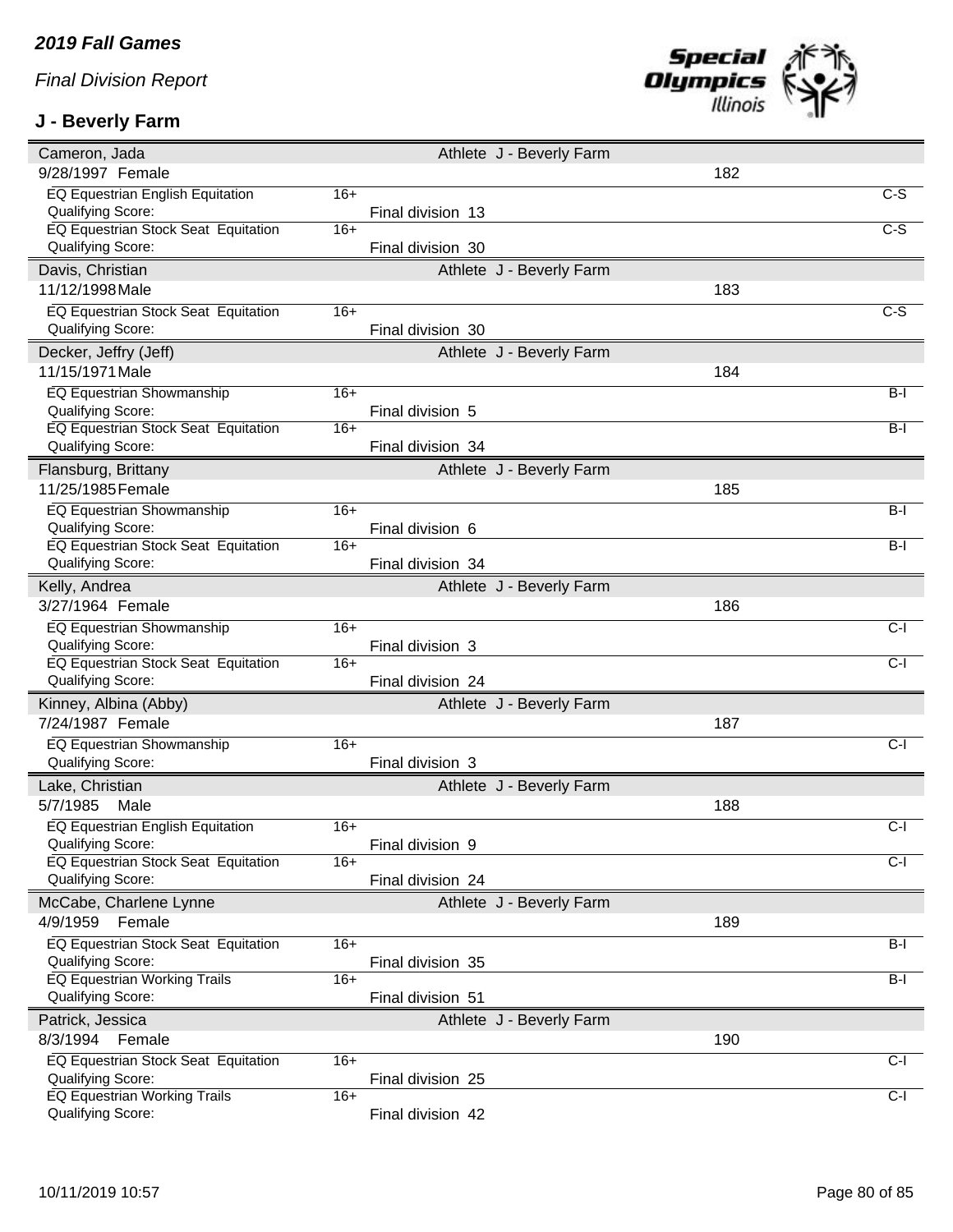## **J - Beverly Farm**



| Phillips, Isaiah                                      |          | Athlete J - Beverly Farm |     |                   |
|-------------------------------------------------------|----------|--------------------------|-----|-------------------|
| 5/13/1984 Male                                        |          |                          | 191 |                   |
| <b>EQ Equestrian Showmanship</b>                      | $16+$    |                          |     | $C-I$             |
| Qualifying Score:                                     |          | Final division 4         |     |                   |
| <b>EQ Equestrian Working Trails</b>                   | $16+$    |                          |     | $\overline{C-1}$  |
| Qualifying Score:                                     |          | Final division 42        |     |                   |
| Schmidt, Elizabeth (Liz)                              |          | Athlete J - Beverly Farm |     |                   |
| 12/18/1957 Female                                     |          |                          | 192 |                   |
| <b>EQ Equestrian Stock Seat Equitation</b>            | $16+$    |                          |     | $C-S$             |
| <b>Qualifying Score:</b>                              |          | Final division 31        |     |                   |
| EQ Equestrian Working Trails                          | $16+$    |                          |     | $\overline{C-S}$  |
| Qualifying Score:                                     |          | Final division 47        |     |                   |
| Taylor, Brinley                                       |          | Athlete J - Beverly Farm |     |                   |
| 9/23/2009 Female                                      |          |                          | 193 |                   |
| EQ Equestrian Showmanship                             | $8 - 15$ |                          |     | $\overline{C}$ -l |
| Qualifying Score:                                     |          | Final division 2         |     |                   |
| EQ Equestrian Stock Seat Equitation                   | $8 - 15$ |                          |     | $C-I$             |
| Qualifying Score:                                     |          | Final division 23        |     |                   |
| Taylor, Halle                                         |          | Athlete J - Beverly Farm |     |                   |
| 10/4/2005 Female                                      |          |                          | 194 |                   |
|                                                       |          |                          |     |                   |
| EQ Equestrian English Equitation                      | $8 - 15$ |                          |     | $\overline{c-s}$  |
| Qualifying Score:                                     |          | Final division 11        |     |                   |
| <b>EQ Equestrian Stock Seat Equitation</b>            | $8 - 15$ |                          |     | $C-S$             |
| Qualifying Score:                                     |          | Final division 28        |     |                   |
| Taylor, Lindsey                                       |          | Athlete J - Beverly Farm |     |                   |
| 4/2/2007<br>Female                                    |          |                          | 195 |                   |
| <b>EQ Equestrian Stock Seat Equitation</b>            | $8 - 15$ |                          |     | $B-S$             |
| Qualifying Score:                                     |          | Final division 36        |     |                   |
| <b>EQ Equestrian Working Trails</b>                   | $8 - 15$ |                          |     | $B-S$             |
| <b>Qualifying Score:</b>                              |          | Final division 52        |     |                   |
| Waldron, Michael (Mike) A                             |          | Athlete J - Beverly Farm |     |                   |
| 1/26/1981 Male                                        |          |                          | 196 |                   |
| EQ Equestrian English Equitation                      | $16+$    |                          |     | $C-I$             |
| Qualifying Score:                                     |          | Final division 9         |     |                   |
| <b>EQ Equestrian Showmanship</b><br>Qualifying Score: | $16+$    | Final division 4         |     | $C-I$             |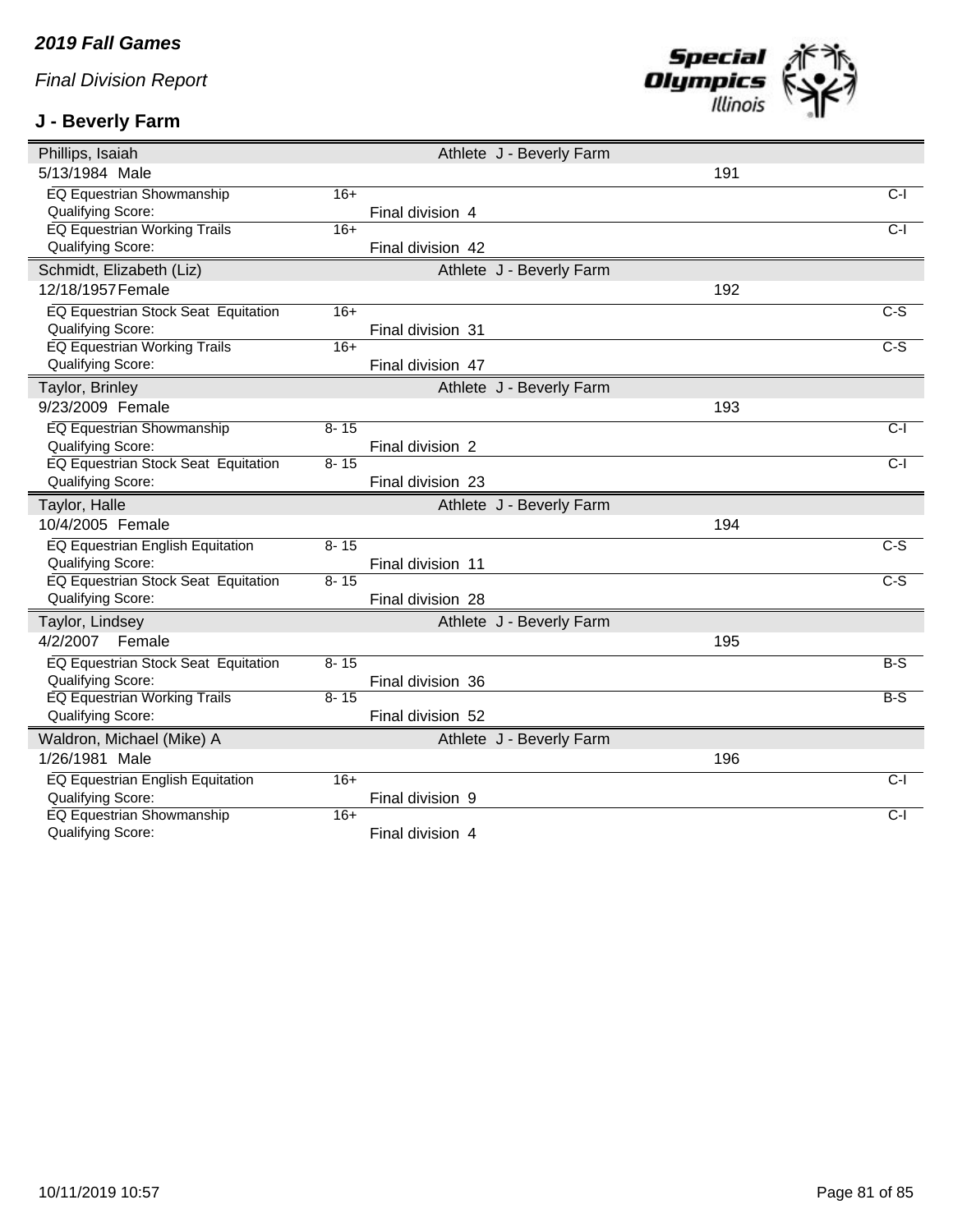## **J - PTOEC**



| Birchem, Andrew                                      | Athlete J - PTOEC                                  |  |
|------------------------------------------------------|----------------------------------------------------|--|
| 2/26/1998 Male                                       |                                                    |  |
| VB Volleyball Modified Team                          | 8+ PTOEC Slammers                                  |  |
| Qualifying Score: 7.00                               | Final division 3                                   |  |
| Brodak, Tyson                                        | Athlete J - PTOEC                                  |  |
| 9/28/2000 Male                                       |                                                    |  |
| VB Volleyball Modified Team                          | 8+ PTOEC Slammers                                  |  |
| Qualifying Score: 8.00                               | Final division 3                                   |  |
| Derossett, Jordan Michael                            | Athlete J - PTOEC                                  |  |
| 9/26/2002 Male                                       |                                                    |  |
| <b>VB Volleyball Team</b>                            | <b>PTOEC Team Fusion</b><br>8+                     |  |
| Qualifying Score: 13.00                              | Final division 4                                   |  |
| Dilley, Bradly                                       | Athlete J - PTOEC                                  |  |
| 1/11/1997 Male                                       |                                                    |  |
| VB Volleyball Modified Team                          | <b>PTOEC Slammers</b><br>8+                        |  |
| Qualifying Score: 9.00                               | Final division 3                                   |  |
| Holmes, Derek                                        | Athlete J - PTOEC                                  |  |
| 9/17/1990 Male                                       |                                                    |  |
| <b>VB Volleyball Team</b>                            | <b>PTOEC Team Fusion</b><br>8+                     |  |
| Qualifying Score: 14.00                              | Final division 4                                   |  |
| Jackson, Kelly                                       | Athlete J - PTOEC                                  |  |
| 8/20/1988 Female                                     |                                                    |  |
| VB Volleyball Modified Team                          | 8+ PTOEC Slammers                                  |  |
| Qualifying Score: 8.00                               | Final division 3                                   |  |
|                                                      |                                                    |  |
| Johnston, Ashley                                     | Athlete J - PTOEC                                  |  |
| 2/25/1990 Female                                     |                                                    |  |
| VB Volleyball Modified Team                          | 8+ PTOEC Slammers                                  |  |
| Qualifying Score: 7.00                               | Final division 3                                   |  |
| Lanxon, Danielle                                     | Athlete J - PTOEC                                  |  |
| 2/12/1998 Female                                     |                                                    |  |
| <b>VB Volleyball Team</b>                            | <b>PTOEC Team Fusion</b><br>8+                     |  |
| Qualifying Score: 12.00                              | Final division 4                                   |  |
| Logeman, Jair (Alex)                                 | Athlete J - PTOEC                                  |  |
| 8/31/2002 Male                                       |                                                    |  |
| <b>VB Volleyball Team</b>                            | <b>PTOEC Team Fusion</b><br>8+                     |  |
| Qualifying Score: 10.00                              | Final division 4                                   |  |
| Love III, Willie                                     | Athlete J - PTOEC                                  |  |
| 10/5/1997 Male                                       |                                                    |  |
| VB Volleyball Modified Team                          | <b>PTOEC Slammers</b><br>8+                        |  |
| Qualifying Score: 9.00                               | Final division 3                                   |  |
| Mongeon, Danielle N                                  | Athlete J - PTOEC                                  |  |
| 11/22/1996 Female                                    |                                                    |  |
| <b>VB Volleyball Team</b>                            | <b>PTOEC Team Fusion</b><br>8+                     |  |
| Qualifying Score: 8.00                               | Final division 4                                   |  |
| Pfeil, Wendy Marie                                   | Athlete J - PTOEC                                  |  |
| 12/17/1985 Female                                    |                                                    |  |
| <b>VB Volleyball Team</b><br>Qualifying Score: 12.00 | <b>PTOEC Team Fusion</b><br>8+<br>Final division 4 |  |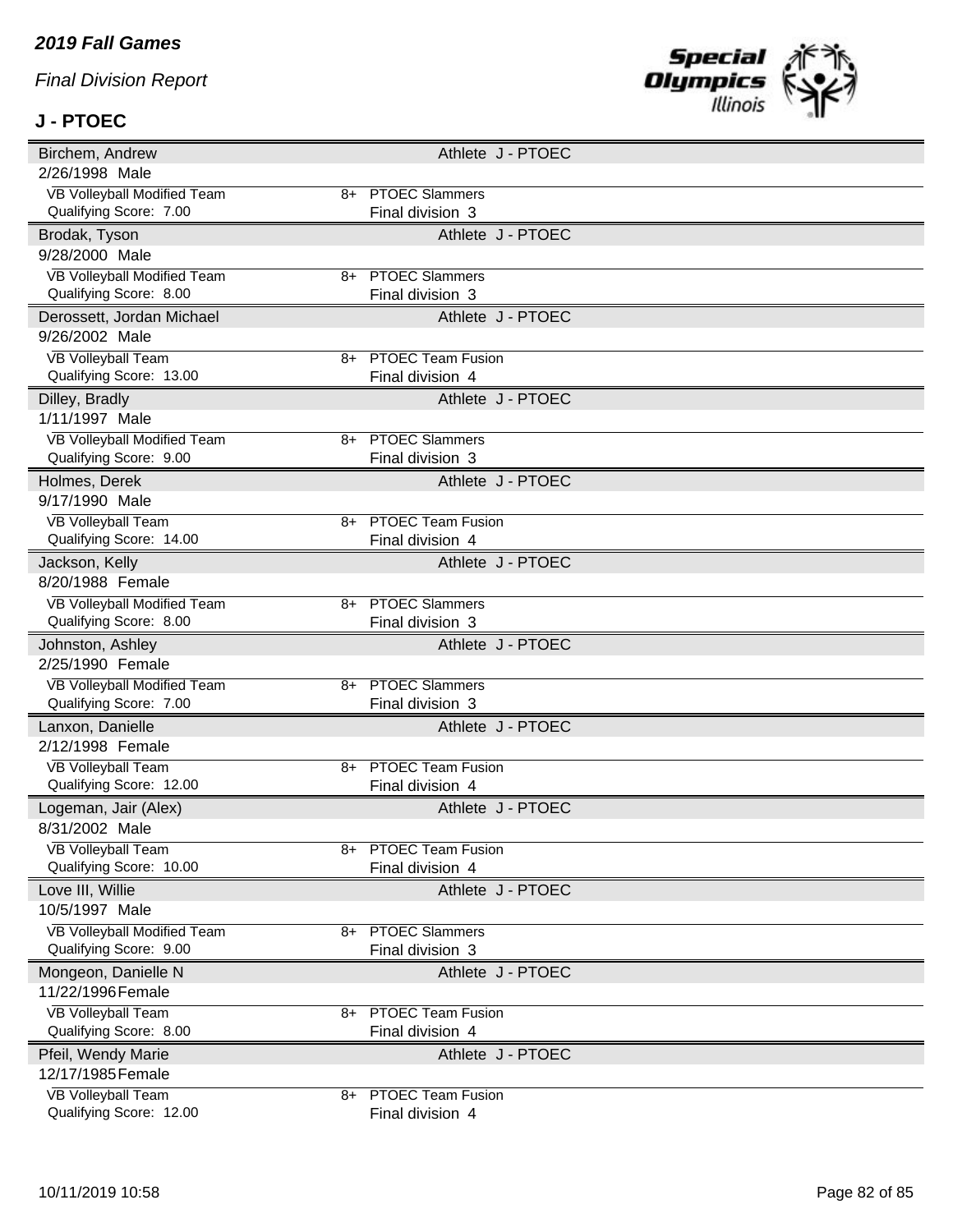#### *2019 Fall Games*

*Final Division Report*

# **J - PTOEC**



| Selesi, Jamal                                        |    | Athlete J - PTOEC        |  |
|------------------------------------------------------|----|--------------------------|--|
| 4/25/1995 Male                                       |    |                          |  |
| VB Volleyball Modified Team                          |    | 8+ PTOEC Slammers        |  |
| Qualifying Score: 7.00                               |    | Final division 3         |  |
| Short, Faith                                         |    | Athlete J - PTOEC        |  |
| 4/23/1996 Female                                     |    |                          |  |
| VB Volleyball Modified Team                          | 8+ | <b>PTOEC Slammers</b>    |  |
| Qualifying Score: 11.00                              |    | Final division 3         |  |
| Skiles, Travis                                       |    | Athlete J - PTOEC        |  |
| 2/24/1995 Male                                       |    |                          |  |
| <b>VB Volleyball Team</b>                            | 8+ | <b>PTOEC Team Fusion</b> |  |
| Qualifying Score: 18.00                              |    | Final division 4         |  |
|                                                      |    |                          |  |
| Thuringer, Ryan                                      |    | Athlete J - PTOEC        |  |
| 9/28/1994 Male                                       |    |                          |  |
| <b>VB Volleyball Team</b>                            |    | 8+ PTOEC Team Fusion     |  |
| Qualifying Score: 22.00                              |    | Final division 4         |  |
| Tribout, Matthew                                     |    | Athlete J - PTOEC        |  |
| 12/29/1979 Male                                      |    |                          |  |
| VB Volleyball Modified Team                          | 8+ | <b>PTOEC Slammers</b>    |  |
| Qualifying Score: 12.00                              |    | Final division 3         |  |
| Trice, Saneatha                                      |    | Athlete J - PTOEC        |  |
| 8/13/1999 Female                                     |    |                          |  |
| <b>VB Volleyball Team</b><br>Qualifying Score: 19.00 | 8+ | <b>PTOEC Team Fusion</b> |  |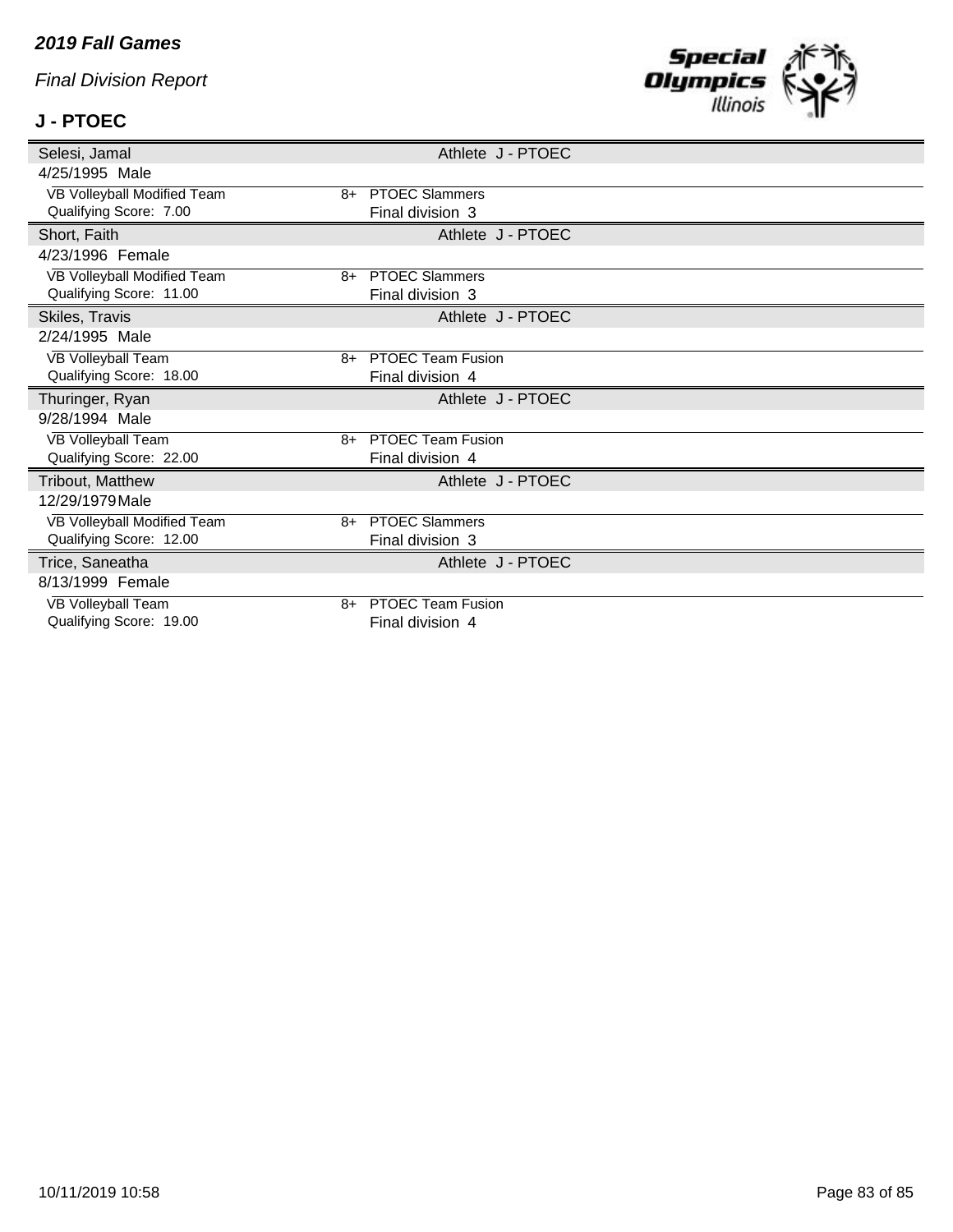#### **K - Brownsville Sch**



| Buchanan, Austin                                       |    | Athlete K - Brownsville Sch                    |
|--------------------------------------------------------|----|------------------------------------------------|
| 6/10/2002 Male                                         |    |                                                |
| VB Volleyball Modified Team                            | 8+ | <b>Brownsville Beagles</b>                     |
| Qualifying Score: 13.00                                |    | Final division 2                               |
| Evans, Jacob                                           |    | Athlete K - Brownsville Sch                    |
| 11/2/2004 Male                                         |    |                                                |
| VB Volleyball Modified Team                            | 8+ | <b>Brownsville Beagles</b>                     |
| Qualifying Score: 13.00                                |    | Final division 2                               |
| Gwaltney, Dakota                                       |    | Athlete K - Brownsville Sch                    |
| 1/26/2007 Male                                         |    |                                                |
| VB Volleyball Modified Team                            | 8+ | <b>Brownsville Beagles</b>                     |
| Qualifying Score: 12.00                                |    | Final division 2                               |
| Hageman, Richard (Austin)                              |    | Athlete K - Brownsville Sch                    |
| 1/11/2003 Male                                         |    |                                                |
| VB Volleyball Modified Individual Skills Competiaen    |    |                                                |
| Qualifying Score: 29.00                                |    | Final division M5                              |
| Lingafelter, Kaden                                     |    | Athlete K - Brownsville Sch                    |
| 3/19/2004 Male                                         |    |                                                |
| VB Volleyball Modified Individual Skills Competiaen    |    |                                                |
| Qualifying Score: 12.00                                |    | Final division M2                              |
| Overfield, Sean                                        |    | Athlete K - Brownsville Sch                    |
| 12/4/2000 Male                                         |    |                                                |
| VB Volleyball Modified Team                            | 8+ | <b>Brownsville Beagles</b>                     |
| Qualifying Score: 18.00                                |    | Final division 2                               |
|                                                        |    |                                                |
| Pack, Caleb E                                          |    | Athlete K - Brownsville Sch                    |
| 8/29/2003 Male                                         |    |                                                |
| VB Volleyball Modified Team                            | 8+ | <b>Brownsville Beagles</b>                     |
| Qualifying Score: 12.00                                |    | Final division 2                               |
| Pack, Jacob                                            |    | Athlete K - Brownsville Sch                    |
| 2/23/2006 Male                                         |    |                                                |
| VB Volleyball Modified Team                            | 8+ | <b>Brownsville Beagles</b>                     |
| Qualifying Score: 12.00                                |    | Final division 2                               |
| Pennington, Jacob                                      |    | Athlete K - Brownsville Sch                    |
| 11/16/2003 Male                                        |    |                                                |
| VB Volleyball Modified Team                            | 8+ | <b>Brownsville Beagles</b>                     |
| Qualifying Score: 17.00                                |    | Final division 2                               |
| Roche, Rachael                                         |    | Athlete K - Brownsville Sch                    |
| 11/4/2004 Female                                       |    |                                                |
| VB Volleyball Modified Individual Skills Competi8en    |    |                                                |
| Qualifying Score: 46.00                                |    | Final division F6                              |
| Seibert, Zada                                          |    | Athlete K - Brownsville Sch                    |
| 12/3/2004 Female                                       |    |                                                |
| VB Volleyball Modified Individual Skills Competiaen    |    |                                                |
| Qualifying Score: 40.00                                |    | Final division F5                              |
| Stover, Josie                                          |    | Athlete K - Brownsville Sch                    |
| 2/23/1999 Female                                       |    |                                                |
| VB Volleyball Modified Team<br>Qualifying Score: 18.00 | 8+ | <b>Brownsville Beagles</b><br>Final division 2 |